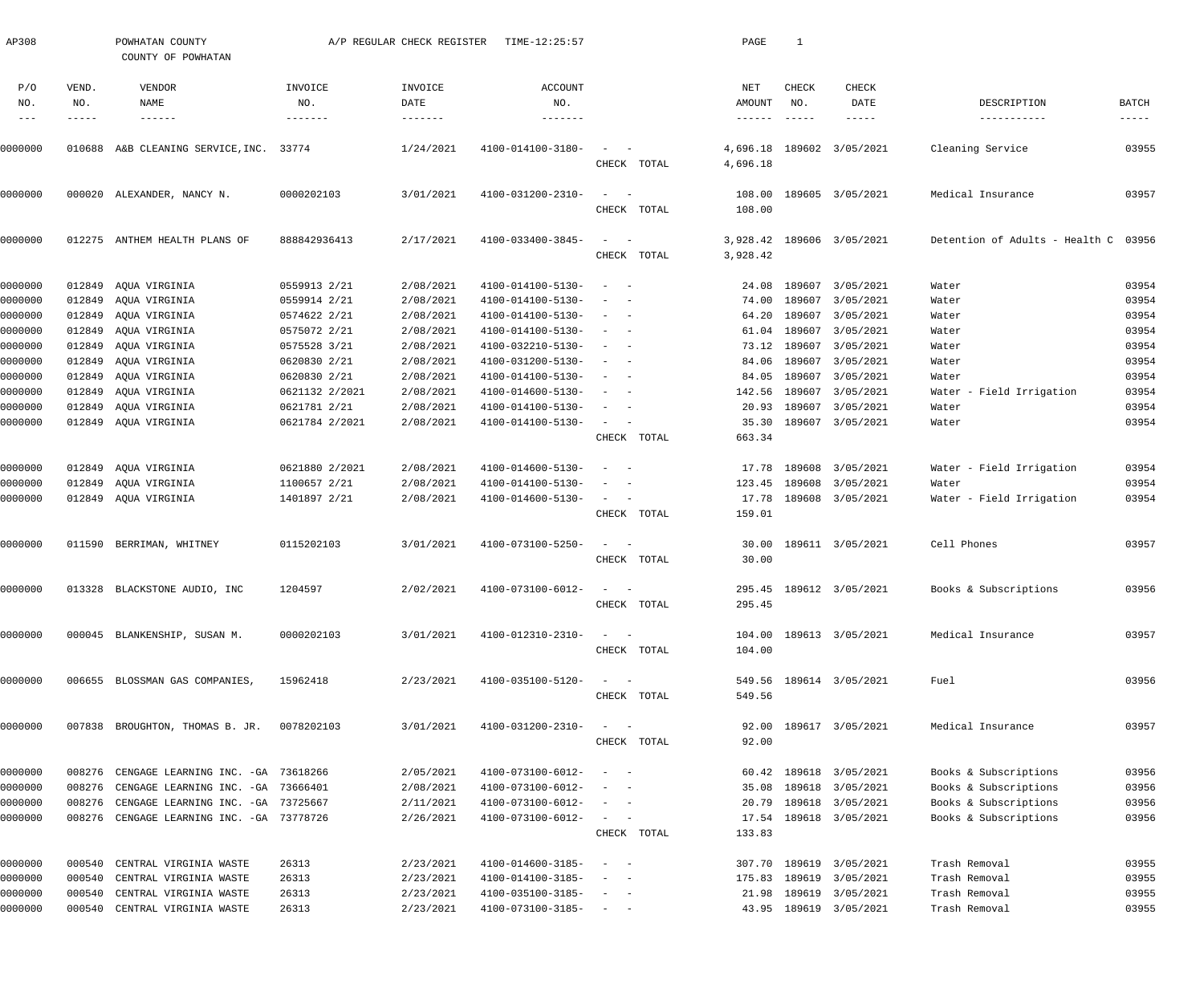| AP308                                    |                               | POWHATAN COUNTY<br>COUNTY OF POWHATAN                |                                    | A/P REGULAR CHECK REGISTER | TIME-12:25:57                          |                                                                                                                                          | PAGE                             | 2                                         |                                      |                                      |                               |
|------------------------------------------|-------------------------------|------------------------------------------------------|------------------------------------|----------------------------|----------------------------------------|------------------------------------------------------------------------------------------------------------------------------------------|----------------------------------|-------------------------------------------|--------------------------------------|--------------------------------------|-------------------------------|
| P/O<br>NO.<br>$\qquad \qquad - \qquad -$ | VEND.<br>NO.<br>$- - - - - -$ | VENDOR<br>NAME<br>$- - - - - - -$                    | INVOICE<br>NO.<br>-------          | INVOICE<br>DATE<br>------- | ACCOUNT<br>NO.<br>-------              |                                                                                                                                          | NET<br>AMOUNT<br>$- - - - - - -$ | CHECK<br>NO.<br>$\qquad \qquad - - - - -$ | CHECK<br>DATE<br>-----               | DESCRIPTION<br>-----------           | <b>BATCH</b><br>$- - - - - -$ |
|                                          |                               |                                                      |                                    |                            |                                        |                                                                                                                                          |                                  |                                           |                                      |                                      |                               |
| 0000000<br>0000000                       | 000540<br>000540              | CENTRAL VIRGINIA WASTE<br>CENTRAL VIRGINIA WASTE     | 26313<br>26313                     | 2/23/2021<br>2/23/2021     | 4100-032210-3185-<br>4100-032220-3185- | $\overline{\phantom{m}}$                                                                                                                 | 21.98<br>21.98                   |                                           | 189619 3/05/2021<br>189619 3/05/2021 | Trash Removal<br>Trash Removal       | 03955<br>03955                |
|                                          |                               |                                                      |                                    |                            |                                        | CHECK TOTAL                                                                                                                              | 593.42                           |                                           |                                      |                                      |                               |
| 0000000                                  |                               | 010808 CERULLO, ROBERT                               | 0108202103                         | 3/01/2021                  | 4100-022100-5250-                      | $\sim$<br>$\sim$<br>CHECK TOTAL                                                                                                          | 30.00<br>30.00                   |                                           | 189620 3/05/2021                     | Cell Phones                          | 03957                         |
| 0000000                                  |                               | 033130 COUNTY OF HENRICO                             | 193457                             | 2/01/2021                  | 4100-033400-3840-                      | $\sim$ .<br>$\sim$ $-$<br>CHECK TOTAL                                                                                                    | 22,019.61<br>22,019.61           |                                           | 189621 3/05/2021                     | Detention of Juveniles               | 03958                         |
| 0000000                                  | 010079                        | DEAL & LACHENEY P.C.                                 | 4982                               | 3/01/2021                  | 4100-012210-3150-                      | $\sim$ .<br>$\sim$ $-$<br>CHECK TOTAL                                                                                                    | 10,000.00<br>10,000.00           |                                           | 189623 3/05/2021                     | Contracted County Attorney           | 03955                         |
| 0000000                                  |                               | 006879 DEMCO, INC.                                   | 6901123                            | 1/29/2021                  | 4100-073100-6014-                      | $\frac{1}{2}$ and $\frac{1}{2}$ and $\frac{1}{2}$<br>CHECK TOTAL                                                                         | 223.94                           |                                           | 223.94 189624 3/05/2021              | Library Supplies                     | 03956                         |
| 0000000                                  | 006240                        | DIAMOND SPRINGS WATER, INC 001016022                 |                                    | 2/23/2021                  | 4100-014100-5130-                      | $\overline{\phantom{m}}$<br>$\overline{\phantom{a}}$                                                                                     | 22.05                            |                                           | 189625 3/05/2021                     | Water                                | 03955                         |
| 0000000                                  |                               | 006240 DIAMOND SPRINGS WATER, INC 001020914          |                                    | 2/24/2021                  | 4100-031200-5130-                      | $\frac{1}{2} \left( \frac{1}{2} \right) \left( \frac{1}{2} \right) \left( \frac{1}{2} \right) \left( \frac{1}{2} \right)$<br>CHECK TOTAL | 20.97<br>43.02                   |                                           | 189625 3/05/2021                     | Water                                | 03956                         |
|                                          |                               |                                                      |                                    |                            |                                        |                                                                                                                                          |                                  |                                           |                                      |                                      |                               |
| 0000000                                  | 000860                        | DOMINION ENERGY VIRGINIA                             | 2912605595 2/21                    | 2/03/2021                  | 4100-014100-5110-                      | $\sim$<br>$\sim$                                                                                                                         |                                  |                                           | 178.33 189626 3/05/2021              | Electricity                          | 03954                         |
| 0000000<br>0000000                       | 000860<br>000860              | DOMINION ENERGY VIRGINIA<br>DOMINION ENERGY VIRGINIA | 2932352368 2/21<br>9750120975 2/21 | 2/03/2021<br>2/02/2021     | 4100-032220-5110-<br>4100-032210-5110- | $\overline{\phantom{a}}$<br>$\sim$<br>$\frac{1}{2}$ and $\frac{1}{2}$ and $\frac{1}{2}$                                                  | 18.96<br>2,523.73                |                                           | 189626 3/05/2021<br>189626 3/05/2021 | Electricity<br>Electricity           | 03954<br>03954                |
|                                          |                               |                                                      |                                    |                            |                                        | CHECK TOTAL                                                                                                                              | 2,721.02                         |                                           |                                      |                                      |                               |
| 0000000                                  |                               | 013921 E AND J CONSTRUCTION & CO 585-2020 REFUND     |                                    | 2/17/2021                  | 3100-013030-0008-                      | $\frac{1}{2}$ and $\frac{1}{2}$ and $\frac{1}{2}$<br>CHECK TOTAL                                                                         | 86.40<br>86.40                   |                                           | 189627 3/05/2021                     | Building Permits                     | 03954                         |
| 0000000                                  |                               | 011224 ELECTRONIC SYSTEMS, INC.                      | IN1539778                          | 3/04/2020                  | 4100-012100-3320-                      | $\begin{array}{cccccccccc} - & & & & & & & - \end{array}$<br>CHECK TOTAL                                                                 | 102.84                           |                                           | 102.84 189628 3/05/2021              | Maintenance & Service Contract 03955 |                               |
| 0000000                                  |                               | 011365 EMERALD HOMES                                 | 631-2020 REFUND                    | 2/17/2021                  | 3100-013030-0008-                      | $\frac{1}{2}$ and $\frac{1}{2}$ and $\frac{1}{2}$<br>CHECK TOTAL                                                                         | 1,038.75                         |                                           | 1,038.75 189629 3/05/2021            | Building Permits                     | 03954                         |
| 0000000                                  |                               | 009763 ENGLISBY, MARK E. PC                          | 9031915                            | 2/11/2021                  | 4100-021200-3150-                      | $\frac{1}{2}$ and $\frac{1}{2}$ and $\frac{1}{2}$<br>CHECK TOTAL                                                                         | 120.00                           |                                           | 120.00 189630 3/05/2021              | Outside Counsel                      | 03954                         |
| 0000000                                  |                               | 009093 FARMVILLE WHOLESALE                           | 707315                             | 2/04/2021                  | 4100-014100-6004-                      | $\frac{1}{2}$ and $\frac{1}{2}$ and $\frac{1}{2}$                                                                                        |                                  |                                           | 103.55 189631 3/05/2021              | Tools and Equipment                  | 03955                         |
| 0000000                                  | 009093                        | FARMVILLE WHOLESALE                                  | 707464                             | 2/05/2021                  | 4100-032210-3310-                      | $\sim$ $  -$                                                                                                                             | 112.38                           |                                           | 189631 3/05/2021                     | Repairs & Maintenance                | 03955                         |
| 0000000                                  |                               | 009093 FARMVILLE WHOLESALE                           | 707584                             | 2/08/2021                  | 4100-014100-3310-                      | $\sim$ 100 $\sim$<br>CHECK TOTAL                                                                                                         | 344.33                           |                                           | 128.40 189631 3/05/2021              | Repairs & Maintenance                | 03955                         |
| 0000000                                  |                               | 001380 FORD, SUSAN P.                                | 0013202103                         | 3/01/2021                  | 4100-012310-2310-                      | $\frac{1}{2}$ and $\frac{1}{2}$ and $\frac{1}{2}$                                                                                        |                                  |                                           | 104.00 189632 3/05/2021              | Medical Insurance                    | 03957                         |
|                                          |                               |                                                      |                                    |                            |                                        | CHECK TOTAL                                                                                                                              | 104.00                           |                                           |                                      |                                      |                               |
| 0000000                                  |                               | 010736 GALLS, LLC                                    | 017571577                          | 2/02/2021                  | 4100-031200-6011-                      | $\sim$ $  -$                                                                                                                             |                                  |                                           | 139.05 189633 3/05/2021              | Uniforms                             | 03956                         |
| 0000000                                  |                               | 010736 GALLS, LLC                                    | 017571580                          | 2/02/2021                  | 4100-031200-6011-                      | $\sim$ $  -$                                                                                                                             | 81.98                            |                                           | 189633 3/05/2021                     | Uniforms                             | 03956                         |
| 0000000                                  |                               | 010736 GALLS, LLC                                    | 017601825                          | 2/05/2021                  | 4100-031200-6011-                      | $\sim$ $  -$                                                                                                                             | 28.40                            |                                           | 189633 3/05/2021                     | Uniforms                             | 03956                         |
| 0000000                                  |                               | 010736 GALLS, LLC                                    | 017602024                          | 2/05/2021                  | 4100-031200-6001-                      | $\sim$ $  -$                                                                                                                             | 28.40                            |                                           | 189633 3/05/2021                     | Office Supplies                      | 03956                         |
| 0000000                                  |                               | 010736 GALLS, LLC                                    | 017634503                          | 2/10/2021                  | 4100-031200-6011-                      | $\frac{1}{2}$ and $\frac{1}{2}$ and $\frac{1}{2}$                                                                                        |                                  |                                           | 86.00 189633 3/05/2021               | Uniforms                             | 03956                         |
| 0000000                                  |                               | 010736 GALLS, LLC                                    | 017634507                          | 2/10/2021                  | 4100-031200-6011-                      | $\mathcal{L} = \{ \mathcal{L} \}$ , where                                                                                                |                                  |                                           | 92.50 189633 3/05/2021               | Uniforms                             | 03956                         |
|                                          |                               |                                                      |                                    |                            |                                        | CHECK TOTAL                                                                                                                              | 456.33                           |                                           |                                      |                                      |                               |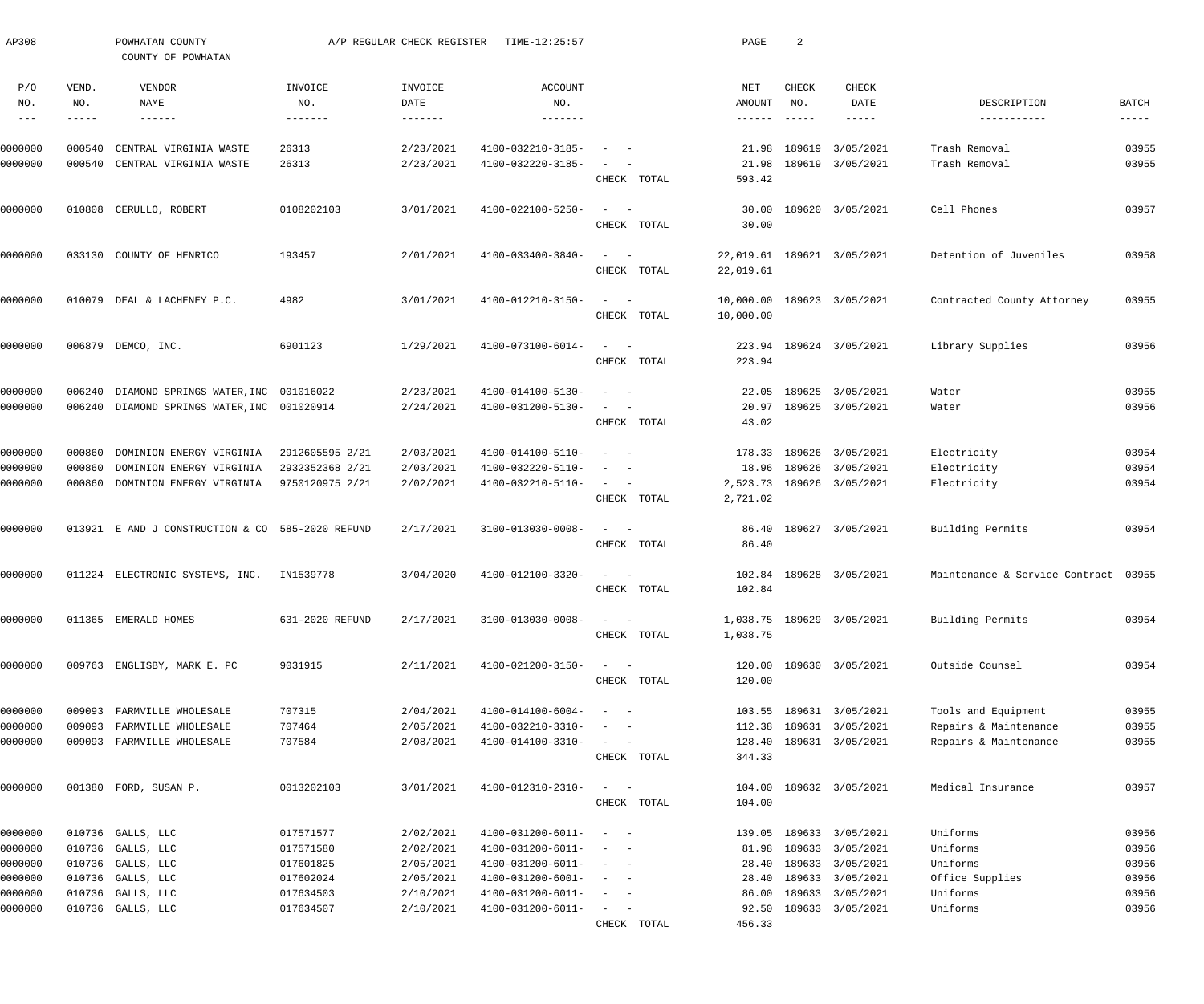| AP308              |                  | POWHATAN COUNTY<br>COUNTY OF POWHATAN                        |                                    | A/P REGULAR CHECK REGISTER             | TIME-12:25:57                          |                                                                                                                                                     | PAGE                         | $\overline{3}$ |                                                    |                                                                  |                             |
|--------------------|------------------|--------------------------------------------------------------|------------------------------------|----------------------------------------|----------------------------------------|-----------------------------------------------------------------------------------------------------------------------------------------------------|------------------------------|----------------|----------------------------------------------------|------------------------------------------------------------------|-----------------------------|
| P/O<br>NO.         | VEND.<br>NO.     | VENDOR<br><b>NAME</b><br>------                              | INVOICE<br>NO.<br>-------          | INVOICE<br>DATE<br>$- - - - - - - - -$ | <b>ACCOUNT</b><br>NO.<br>-------       |                                                                                                                                                     | NET<br>AMOUNT                | CHECK<br>NO.   | <b>CHECK</b><br>DATE                               | DESCRIPTION<br>-----------                                       | <b>BATCH</b><br>$--- - - -$ |
| 0000000            | 006763           | GREENBERG AND ASSOCIATES, 1514                               |                                    | 2/11/2021                              | 4100-031200-3110-                      | $\equiv$<br>$\sim$<br>CHECK TOTAL                                                                                                                   | 1,150.00<br>1,150.00         |                | 189634 3/05/2021                                   | Professional Health Services                                     | 03956                       |
| 0000000            |                  | 011149 HERTLESS BROTHERS                                     | 14915                              | 2/16/2021                              | 4100-014100-3310-                      | $\sim$<br>$\sim$ $-$<br>CHECK TOTAL                                                                                                                 | 375.00<br>375.00             |                | 189635 3/05/2021                                   | Repairs & Maintenance                                            | 03954                       |
| 0000000            |                  | 008675 HOLT, GEORGE                                          | 121021765                          | 2/23/2021                              | 4100-032200-5815-                      | $\sim$<br>$\sim$ $-$<br>CHECK TOTAL                                                                                                                 | 48.00<br>48.00               |                | 189636 3/05/2021                                   | Training/Seminars                                                | 03955                       |
| 0000000            |                  | 007752 ID NETWORKS, INC.                                     | 277332                             | 3/01/2021                              | 4100-031200-3320-                      | $\sim$<br>$\sim$<br>CHECK TOTAL                                                                                                                     | 1,098.00<br>1,098.00         |                | 189637 3/05/2021                                   | Maintenance & Service Contract 03956                             |                             |
| 0000000<br>0000000 | 000120<br>000120 | JAMES RIVER AIR<br>JAMES RIVER AIR                           | S196049<br>S197983                 | 1/31/2021<br>2/22/2021                 | 4100-014100-3308-<br>4100-014100-3308- | $\sim$<br>CHECK TOTAL                                                                                                                               | 667.62<br>528.00<br>1,195.62 |                | 189638 3/05/2021<br>189638 3/05/2021               | HVAC Service and Repairs<br>HVAC Service and Repairs             | 03954<br>03955              |
| 0000000            |                  | 009164 LIBRARY IDEAS, LLC                                    | 80744                              | 2/22/2021                              | 4100-073100-6012-                      | $\equiv$<br>$\overline{\phantom{a}}$<br>CHECK TOTAL                                                                                                 | 500.00<br>500.00             |                | 189640 3/05/2021                                   | Books & Subscriptions                                            | 03956                       |
| 0000000            |                  | 009552 MANSFIELD OIL COMPANY                                 | SQLCD-663712                       | 2/15/2021                              | 4100-032200-5120-                      | $\equiv$<br>$\sim$ $-$<br>CHECK TOTAL                                                                                                               | 116.68<br>116.68             |                | 189641 3/05/2021                                   | Apparatus Fuel                                                   | 03955                       |
| 0000000            |                  | 013529 MARTIN, CARY                                          | 0135202103                         | 3/01/2021                              | 4100-031210-5421-                      | $\equiv$<br>$\sim$ $-$<br>CHECK TOTAL                                                                                                               | 700.00<br>700.00             |                | 189642 3/05/2021                                   | Rent - Towers                                                    | 03957                       |
| 0000000            |                  | 011846 MATTHEW BENDER<br>PCARD                               | 23677325                           | 1/20/2021                              | 4100-073100-6012-                      | $\sim$<br>$\sim$ $-$<br>CHECK TOTAL                                                                                                                 | 40.44<br>40.44               |                | 189643 3/05/2021                                   | Books & Subscriptions                                            | 03956                       |
| 0000000            |                  | 009276 MCCREIGHT, FRAN                                       | 0092202103                         | 3/01/2021                              | 4100-073100-5250-                      | CHECK TOTAL                                                                                                                                         | 30.00                        |                | 30.00 189644 3/05/2021                             | Cell Phones                                                      | 03957                       |
| 0000000            |                  | 011840 MCI COMM SERVICE                                      | 2DG98147 2/2021                    | 2/17/2021                              | 4100-021100-5230-                      | $\mathcal{L}_{\text{max}}$ , and $\mathcal{L}_{\text{max}}$<br>CHECK TOTAL                                                                          | 35.90                        |                | 35.90 189645 3/05/2021                             | Telephone Services                                               | 03955                       |
| 0000000<br>0000000 |                  | 009666 MID-ATLANTIC CONTROLS<br>009666 MID-ATLANTIC CONTROLS | 28884<br>28884                     | 3/01/2021<br>3/01/2021                 | 4100-032220-3320-<br>4100-014100-3320- | $\qquad \qquad -$<br>$\sim$<br>CHECK TOTAL                                                                                                          | 450.00<br>900.00             |                | 450.00 189646 3/05/2021<br>189646 3/05/2021        | Maintenance & Service Contract<br>Maintenance & Service Contract | 03955<br>03955              |
| 0000000<br>0000000 |                  | 013176 MIDWEST TAPE, LLC<br>013176 MIDWEST TAPE, LLC         | 500009863<br>500038242             | 2/08/2021<br>2/15/2021                 | 4100-073100-6012-<br>4100-073100-6012- | $\sim$<br>$\sim$ $-$<br>$\sim$<br>$\sim$ $-$<br>CHECK TOTAL                                                                                         | 272.13                       |                | 56.22 189647 3/05/2021<br>215.91 189647 3/05/2021  | Books & Subscriptions<br>Books & Subscriptions                   | 03956<br>03956              |
| 0000000<br>0000000 |                  | 010924 MITCHELL PEST<br>010924 MITCHELL PEST                 | 143158<br>47626 RENEWAL            | 2/08/2021<br>3/25/2021                 | 4100-014100-3320-<br>4100-014100-3320- | $\sim$<br>$\sim$ $-$<br>$\frac{1}{2} \left( \frac{1}{2} \right) \left( \frac{1}{2} \right) = \frac{1}{2} \left( \frac{1}{2} \right)$<br>CHECK TOTAL | 150.00<br>210.00             |                | 60.00 189648 3/05/2021<br>189648 3/05/2021         | Maintenance & Service Contract<br>Maintenance & Service Contract | 03955<br>03955              |
| 0000000            |                  | 007297 NAFECO, INC.                                          | 1075484                            | 2/17/2021                              | 4100-032200-6011-                      | $\sim$<br>$\sim$ $-$<br>CHECK TOTAL                                                                                                                 | 476.51                       |                | 476.51 189649 3/05/2021                            | Protective Gear/Uniforms                                         | 03955                       |
| 0000000<br>0000000 | 009281           | OVERDRIVE, INC.<br>009281 OVERDRIVE, INC.                    | 01369CO21059587<br>01369CO21061759 | 2/17/2021<br>2/18/2021                 | 4100-073100-6012-<br>4100-073100-6012- | $\equiv$<br>$\sim$ $-$<br>$\sim$ $ -$                                                                                                               |                              |                | 117.83 189650 3/05/2021<br>170.87 189650 3/05/2021 | Books & Subscriptions<br>Books & Subscriptions                   | 03956<br>03956              |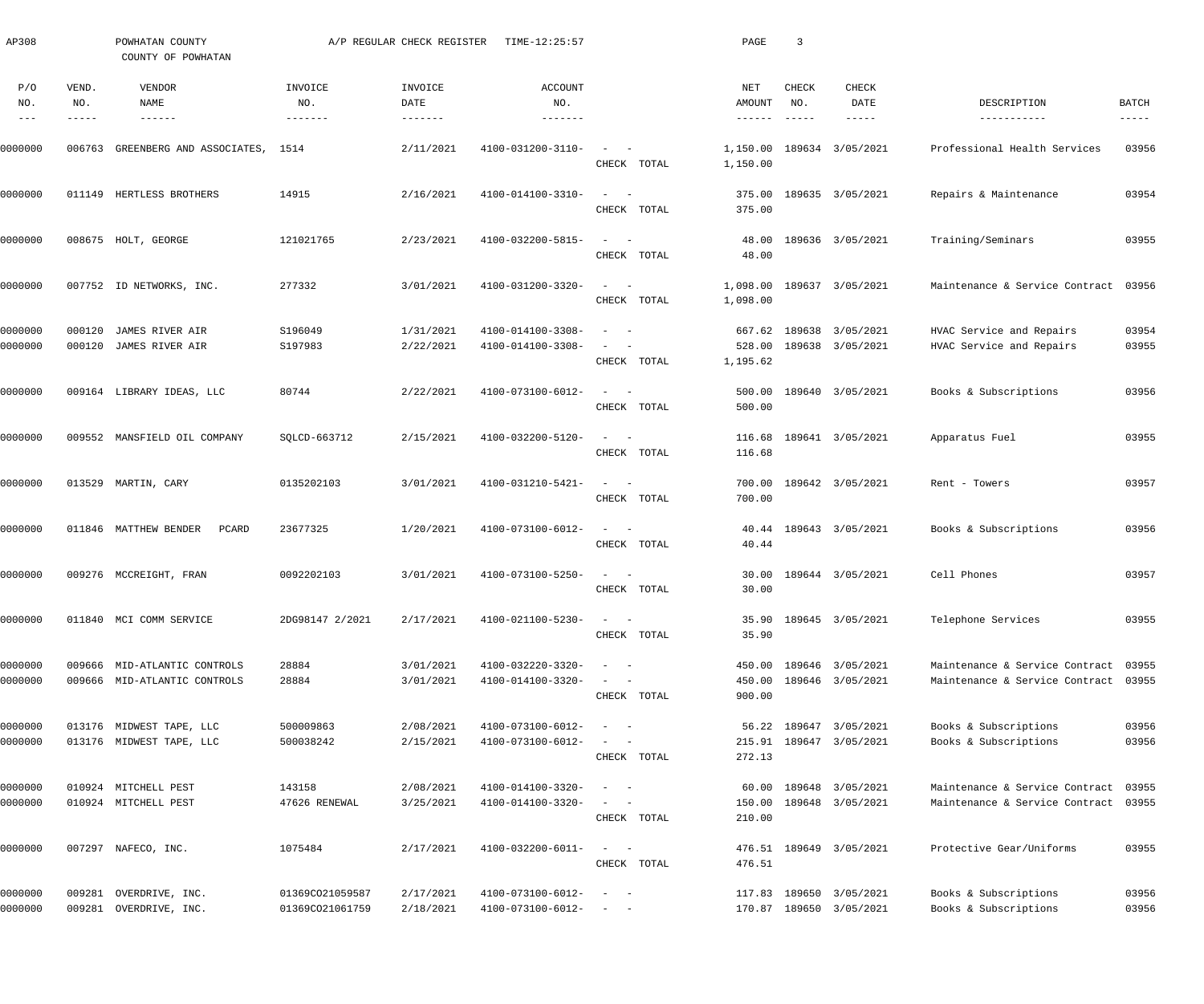| AP308                       |                       | POWHATAN COUNTY<br>COUNTY OF POWHATAN       |                 | A/P REGULAR CHECK REGISTER | TIME-12:25:57                |                                                                            | PAGE                     | $\overline{4}$                            |                                       |                                      |                        |
|-----------------------------|-----------------------|---------------------------------------------|-----------------|----------------------------|------------------------------|----------------------------------------------------------------------------|--------------------------|-------------------------------------------|---------------------------------------|--------------------------------------|------------------------|
| P/O<br>NO.<br>$\frac{1}{2}$ | VEND.<br>NO.<br>----- | VENDOR<br>NAME<br>$- - - - - - -$           | INVOICE<br>NO.  | INVOICE<br>DATE            | ACCOUNT<br>NO.<br>-------    |                                                                            | NET<br>AMOUNT<br>------- | CHECK<br>NO.<br>$\qquad \qquad - - - - -$ | <b>CHECK</b><br>DATE<br>$- - - - - -$ | DESCRIPTION<br>-----------           | BATCH<br>$- - - - - -$ |
| 0000000                     |                       | 009281 OVERDRIVE, INC.                      | 01369DA21050973 | 2/09/2021                  | 4100-073100-6012-            | $\begin{array}{cccccccccc} - & & & & & & & - \end{array}$<br>CHECK TOTAL   | 60.00<br>348.70          |                                           | 189650 3/05/2021                      | Books & Subscriptions                | 03956                  |
| 0000000                     |                       | 009638 POE, INEZ L                          | 0096202103      | 3/01/2021                  | 4100-013200-2310-            | $\qquad \qquad -$<br>CHECK TOTAL                                           | 120.00<br>120.00         |                                           | 189651 3/05/2021                      | Medical Insurance                    | 03957                  |
| 0000000                     |                       | 011929 POMPEI, ANDREW                       | 0119202103      | 3/01/2021                  | 4100-081100-5250-            | $\qquad \qquad -$<br>CHECK TOTAL                                           | 30.00<br>30.00           |                                           | 189652 3/05/2021                      | Cell Phones                          | 03957                  |
| 0000000                     |                       | 001980 POORE, FRANCES                       | 0019202103      | 3/01/2021                  | 4100-012100-2310-            | $\qquad \qquad -$<br>CHECK TOTAL                                           | 88.00<br>88.00           |                                           | 189653 3/05/2021                      | Medical Insurance                    | 03957                  |
| 0000000                     |                       | 006043 POWERS, KATHRYN C.                   | 0060202103      | 3/01/2021                  | 4100-021600-2310-            | $\frac{1}{2}$ and $\frac{1}{2}$<br>CHECK TOTAL                             | 120.00<br>120.00         |                                           | 189654 3/05/2021                      | Medical Insurance                    | 03957                  |
| 0000000                     |                       | 001250 POWHATAN AUTO & TRACTOR              | 628152          | 1/29/2021                  | 4100-014300-3310-            | $\qquad \qquad -$<br>CHECK TOTAL                                           | 71.42                    |                                           | 71.42 189655 3/05/2021                | Repairs & Maintenance                | 03956                  |
| 0000000                     |                       | 008294 POWHATAN COUNTY PUBLIC               | 0082202103      | 3/01/2021                  | 4100-031200-2310-            | $\qquad \qquad -$<br>CHECK TOTAL                                           | 718.00                   |                                           | 718.00 189656 3/05/2021               | Medical Insurance                    | 03957                  |
| 0000000                     |                       | 012064 POWHATAN COUNTY TREASURER 191 1/2021 |                 | 1/22/2021                  | 4100-073100-5140-            | $\qquad \qquad -$<br>CHECK TOTAL                                           | 75.86                    |                                           | 75.86 189657 3/05/2021                | Sewer                                | 03956                  |
| 0000000                     |                       | 013454 QUADLIENT LEASING USA, IN P8744835   |                 | 2/23/2021                  | 100-000100-0017-             | $\qquad \qquad -$<br>CHECK TOTAL                                           | 91.24                    |                                           | 91.24 189658 3/05/2021                | Postage Lease                        | 03958                  |
| 0000000                     |                       | 001720 RICHMOND TIMES-DISPATCH              | 100011765240113 | 1/13/2021                  | 4100-011010-3600-            | $\begin{array}{cccccccccc} - & & & & & & & - \end{array}$<br>CHECK TOTAL   | 169.60                   |                                           | 169.60 189659 3/05/2021               | Advertising                          | 03955                  |
| 0000000                     |                       | 011800 SCHARDEIN, BRET                      | 0118202103      | 3/01/2021                  | $4100 - 081100 - 5250 - - -$ | CHECK TOTAL                                                                | 30.00                    |                                           | 30.00 189660 3/05/2021                | Cell Phones                          | 03957                  |
| 0000000                     |                       | 010282 SCHUBERT, CHARLA                     | 0102202103      | 3/01/2021                  | 4100-012200-5250-            | $\mathcal{L}_{\text{max}}$ , and $\mathcal{L}_{\text{max}}$<br>CHECK TOTAL | 30.00                    |                                           | 30.00 189661 3/05/2021                | Cell Phones                          | 03957                  |
| 0000000                     |                       | 013373 SOLID WASTE ASSOCIATION              | 2022-1481800    | 1/04/2020                  | 4100-014300-5540-            | $\mathcal{L}_{\text{max}}$ , and $\mathcal{L}_{\text{max}}$<br>CHECK TOTAL | 268.00                   |                                           | 268.00 189662 3/05/2021               | Training and Education               | 03956                  |
| 0000000                     |                       | 006594 SOUTHSIDE ELECTRIC COOP              | 63504016 2/21   | 2/04/2021                  | 4100-031210-5110-            | $\mathcal{L}_{\text{max}}$ , and $\mathcal{L}_{\text{max}}$<br>CHECK TOTAL | 1,154.64                 |                                           | 1,154.64 189663 3/05/2021             | Electricity - Communications H 03956 |                        |
| 0000000                     |                       | 006569 STICKELS, RANDAL LEE                 | 0065202103      | 3/01/2021                  | 4100-031200-2310-            | $\mathcal{L}_{\text{max}}$ , and $\mathcal{L}_{\text{max}}$<br>CHECK TOTAL | 72.00                    |                                           | 72.00 189665 3/05/2021                | Medical Insurance                    | 03957                  |
| 0000000                     |                       | 007115 STOKES, GARLAND KENNETH              | 0071202103      | 3/01/2021                  | 4100-031200-2310-            | $\mathcal{L}_{\text{max}}$ , and $\mathcal{L}_{\text{max}}$<br>CHECK TOTAL | 68.00                    |                                           | 68.00 189666 3/05/2021                | Medical Insurance                    | 03957                  |
| 0000000                     |                       | 009520 STONE'S OFFICE EQUIPMENT 142091      |                 | 2/17/2021                  | 4100-073100-3320-            | $\alpha = 1, \ldots, \alpha$<br>CHECK TOTAL                                | 515.06                   |                                           | 515.06 189667 3/05/2021               | Maintenance & Service Contract 03956 |                        |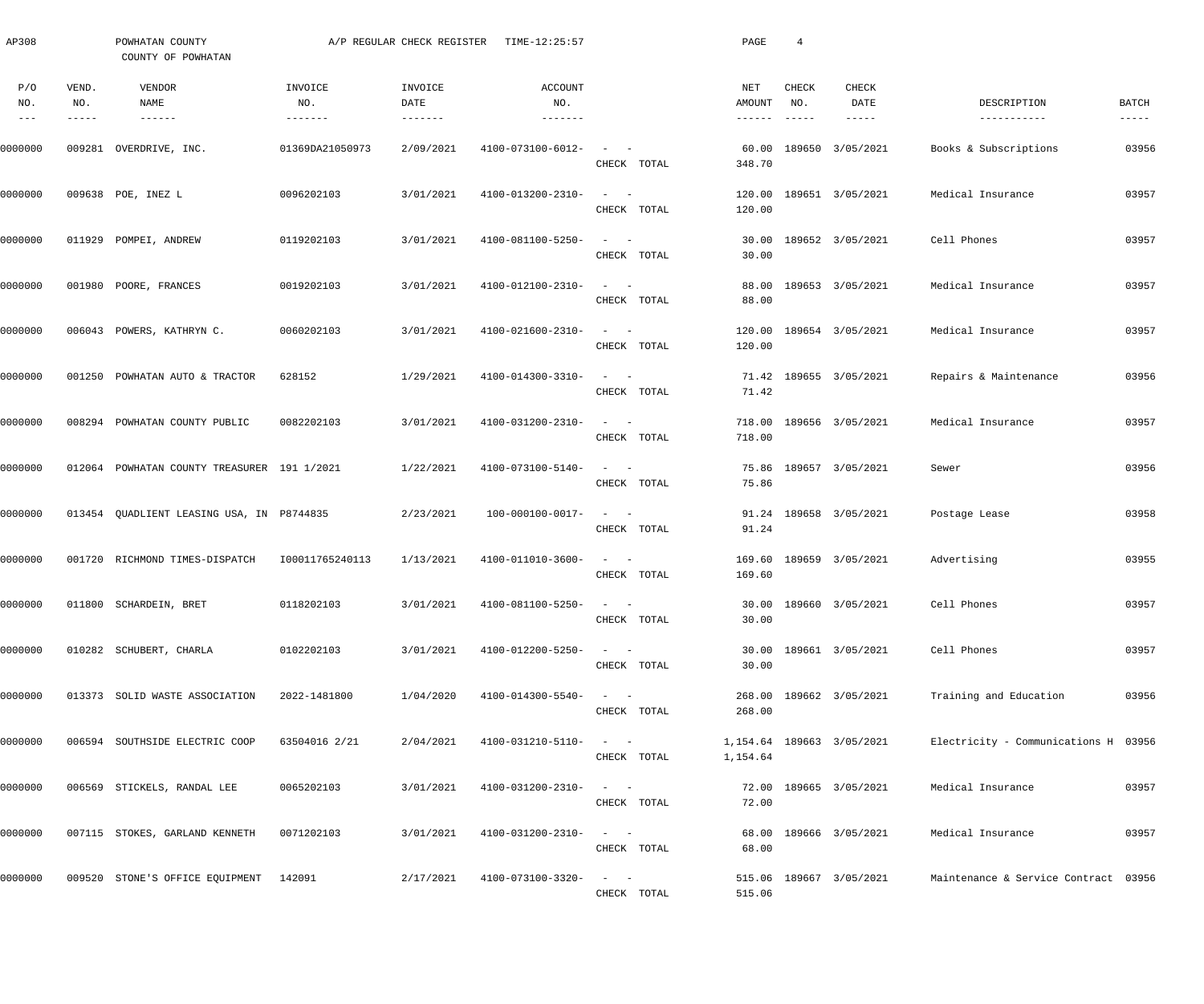| AP308        |                    | POWHATAN COUNTY<br>COUNTY OF POWHATAN           |                | A/P REGULAR CHECK REGISTER | TIME-12:25:57     |                          |             | PAGE             | 5                    |                         |                                |                        |
|--------------|--------------------|-------------------------------------------------|----------------|----------------------------|-------------------|--------------------------|-------------|------------------|----------------------|-------------------------|--------------------------------|------------------------|
| P/O          | VEND.              | VENDOR                                          | INVOICE        | INVOICE                    | <b>ACCOUNT</b>    |                          |             | <b>NET</b>       | CHECK                | CHECK                   |                                |                        |
| NO.<br>$---$ | NO.<br>$--- - - -$ | NAME<br>------                                  | NO.<br>------- | DATE<br>$- - - - - - -$    | NO.<br>-------    |                          |             | AMOUNT<br>------ | NO.<br>$- - - - - -$ | DATE                    | DESCRIPTION<br>-----------     | BATCH<br>$- - - - - -$ |
|              |                    |                                                 |                |                            |                   |                          |             |                  |                      |                         |                                |                        |
| 0000000      |                    | 008346 SYCOM TECHNOLOGIES                       | AT62260        | 1/31/2021                  | 4100-012510-3140- |                          |             | 700.00           | 189668               | 3/05/2021               | Professional Services          | 03954                  |
|              |                    |                                                 |                |                            |                   |                          | CHECK TOTAL | 700.00           |                      |                         |                                |                        |
| 0000000      |                    | 006267 TIMBERLAKE, II, JAMES B.                 | 1000029098     | 2/21/2021                  | 4100-032200-6016- |                          |             | 41.51            |                      | 189669 3/05/2021        | JET Program                    | 03955                  |
|              |                    |                                                 |                |                            |                   |                          | CHECK TOTAL | 41.51            |                      |                         |                                |                        |
| 0000000      |                    | 013721 TREASURER OF VIRGINIA                    | PROCTOR, J     | 1/17/2021                  | 4100-035300-3110- | $\sim$                   |             | 20.00            |                      | 189670 3/05/2021        | Professional Health Services   | 03956                  |
|              |                    |                                                 |                |                            |                   |                          | CHECK TOTAL | 20.00            |                      |                         |                                |                        |
| 0000000      | 008126             | VERIZON                                         | 9872423679     | 2/21/2021                  | 100-000100-0006-  | $\overline{\phantom{a}}$ |             | 117.20           |                      | 189671 3/05/2021        | Due from Other Agencies        | 03954                  |
| 0000000      | 008126             | VERIZON                                         | 9872423679     | 2/21/2021                  | 4100-012100-5250- |                          |             | 60.88            |                      | 189671 3/05/2021        | Cell Phones                    | 03954                  |
| 0000000      | 008126             | VERIZON                                         | 9872423679     | 2/21/2021                  | 4100-012510-5250- |                          |             | 99.78            |                      | 189671 3/05/2021        | Cell Phones                    | 03954                  |
| 0000000      | 008126             | VERIZON                                         | 9872423679     | 2/21/2021                  | 4100-012510-5270- |                          |             | 721.46           |                      | 189671 3/05/2021        | Network Service Connection     | 03954                  |
| 0000000      | 008126             | VERIZON                                         | 9872423679     | 2/21/2021                  | 4100-014100-5250- |                          |             | 923.91           |                      | 189671 3/05/2021        | Cell Phones                    | 03954                  |
| 0000000      | 008126             | VERIZON                                         | 9872423679     | 2/21/2021                  | 4100-031210-5250- |                          |             | 418.90           |                      | 189671 3/05/2021        | CELL PHONES                    | 03954                  |
| 0000000      | 008126             | VERIZON                                         | 9872423679     | 2/21/2021                  | 4100-032200-5250- |                          |             | 1,051.83         |                      | 189671 3/05/2021        | Cell Phones                    | 03954                  |
| 0000000      | 008126             | VERIZON                                         | 9872423679     | 2/21/2021                  | 4100-031200-5250- |                          |             | 1,561.25         |                      | 189671 3/05/2021        | Cell Phones                    | 03954                  |
| 0000000      | 008126             | VERIZON                                         | 9872423679     | 2/21/2021                  | 4100-033300-5250- |                          |             | 41.12            |                      | 189671 3/05/2021        | Cell Phones                    | 03954                  |
| 0000000      | 008126             | VERIZON                                         | 9872423679     | 2/21/2021                  | 4100-034100-5250- |                          |             | 225.88           |                      | 189671 3/05/2021        | Cell Phones                    | 03954                  |
| 0000000      | 008126             | VERIZON                                         | 9872423679     | 2/21/2021                  | 4100-035100-5260- |                          |             | 40.11            |                      | 189671 3/05/2021        | Internet Services              | 03954                  |
| 0000000      | 008126             | VERIZON                                         | 9872423679     | 2/21/2021                  | 4100-035500-5250- |                          |             | 125.50           |                      | 189671 3/05/2021        | Cell Phones                    | 03954                  |
| 0000000      | 008126             | VERIZON                                         | 9872423679     | 2/21/2021                  | 4100-071110-5250- |                          |             | 70.40            |                      | 189671 3/05/2021        | Cell Phones                    | 03954                  |
| 0000000      |                    | 008126 VERIZON                                  | 9872423679     | 2/21/2021                  | 4100-081100-5250- |                          |             | 36.69            |                      | 189671 3/05/2021        | Cell Phones                    | 03954                  |
|              |                    |                                                 |                |                            |                   |                          | CHECK TOTAL | 5,494.91         |                      |                         |                                |                        |
| 0000000      | 011187             | VERIZON BUSINESS                                | 07488216 2/21  | 2/10/2021                  | 100-000100-0006-  |                          |             | 5.30             |                      | 189673 3/05/2021        | Due from Other Agencies        | 03955                  |
| 0000000      |                    | 011187 VERIZON BUSINESS                         | 07488216 2/21  | 2/10/2021                  | 4100-012510-5240- |                          |             | 54.31            |                      | 189673 3/05/2021        | Long Distance                  | 03955                  |
|              |                    |                                                 |                |                            |                   |                          | CHECK TOTAL | 59.61            |                      |                         |                                |                        |
| 0000000      |                    | 011767 VILLAGE BUILDING COMPANY, 231            |                | 1/10/2021                  | 4100-031200-3310- |                          |             |                  |                      | 991.20 189674 3/05/2021 | Repairs & Maintenance          | 03956                  |
|              |                    |                                                 |                |                            |                   |                          | CHECK TOTAL | 991.20           |                      |                         |                                |                        |
| 0000000      |                    | 013920 VIRGINIA ASSOCIATION OF A ACCT #105 2/21 |                | 2/10/2021                  | 4100-012310-5810- |                          |             | 35.00            |                      | 189675 3/05/2021        | Dues/Association Memberships   | 03954                  |
|              |                    |                                                 |                |                            |                   |                          | CHECK TOTAL | 35.00            |                      |                         |                                |                        |
| 0000000      |                    | 007368 WARNER, PHIL                             | 0073202103     | 3/01/2021                  | 4100-032200-5250- |                          |             | 30.00            |                      | 189676 3/05/2021        | Cell Phones                    | 03957                  |
|              |                    |                                                 |                |                            |                   |                          | CHECK TOTAL | 30.00            |                      |                         |                                |                        |
| 0000000      |                    | 011181 WELLS FARGO FINANCIAL                    | 5013915972     | 2/17/2021                  | 4100-012100-3320- |                          |             | 287.37           |                      | 189677 3/05/2021        | Maintenance & Service Contract | 03958                  |
| 0000000      | 011181             | WELLS FARGO FINANCIAL                           | 5013915972     | 2/17/2021                  | 4100-011010-3320- |                          |             | 167.57           |                      | 189677 3/05/2021        | Maintenance & Service Contract | 03958                  |
| 0000000      | 011181             | WELLS FARGO FINANCIAL                           | 5013915972     | 2/17/2021                  | 4100-012200-3320- |                          |             | 91.74            |                      | 189677 3/05/2021        | Maintenance & Service Contract | 03958                  |
| 0000000      | 011181             | WELLS FARGO FINANCIAL                           | 5013915972     | 2/17/2021                  | 4100-012310-3320- | $\overline{\phantom{a}}$ |             | 32.32            |                      | 189677 3/05/2021        | Maintenance & Service Contract | 03958                  |
| 0000000      | 011181             | WELLS FARGO FINANCIAL                           | 5013915972     | 2/17/2021                  | 4100-012410-3320- |                          |             | .56              |                      | 189677 3/05/2021        | Maintenance & Service Contract | 03958                  |
| 0000000      | 011181             | WELLS FARGO FINANCIAL                           | 5013915972     | 2/17/2021                  | 4100-012510-3320- |                          |             | 32.98            |                      | 189677 3/05/2021        | Maintenance & Service Contract | 03958                  |
| 0000000      | 011181             | WELLS FARGO FINANCIAL                           | 5013915972     | 2/17/2021                  | 4100-013200-3320- | $\overline{\phantom{a}}$ |             | 63.72            |                      | 189677 3/05/2021        | Maintenance & Service Contract | 03958                  |
| 0000000      | 011181             | WELLS FARGO FINANCIAL                           | 5013915972     | 2/17/2021                  | 4100-022100-3320- |                          |             | 179.56           |                      | 189677 3/05/2021        | Maintenance & Service Contract | 03958                  |
| 0000000      | 011181             | WELLS FARGO FINANCIAL                           | 5013915972     | 2/17/2021                  | 4100-031200-3320- |                          |             | 204.78           |                      | 189677 3/05/2021        | Maintenance & Service Contract | 03958                  |
| 0000000      | 011181             | WELLS FARGO FINANCIAL                           | 5013915972     | 2/17/2021                  | 4100-031200-3320- |                          |             | 204.78           |                      | 189677 3/05/2021        | Maintenance & Service Contract | 03958                  |
| 0000000      | 011181             | WELLS FARGO FINANCIAL                           | 5013915972     | 2/17/2021                  | 4100-032200-3320- |                          |             | 298.14           |                      | 189677 3/05/2021        | Maintenance & Service Contract | 03958                  |
| 0000000      |                    | 011181 WELLS FARGO FINANCIAL                    | 5013915972     | 2/17/2021                  | 4100-034100-3320- | $\overline{\phantom{a}}$ |             | 302.47           |                      | 189677 3/05/2021        | Maintenance & Service Contract | 03958                  |
| 0000000      |                    | 011181 WELLS FARGO FINANCIAL                    | 5013915972     | 2/17/2021                  | 4100-035100-3320- |                          |             |                  |                      | 61.54 189677 3/05/2021  | Landscaping - Animal Control   | 03958                  |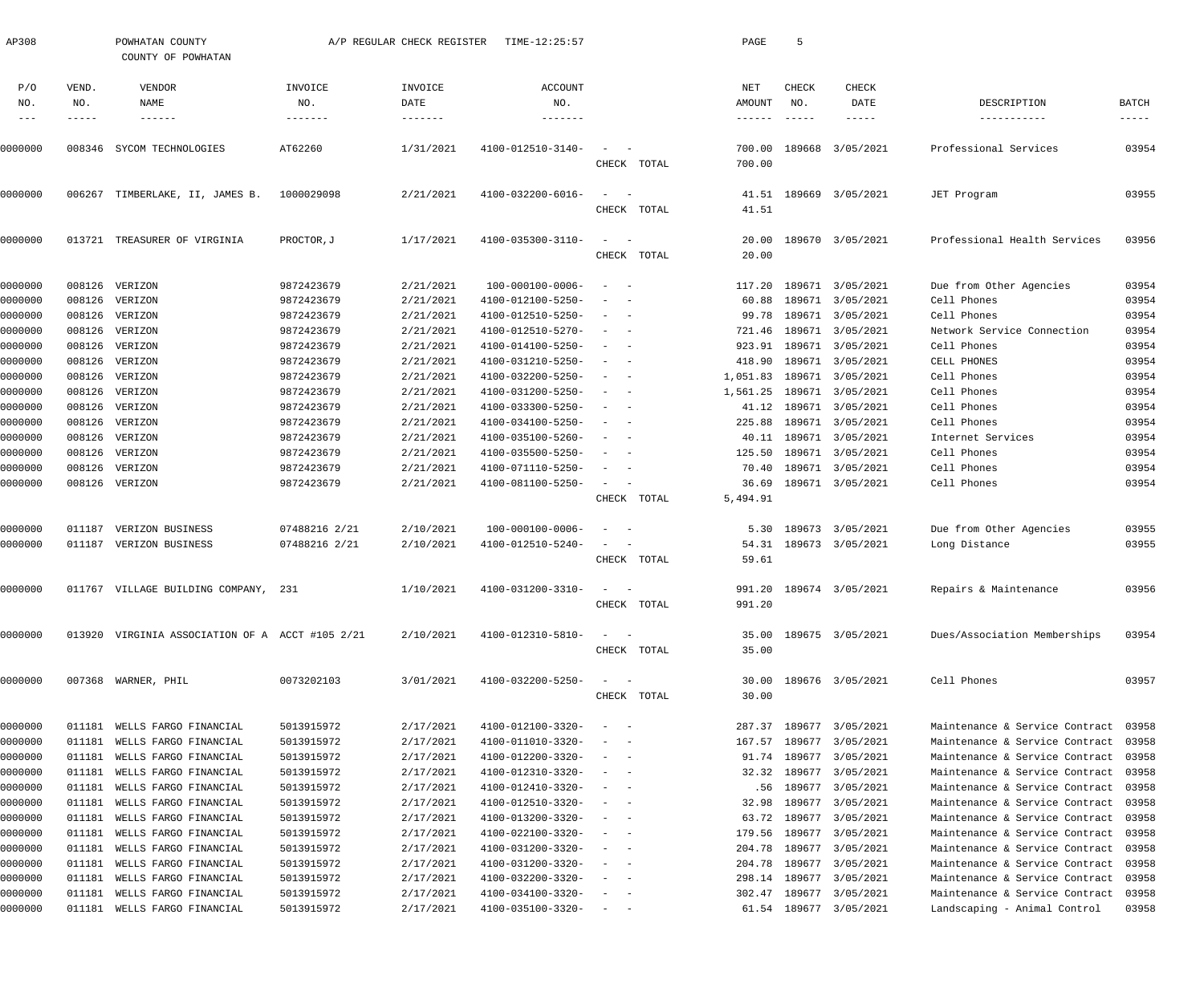| AP308                       |                       | POWHATAN COUNTY<br>COUNTY OF POWHATAN |                           | A/P REGULAR CHECK REGISTER  | TIME-12:25:57                                 |                                                                                                              |             | PAGE                    | 6                             |                                      |                                                   |                                      |
|-----------------------------|-----------------------|---------------------------------------|---------------------------|-----------------------------|-----------------------------------------------|--------------------------------------------------------------------------------------------------------------|-------------|-------------------------|-------------------------------|--------------------------------------|---------------------------------------------------|--------------------------------------|
| P/O<br>NO.<br>$\frac{1}{2}$ | VEND.<br>NO.<br>----- | VENDOR<br>NAME<br>$- - - - - - -$     | INVOICE<br>NO.<br>------- | INVOICE<br>DATE<br>-------- | ACCOUNT<br>NO.<br>-------                     |                                                                                                              |             | NET<br>AMOUNT<br>------ | CHECK<br>NO.<br>$- - - - - -$ | CHECK<br>DATE<br>-----               | DESCRIPTION<br>-----------                        | <b>BATCH</b><br>$\cdots\cdots\cdots$ |
| 0000000                     | 011181                | WELLS FARGO FINANCIAL                 | 5013915972                | 2/17/2021                   | 4100-081100-3320-                             |                                                                                                              |             | 218.30                  | 189677                        | 3/05/2021                            | Maintenance & Service Contract                    | 03958                                |
| 0000000                     | 011181                | WELLS FARGO FINANCIAL                 | 5013915972                | 2/17/2021                   | 4100-081500-3320-                             |                                                                                                              |             | .32                     |                               | 189677 3/05/2021                     | Maintenance & Service Contract                    | 03958                                |
| 0000000                     | 011181                | WELLS FARGO FINANCIAL                 | 5013915972                | 2/17/2021                   | 4100-021200-8002-                             | $\sim$                                                                                                       |             | 190.66                  |                               | 189677 3/05/2021                     | Copier Lease Agreement                            | 03958                                |
|                             |                       |                                       |                           |                             |                                               |                                                                                                              | CHECK TOTAL | 2,336.81                |                               |                                      |                                                   |                                      |
| 0000000                     |                       | 002080 WOODCOCK, LYNN T.              | 0020202103                | 3/01/2021                   | 4100-031200-2310-                             | $\sim$                                                                                                       | CHECK TOTAL | 108.00<br>108.00        |                               | 189678 3/05/2021                     | Medical Insurance                                 | 03957                                |
| 0000000                     |                       | 010688 A&B CLEANING SERVICE, INC.     | 33866                     | 2/25/2021                   | 4100-014100-3180-                             | $\overline{\phantom{a}}$                                                                                     | CHECK TOTAL | 4,696.18<br>4,696.18    |                               | 189680 3/10/2021                     | Cleaning Service                                  | 03962                                |
| 0000000                     |                       | 006175 ADAMS OIL COMPANY, INC.        | 42741                     | 2/19/2021                   | 4100-032200-5120-                             | $\overline{\phantom{a}}$                                                                                     | CHECK TOTAL | 289.03<br>289.03        |                               | 189681 3/10/2021                     | Apparatus Fuel                                    | 03961                                |
| 0000000                     |                       | 011585 ATLANTIC TACTICAL, INC.        | CM-80231821               | 2/22/2021                   | 4100-031200-6011-                             | $\overline{\phantom{a}}$                                                                                     | CHECK TOTAL | 300.00<br>300.00        |                               | 189683 3/10/2021                     | Uniforms                                          | 03965                                |
| 0000000                     | 008668                | BANK OF AMERICA                       | 03/01/2021                | 3/01/2021                   | 4100-081500-5810-                             | $\overline{\phantom{a}}$                                                                                     |             | .00                     |                               | 189684 3/10/2021                     | Dues/Association Memberships                      | 03963                                |
| 0000000                     | 008668                | BANK OF AMERICA                       | 03/01/2021                | 3/01/2021                   | 4100-081500-5810-                             | $\overline{\phantom{a}}$                                                                                     |             | 75.00                   |                               | 189684 3/10/2021                     | Dues/Association Memberships                      | 03963                                |
| 0000000                     | 008668                | BANK OF AMERICA                       | 03/01/2021                | 3/01/2021                   | 4100-022100-5210-                             | $\overline{\phantom{a}}$                                                                                     |             | 7.95                    |                               | 189684 3/10/2021                     | Postage                                           | 03963                                |
| 0000000                     | 008668                | BANK OF AMERICA                       | 03/01/2021                | 3/01/2021                   | 4100-014500-6004-                             | $\overline{\phantom{a}}$<br>$\overline{\phantom{a}}$                                                         |             | 31.96                   |                               | 189684 3/10/2021                     | Tools and Equipment                               | 03963                                |
| 0000000                     | 008668                | BANK OF AMERICA                       | 03/01/2021                | 3/01/2021                   | 4100-014500-6004-                             | $\overline{\phantom{a}}$<br>$\overline{\phantom{a}}$                                                         |             | 145.49                  |                               | 189684 3/10/2021                     | Tools and Equipment                               | 03963                                |
| 0000000                     | 008668                | BANK OF AMERICA                       | 03/01/2021                | 3/01/2021                   | 4100-013200-5210-                             | $\overline{\phantom{a}}$                                                                                     |             | 110.00                  |                               | 189684 3/10/2021                     | Postage                                           | 03963                                |
| 0000000                     | 008668                | BANK OF AMERICA                       | 03/01/2021                | 3/01/2021                   | 4100-013200-5210-                             | $\overline{\phantom{a}}$<br>$\overline{\phantom{a}}$                                                         |             | 110.00                  |                               | 189684 3/10/2021                     | Postage                                           | 03963                                |
| 0000000                     | 008668                | BANK OF AMERICA                       | 03/01/2021                | 3/01/2021                   | 4100-012200-6001-                             | $\sim$<br>$\overline{\phantom{0}}$                                                                           |             | 44.49                   |                               | 189684 3/10/2021                     | Office Supplies                                   | 03963                                |
| 0000000                     | 008668                | BANK OF AMERICA                       | 03/01/2021                | 3/01/2021                   | 4100-032200-5815-                             | $\overline{\phantom{a}}$                                                                                     |             | 25.42                   |                               | 189684 3/10/2021                     | Training/Seminars                                 | 03963                                |
| 0000000                     | 008668                | BANK OF AMERICA                       | 03/01/2021                | 3/01/2021                   | 4100-073100-6001-                             | $\overline{\phantom{a}}$<br>$\overline{\phantom{a}}$                                                         |             | 52.57                   |                               | 189684 3/10/2021                     | Office Supplies                                   | 03963                                |
| 0000000                     | 008668                | BANK OF AMERICA                       | 03/01/2021                | 3/01/2021                   | 4100-014100-3400-                             | $\sim$<br>$\overline{\phantom{a}}$                                                                           |             | 25.00                   |                               | 189684 3/10/2021                     | Misc. Meetings - Set Up                           | 03963                                |
| 0000000                     | 008668                | BANK OF AMERICA                       | 03/01/2021                | 3/01/2021                   | 4100-032200-5815-                             | $\overline{\phantom{a}}$                                                                                     |             | 40.08                   |                               | 189684 3/10/2021                     | Training/Seminars                                 | 03963                                |
| 0000000                     | 008668                | BANK OF AMERICA                       | 03/01/2021                | 3/01/2021                   | 4100-012510-5260-                             |                                                                                                              |             | 203.58                  |                               | 189684 3/10/2021                     | Internet Usage                                    | 03963                                |
| 0000000                     |                       | 008668 BANK OF AMERICA                | 03/01/2021                | 3/01/2021                   | 4100-012510-5260-                             |                                                                                                              |             |                         |                               | 413.89 189684 3/10/2021              | Internet Usage                                    | 03963                                |
| 0000000                     | 008668                | BANK OF AMERICA                       | 03/01/2021<br>03/01/2021  | 3/01/2021<br>3/01/2021      | $4100 - 012510 - 6014 -$<br>4100-014100-3310- | $\qquad \qquad -$                                                                                            |             |                         |                               | 364.09 189684 3/10/2021              | Other Operating Supplies<br>Repairs & Maintenance | 03963<br>03963                       |
| 0000000<br>0000000          | 008668<br>008668      | BANK OF AMERICA<br>BANK OF AMERICA    | 03/01/2021                | 3/01/2021                   | 4100-014500-6100-                             | $\qquad \qquad -$                                                                                            |             | 32.34<br>96.80          |                               | 189684 3/10/2021<br>189684 3/10/2021 | Personal Protective Equipment                     | 03963                                |
| 0000000                     | 008668                | BANK OF AMERICA                       | 03/01/2021                | 3/01/2021                   | 4100-021600-6001-                             | $\frac{1}{2}$ and $\frac{1}{2}$ and $\frac{1}{2}$                                                            |             | 64.26                   |                               | 189684 3/10/2021                     | Office Supplies                                   | 03963                                |
| 0000000                     | 008668                | BANK OF AMERICA                       | 03/01/2021                | 3/01/2021                   | 4100-021600-6001-                             | $\begin{array}{cccccccccc} - & & & & & & & - \end{array}$                                                    |             | 27.00                   |                               | 189684 3/10/2021                     | Office Supplies                                   | 03963                                |
| 0000000                     | 008668                | BANK OF AMERICA                       | 03/01/2021                | 3/01/2021                   | 4100-021600-6001-                             | $\begin{array}{cccccccccc} - & & & & & & & - \end{array}$                                                    |             | 34.93                   |                               | 189684 3/10/2021                     | Office Supplies                                   | 03963                                |
| 0000000                     | 008668                | BANK OF AMERICA                       | 03/01/2021                | 3/01/2021                   | 4100-021600-6001-                             | $\begin{array}{cccccccccc} - & & & & & & & - \end{array}$                                                    |             | 13.76                   |                               | 189684 3/10/2021                     | Office Supplies                                   | 03963                                |
| 0000000                     | 008668                | BANK OF AMERICA                       | 03/01/2021                | 3/01/2021                   | 4100-031210-6001-                             | $\begin{array}{cccccccccc} - & & & & & & & - \end{array}$                                                    |             | 565.00                  |                               | 189684 3/10/2021                     | Office Supplies                                   | 03963                                |
| 0000000                     | 008668                | BANK OF AMERICA                       | 03/01/2021                | 3/01/2021                   | 4100-031210-6001-                             | $\begin{array}{cccccccccc} - & & & & & & & - \end{array}$                                                    |             | 61.88                   |                               | 189684 3/10/2021                     | Office Supplies                                   | 03963                                |
| 0000000                     | 008668                | BANK OF AMERICA                       | 03/01/2021                | 3/01/2021                   | 4100-032200-3310-                             | $\frac{1}{2} \left( \frac{1}{2} \right) \left( \frac{1}{2} \right) = \frac{1}{2} \left( \frac{1}{2} \right)$ |             | 53.98                   |                               | 189684 3/10/2021                     | Equipment Repair                                  | 03963                                |
| 0000000                     | 008668                | BANK OF AMERICA                       | 03/01/2021                | 3/01/2021                   | 4100-032200-6009-                             | $\sim$ $-$                                                                                                   |             | 59.61                   |                               | 189684 3/10/2021                     | Auto Repairs and Parts                            | 03963                                |
| 0000000                     | 008668                | BANK OF AMERICA                       | 03/01/2021                | 3/01/2021                   | 4100-034100-5230-                             | $\qquad \qquad - \qquad -$                                                                                   |             | 188.50                  |                               | 189684 3/10/2021                     | Telephone Services                                | 03963                                |
| 0000000                     | 008668                | BANK OF AMERICA                       | 03/01/2021                | 3/01/2021                   | 4100-073100-6004-                             | $\qquad \qquad -$                                                                                            |             | 16.30                   |                               | 189684 3/10/2021                     | Friends of Library                                | 03963                                |
| 0000000                     | 008668                | BANK OF AMERICA                       | 03/01/2021                | 3/01/2021                   | 4100-073100-6004-                             | $\qquad \qquad -$                                                                                            |             | 5.99                    |                               | 189684 3/10/2021                     | Friends of Library                                | 03963                                |
| 0000000                     | 008668                | BANK OF AMERICA                       | 03/01/2021                | 3/01/2021                   | 4100-073100-6004-                             | $\qquad \qquad -$                                                                                            |             | 22.45                   |                               | 189684 3/10/2021                     | Friends of Library                                | 03963                                |
| 0000000                     | 008668                | BANK OF AMERICA                       | 03/01/2021                | 3/01/2021                   | 4100-081100-6001-                             | $\qquad \qquad -$                                                                                            |             |                         |                               | 8.61-189684 3/10/2021                | Office Supplies                                   | 03963                                |
| 0000000                     | 008668                | BANK OF AMERICA                       | 03/01/2021                | 3/01/2021                   | 4100-081100-6002-                             | $\qquad \qquad -$                                                                                            |             | 188.50                  |                               | 189684 3/10/2021                     | Computer Equipment-non-capital                    | 03963                                |
| 0000000                     | 008668                | BANK OF AMERICA                       | 03/01/2021                | 3/01/2021                   | $4100 - 083500 - 6001 -$                      | $\begin{array}{cccccccccc} - & & & & & & & - \end{array}$                                                    |             | 92.38                   |                               | 189684 3/10/2021                     | Office Supplies                                   | 03963                                |
| 0000000                     | 008668                | BANK OF AMERICA                       | 03/01/2021                | 3/01/2021                   | $4100 - 083500 - 6001 -$                      | $\overline{\phantom{a}}$<br>$\sim$ $-$                                                                       |             | 99.99                   |                               | 189684 3/10/2021                     | Office Supplies                                   | 03963                                |
| 0000000                     |                       | 008668 BANK OF AMERICA                | 03/01/2021                | 3/01/2021                   | $4100 - 012200 - 5130 - - -$                  |                                                                                                              |             |                         |                               | 34.00 189684 3/10/2021               | Water                                             | 03963                                |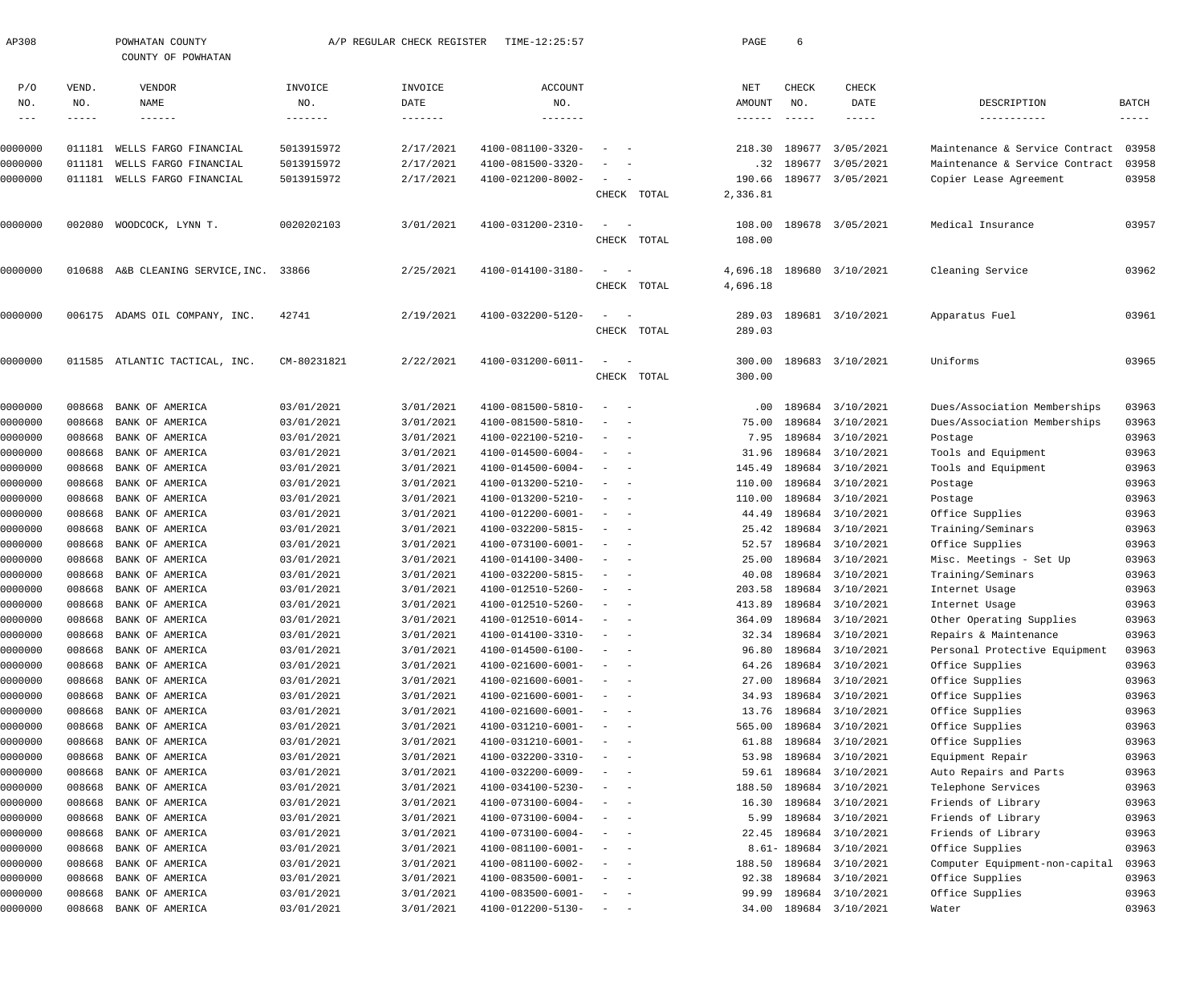| 308 | POWHATAN COUNTY    |
|-----|--------------------|
|     | COUNTY OF POWHATAN |

| P/O     | VEND.  | VENDOR                        | INVOICE    | INVOICE   | ACCOUNT           |                                                      |       | NET      | CHECK         | CHECK                  |                                |             |
|---------|--------|-------------------------------|------------|-----------|-------------------|------------------------------------------------------|-------|----------|---------------|------------------------|--------------------------------|-------------|
| NO.     | NO.    | <b>NAME</b>                   | NO.        | DATE      | NO.               |                                                      |       | AMOUNT   | NO.           | DATE                   | DESCRIPTION                    | BATCH       |
| $--\,-$ | -----  |                               | -------    | -------   | $- - - - - - -$   |                                                      |       | ------   | $- - - - - -$ |                        | -----------                    | $- - - - -$ |
| 0000000 | 008668 | BANK OF AMERICA               | 03/01/2021 | 3/01/2021 | 4100-031210-3310- | $\overline{\phantom{0}}$                             |       | 31.72    | 189684        | 3/10/2021              | Repairs and Maintenance        | 03963       |
| 0000000 | 008668 | BANK OF AMERICA               | 03/01/2021 | 3/01/2021 | 4100-022100-5840- |                                                      |       | 81.41    | 189684        | 3/10/2021              | Miscellaneous                  | 03963       |
| 0000000 | 008668 | BANK OF AMERICA               | 03/01/2021 | 3/01/2021 | 4100-012100-5530- |                                                      |       | 21.76    | 189684        | 3/10/2021              | Business Meetings              | 03963       |
| 0000000 | 008668 | BANK OF AMERICA               | 03/01/2021 | 3/01/2021 | 4100-032200-3310- |                                                      |       | 30.73    | 189684        | 3/10/2021              | Equipment Repair               | 03963       |
| 0000000 | 008668 | BANK OF AMERICA               | 03/01/2021 | 3/01/2021 | 4100-012510-5260- |                                                      |       | 39.99    | 189684        | 3/10/2021              | Internet Usage                 | 03963       |
| 0000000 | 008668 | BANK OF AMERICA               | 03/01/2021 | 3/01/2021 | 4100-012100-6001- |                                                      |       | 196.44   | 189684        | 3/10/2021              | Office Supplies                | 03963       |
| 0000000 | 008668 | BANK OF AMERICA               | 03/01/2021 | 3/01/2021 | 4100-012220-3140- |                                                      |       | 384.00   | 189684        | 3/10/2021              | Professional Services          | 03963       |
| 0000000 | 008668 | BANK OF AMERICA               | 03/01/2021 | 3/01/2021 | 4100-073100-6012- |                                                      |       | 17.00    | 189684        | 3/10/2021              | Books & Subscriptions          | 03963       |
| 0000000 | 008668 | BANK OF AMERICA               | 03/01/2021 | 3/01/2021 | 4100-034100-3320- |                                                      |       | 49.00    | 189684        | 3/10/2021              | Maintenance & Service Contract | 03963       |
| 0000000 | 008668 | BANK OF AMERICA               | 03/01/2021 | 3/01/2021 | 4100-012220-5810- |                                                      |       | 30.00    | 189684        | 3/10/2021              | Dues/Association Membership    | 03963       |
| 0000000 | 008668 | BANK OF AMERICA               | 03/01/2021 | 3/01/2021 | 4100-032200-5815- |                                                      |       | 200.00   | 189684        | 3/10/2021              | Training/Seminars              | 03963       |
| 0000000 | 008668 | BANK OF AMERICA               | 03/01/2021 | 3/01/2021 | 4100-012510-5230- |                                                      |       | 75.00    | 189684        | 3/10/2021              | Telephone Services             | 03963       |
| 0000000 | 008668 | BANK OF AMERICA               | 03/01/2021 | 3/01/2021 | 4100-021600-6014- |                                                      |       | 99.99    | 189684        | 3/10/2021              | Other Operating Expenses       | 03963       |
| 0000000 | 008668 | BANK OF AMERICA               | 03/01/2021 | 3/01/2021 | 4100-073100-3320- |                                                      |       | 50.00    | 189684        | 3/10/2021              | Maintenance & Service Contract | 03963       |
| 0000000 | 008668 | BANK OF AMERICA               | 03/01/2021 | 3/01/2021 | 4100-032200-5815- |                                                      |       | 150.00   | 189684        | 3/10/2021              | Training/Seminars              | 03963       |
| 0000000 | 008668 | BANK OF AMERICA               | 03/01/2021 | 3/01/2021 | 4100-032200-5815- |                                                      |       | 269.13   | 189684        | 3/10/2021              | Training/Seminars              | 03963       |
| 0000000 | 008668 | BANK OF AMERICA               | 03/01/2021 | 3/01/2021 |                   |                                                      |       | 395.00   | 189684        | 3/10/2021              |                                | 03963       |
| 0000000 | 008668 |                               | 03/01/2021 | 3/01/2021 | 4100-032200-5815- |                                                      |       | 101.00   | 189684        | 3/10/2021              | Training/Seminars              | 03963       |
|         | 008668 | BANK OF AMERICA               |            |           | 4100-012310-6001- |                                                      |       |          | 189684        |                        | Office Supplies                |             |
| 0000000 | 008668 | BANK OF AMERICA               | 03/01/2021 | 3/01/2021 | 4100-012220-7002- |                                                      |       | 270.25   | 189684        | 3/10/2021              | Criminal Background Checks     | 03963       |
| 0000000 |        | BANK OF AMERICA               | 03/01/2021 | 3/01/2021 | 4100-031210-6008- |                                                      |       | 6.00     |               | 3/10/2021              | Gas/Greases/Oil                | 03963       |
| 0000000 | 008668 | BANK OF AMERICA               | 03/01/2021 | 3/01/2021 | 4100-012410-3321- |                                                      |       | 19.95    | 189684        | 3/10/2021              | BAI.NET Credit Card Fees       | 03963       |
| 0000000 | 008668 | BANK OF AMERICA               | 03/01/2021 | 3/01/2021 | 4100-073100-6014- |                                                      |       | 216.57   | 189684        | 3/10/2021              | Library Supplies               | 03963       |
| 0000000 | 008668 | BANK OF AMERICA               | 03/01/2021 | 3/01/2021 | 4100-073100-6014- |                                                      |       | 87.96    | 189684        | 3/10/2021              | Library Supplies               | 03963       |
| 0000000 | 008668 | BANK OF AMERICA               | 03/01/2021 | 3/01/2021 | 4100-032200-5815- |                                                      |       | 321.98   | 189684        | 3/10/2021              | Training/Seminars              | 03963       |
| 0000000 | 008668 | BANK OF AMERICA               | 03/01/2021 | 3/01/2021 | 4100-012510-5260- |                                                      |       | 256.19   | 189684        | 3/10/2021              | Internet Usage                 | 03963       |
| 0000000 | 008668 | BANK OF AMERICA               | 03/01/2021 | 3/01/2021 | 4100-073100-6002- |                                                      |       | 157.40   | 189684        | 3/10/2021              | Computer Equipment-non-capital | 03963       |
| 0000000 | 008668 | BANK OF AMERICA               | 03/01/2021 | 3/01/2021 | 4100-031210-6001- |                                                      |       | 150.00   | 189684        | 3/10/2021              | Office Supplies                | 03963       |
| 0000000 | 008668 | BANK OF AMERICA               | 03/01/2021 | 3/01/2021 | 4100-012100-6001- |                                                      |       | 84.47    | 189684        | 3/10/2021              | Office Supplies                | 03963       |
| 0000000 | 008668 | BANK OF AMERICA               | 03/01/2021 | 3/01/2021 | 4100-032200-6009- |                                                      |       | 93.77    | 189684        | 3/10/2021              | Auto Repairs and Parts         | 03963       |
| 0000000 | 008668 | BANK OF AMERICA               | 03/01/2021 | 3/01/2021 | 4100-032200-3310- |                                                      |       | 828.98   | 189684        | 3/10/2021              | Equipment Repair               | 03963       |
| 0000000 | 008668 | BANK OF AMERICA               | 03/01/2021 | 3/01/2021 | 4100-012510-6014- |                                                      |       | 99.00    | 189684        | 3/10/2021              | Other Operating Supplies       | 03963       |
| 0000000 | 008668 | BANK OF AMERICA               | 03/01/2021 | 3/01/2021 | 4100-012100-6001- | $\sim$                                               |       | 29.00    | 189684        | 3/10/2021              | Office Supplies                | 03963       |
|         |        |                               |            |           |                   | CHECK                                                | TOTAL | 8,142.27 |               |                        |                                |             |
| 0000000 |        | 009454 BANKERS INSURANCE, LLC | 55611      | 1/01/2021 | 4100-012200-2310- | $\sim$                                               |       |          |               | 36.00 189685 3/10/2021 | Medical Insurance              | 03964       |
| 0000000 | 009454 | BANKERS INSURANCE, LLC        | 55611      | 1/01/2021 | 4100-012220-2310- |                                                      |       | 18.00    | 189685        | 3/10/2021              | Medical Insurance              | 03964       |
| 0000000 |        | 009454 BANKERS INSURANCE, LLC | 55611      | 1/01/2021 | 4100-012310-2310- | $\overline{\phantom{a}}$<br>$\overline{\phantom{a}}$ |       | 90.00    |               | 189685 3/10/2021       | Medical Insurance              | 03964       |
| 0000000 | 009454 | BANKERS INSURANCE, LLC        | 55611      | 1/01/2021 | 4100-012410-2310- |                                                      |       | 99.00    |               | 189685 3/10/2021       | Medical Insurance              | 03964       |
| 0000000 |        | 009454 BANKERS INSURANCE, LLC | 55611      | 1/01/2021 | 4100-012510-2310- | $\sim$<br>$\overline{\phantom{a}}$                   |       | 54.00    |               | 189685 3/10/2021       | Medical Insurance              | 03964       |
| 0000000 | 009454 | BANKERS INSURANCE, LLC        | 55611      | 1/01/2021 | 4100-013200-2310- |                                                      |       | 36.00    |               | 189685 3/10/2021       | Medical Insurance              | 03964       |
| 0000000 |        | 009454 BANKERS INSURANCE, LLC | 55611      | 1/01/2021 | 4100-014100-2310- | $\overline{\phantom{a}}$<br>$\overline{\phantom{a}}$ |       | 72.00    |               | 189685 3/10/2021       | Medical Insurance              | 03964       |
| 0000000 | 009454 | BANKERS INSURANCE, LLC        | 55611      | 1/01/2021 | 4100-014500-2310- | $\overline{\phantom{0}}$                             |       | 72.00    |               | 189685 3/10/2021       | Medical Insurance              | 03964       |
| 0000000 |        | 009454 BANKERS INSURANCE, LLC | 55611      | 1/01/2021 | 4100-014400-2310- | $\overline{\phantom{m}}$<br>$\overline{\phantom{0}}$ |       | 72.00    |               | 189685 3/10/2021       | Medical Insurance              | 03964       |
| 0000000 | 009454 | BANKERS INSURANCE, LLC        | 55611      | 1/01/2021 | 4100-014300-2310- | $\overline{\phantom{a}}$                             |       | 54.00    |               | 189685 3/10/2021       | Medical Insurance              | 03964       |
| 0000000 |        | 009454 BANKERS INSURANCE, LLC | 55611      | 1/01/2021 | 4100-021600-2310- | $\overline{\phantom{0}}$                             |       | 90.00    |               | 189685 3/10/2021       | Medical Insurance              | 03964       |
| 0000000 | 009454 | BANKERS INSURANCE, LLC        | 55611      | 1/01/2021 | 4100-022100-2310- | $\overline{\phantom{m}}$<br>$\overline{\phantom{a}}$ |       | 54.00    |               | 189685 3/10/2021       | Medical Insurance              | 03964       |
| 0000000 | 009454 | BANKERS INSURANCE, LLC        | 55611      | 1/01/2021 | 4100-031200-2310- | $\overline{\phantom{0}}$                             |       | 567.00   |               | 189685 3/10/2021       | Medical Insurance              | 03964       |
| 0000000 | 009454 | BANKERS INSURANCE, LLC        | 55611      | 1/01/2021 | 4100-031710-2310- | $\overline{\phantom{m}}$<br>$\overline{\phantom{a}}$ |       | 18.00    |               | 189685 3/10/2021       | Medical Insurance              | 03964       |
| 0000000 | 009454 | BANKERS INSURANCE, LLC        | 55611      | 1/01/2021 | 4100-032200-2310- |                                                      |       | 198.00   |               | 189685 3/10/2021       | Medical Insurance              | 03964       |
| 0000000 |        | 009454 BANKERS INSURANCE, LLC | 55611      | 1/01/2021 | 4100-031210-2310- | $\overline{\phantom{a}}$<br>$\overline{\phantom{a}}$ |       | 252.00   |               | 189685 3/10/2021       | Medical Insurance              | 03964       |
| 0000000 |        | 009454 BANKERS INSURANCE, LLC | 55611      | 1/01/2021 | 4100-034100-2310- | $\alpha = 1, \ldots, \alpha$                         |       |          |               | 90.00 189685 3/10/2021 | Medical Insurance              | 03964       |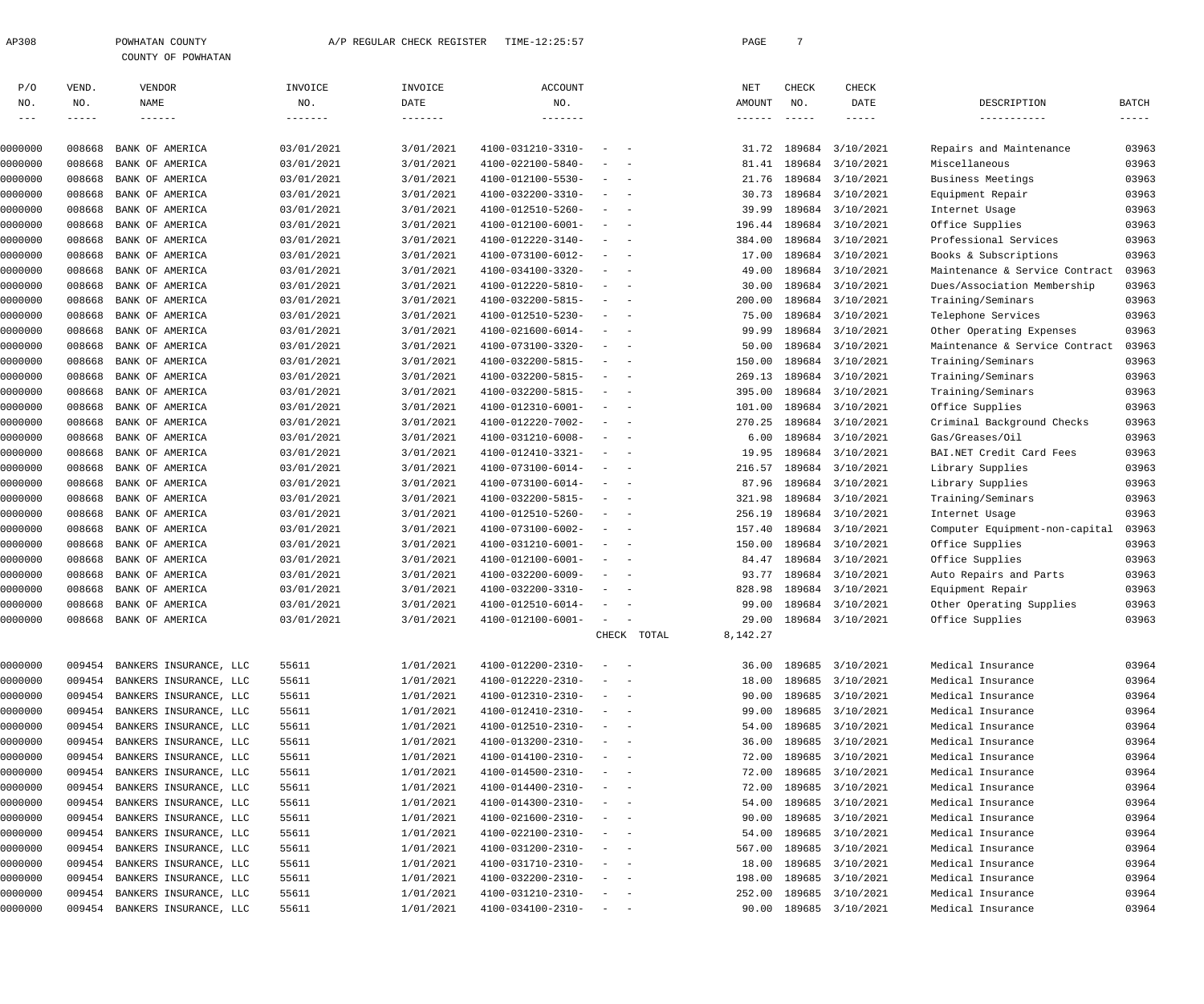| AP308          |                    | POWHATAN COUNTY<br>COUNTY OF POWHATAN          |                | A/P REGULAR CHECK REGISTER | TIME-12:25:57                |                                                                             |             | PAGE                      | 8                    |                            |                              |                   |
|----------------|--------------------|------------------------------------------------|----------------|----------------------------|------------------------------|-----------------------------------------------------------------------------|-------------|---------------------------|----------------------|----------------------------|------------------------------|-------------------|
| P/O            | VEND.              | VENDOR                                         | INVOICE        | INVOICE                    | <b>ACCOUNT</b>               |                                                                             |             | NET                       | CHECK                | CHECK                      |                              |                   |
| NO.<br>$--\,-$ | NO.<br>$--- - - -$ | NAME<br>$- - - - - - -$                        | NO.<br>------- | DATE<br>$- - - - - - - -$  | NO.<br>$- - - - - - -$       |                                                                             |             | AMOUNT<br>$- - - - - - -$ | NO.<br>$- - - - - -$ | DATE<br>$--- - - -$        | DESCRIPTION<br>-----------   | BATCH<br>$------$ |
| 0000000        | 009454             | BANKERS INSURANCE, LLC                         | 55611          | 1/01/2021                  | 4100-035100-2310-            |                                                                             |             | 54.00                     | 189685               | 3/10/2021                  | Medical Insurance            | 03964             |
| 0000000        | 009454             | BANKERS INSURANCE, LLC                         | 55611          | 1/01/2021                  | 4100-071110-2310-            |                                                                             |             | 18.00                     |                      | 189685 3/10/2021           | Medical Insurance            | 03964             |
| 0000000        | 009454             | BANKERS INSURANCE, LLC                         | 55611          | 1/01/2021                  | 4100-073100-2310-            |                                                                             |             | 36.00                     |                      | 189685 3/10/2021           | Medical Insurance            | 03964             |
| 0000000        | 009454             | BANKERS INSURANCE, LLC                         | 55611          | 1/01/2021                  | 4100-081100-2310-            | $\sim$                                                                      |             | 90.00                     |                      | 189685 3/10/2021           | Medical Insurance            | 03964             |
| 0000000        |                    | 009454 BANKERS INSURANCE, LLC                  | 55611          | 1/01/2021                  | 4100-081500-2310-            | $\sim$                                                                      | CHECK TOTAL | 18.00<br>2,088.00         |                      | 189685 3/10/2021           | Medical Insurance            | 03964             |
| 0000000        |                    | 011632 BERRY, THOMAS E.                        | 1361669        | 2/27/2021                  | 4100-032200-5815-            | $\sim$<br>$\overline{\phantom{0}}$                                          |             | 67.00                     |                      | 189686 3/10/2021           | Training/Seminars            | 03960             |
|                |                    |                                                |                |                            |                              |                                                                             | CHECK TOTAL | 67.00                     |                      |                            |                              |                   |
| 0000000        | 013328             | BLACKSTONE AUDIO, INC                          | 1207723        | 2/18/2021                  | 4100-073100-6012-            | $\sim$ $-$                                                                  |             | 288.37                    | 189687               | 3/10/2021                  | Books & Subscriptions        | 03965             |
| 0000000        | 013328             | BLACKSTONE AUDIO, INC                          | 1207747        | 2/02/2021                  | 4100-073100-6012-            |                                                                             | CHECK TOTAL | 65.89<br>354.26           |                      | 189687 3/10/2021           | Books & Subscriptions        | 03965             |
| 0000000        | 011010             | BOX ALARM TEES LLC                             | 520            | 2/28/2021                  | 4100-032200-6017-            | $\sim$ $-$                                                                  |             | 2,567.00                  |                      | 189690 3/10/2021           | Uniforms - Volunteers        | 03961             |
|                |                    |                                                |                |                            |                              |                                                                             | CHECK TOTAL | 2,567.00                  |                      |                            |                              |                   |
| 0000000        | 011068             | BROOKS, EDWIN F.                               | 7892536        | 3/01/2021                  | 4100-021200-3150-            |                                                                             | CHECK TOTAL | 124.05<br>124.05          |                      | 189691 3/10/2021           | Outside Counsel              | 03960             |
| 0000000        | 008276             | CENGAGE LEARNING INC. - GA                     | 73793264       | 2/17/2021                  | 4100-073100-6012-            |                                                                             |             | 34.43                     |                      | 189692 3/10/2021           | Books & Subscriptions        | 03965             |
| 0000000        | 008276             | CENGAGE LEARNING INC. - GA 73812139            |                | 2/19/2021                  | 4100-073100-6012-            |                                                                             | CHECK TOTAL | 68.88<br>103.31           |                      | 189692 3/10/2021           | Books & Subscriptions        | 03965             |
| 0000000        | 000540             | CENTRAL VIRGINIA WASTE                         | 26258          | 2/11/2021                  | 4100-014300-3175-            | $\overline{\phantom{0}}$                                                    |             | 1,035.00                  |                      | 189693 3/10/2021           | Waste Disposal               | 03965             |
| 0000000        | 000540             | CENTRAL VIRGINIA WASTE                         | 26268          | 2/11/2021                  | 4100-014300-3175-            | $\sim$ $-$                                                                  |             | 20,605.83                 |                      | 189693 3/10/2021           | Waste Disposal               | 03965             |
| 0000000        | 000540             | CENTRAL VIRGINIA WASTE                         | 26283          | 2/17/2021                  | 4100-014300-3176-            | $\sim$<br>$\sim$ $-$                                                        |             |                           |                      | 19,577.51 189693 3/10/2021 | Recycling Pulls              | 03965             |
| 0000000        | 000540             | CENTRAL VIRGINIA WASTE                         | 26283          | 2/17/2021                  | 4100-014300-3176-            | $\sim$                                                                      | CHECK TOTAL | 39,368.08                 |                      | 1,850.26-189693 3/10/2021  | Recycling Pulls              | 03965             |
| 0000000        |                    | 010485 CHESTERFIELD FIRE & EMS MED-FLIGHT FY21 |                | 2/19/2021                  | 4100-081200-0001-            |                                                                             | CHECK TOTAL | 700.00                    |                      | 700.00 189694 3/10/2021    | Contribution: Medflight      | 03961             |
|                |                    |                                                |                |                            |                              |                                                                             |             |                           |                      |                            |                              |                   |
| 0000000        |                    | 013934 CHRISTOPHER MICK                        | 435-2020       | 3/04/2021                  | 3100-013030-0008-            |                                                                             | CHECK TOTAL | 107.00                    |                      | 107.00 189695 3/10/2021    | Building Permits             | 03962             |
| 0000000        | 006965             | CINTAS CORPORATION                             | 4076148757     | 2/17/2021                  | $4100 - 014100 - 6011 - - -$ |                                                                             |             |                           |                      | 20.95 189696 3/10/2021     | Uniforms                     | 03965             |
| 0000000        | 006965             | CINTAS CORPORATION                             | 4076148757     | 2/17/2021                  | 4100-014500-6011-            | $\sim$ $-$                                                                  |             |                           |                      | 24.83 189696 3/10/2021     | Uniforms                     | 03965             |
| 0000000        | 006965             | CINTAS CORPORATION                             | 4076148759     | 2/17/2021                  | 4100-014300-6011-            | $\alpha \rightarrow \alpha \beta \gamma \gamma \gamma \gamma \gamma \gamma$ |             | 21.00                     |                      | 189696 3/10/2021           | Uniforms                     | 03965             |
| 0000000        | 006965             | CINTAS CORPORATION                             | 4076758665     | 2/24/2021                  | 4100-014300-6011-            | $\alpha = 1$ , $\alpha = 1$                                                 |             |                           |                      | 22.19 189696 3/10/2021     | Uniforms                     | 03965             |
| 0000000        | 006965             | CINTAS CORPORATION                             | 4076758665     | 2/24/2021                  | 4100-014100-6011-            | $\alpha = 1, \ldots, n-1$                                                   |             |                           |                      | 22.13 189696 3/10/2021     | Uniforms                     | 03965             |
| 0000000        |                    | 006965 CINTAS CORPORATION                      | 4076758665     | 2/24/2021                  | 4100-014500-6011-            | $\alpha = 1, \ldots, n-1$                                                   | CHECK TOTAL | 26.02<br>137.12           |                      | 189696 3/10/2021           | Uniforms                     | 03965             |
| 0000000        |                    | 007341 CLAWS & PAWS ANIMAL CARE                | 107327         | 1/13/2021                  | 4100-035100-3110-            | $\sim$ $-$                                                                  |             |                           |                      | 291.45 189697 3/10/2021    | Professional Health Services | 03965             |
| 0000000        |                    | 007341 CLAWS & PAWS ANIMAL CARE                | 107473         | 1/22/2021                  | 4100-035100-3110-            | $\sim$ $  -$                                                                |             | 319.20                    |                      | 189697 3/10/2021           | Professional Health Services | 03965             |
|                |                    |                                                |                |                            |                              |                                                                             | CHECK TOTAL | 610.65                    |                      |                            |                              |                   |
| 0000000        |                    | 011996 CLERK OF CIRCUIT COURT                  | TDC#600084610  | 2/27/2021                  | 4100-021600-5210-            | $\sim$ $-$                                                                  |             |                           |                      | 200.00 189698 3/10/2021    | Postage                      | 03965             |
|                |                    |                                                |                |                            |                              |                                                                             | CHECK TOTAL | 200.00                    |                      |                            |                              |                   |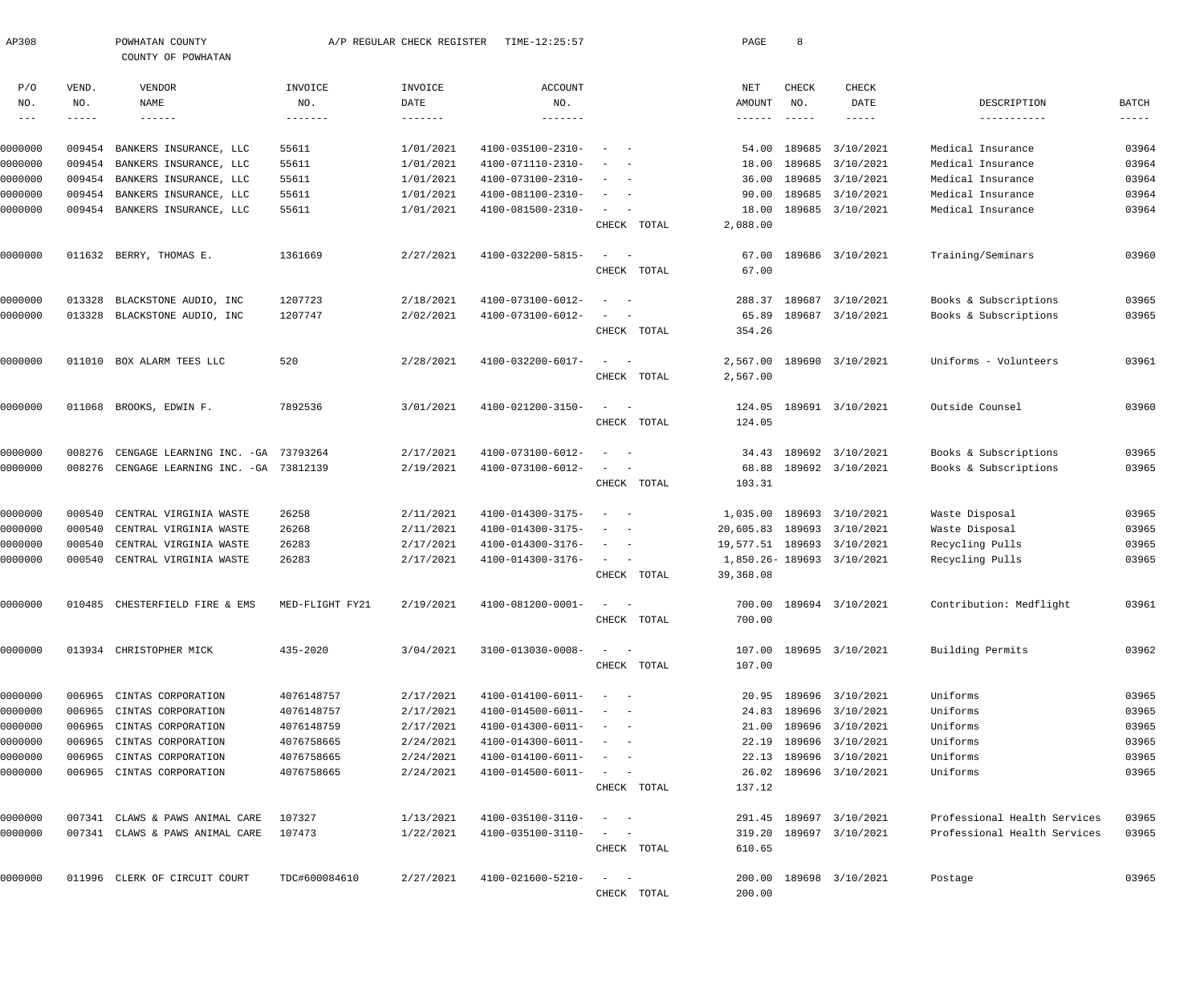| AP308                       |                       | POWHATAN COUNTY<br>COUNTY OF POWHATAN            |                            | A/P REGULAR CHECK REGISTER | TIME-12:25:57                          |                                                   | PAGE                             | 9                             |                                      |                                                  |                        |
|-----------------------------|-----------------------|--------------------------------------------------|----------------------------|----------------------------|----------------------------------------|---------------------------------------------------|----------------------------------|-------------------------------|--------------------------------------|--------------------------------------------------|------------------------|
| P/O<br>NO.<br>$\frac{1}{2}$ | VEND.<br>NO.<br>----- | VENDOR<br>NAME<br>$- - - - - - -$                | INVOICE<br>NO.<br>-------- | INVOICE<br>DATE            | ACCOUNT<br>NO.                         |                                                   | NET<br>AMOUNT<br>$- - - - - - -$ | CHECK<br>NO.<br>$\frac{1}{2}$ | <b>CHECK</b><br>DATE<br>$- - - - -$  | DESCRIPTION<br>-----------                       | BATCH<br>$- - - - - -$ |
| 0000000                     | 010949                | COMCAST                                          | 118309558                  | 5/01/2021                  | 4100-012510-5260-                      | $\sim$<br>CHECK TOTAL                             | 1,127.00<br>1,127.00             | 189699                        | 3/10/2021                            | Internet Usage                                   | 03960                  |
| 0000000                     |                       | 012756 COMCAST                                   | 0120089859 2/21            | 2/07/2021                  | 4100-014300-5260-                      | $\equiv$<br>CHECK TOTAL                           | 104.85<br>104.85                 |                               | 189700 3/10/2021                     | Internet                                         | 03962                  |
| 0000000                     | 008445                | COMMONWEALTH OF VIRGINIA                         | T438459                    | 3/01/2021                  | 4100-031210-5230-                      | $\equiv$<br>CHECK TOTAL                           | 1.75<br>1.75                     |                               | 189701 3/10/2021                     | Telephone Services                               | 03965                  |
| 0000000                     |                       | 013633 CRW PARTS INC                             | $1 - 05221$                | 2/25/2021                  | 4100-032200-6009-                      | $\sim$<br>CHECK TOTAL                             | 422.48<br>422.48                 |                               | 189703 3/10/2021                     | Auto Repairs and Parts                           | 03960                  |
| 0000000<br>0000000          | 007294<br>007294      | CUMBERLAND FARM & AUTO<br>CUMBERLAND FARM & AUTO | 75451<br>75684             | 1/29/2021<br>2/01/2021     | 4100-032200-6009-<br>4100-032200-6009- | $\overline{\phantom{a}}$                          | 39.76<br>45.27                   |                               | 189704 3/10/2021<br>189704 3/10/2021 | Auto Repairs and Parts<br>Auto Repairs and Parts | 03960<br>03960         |
| 0000000                     | 007294                | CUMBERLAND FARM & AUTO                           | 76667                      | 2/10/2021                  | 4100-032200-6009-                      |                                                   | 17.27                            |                               | 189704 3/10/2021                     | Auto Repairs and Parts                           | 03960                  |
| 0000000                     |                       | 007294 CUMBERLAND FARM & AUTO                    | 77310                      | 2/19/2021                  | 4100-032200-6009-                      | $\sim$                                            | 12.18                            |                               | 189704 3/10/2021                     | Auto Repairs and Parts                           | 03960                  |
|                             |                       |                                                  |                            |                            |                                        | CHECK TOTAL                                       | 114.48                           |                               |                                      |                                                  |                        |
| 0000000                     | 006240                | DIAMOND SPRINGS WATER, INC 0000921003            |                            | 1/26/2021                  | 4100-081100-6001-                      | $\overline{\phantom{a}}$                          | 15.30                            |                               | 189705 3/10/2021                     | Office Supplies                                  | 03960                  |
| 0000000                     | 006240                | DIAMOND SPRINGS WATER, INC 0000963592            |                            | 2/08/2021                  | 4100-081100-6001-                      |                                                   | 15.30                            |                               | 189705 3/10/2021                     | Office Supplies                                  | 03960                  |
| 0000000                     | 006240                | DIAMOND SPRINGS WATER, INC 1038230               |                            | 3/02/2021                  | 4100-014300-5130-                      | $\sim$                                            | 14.70                            |                               | 189705 3/10/2021                     | Water                                            | 03965                  |
|                             |                       |                                                  |                            |                            |                                        | CHECK TOTAL                                       | 45.30                            |                               |                                      |                                                  |                        |
| 0000000                     | 008787                | <b>DMV</b>                                       | 202036600657               | 12/31/2020                 | 4100-012410-3320-                      | $\sim$                                            | 375.00                           |                               | 189706 3/10/2021                     | Maintenance & Service Contract                   | 03965                  |
| 0000000                     | 008787                | <b>DMV</b>                                       | 202103100533               | 1/31/2021                  | 4100-012410-3320-                      | $\overline{\phantom{a}}$                          | 425.00                           |                               | 189706 3/10/2021                     | Maintenance & Service Contract                   | 03965                  |
| 0000000                     | 008787 DMV            |                                                  | 202103100533               | 1/31/2021                  | 4100-012410-3320-                      | $\sim$ 100 $\mu$<br>$\hspace{0.1mm}$              |                                  |                               | 25.00-189706 3/10/2021               | Maintenance & Service Contract 03965             |                        |
|                             |                       |                                                  |                            |                            |                                        | CHECK TOTAL                                       | 775.00                           |                               |                                      |                                                  |                        |
| 0000000                     | 000860                | DOMINION ENERGY VIRGINIA                         | 2912605595A2/21            | 2/15/2021                  | 4100-014300-5110-                      | $\sim$                                            | 2.68                             |                               | 189707 3/10/2021                     | Electricity                                      | 03962                  |
|                             |                       |                                                  |                            |                            |                                        | CHECK TOTAL                                       | 2.68                             |                               |                                      |                                                  |                        |
| 0000000                     |                       | 013921 E AND J CONSTRUCTION & CO 585-2020        |                            | 3/04/2021                  | 3100-013030-0008-                      | $\sim$ $  -$                                      |                                  |                               | 86.40 189710 3/10/2021               | Building Permits                                 | 03962                  |
|                             |                       |                                                  |                            |                            |                                        | CHECK TOTAL                                       | 86.40                            |                               |                                      |                                                  |                        |
| 0000000                     |                       | 006510 EMERGENCY SERVICES                        | 473                        | 3/02/2021                  | 4100-035500-3140-                      | $\frac{1}{2}$ and $\frac{1}{2}$ and $\frac{1}{2}$ |                                  |                               | 12,700.80 189711 3/10/2021           | Professional Services                            | 03961                  |
|                             |                       |                                                  |                            |                            |                                        | CHECK TOTAL                                       | 12,700.80                        |                               |                                      |                                                  |                        |
| 0000000                     |                       | 000338 FIRE PROTECTION EQUIP. CO 00076557        |                            | 1/23/2021                  | 4100-032200-3310-                      | $\frac{1}{2}$ and $\frac{1}{2}$ and $\frac{1}{2}$ |                                  |                               | 62.00 189713 3/10/2021               | Equipment Repair                                 | 03960                  |
|                             |                       |                                                  |                            |                            |                                        | CHECK TOTAL                                       | 62.00                            |                               |                                      |                                                  |                        |
| 0000000                     |                       | 012905 GALLS, LLC                                | 17714210                   | 2/22/2021                  | 4100-031200-6011-                      | $\sim$ $  -$                                      |                                  |                               | 97.10 189715 3/10/2021               | Uniforms                                         | 03965                  |
| 0000000                     |                       | 012905 GALLS, LLC                                | 17714213                   | 2/22/2021                  | 4100-031200-6011-                      | $\sim$ $  -$                                      | 49.98                            |                               | 189715 3/10/2021                     | Uniforms                                         | 03965                  |
| 0000000                     |                       | 012905 GALLS, LLC                                | 17714214                   | 2/22/2021                  | 4100-031200-6011-                      | $\sim$ $  -$                                      | 130.28                           |                               | 189715 3/10/2021                     | Uniforms                                         | 03965                  |
| 0000000                     |                       | 012905 GALLS, LLC                                | 17714215                   | 2/22/2021                  | 4100-031200-6011-                      | $\sim$ $ -$                                       | 252.26                           |                               | 189715 3/10/2021                     | Uniforms                                         | 03965                  |
| 0000000                     |                       | 012905 GALLS, LLC                                | 17714216                   | 2/22/2021                  | 4100-031200-6011-                      | $\sim$ $ -$                                       | 252.26                           |                               | 189715 3/10/2021                     | Uniforms                                         | 03965                  |
| 0000000                     |                       | 012905 GALLS, LLC                                | 17714218                   | 2/22/2021                  | 4100-031200-6011-                      | $\sim$ $ -$                                       | 36.50                            |                               | 189715 3/10/2021                     | Uniforms                                         | 03965                  |
| 0000000                     |                       | 012905 GALLS, LLC                                | 17720083                   | 2/23/2021                  | 4100-031200-6011-                      | $\sim$ $ -$                                       | 159.98                           |                               | 189715 3/10/2021                     | Uniforms                                         | 03965                  |
| 0000000                     |                       | 012905 GALLS, LLC                                | 17726232                   | 2/23/2021                  | 4100-031200-6011-                      | $\sim$ $ -$                                       | 400.48                           |                               | 189715 3/10/2021                     | Uniforms                                         | 03965                  |
|                             |                       |                                                  |                            |                            |                                        | CHECK TOTAL                                       | 1,378.84                         |                               |                                      |                                                  |                        |
| 0000000                     |                       | 013455 HOLLAND, CHARLES                          | 62881729643                | 3/01/2021                  | 4100-032200-5815-                      | $\frac{1}{2}$ and $\frac{1}{2}$ and $\frac{1}{2}$ |                                  |                               | 150.00 189716 3/10/2021              | Training/Seminars                                | 03960                  |
|                             |                       |                                                  |                            |                            |                                        | CHECK TOTAL                                       | 150.00                           |                               |                                      |                                                  |                        |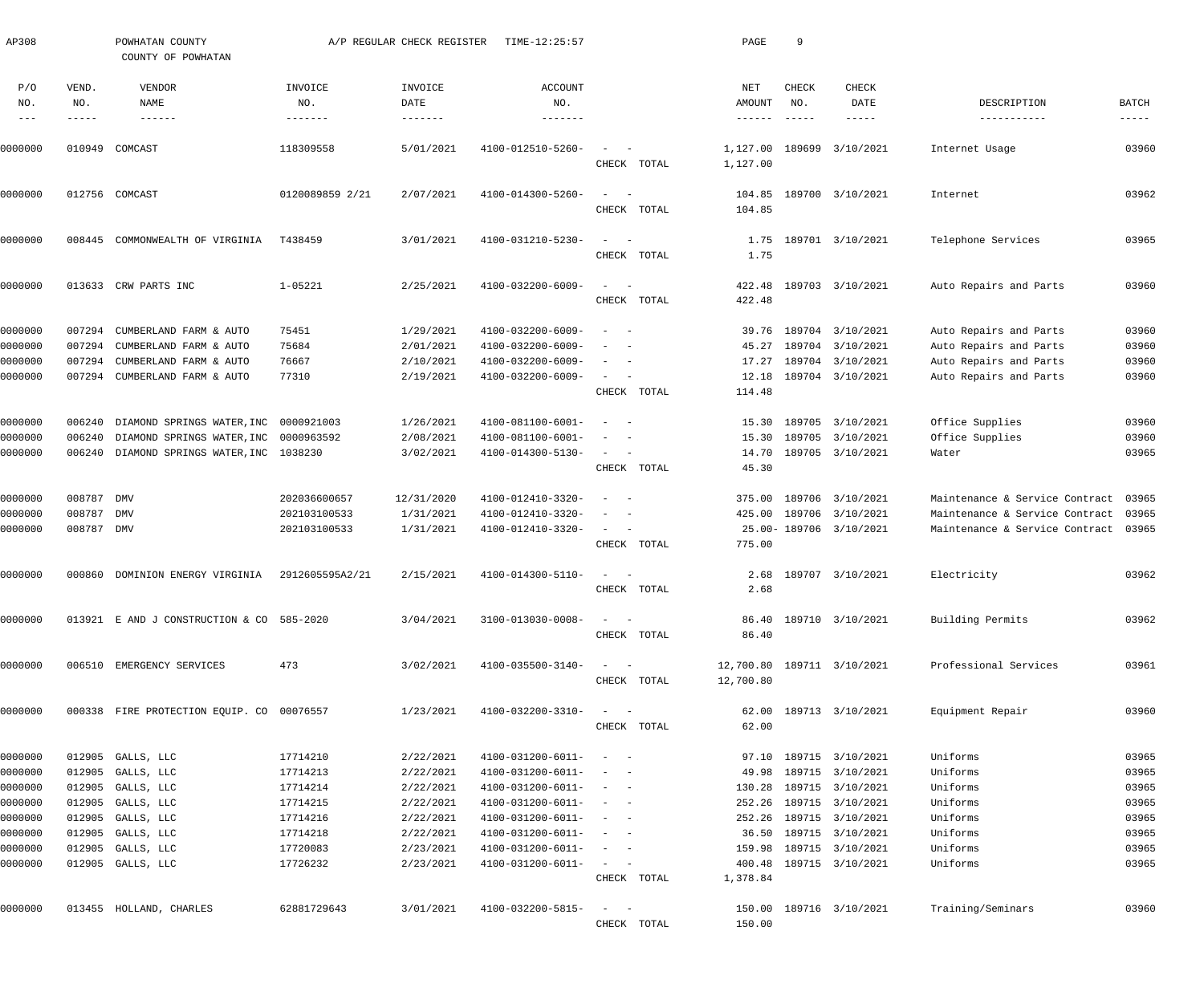| AP308                      |              | POWHATAN COUNTY<br>COUNTY OF POWHATAN |                | A/P REGULAR CHECK REGISTER | TIME-12:25:57                |                                                   |             | PAGE          | 10                        |                         |                                      |               |
|----------------------------|--------------|---------------------------------------|----------------|----------------------------|------------------------------|---------------------------------------------------|-------------|---------------|---------------------------|-------------------------|--------------------------------------|---------------|
| P/O<br>NO.                 | VEND.<br>NO. | VENDOR<br>NAME                        | INVOICE<br>NO. | INVOICE<br>DATE            | ACCOUNT<br>NO.               |                                                   |             | NET<br>AMOUNT | CHECK<br>NO.              | CHECK<br>DATE           | DESCRIPTION                          | BATCH         |
| $\qquad \qquad - \qquad -$ | -----        | $- - - - - - -$                       | -------        | $- - - - - - - -$          | -------                      |                                                   |             | ------        | $\qquad \qquad - - - - -$ | -----                   | -----------                          | $- - - - - -$ |
| 0000000                    | 000120       | JAMES RIVER AIR                       | S198721        | 2/19/2021                  | 4100-031210-3310-            |                                                   |             | 432.00        | 189717                    | 3/10/2021               | Repairs and Maintenance              | 03965         |
| 0000000                    | 000120       | JAMES RIVER AIR                       | S198941        | 2/19/2021                  | 4100-031210-3310-            |                                                   |             | 384.00        |                           | 189717 3/10/2021        | Repairs and Maintenance              | 03965         |
|                            |              |                                       |                |                            |                              |                                                   | CHECK TOTAL | 816.00        |                           |                         |                                      |               |
| 0000000                    |              | 000157 KORMAN SIGNS, INC.             | 350183         | 2/15/2021                  | 4100-081100-6021-            | $\sim$<br>$\sim$ $-$                              |             | 374.49        |                           | 189718 3/10/2021        | Street Signs                         | 03960         |
|                            |              |                                       |                |                            |                              |                                                   | CHECK TOTAL | 374.49        |                           |                         |                                      |               |
| 0000000                    | 011176       | MAIN STREET HOMES                     | $71 - 2021$    | 3/03/2021                  | 3100-013030-0008-            | $\sim$<br>- -                                     |             | 107.10        |                           | 189719 3/10/2021        | Building Permits                     | 03960         |
|                            |              |                                       |                |                            |                              |                                                   | CHECK TOTAL | 107.10        |                           |                         |                                      |               |
| 0000000                    |              | 009552 MANSFIELD OIL COMPANY          | SOLCD-666963   | 2/28/2021                  | 4100-032200-5120-            | $\sim$                                            |             | 97.60         |                           | 189720 3/10/2021        |                                      | 03960         |
|                            |              |                                       |                |                            |                              |                                                   | CHECK TOTAL | 97.60         |                           |                         | Apparatus Fuel                       |               |
|                            |              |                                       |                |                            |                              |                                                   |             |               |                           |                         |                                      |               |
| 0000000                    |              | 007297 NAFECO, INC.                   | 1076413        | 2/24/2021                  | 4100-032200-3310-            | $\sim$<br>$\overline{\phantom{a}}$                |             | 50.00         |                           | 189721 3/10/2021        | Equipment Repair                     | 03960         |
|                            |              |                                       |                |                            |                              |                                                   | CHECK TOTAL | 50.00         |                           |                         |                                      |               |
| 0000000                    | 013939       | PFM FINANCIAL ADVISORS LL 113211      |                | 12/30/2020                 | 4100-095101-9151-            | $\sim$<br>$\sim$                                  |             | 2,500.00      |                           | 189722 3/10/2021        | Bond Issuance Costs                  | 03965         |
|                            |              |                                       |                |                            |                              |                                                   | CHECK TOTAL | 2,500.00      |                           |                         |                                      |               |
| 0000000                    | 001250       | POWHATAN AUTO & TRACTOR               | 628315         | 2/01/2021                  | 4100-032200-6009-            | - -                                               |             | 52.98         | 189723                    | 3/10/2021               | Auto Repairs and Parts               | 03961         |
| 0000000                    | 001250       | POWHATAN AUTO & TRACTOR               | 629673         | 2/11/2021                  | 4100-032200-6009-            |                                                   |             | 36.96         | 189723                    | 3/10/2021               | Auto Repairs and Parts               | 03961         |
| 0000000                    | 001250       | POWHATAN AUTO & TRACTOR               | 631073         | 2/25/2021                  | 4100-032200-6009-            |                                                   |             | 179.00        | 189723                    | 3/10/2021               | Auto Repairs and Parts               | 03961         |
| 0000000                    | 001250       | POWHATAN AUTO & TRACTOR               | 631259         | 2/27/2021                  | 4100-032200-6009-            |                                                   |             | 7.38          | 189723                    | 3/10/2021               | Auto Repairs and Parts               | 03961         |
| 0000000                    | 001250       | POWHATAN AUTO & TRACTOR               | 629950         | 2/15/2021                  | 4100-031200-6009-            |                                                   |             | 30.77         | 189723                    | 3/10/2021               | Auto Parts/Repairs                   | 03965         |
| 0000000                    | 001250       | POWHATAN AUTO & TRACTOR               | 629980         | 2/16/2021                  | 4100-031200-3310-            | $\sim$<br>$\sim$                                  |             | 6.57          |                           | 189723 3/10/2021        | Repairs & Maintenance                | 03965         |
|                            |              |                                       |                |                            |                              |                                                   | CHECK TOTAL | 313.66        |                           |                         |                                      |               |
| 0000000                    |              | 009612 POWHATAN COLLISION AND         | 5456           | 2/22/2021                  | 4100-031200-6009-            | $\sim$<br>$\sim$ $-$                              |             |               |                           | 271.73 189724 3/10/2021 | Auto Parts/Repairs                   | 03965         |
|                            |              |                                       |                |                            |                              |                                                   | CHECK TOTAL | 271.73        |                           |                         |                                      |               |
| 0000000                    |              | 007314 POWHATAN OVERHEAD DOORS, 1030  |                | 3/03/2021                  | $4100 - 032210 - 3310 - - -$ |                                                   |             |               |                           | 275.00 189725 3/10/2021 | Repairs & Maintenance                | 03962         |
|                            |              |                                       |                |                            |                              |                                                   | CHECK TOTAL | 275.00        |                           |                         |                                      |               |
|                            |              |                                       |                |                            |                              |                                                   |             |               |                           |                         |                                      |               |
| 0000000                    |              | 009518 QUARLES PETROLEUM, INC.        | CT-1342801     | 2/28/2021                  | 4100-031200-6008-            |                                                   | CHECK TOTAL | 42.04         |                           | 42.04 189726 3/10/2021  | Gas/Grease/Oil                       | 03965         |
|                            |              |                                       |                |                            |                              |                                                   |             |               |                           |                         |                                      |               |
| 0000000                    |              | 006579 RICHMOND ALARM                 | 503434         | 3/01/2021                  | 4100-032200-3320-            |                                                   |             |               |                           | 160.00 189727 3/10/2021 | Maintenance & Service Contract       | 03960         |
| 0000000                    |              | 006579 RICHMOND ALARM                 | 503435         | 3/01/2021                  | 4100-032200-3320-            |                                                   |             | 300.00        |                           | 189727 3/10/2021        | Maintenance & Service Contract       | 03960         |
|                            |              |                                       |                |                            |                              |                                                   | CHECK TOTAL | 460.00        |                           |                         |                                      |               |
| 0000000                    | 006594       | SOUTHSIDE ELECTRIC COOP               | 63504006 2/21  | 2/11/2021                  | 4100-014600-5110-            |                                                   |             |               |                           | 390.98 189731 3/10/2021 | Electricity                          | 03962         |
| 0000000                    | 006594       | SOUTHSIDE ELECTRIC COOP               | 63504008 2/21  | 2/11/2021                  | 4100-014600-5110-            |                                                   |             | 26.00         |                           | 189731 3/10/2021        | Electricity                          | 03962         |
| 0000000                    | 006594       | SOUTHSIDE ELECTRIC COOP               | 63504010 2/21  | 2/11/2021                  | 4100-014600-5110-            |                                                   |             | 215.25        |                           | 189731 3/10/2021        | Electricity                          | 03962         |
| 0000000                    | 006594       | SOUTHSIDE ELECTRIC COOP               | 63504001 02/21 | 2/11/2021                  | 4100-073100-5110-            |                                                   |             | 2,860.67      |                           | 189731 3/10/2021        | Electricity                          | 03965         |
| 0000000                    |              | 006594 SOUTHSIDE ELECTRIC COOP        | 63504004 02/21 | 2/11/2021                  | 4100-035100-5110-            |                                                   |             | 487.85        |                           | 189731 3/10/2021        | Electricity                          | 03965         |
|                            |              |                                       |                |                            |                              |                                                   | CHECK TOTAL | 3,980.75      |                           |                         |                                      |               |
| 0000000                    |              | 013294 SYDNOR, LEON                   | ECOV&CPR 2/21  | 2/28/2020                  | 4100-032200-5815-            | $\sim$                                            |             |               |                           | 480.00 189732 3/10/2021 | Training/Seminars                    | 03960         |
|                            |              |                                       |                |                            |                              |                                                   | CHECK TOTAL | 480.00        |                           |                         |                                      |               |
| 0000000                    |              | 013107 T-MOBILE                       | 965938308 2/11 | 3/07/2021                  | 4100-073100-6002-            | $\frac{1}{2}$ and $\frac{1}{2}$ and $\frac{1}{2}$ |             |               |                           | 401.80 189733 3/10/2021 | Computer Equipment-non-capital 03965 |               |
|                            |              |                                       |                |                            |                              |                                                   | CHECK TOTAL | 401.80        |                           |                         |                                      |               |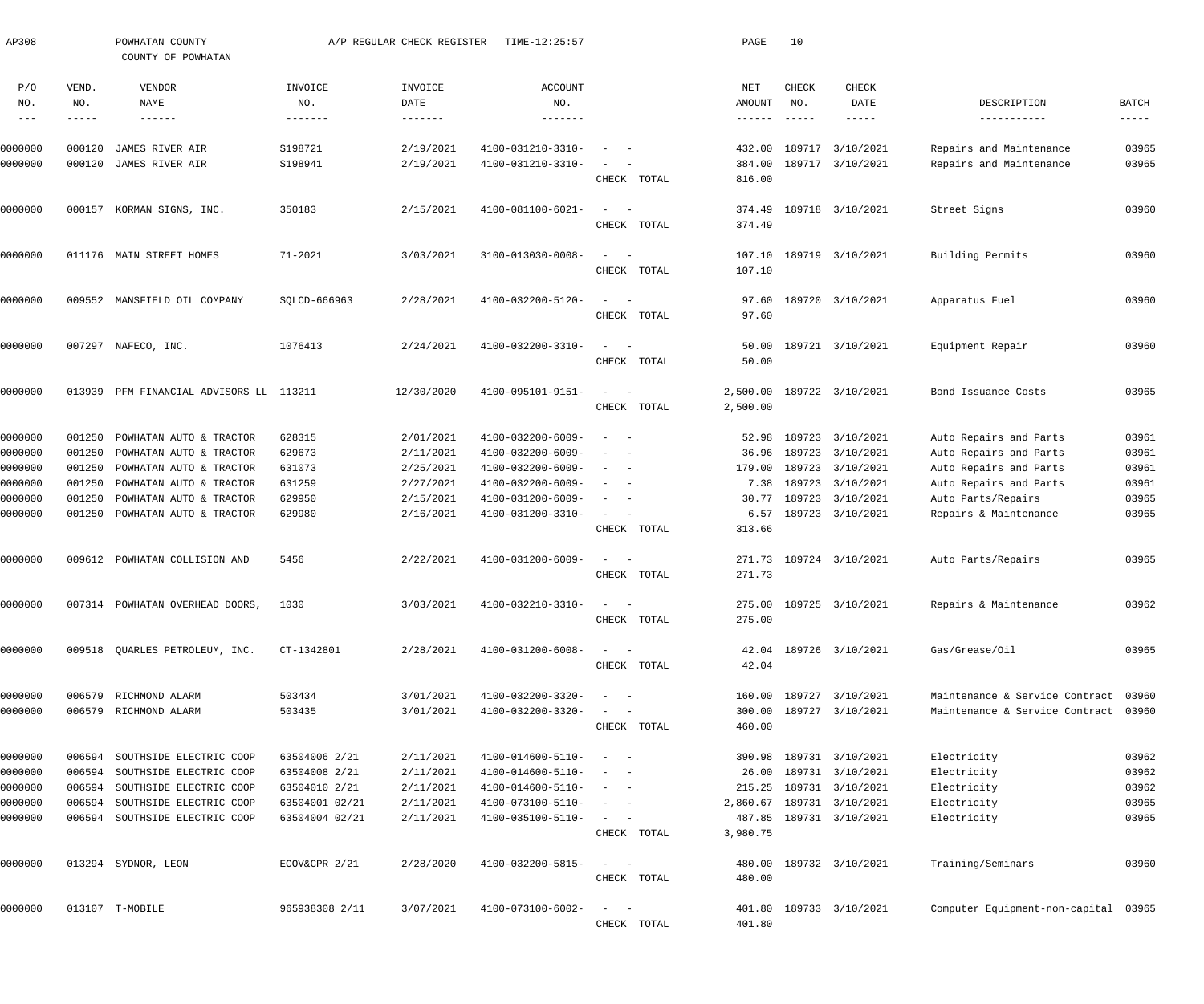| AP308                                                                     |                                                                    | POWHATAN COUNTY<br>COUNTY OF POWHATAN                                                                                      |                                                                                                | A/P REGULAR CHECK REGISTER                                                              | TIME-12:25:57                                                                                                                                   |                                                                                                                                                                                                | PAGE                                 | 11                            |                                                                                                                                                              |                                                                                                                                                                             |                                                             |
|---------------------------------------------------------------------------|--------------------------------------------------------------------|----------------------------------------------------------------------------------------------------------------------------|------------------------------------------------------------------------------------------------|-----------------------------------------------------------------------------------------|-------------------------------------------------------------------------------------------------------------------------------------------------|------------------------------------------------------------------------------------------------------------------------------------------------------------------------------------------------|--------------------------------------|-------------------------------|--------------------------------------------------------------------------------------------------------------------------------------------------------------|-----------------------------------------------------------------------------------------------------------------------------------------------------------------------------|-------------------------------------------------------------|
| P/O<br>NO.<br>$\frac{1}{2}$                                               | VEND.<br>NO.<br>-----                                              | VENDOR<br>NAME<br>$- - - - - -$                                                                                            | INVOICE<br>NO.<br>-------                                                                      | INVOICE<br>DATE                                                                         | ACCOUNT<br>NO.                                                                                                                                  |                                                                                                                                                                                                | NET<br>AMOUNT<br>$- - - - - - -$     | CHECK<br>NO.<br>$- - - - - -$ | CHECK<br>DATE<br>$- - - - - -$                                                                                                                               | DESCRIPTION<br>-----------                                                                                                                                                  | BATCH<br>$- - - - - -$                                      |
| 0000000<br>0000000                                                        | 013684<br>013684                                                   | TAXING AUTHORITY CONSULTI 6991<br>TAXING AUTHORITY CONSULTI 7018                                                           |                                                                                                | 1/13/2021<br>2/02/2021                                                                  | 4100-012410-3320-<br>4100-012410-3320-                                                                                                          | CHECK TOTAL                                                                                                                                                                                    | 2,300.00<br>1,495.00<br>3,795.00     |                               | 189734 3/10/2021<br>189734 3/10/2021                                                                                                                         | Maintenance & Service Contract<br>Maintenance & Service Contract 03965                                                                                                      | 03965                                                       |
| 0000000                                                                   | 011188                                                             | TECH FIRE & SAFETY                                                                                                         | 1805                                                                                           | 2/26/2021                                                                               | 4100-032200-6011-                                                                                                                               | $\qquad \qquad -$<br>CHECK TOTAL                                                                                                                                                               | 20.00<br>20.00                       |                               | 189735 3/10/2021                                                                                                                                             | Protective Gear/Uniforms                                                                                                                                                    | 03960                                                       |
| 0000000                                                                   |                                                                    | 007450 THOMSON REUTERS -                                                                                                   | 843935606                                                                                      | 2/28/2021                                                                               | 4100-021600-3320-                                                                                                                               | $\sim$ $-$<br>$\sim$<br>CHECK TOTAL                                                                                                                                                            | 132.08<br>132.08                     |                               | 189737 3/10/2021                                                                                                                                             | Maintenance & Service Contract 03965                                                                                                                                        |                                                             |
| 0000000                                                                   | 010305 VACA                                                        |                                                                                                                            | 8869                                                                                           | 3/01/2021                                                                               | 4100-022100-5810-                                                                                                                               | $\omega_{\rm{max}}$ and $\omega_{\rm{max}}$<br>CHECK TOTAL                                                                                                                                     | 1,050.00<br>1,050.00                 |                               | 189739 3/10/2021                                                                                                                                             | Dues/Association Memberships                                                                                                                                                | 03965                                                       |
| 0000000                                                                   |                                                                    | 011193 VERIZON                                                                                                             | 948451841 2/21                                                                                 | 2/10/2021                                                                               | 4100-073100-5230-                                                                                                                               | $\sim$<br>$\sim$ $-$<br>CHECK TOTAL                                                                                                                                                            | 50.28<br>50.28                       |                               | 189740 3/10/2021                                                                                                                                             | Telephone Services                                                                                                                                                          | 03965                                                       |
| 0000000                                                                   |                                                                    | 011767 VILLAGE BUILDING COMPANY, 256                                                                                       |                                                                                                | 3/02/2021                                                                               | 4100-014100-3310-                                                                                                                               | $\frac{1}{2} \left( \frac{1}{2} \right) \left( \frac{1}{2} \right) = \frac{1}{2} \left( \frac{1}{2} \right)$<br>CHECK TOTAL                                                                    | 2,329.00<br>2,329.00                 |                               | 189741 3/10/2021                                                                                                                                             | Repairs & Maintenance                                                                                                                                                       | 03962                                                       |
| 0000000                                                                   | 011698                                                             | WESTWOOD PHARMACY                                                                                                          | 26950                                                                                          | 2/09/2021                                                                               | 4100-033400-3845-                                                                                                                               | $\frac{1}{2} \left( \frac{1}{2} \right) \left( \frac{1}{2} \right) = \frac{1}{2} \left( \frac{1}{2} \right)$<br>CHECK TOTAL                                                                    | 189.80<br>189.80                     |                               | 189743 3/10/2021                                                                                                                                             | Detention of Adults - Health C 03965                                                                                                                                        |                                                             |
| 0000000                                                                   |                                                                    | 006005 WORK ENVIRONMENT                                                                                                    | 6674                                                                                           | 2/26/2021                                                                               | 4100-014100-3310-                                                                                                                               | $\frac{1}{2}$ and $\frac{1}{2}$ and $\frac{1}{2}$<br>CHECK TOTAL                                                                                                                               | 395.00<br>395.00                     |                               | 189744 3/10/2021                                                                                                                                             | Repairs & Maintenance                                                                                                                                                       | 03962                                                       |
| 0000000                                                                   |                                                                    | 008397 ATCO INTERNATIONAL                                                                                                  | 10571823                                                                                       | 2/05/2021                                                                               | 4100-014100-6005-                                                                                                                               | $\qquad \qquad -$<br>CHECK TOTAL                                                                                                                                                               | 514.70                               |                               | 514.70 189772 3/19/2021                                                                                                                                      | Cleaning Supplies                                                                                                                                                           | 03968                                                       |
| 0000000                                                                   |                                                                    | 011479 ATLANTIC EMERGENCY                                                                                                  | 7157RIC                                                                                        | 3/02/2021                                                                               | 4100-032200-6009-                                                                                                                               | $\sim$<br>$\sim$ $-$<br>CHECK TOTAL                                                                                                                                                            | 111.71                               |                               | 111.71 189773 3/19/2021                                                                                                                                      | Auto Repairs and Parts                                                                                                                                                      | 03967                                                       |
| 0000000                                                                   |                                                                    | 000660 BAI MUNICIPAL SOFTWARE                                                                                              | WATS20211-1042A                                                                                | 3/01/2021                                                                               | 4100-012510-3321-                                                                                                                               | $\sim$ $  -$<br>CHECK TOTAL                                                                                                                                                                    | 15,041.00                            |                               | 15,041.00 189774 3/19/2021                                                                                                                                   | AS400 Service Contracts                                                                                                                                                     | 03967                                                       |
| 0000000                                                                   |                                                                    | 012178 BAIN, CHRISTOPHER A.                                                                                                | 8928943                                                                                        | 3/05/2021                                                                               | 4100-021200-3150-                                                                                                                               | $\frac{1}{2} \left( \frac{1}{2} \right) \left( \frac{1}{2} \right) = \frac{1}{2} \left( \frac{1}{2} \right)$<br>CHECK TOTAL                                                                    | 120.00                               |                               | 120.00 189775 3/19/2021                                                                                                                                      | Outside Counsel                                                                                                                                                             | 03968                                                       |
| 0000000<br>0000000<br>0000000<br>0000000<br>0000000<br>0000000<br>0000000 | 007941<br>007941<br>007941<br>007941<br>007941<br>007941<br>007941 | BAKER & TAYLOR<br>BAKER & TAYLOR<br>BAKER & TAYLOR<br>BAKER & TAYLOR<br>BAKER & TAYLOR<br>BAKER & TAYLOR<br>BAKER & TAYLOR | 0003229270<br>5016729208<br>5016733627<br>5016741100<br>5016758118<br>5016769227<br>5016772537 | 2/11/2021<br>2/01/2021<br>2/03/2021<br>2/05/2021<br>2/15/2021<br>2/18/2021<br>2/19/2021 | 4100-073100-6012-<br>4100-073100-6012-<br>4100-073100-6012-<br>4100-073100-6012-<br>4100-073100-6012-<br>4100-073100-6012-<br>4100-073100-6012- | $\sim$<br>$\sim$ $-$<br>$\sim$ $-$<br>$\sim$<br>$\sim$ $-$<br>$\overline{\phantom{a}}$<br>$\sim$ $-$<br>$\overline{\phantom{a}}$<br>$\sim$ $-$<br>$\sim$<br>$\sim$ $-$<br>$\sim$<br>$\sim$ $-$ | 786.80<br>423.40<br>297.09<br>427.49 |                               | 15.12-189776 3/19/2021<br>167.72 189776 3/19/2021<br>449.55 189776 3/19/2021<br>189776 3/19/2021<br>189776 3/19/2021<br>189776 3/19/2021<br>189776 3/19/2021 | Books & Subscriptions<br>Books & Subscriptions<br>Books & Subscriptions<br>Books & Subscriptions<br>Books & Subscriptions<br>Books & Subscriptions<br>Books & Subscriptions | 03968<br>03968<br>03968<br>03968<br>03968<br>03968<br>03968 |
| 0000000<br>0000000                                                        | 007941<br>007266                                                   | BAKER & TAYLOR<br>BEACH, LYNNE                                                                                             | 5016782615<br>GOOCHLAND 3/21                                                                   | 2/25/2021<br>3/12/2021                                                                  | 4100-073100-6012-<br>4100-031200-8105-                                                                                                          | $\frac{1}{2}$ and $\frac{1}{2}$<br>$\overline{\phantom{a}}$<br>CHECK TOTAL<br>$\sim$<br>$\sim$ $-$                                                                                             | 218.43<br>2,755.36                   |                               | 189776 3/19/2021<br>20.00 189777 3/19/2021                                                                                                                   | Books & Subscriptions<br>Auto Replacement                                                                                                                                   | 03968<br>03968                                              |
| 0000000                                                                   | 007266                                                             | BEACH, LYNNE                                                                                                               | GOOCHLAND 3/21                                                                                 | 3/12/2021                                                                               | 4100-012200-5510-                                                                                                                               | $\frac{1}{2} \left( \frac{1}{2} \right) \left( \frac{1}{2} \right) = \frac{1}{2} \left( \frac{1}{2} \right)$<br>CHECK TOTAL                                                                    | 34.38                                |                               | 14.38 189777 3/19/2021                                                                                                                                       | Travel/Mileage/Parking/Tolls                                                                                                                                                | 03968                                                       |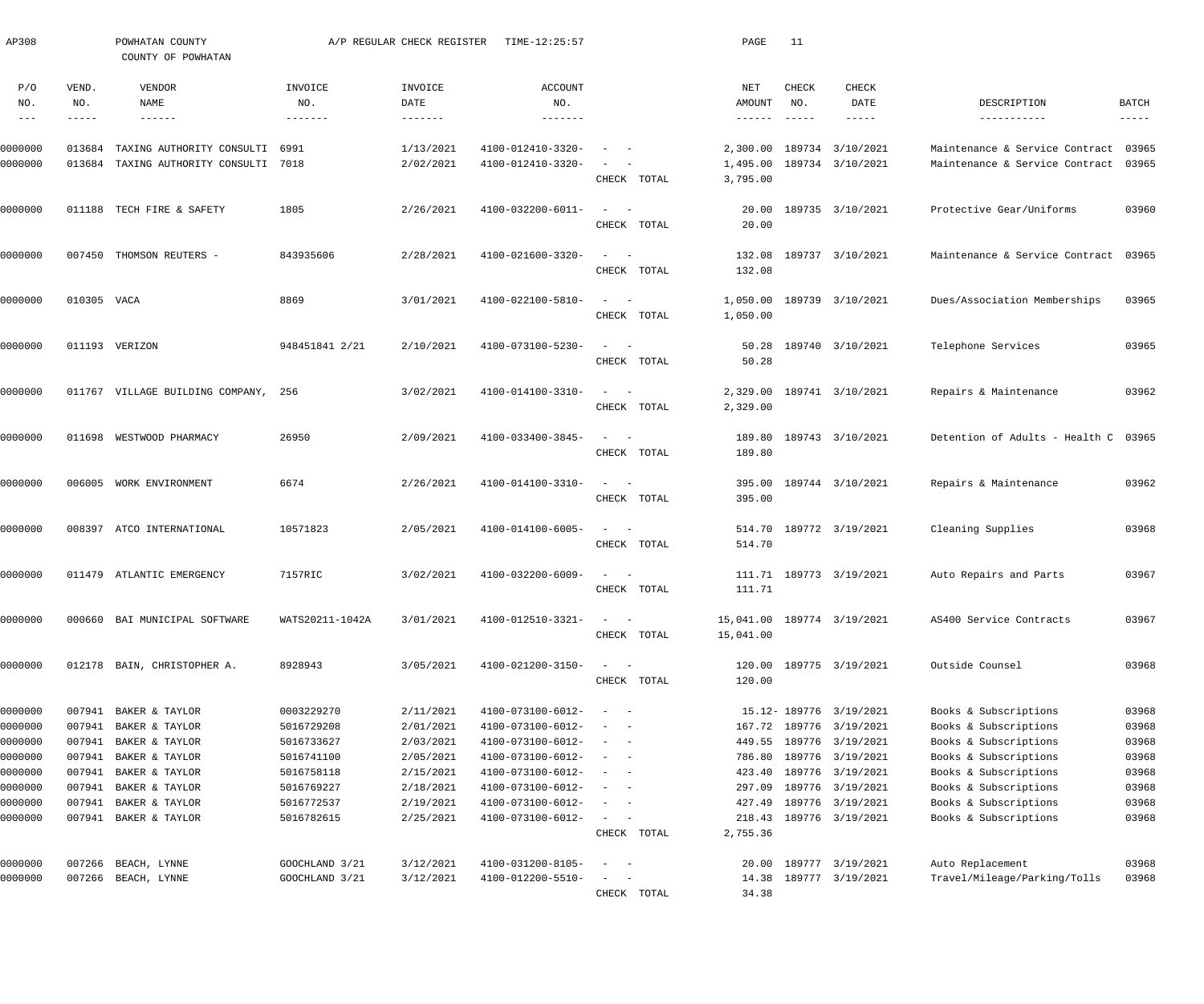| AP308   |        | POWHATAN COUNTY<br>COUNTY OF POWHATAN |                   | A/P REGULAR CHECK REGISTER | TIME-12:25:57                |                                                      |             | PAGE                       | 12                          |                         |                               |                         |
|---------|--------|---------------------------------------|-------------------|----------------------------|------------------------------|------------------------------------------------------|-------------|----------------------------|-----------------------------|-------------------------|-------------------------------|-------------------------|
| P/O     | VEND.  | VENDOR                                | INVOICE           | INVOICE                    | ACCOUNT                      |                                                      |             | NET                        | CHECK                       | CHECK                   |                               |                         |
| NO.     | NO.    | NAME                                  | NO.               | DATE                       | NO.                          |                                                      |             | AMOUNT                     | NO.                         | DATE                    | DESCRIPTION                   | BATCH                   |
| $- - -$ | -----  | $- - - - - - -$                       | $- - - - - - - -$ | $- - - - - - - -$          | $- - - - - - - -$            |                                                      |             | $\cdots\cdots\cdots\cdots$ | $\qquad \qquad - - - - - -$ | -----                   | -----------                   | $\qquad \qquad - - - -$ |
| 0000000 | 012806 | BERRY, THOMAS ERNEST                  | 2021 SPRING ACD   | 2/21/2021                  | 4100-032200-5815-            |                                                      | CHECK TOTAL | 660.00<br>660.00           |                             | 189778 3/19/2021        | Training/Seminars             | 03968                   |
| 0000000 |        | 013328 BLACKSTONE AUDIO, INC          | 1208398           | 2/25/2021                  | 4100-073100-6012-            | $\sim$<br>$\sim$ $-$                                 | CHECK TOTAL | 38.95<br>38.95             |                             | 189779 3/19/2021        | Books & Subscriptions         | 03968                   |
| 0000000 | 006655 | BLOSSMAN GAS COMPANIES                | 15857849          | 2/23/2021                  | 4100-032210-5120-            | $\sim$ $-$<br>$\overline{\phantom{a}}$               |             | 1,519.66                   |                             | 189780 3/19/2021        | Fuel                          | 03968                   |
| 0000000 | 006655 | BLOSSMAN GAS COMPANIES                | 15870061          | 2/03/2021                  | 4100-032220-5120-            | $\overline{\phantom{a}}$                             |             | 1,859.27                   |                             | 189780 3/19/2021        | Fuel                          | 03968                   |
| 0000000 | 006655 | BLOSSMAN GAS COMPANIES                | 16025484          | 2/08/2021                  | 4100-032210-5120-            | $\overline{\phantom{a}}$                             |             | 273.62                     |                             | 189780 3/19/2021        | Fuel                          | 03968                   |
| 0000000 | 006655 | BLOSSMAN GAS COMPANIES                | 16062682          | 2/14/2021                  | 4100-014100-5120-            | $\overline{\phantom{a}}$                             |             | 669.20                     |                             | 189780 3/19/2021        | Fuel                          | 03968                   |
| 0000000 | 006655 | BLOSSMAN GAS COMPANIES                | 16262377          | 3/01/2021                  | 4100-032210-5120-            | $\overline{\phantom{a}}$                             |             | 13.00                      |                             | 189780 3/19/2021        | Fuel                          | 03968                   |
| 0000000 | 006655 | BLOSSMAN GAS COMPANIES                | 16262379          | 3/01/2021                  | 4100-032200-5120-            | $\sim$                                               |             | 12.00                      |                             | 189780 3/19/2021        | Apparatus Fuel                | 03968                   |
|         |        |                                       |                   |                            |                              |                                                      | CHECK TOTAL | 4,346.75                   |                             |                         |                               |                         |
| 0000000 | 009984 | BRAME SPECIALTY CO., INC.             | 7620834           | 3/11/2021                  | 4100-014100-6005-            |                                                      |             | 1,039.50                   |                             | 189782 3/19/2021        | Cleaning Supplies             | 03968                   |
| 0000000 |        | 009984 BRAME SPECIALTY CO., INC.      | 7620834           | 3/11/2021                  | 4100-014500-3190-            | $\overline{\phantom{a}}$                             |             |                            |                             | 277.20 189782 3/19/2021 | Grounds Maintenance           | 03968                   |
|         |        |                                       |                   |                            |                              |                                                      | CHECK TOTAL | 1,316.70                   |                             |                         |                               |                         |
| 0000000 | 011439 | BUSINESS CARD                         | 02/27/2021        | 2/27/2021                  | 4100-031200-5210-            | $\overline{\phantom{m}}$<br>$\overline{\phantom{a}}$ |             | .00                        |                             | 189783 3/19/2021        | Postage                       | 03972                   |
| 0000000 | 011439 | BUSINESS CARD                         | 02/27/2021        | 2/27/2021                  | 4100-031200-5210-            | $\overline{\phantom{a}}$                             |             | 17.99                      |                             | 189783 3/19/2021        | Postage                       | 03972                   |
| 0000000 | 011439 | BUSINESS CARD                         | 02/27/2021        | 2/27/2021                  | 4100-031200-5210-            | $\overline{\phantom{a}}$<br>$\sim$                   |             | 100.00                     |                             | 189783 3/19/2021        | Postage                       | 03972                   |
| 0000000 | 011439 | BUSINESS CARD                         | 02/27/2021        | 2/27/2021                  | 4100-031710-5210-            | $\overline{\phantom{a}}$<br>- -                      |             | 17.99                      |                             | 189783 3/19/2021        | Postage                       | 03972                   |
| 0000000 | 011439 | BUSINESS CARD                         | 02/27/2021        | 2/27/2021                  | 4100-031200-6001-            | $\sim$<br>$\sim$                                     |             | 18.22                      |                             | 189783 3/19/2021        | Office Supplies               | 03972                   |
| 0000000 | 011439 | BUSINESS CARD                         | 02/27/2021        | 2/27/2021                  | 4100-031200-6001-            | $\sim$<br>- -                                        |             | 52.42                      |                             | 189783 3/19/2021        | Office Supplies               | 03972                   |
| 0000000 | 011439 | BUSINESS CARD                         | 02/27/2021        | 2/27/2021                  | 4100-031200-6001-            | $\sim$                                               |             | 8.47                       |                             | 189783 3/19/2021        | Office Supplies               | 03972                   |
| 0000000 | 011439 | BUSINESS CARD                         | 02/27/2021        | 2/27/2021                  | 4100-031200-6001-            | $\sim$<br>$\sim$                                     |             | 26.45                      |                             | 189783 3/19/2021        | Office Supplies               | 03972                   |
| 0000000 | 011439 | BUSINESS CARD                         | 02/27/2021        | 2/27/2021                  | 4100-031200-6009-            | $\overline{\phantom{a}}$<br>$\overline{\phantom{a}}$ |             | 84.78                      |                             | 189783 3/19/2021        | Auto Parts/Repairs            | 03972                   |
| 0000000 | 011439 | BUSINESS CARD                         | 02/27/2021        | 2/27/2021                  | 4100-031200-5540-            | $\overline{\phantom{a}}$<br>$\overline{\phantom{a}}$ |             | 150.00                     |                             | 189783 3/19/2021        | Conferences & Training        | 03972                   |
| 0000000 | 011439 | BUSINESS CARD                         | 02/27/2021        | 2/27/2021                  | 4100-031200-6014-            |                                                      |             | 1.00                       |                             | 189783 3/19/2021        | Other Operating Supplies      | 03972                   |
| 0000000 |        | 011439 BUSINESS CARD                  | 02/27/2021        | 2/27/2021                  | 4100-031200-5540-            |                                                      |             |                            |                             | 185.68 189783 3/19/2021 | Conferences & Training        | 03972                   |
| 0000000 |        | 011439 BUSINESS CARD                  | 02/27/2021        | 2/27/2021                  | 4100-031200-5540-            | $\sim$                                               |             |                            |                             | 185.68 189783 3/19/2021 | Conferences & Training        | 03972                   |
| 0000000 |        | 011439 BUSINESS CARD                  | 02/27/2021        | 2/27/2021                  | 4100-035100-3321-            |                                                      |             | 120.00                     |                             | 189783 3/19/2021        | Maintenance/Service Contracts | 03972                   |
|         |        |                                       |                   |                            |                              |                                                      | CHECK TOTAL | 968.68                     |                             |                         |                               |                         |
| 0000000 |        | 011610 BUSINESS CARD                  | 02/27/2021        | 2/27/2021                  | 4100-031200-6011-            | $\sim$<br>$\sim$ $-$                                 |             | 28.95                      |                             | 189784 3/19/2021        | Uniforms                      | 03971                   |
| 0000000 |        | 011610 BUSINESS CARD                  | 02/27/2021        | 2/27/2021                  | 4100-031200-6011-            |                                                      |             | 94.67                      |                             | 189784 3/19/2021        | Uniforms                      | 03971                   |
| 0000000 |        | 011610 BUSINESS CARD                  | 02/27/2021        | 2/27/2021                  | 4100-031200-6011-            | $\sim$ $ -$                                          |             | 41.66                      |                             | 189784 3/19/2021        | Uniforms                      | 03971                   |
| 0000000 | 011610 | BUSINESS CARD                         | 02/27/2021        | 2/27/2021                  | 4100-031200-6011-            | $\sim$<br>$\sim$                                     |             | 65.03                      |                             | 189784 3/19/2021        | Uniforms                      | 03971                   |
| 0000000 |        | 011610 BUSINESS CARD                  | 02/27/2021        | 2/27/2021                  | 4100-031200-6011-            | $\sim$<br>$\sim$ $-$                                 |             | 131.92                     |                             | 189784 3/19/2021        | Uniforms                      | 03971                   |
| 0000000 | 011610 | BUSINESS CARD                         | 02/27/2021        | 2/27/2021                  | 4100-031200-6011-            | $\sim$ $  -$                                         |             | 28.95                      |                             | 189784 3/19/2021        | Uniforms                      | 03971                   |
| 0000000 | 011610 | BUSINESS CARD                         | 02/27/2021        | 2/27/2021                  | 4100-031200-6011-            | $\sim$<br>$\sim$                                     |             | 85.49                      |                             | 189784 3/19/2021        | Uniforms                      | 03971                   |
| 0000000 |        | 011610 BUSINESS CARD                  | 02/27/2021        | 2/27/2021                  | 4100-031200-6011-            | $\sim$ $  -$                                         |             | 159.95                     |                             | 189784 3/19/2021        | Uniforms                      | 03971                   |
| 0000000 | 011610 | BUSINESS CARD                         | 02/27/2021        | 2/27/2021                  | 4100-031200-6011-            | $\sim$ $  -$                                         |             | 27.96                      |                             | 189784 3/19/2021        | Uniforms                      | 03971                   |
| 0000000 | 011610 | BUSINESS CARD                         | 02/27/2021        | 2/27/2021                  | 4100-031200-6011-            | $\sim$                                               |             | 28.76                      |                             | 189784 3/19/2021        | Uniforms                      | 03971                   |
| 0000000 |        | 011610 BUSINESS CARD                  | 02/27/2021        | 2/27/2021                  | 4100-035100-6022-            | $\sim$<br>$\sim$ $-$                                 |             | 31.99                      |                             | 189784 3/19/2021        | Dog Food/Supplies             | 03971                   |
| 0000000 | 011610 | BUSINESS CARD                         | 02/27/2021        | 2/27/2021                  | 4100-031200-6014-            | $\sim$<br>$\sim$ $-$                                 |             | 2.88                       |                             | 189784 3/19/2021        | Other Operating Supplies      | 03971                   |
| 0000000 | 011610 | BUSINESS CARD                         | 02/27/2021        | 2/27/2021                  | 4100-031200-6011-            | $\sim$<br>$\sim$ $-$                                 |             | 179.20                     |                             | 189784 3/19/2021        | Uniforms                      | 03971                   |
| 0000000 |        | 011610 BUSINESS CARD                  | 02/27/2021        | 2/27/2021                  | 4100-031200-6011-            | $\sim$ $  -$                                         |             | 24.52                      |                             | 189784 3/19/2021        | Uniforms                      | 03971                   |
| 0000000 | 011610 | BUSINESS CARD                         | 02/27/2021        | 2/27/2021                  | 4100-031200-6011-            | $\sim$ $  -$                                         |             | 10.84                      |                             | 189784 3/19/2021        | Uniforms                      | 03971                   |
| 0000000 |        | 011610 BUSINESS CARD                  | 02/27/2021        | 2/27/2021                  | 4100-031200-6011-            | $\sim$<br>$\sim$ $-$                                 |             |                            |                             | 82.52 189784 3/19/2021  | Uniforms                      | 03971                   |
| 0000000 |        | 011610 BUSINESS CARD                  | 02/27/2021        | 2/27/2021                  | $4100 - 031200 - 6011 - - -$ |                                                      |             |                            |                             | 169.58 189784 3/19/2021 | Uniforms                      | 03971                   |
|         |        |                                       |                   |                            |                              |                                                      |             |                            |                             |                         |                               |                         |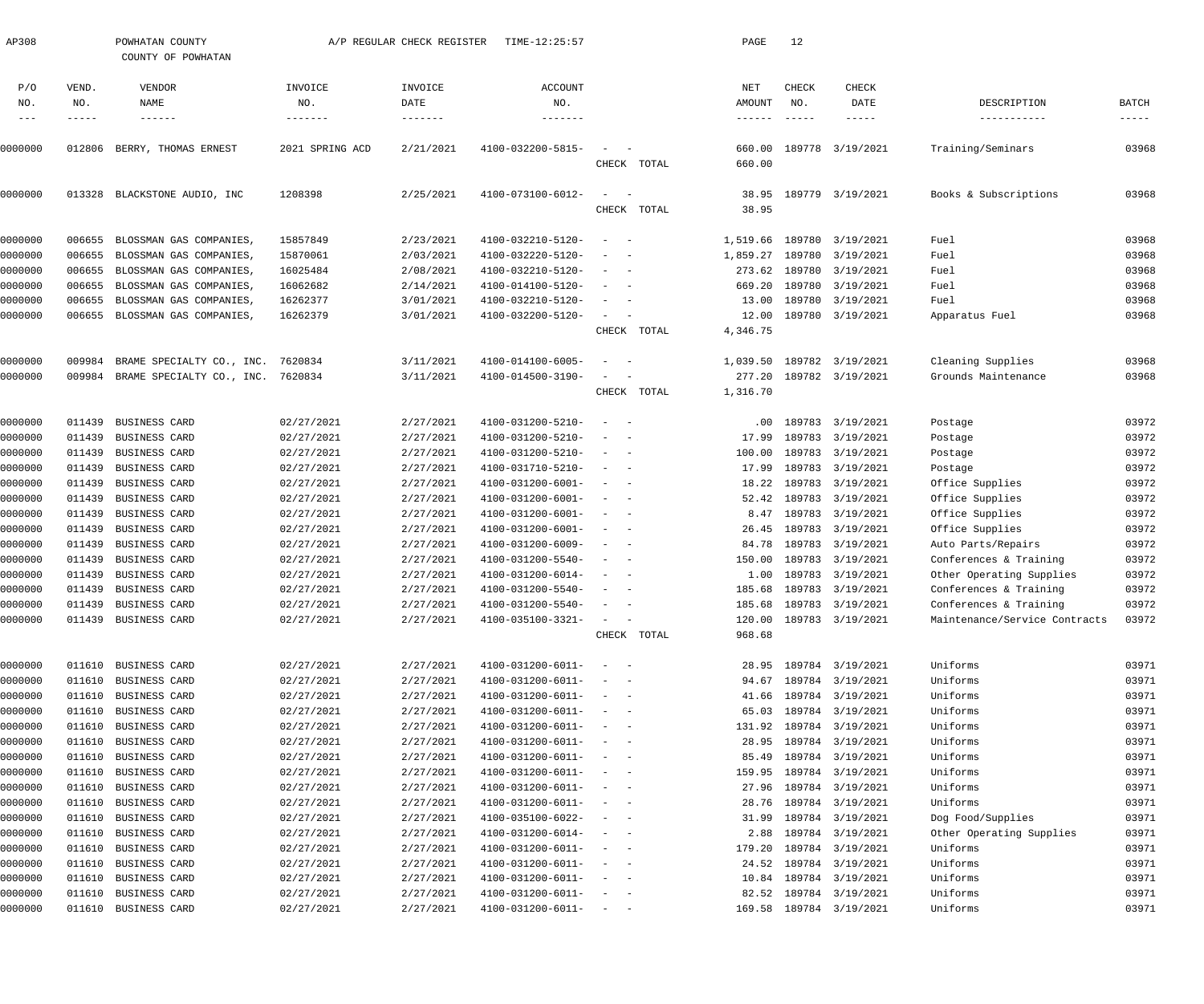| AP308   |        | POWHATAN COUNTY                       |                 | A/P REGULAR CHECK REGISTER | TIME-12:25:57     |                                        |             | PAGE             | 13            |                           |                                |                      |
|---------|--------|---------------------------------------|-----------------|----------------------------|-------------------|----------------------------------------|-------------|------------------|---------------|---------------------------|--------------------------------|----------------------|
|         |        | COUNTY OF POWHATAN                    |                 |                            |                   |                                        |             |                  |               |                           |                                |                      |
| P/O     | VEND.  | VENDOR                                | INVOICE         | INVOICE                    | <b>ACCOUNT</b>    |                                        |             | NET              | CHECK         | CHECK                     |                                |                      |
| NO.     | NO.    | NAME                                  | NO.             | DATE                       | NO.               |                                        |             | AMOUNT           | NO.           | DATE                      | DESCRIPTION                    | <b>BATCH</b>         |
| $---$   | -----  | $- - - - - - -$                       | --------        | $- - - - - - -$            | -------           |                                        |             | $- - - - - - -$  | $- - - - - -$ | $- - - - -$               | -----------                    | $\cdots\cdots\cdots$ |
| 0000000 | 011610 | BUSINESS CARD                         | 02/27/2021      | 2/27/2021                  | 4100-031200-6009- | $\overline{\phantom{a}}$<br>$\sim$ $-$ |             | 39.59            |               | 189784 3/19/2021          | Auto Parts/Repairs             | 03971                |
|         |        |                                       |                 |                            |                   |                                        | CHECK TOTAL | 1,234.46         |               |                           |                                |                      |
|         |        |                                       |                 |                            |                   |                                        |             |                  |               |                           |                                |                      |
| 0000000 | 012919 | BUSINESS CARD                         | 02/27/2021      | 2/27/2021                  | 4100-031200-6014- | $\sim$<br>$\sim$ $-$                   |             | $.00 \,$         |               | 189785 3/19/2021          | Other Operating Supplies       | 03970                |
| 0000000 | 012919 | BUSINESS CARD                         | 02/27/2021      | 2/27/2021                  | 4100-031200-6014- | $\sim$ $-$                             |             | 15.00            |               | 189785 3/19/2021          | Other Operating Supplies       | 03970                |
| 0000000 | 012919 | BUSINESS CARD                         | 02/27/2021      | 2/27/2021                  | 4100-031200-6014- | $\sim$<br>$\sim$ $-$                   |             | 1.00             |               | 189785 3/19/2021          | Other Operating Supplies       | 03970                |
| 0000000 | 012919 | BUSINESS CARD                         | 02/27/2021      | 2/27/2021                  | 4100-031200-6009- | $\sim$<br>$\sim$ $-$                   |             | 546.53           |               | 189785 3/19/2021          | Auto Parts/Repairs             | 03970                |
| 0000000 | 012919 | BUSINESS CARD                         | 02/27/2021      | 2/27/2021                  | 4100-031200-6011- | $\sim$<br>$\sim$ $-$                   | CHECK TOTAL | 432.00<br>994.53 |               | 189785 3/19/2021          | Uniforms                       | 03970                |
|         |        |                                       |                 |                            |                   |                                        |             |                  |               |                           |                                |                      |
| 0000000 |        | 013343 CELLEBRITE, INC.               | INVUS277408     | 3/04/2021                  | 4100-031200-3320- | $\sim$<br>$\sim$ $-$                   |             | 3,700.00         |               | 189787 3/19/2021          | Maintenance & Service Contract | 03968                |
|         |        |                                       |                 |                            |                   |                                        | CHECK TOTAL | 3,700.00         |               |                           |                                |                      |
| 0000000 | 008276 | CENGAGE LEARNING INC. - GA            | 73878430        | 2/26/2021                  | 4100-073100-6012- | $\sim$<br>$\sim$                       |             | 20.14            |               | 189788 3/19/2021          | Books & Subscriptions          | 03968                |
| 0000000 | 008276 | CENGAGE LEARNING INC. - GA            | 73893717        | 3/01/2021                  | 4100-073100-6012- | $\overline{\phantom{a}}$<br>$\sim$     |             | 22.09            |               | 189788 3/19/2021          | Books & Subscriptions          | 03968                |
|         |        |                                       |                 |                            |                   |                                        | CHECK TOTAL | 42.23            |               |                           |                                |                      |
| 0000000 | 010485 | CHESTERFIELD FIRE & EMS               | NOMEX HOODS     | 3/11/2021                  | 4100-032200-6011- | $\sim$<br>$\sim$ $-$                   |             | 1,800.00         |               | 189789 3/19/2021          | Protective Gear/Uniforms       | 03968                |
|         |        |                                       |                 |                            |                   |                                        | CHECK TOTAL | 1,800.00         |               |                           |                                |                      |
| 0000000 | 006965 | CINTAS CORPORATION                    | 4066334627      | 11/04/2021                 | 4100-014500-6011- | $\sim$<br>$\sim$ $-$                   |             | 20.00            |               | 189790 3/19/2021          | Uniforms                       | 03968                |
| 0000000 | 006965 | CINTAS CORPORATION                    | 4069046734      | 12/02/2021                 | 4100-014300-6011- | $\sim$<br>$\sim$ $-$                   |             | 21.00            |               | 189790 3/19/2021          | Uniforms                       | 03968                |
| 0000000 | 006965 | CINTAS CORPORATION                    | 4069046734      | 12/02/2021                 | 4100-014100-6011- | $\sim$<br>$\sim$ $-$                   |             | 18.45            |               | 189790 3/19/2021          | Uniforms                       | 03968                |
| 0000000 | 006965 | CINTAS CORPORATION                    | 4069046734      | 12/02/2021                 | 4100-014500-6011- | $\sim$<br>$\sim$ $-$                   |             | 27.78            |               | 189790 3/19/2021          | Uniforms                       | 03968                |
| 0000000 | 006965 | CINTAS CORPORATION                    | 4069618700      | 12/09/2020                 | 4100-014300-6011- | $\sim$<br>$\sim$ $-$                   |             | 21.00            |               | 189790 3/19/2021          | Uniforms                       | 03968                |
| 0000000 | 006965 | CINTAS CORPORATION                    | 4069618700      | 12/09/2020                 | 4100-014100-6011- | $\sim$<br>$\sim$ $-$                   |             | 18.45            |               | 189790 3/19/2021          | Uniforms                       | 03968                |
| 0000000 | 006965 | CINTAS CORPORATION                    | 4069618700      | 12/09/2020                 | 4100-014500-6011- | $\sim$<br>$\sim$ $-$                   |             | 27.78            |               | 189790 3/19/2021          | Uniforms                       | 03968                |
|         |        |                                       |                 |                            |                   |                                        | CHECK TOTAL | 154.46           |               |                           |                                |                      |
| 0000000 |        | 012756 COMCAST                        | 0120090493 2/21 | 2/25/2021                  | 4100-053910-5643- | $\hspace{0.1mm}-\hspace{0.1mm}$        |             |                  |               | 169.54 189791 3/19/2021   | PCCAA Services - Federal CSBG  | 03968                |
|         |        |                                       |                 |                            |                   |                                        | CHECK TOTAL | 169.54           |               |                           |                                |                      |
|         |        |                                       |                 |                            |                   |                                        |             |                  |               |                           |                                |                      |
| 0000000 |        | 013491 COMMONWEALTH DRUG AND ALC 181  |                 | 3/01/2021                  | 4100-012220-3141- | $\sim$<br>$\sim$ $-$                   |             |                  |               | 150.00 189792 3/19/2021   | Drug Testing                   | 03966                |
|         |        |                                       |                 |                            |                   |                                        | CHECK TOTAL | 150.00           |               |                           |                                |                      |
| 0000000 |        | 013298 COMPUTER CABLING &             | 112121A         | 12/28/2020                 | 4100-032210-3310- | $\sim$<br>$\sim$ $-$                   |             |                  |               | 4,937.00 189794 3/19/2021 | Repairs & Maintenance          | 03968                |
|         |        |                                       |                 |                            |                   |                                        | CHECK TOTAL | 4,937.00         |               |                           |                                |                      |
| 0000000 |        | 012487 DEANE, LAYTON                  | 000805735       | 2/23/2021                  | 4100-032200-5815- | $\sim$<br>$\sim$ $-$                   |             | 50.00            |               | 189795 3/19/2021          | Training/Seminars              | 03969                |
|         |        |                                       |                 |                            |                   |                                        | CHECK TOTAL | 50.00            |               |                           |                                |                      |
| 0000000 | 006240 | DIAMOND SPRINGS WATER, INC 0001060105 |                 | 3/05/2021                  | 4100-031200-5130- | $\sim$<br>$\sim$ $-$                   |             | 11.95            |               | 189797 3/19/2021          | Water                          | 03969                |
| 0000000 | 006240 | DIAMOND SPRINGS WATER, INC 0001065242 |                 | 3/05/2021                  | 4100-014100-5130- | $\sim$ $  -$                           |             | 11.95            |               | 189797 3/19/2021          | Water                          | 03969                |
|         | 006240 | DIAMOND SPRINGS WATER, INC 0001072533 |                 | 3/09/2021                  | 4100-014100-5130- | $\sim$ $  -$                           |             | 14.70            |               | 189797 3/19/2021          |                                | 03969                |
| 0000000 | 006240 |                                       |                 | 3/10/2021                  | 4100-031200-5130- | $\sim$ $  -$                           |             | 20.97            |               | 189797 3/19/2021          | Water                          | 03969                |
| 0000000 |        | DIAMOND SPRINGS WATER, INC 0001077303 |                 |                            |                   |                                        | CHECK TOTAL | 59.57            |               |                           | Water                          |                      |
|         |        |                                       |                 |                            |                   |                                        |             |                  |               |                           |                                |                      |
| 0000000 | 000860 | DOMINION ENERGY VIRGINIA              | 0962041034 3/21 | 3/04/2021                  | 4100-032210-5110- | $\sim$<br>$\sim$ $-$                   |             |                  |               | 1,519.42 189798 3/19/2021 | Electricity                    | 03969                |
| 0000000 | 000860 | DOMINION ENERGY VIRGINIA              | 1221667833 3/21 | 3/03/2021                  | 4100-031210-5110- | $\sim$ $  -$                           |             |                  |               | 196.57 189798 3/19/2021   | Electricity - Communications H | 03969                |
| 0000000 | 000860 | DOMINION ENERGY VIRGINIA              | 2312285006 3/21 | 3/03/2021                  | 4100-014100-5110- | $\sim$ $  -$                           |             | 385.93           |               | 189798 3/19/2021          | Electricity                    | 03969                |
| 0000000 | 000860 | DOMINION ENERGY VIRGINIA              | 2346327501 3/21 | 3/04/2021                  | 4100-031200-5110- | $\sim$ $  -$                           |             |                  |               | 1,931.26 189798 3/19/2021 | Electricity                    | 03969                |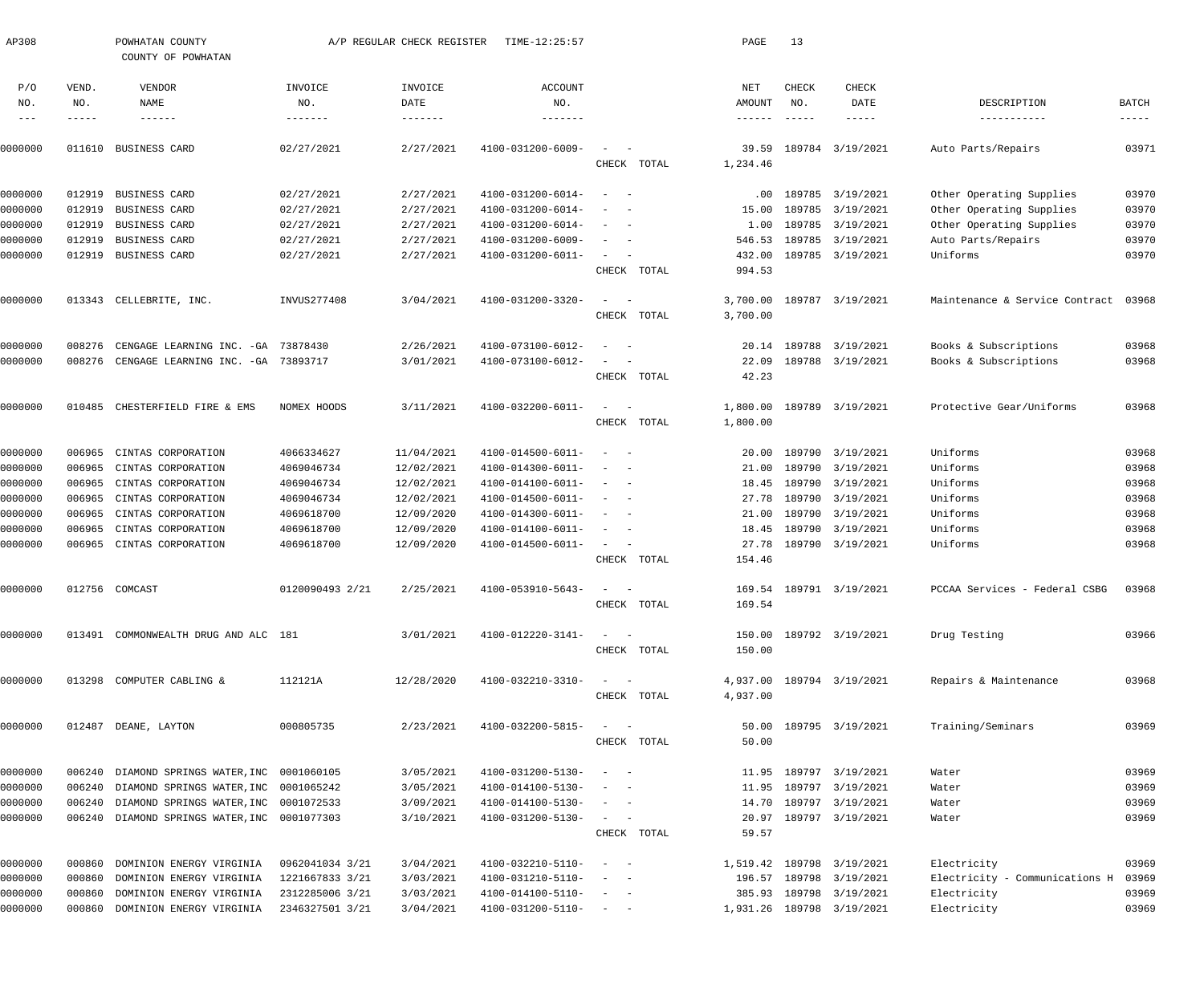| AP308               |        | POWHATAN COUNTY                         |                 | A/P REGULAR CHECK REGISTER | TIME-12:25:57     |                                                                                                                           |             | PAGE            | 14          |                           |                                      |              |
|---------------------|--------|-----------------------------------------|-----------------|----------------------------|-------------------|---------------------------------------------------------------------------------------------------------------------------|-------------|-----------------|-------------|---------------------------|--------------------------------------|--------------|
|                     |        | COUNTY OF POWHATAN                      |                 |                            |                   |                                                                                                                           |             |                 |             |                           |                                      |              |
| P/O                 | VEND.  | VENDOR                                  | INVOICE         | INVOICE                    | ACCOUNT           |                                                                                                                           |             | NET             | CHECK       | CHECK                     |                                      |              |
| NO.                 | NO.    | NAME                                    | NO.             | DATE                       | NO.               |                                                                                                                           |             | AMOUNT          | NO.         | DATE                      | DESCRIPTION                          | <b>BATCH</b> |
| $\qquad \qquad - -$ | -----  | $- - - - - - -$                         | -------         | $- - - - - - - -$          | $- - - - - - -$   |                                                                                                                           |             | $- - - - - - -$ | $- - - - -$ | $--- - - -$               | -----------                          | $- - - - -$  |
|                     |        |                                         |                 |                            |                   |                                                                                                                           |             |                 |             |                           |                                      |              |
| 0000000             | 000860 | DOMINION ENERGY VIRGINIA                | 2346327501 3/21 | 3/04/2021                  | 4100-014100-5110- | $\overline{\phantom{a}}$                                                                                                  |             | 1,931.27        |             | 189798 3/19/2021          | Electricity                          | 03969        |
| 0000000             | 000860 | DOMINION ENERGY VIRGINIA                | 2352270009 3/21 | 3/03/2021                  | 4100-014100-5110- |                                                                                                                           |             | 434.31          |             | 189798 3/19/2021          | Electricity                          | 03969        |
| 0000000             | 000860 | DOMINION ENERGY VIRGINIA                | 2442170003 3/21 | 3/04/2021                  | 4100-014100-5110- | $\overline{\phantom{a}}$                                                                                                  |             | 2,940.11        |             | 189798 3/19/2021          | Electricity                          | 03969        |
| 0000000             | 000860 | DOMINION ENERGY VIRGINIA                | 2462222502 3/21 | 3/04/2021                  | 4100-014100-5110- |                                                                                                                           |             | 4,022.45        |             | 189798 3/19/2021          | Electricity                          | 03969        |
| 0000000             | 000860 | DOMINION ENERGY VIRGINIA                | 2476067034 3/21 | 3/03/2021                  | 4100-014100-5110- |                                                                                                                           |             | 550.45          |             | 189798 3/19/2021          | Electricity                          | 03969        |
| 0000000             | 000860 | DOMINION ENERGY VIRGINIA                | 2972120006 3/21 | 3/04/2021                  | 4100-014100-5110- | $\overline{\phantom{a}}$                                                                                                  |             | 1,872.85        |             | 189798 3/19/2021          | Electricity                          | 03969        |
| 0000000             | 000860 | DOMINION ENERGY VIRGINIA                | 3254440245 3/21 | 3/03/2021                  | 4100-031210-5110- | $\sim$                                                                                                                    | CHECK TOTAL | 15,894.03       |             | 109.41 189798 3/19/2021   | Electricity - Communications H       | 03969        |
|                     |        |                                         |                 |                            |                   |                                                                                                                           |             |                 |             |                           |                                      |              |
| 0000000             | 000860 | DOMINION ENERGY VIRGINIA                | 3496131156 3/21 | 3/03/2021                  | 4100-014100-5110- |                                                                                                                           |             | 6.99            |             | 189799 3/19/2021          | Electricity                          | 03969        |
| 0000000             | 000860 | DOMINION ENERGY VIRGINIA                | 4472351701 3/21 | 3/04/2021                  | 4100-014100-5110- |                                                                                                                           |             | 37.67           |             | 189799 3/19/2021          | Electricity                          | 03969        |
| 0000000             | 000860 | DOMINION ENERGY VIRGINIA                | 4691491015 3/21 | 3/03/2021                  | 4100-014600-5110- |                                                                                                                           |             | 39.11           |             | 189799 3/19/2021          | Electricity                          | 03969        |
| 0000000             | 000860 | DOMINION ENERGY VIRGINIA                | 5420366014 3/21 | 3/04/2021                  | 4100-014100-5110- |                                                                                                                           |             |                 |             | 14.74 189799 3/19/2021    | Electricity                          | 03969        |
| 0000000             | 000860 | DOMINION ENERGY VIRGINIA                | 7765134072 3/21 | 2/26/2021                  | 4100-014100-5110- | $\sim$<br>$\sim$ $-$                                                                                                      |             | 641.81          |             | 189799 3/19/2021          | Electricity                          | 03969        |
|                     |        |                                         |                 |                            |                   |                                                                                                                           | CHECK TOTAL | 740.32          |             |                           |                                      |              |
| 0000000             |        | 001910 DUNN GAS COMPANY                 | 72151           | 2/24/2021                  | 4100-014100-5120- | $\overline{\phantom{0}}$                                                                                                  |             | 2,266.86        |             | 189800 3/19/2021          | Fuel                                 | 03969        |
|                     |        |                                         |                 |                            |                   |                                                                                                                           | CHECK TOTAL | 2,266.86        |             |                           |                                      |              |
|                     |        |                                         |                 |                            |                   |                                                                                                                           |             |                 |             |                           |                                      |              |
| 0000000             | 011224 | ELECTRONIC SYSTEMS, INC.                | IN1773876       | 2/23/2021                  | 100-000100-0017-  | $\overline{\phantom{a}}$                                                                                                  |             | 530.00          |             | 189801 3/19/2021          | Postage Lease                        | 03969        |
| 0000000             | 011224 | ELECTRONIC SYSTEMS, INC.                | IN1778550       | 3/01/2021                  | 4100-035100-3320- | $\overline{\phantom{a}}$                                                                                                  |             | 62.50           |             | 189801 3/19/2021          | Landscaping - Animal Control         | 03969        |
| 0000000             |        | 011224 ELECTRONIC SYSTEMS, INC.         | IN1778550       | 3/01/2021                  | 4100-014300-3320- | $\sim$                                                                                                                    |             | 14.00           |             | 189801 3/19/2021          | Maintenance and Service Contra       | 03969        |
| 0000000             | 011224 | ELECTRONIC SYSTEMS, INC.                | IN1778550       | 3/01/2021                  | 4100-012100-3320- |                                                                                                                           |             | 14.00           |             | 189801 3/19/2021          | Maintenance & Service Contract       | 03969        |
| 0000000             | 011224 | ELECTRONIC SYSTEMS, INC.                | IN1778550       | 3/01/2021                  | 4100-012310-3320- | $\sim$                                                                                                                    |             | 153.00          |             | 189801 3/19/2021          | Maintenance & Service Contract       | 03969        |
| 0000000             |        | 011224 ELECTRONIC SYSTEMS, INC.         | IN1778550       | 3/01/2021                  | 4100-031200-3320- | $\sim$                                                                                                                    |             | 31.25           |             | 189801 3/19/2021          | Maintenance & Service Contract       | 03969        |
| 0000000             | 011224 | ELECTRONIC SYSTEMS, INC.                | IN1778550       | 3/01/2021                  | 4100-012200-3320- |                                                                                                                           |             | 31.25           |             | 189801 3/19/2021          | Maintenance & Service Contract       | 03969        |
| 0000000             | 011224 | ELECTRONIC SYSTEMS, INC.                | IN1778550       | 3/01/2021                  | 4100-012220-3320- | $\sim$                                                                                                                    |             | 31.25           |             | 189801 3/19/2021          | Maintenance and service contra       | 03969        |
| 0000000             |        | 011224 ELECTRONIC SYSTEMS, INC.         | IN1778550       | 3/01/2021                  | 4100-071110-3320- | $\hspace{0.1mm}-\hspace{0.1mm}$                                                                                           |             | 14.00           |             | 189801 3/19/2021          | General Maintenance                  | 03969        |
| 0000000             | 011224 | ELECTRONIC SYSTEMS, INC.                | IN1778550       | 3/01/2021                  | 4100-014100-3320- |                                                                                                                           |             | 59.25           |             | 189801 3/19/2021          | Maintenance & Service Contract       | 03969        |
| 0000000             |        | 011224 ELECTRONIC SYSTEMS, INC.         | IN1778550       | 3/01/2021                  | 4100-031210-3320- |                                                                                                                           |             |                 |             | 89.63 189801 3/19/2021    | Maintenance and Service Contra 03969 |              |
| 0000000             | 011224 | ELECTRONIC SYSTEMS, INC.                | IN1778550       | 3/01/2021                  | 4100-012410-3320- |                                                                                                                           |             |                 |             | 223.00 189801 3/19/2021   | Maintenance & Service Contract       | 03969        |
| 0000000             | 011224 | ELECTRONIC SYSTEMS, INC.                | IN1778550       | 3/01/2021                  | 4100-022100-3320- |                                                                                                                           |             |                 |             | 31.25 189801 3/19/2021    | Maintenance & Service Contract       | 03969        |
| 0000000             | 011224 | ELECTRONIC SYSTEMS, INC.                | IN1778550       | 3/01/2021                  | 4100-021600-8002- |                                                                                                                           |             | 31.25           |             | 189801 3/19/2021          | Copier Lease                         | 03969        |
| 0000000             |        | 011224 ELECTRONIC SYSTEMS, INC.         | IN1778550       | 3/01/2021                  | 4100-031200-3320- | $\frac{1}{2} \left( \frac{1}{2} \right) \left( \frac{1}{2} \right) \left( \frac{1}{2} \right) \left( \frac{1}{2} \right)$ |             |                 |             | 218.25 189801 3/19/2021   | Maintenance & Service Contract       | 03969        |
| 0000000             |        | 011224 ELECTRONIC SYSTEMS, INC.         | IN1778550       | 3/01/2021                  | 4100-034100-3320- | $\frac{1}{2} \left( \frac{1}{2} \right) \left( \frac{1}{2} \right) \left( \frac{1}{2} \right) \left( \frac{1}{2} \right)$ |             | 62.50           |             | 189801 3/19/2021          | Maintenance & Service Contract       | 03969        |
| 0000000             |        | 011224 ELECTRONIC SYSTEMS, INC.         | IN1778551       | 3/01/2021                  | 4100-012100-3320- |                                                                                                                           |             | 49.00           |             | 189801 3/19/2021          | Maintenance & Service Contract 03969 |              |
|                     |        |                                         |                 |                            |                   |                                                                                                                           | CHECK TOTAL | 1,645.38        |             |                           |                                      |              |
| 0000000             |        | 006074 EVIDENT, INC.                    | 176850B         | 3/04/2021                  | 4100-031200-6014- | $\sim$ $-$                                                                                                                |             | 160.00          |             | 189803 3/19/2021          | Other Operating Supplies             | 03969        |
| 0000000             |        | 006074 EVIDENT, INC.                    | 176850B         | 3/04/2021                  | 4100-031200-6014- |                                                                                                                           |             | 191.87          |             | 189803 3/19/2021          | Other Operating Supplies             | 03969        |
|                     |        |                                         |                 |                            |                   |                                                                                                                           | CHECK TOTAL | 351.87          |             |                           |                                      |              |
| 0000000             |        | 006666 FINE CREEK FIRE DEPT             | STORM MEALS '21 | 2/27/2021                  | 4100-032200-5815- | $\sim$ $-$                                                                                                                |             |                 |             | 318.93 189805 3/19/2021   | Training/Seminars                    | 03969        |
|                     |        |                                         |                 |                            |                   |                                                                                                                           | CHECK TOTAL | 318.93          |             |                           |                                      |              |
|                     |        |                                         |                 |                            |                   |                                                                                                                           |             |                 |             |                           |                                      |              |
| 0000000             |        | 006522 FOOD LION                        | 2813610613465   | 2/11/2021                  | 4100-035100-6022- | $\overline{\phantom{0}}$                                                                                                  |             |                 |             | 192.91 189806 3/19/2021   | Dog Food/Supplies                    | 03969        |
|                     |        |                                         |                 |                            |                   |                                                                                                                           | CHECK TOTAL | 192.91          |             |                           |                                      |              |
| 0000000             |        | 013518 FROEHLING & ROBERTSON, IN 188329 |                 | 2/04/2021                  | 4100-034100-3140- | $\sim$                                                                                                                    |             | 3,695.05        |             | 189807 3/19/2021          | Professional Services                | 03966        |
| 0000000             |        | 013518 FROEHLING & ROBERTSON, IN 189122 |                 | 3/04/2021                  | 4100-034100-3140- | $\sim$<br>$\sim$ $-$                                                                                                      |             |                 |             | 2,053.54 189807 3/19/2021 | Professional Services                | 03969        |
|                     |        |                                         |                 |                            |                   |                                                                                                                           | CHECK TOTAL | 5,748.59        |             |                           |                                      |              |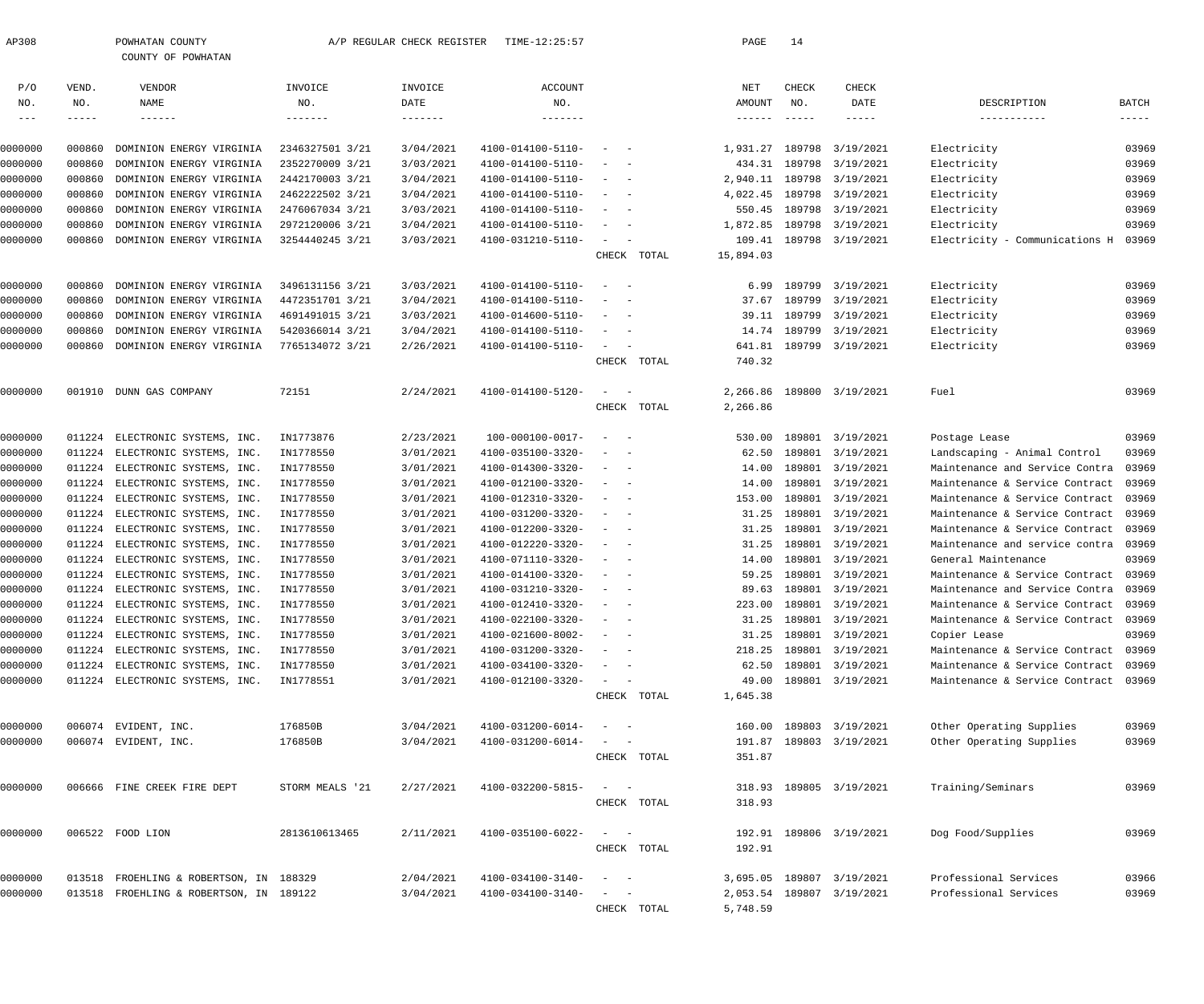| AP308                           |                       | POWHATAN COUNTY<br>COUNTY OF POWHATAN                         |                                   | A/P REGULAR CHECK REGISTER             | TIME-12:25:57                          |                                                                                                              |             | PAGE                    | 15                                        |                                           |                                          |                        |
|---------------------------------|-----------------------|---------------------------------------------------------------|-----------------------------------|----------------------------------------|----------------------------------------|--------------------------------------------------------------------------------------------------------------|-------------|-------------------------|-------------------------------------------|-------------------------------------------|------------------------------------------|------------------------|
| P/O<br>NO.<br>$\qquad \qquad -$ | VEND.<br>NO.<br>----- | VENDOR<br>NAME<br>$\cdots\cdots\cdots\cdots$                  | INVOICE<br>NO.<br>$- - - - - - -$ | INVOICE<br>DATE<br>$- - - - - - - - -$ | <b>ACCOUNT</b><br>NO.<br>-------       |                                                                                                              |             | NET<br>AMOUNT<br>------ | CHECK<br>NO.<br>$\qquad \qquad - - - - -$ | CHECK<br>DATE<br>-----                    | DESCRIPTION<br>-----------               | BATCH<br>$- - - - - -$ |
| 0000000                         | 010736                | GALLS, LLC                                                    | 017748869                         | 2/25/2021                              | 4100-031200-6011-                      | CHECK TOTAL                                                                                                  |             | 100.12<br>100.12        |                                           | 189809 3/19/2021                          | Uniforms                                 | 03969                  |
| 0000000                         |                       | 006013 GRAINGER                                               | 9808199732                        | 2/16/2021                              | 4100-032210-3310-                      | $\sim$                                                                                                       |             | 430.50                  |                                           | 189810 3/19/2021                          | Repairs & Maintenance                    | 03969                  |
|                                 |                       |                                                               |                                   |                                        |                                        | CHECK TOTAL                                                                                                  |             | 430.50                  |                                           |                                           |                                          |                        |
| 0000000                         | 005075                | GREENE, FLOYD, JR.                                            | 33                                | 3/05/2021                              | 4100-031210-3320-                      | $\overline{\phantom{a}}$<br>CHECK TOTAL                                                                      |             | 135.00<br>135.00        |                                           | 189811 3/19/2021                          | Maintenance and Service Contra           | 03969                  |
| 0000000                         | 013549                | HOSTED BACKBONE, LLC                                          | HB17-9286                         | 3/01/2021                              | 4100-012510-5260-                      | $\overline{\phantom{m}}$<br>CHECK TOTAL                                                                      |             | 1,975.00<br>1,975.00    |                                           | 189813 3/19/2021                          | Internet Usage                           | 03966                  |
|                                 |                       |                                                               |                                   |                                        |                                        |                                                                                                              |             |                         |                                           |                                           |                                          |                        |
| 0000000                         | 010755                | INNOVATIVE TURF                                               | 4929                              | 2/25/2021                              | 4100-014500-3319-                      |                                                                                                              |             | 1,263.43                |                                           | 189814 3/19/2021                          | Equipment Repairs and Maintena           | 03969                  |
| 0000000                         | 010755                | INNOVATIVE TURF                                               | 4946                              | 3/09/2021                              | 4100-014600-3320-                      | CHECK TOTAL                                                                                                  |             | 2,844.38                |                                           | 1,580.95 189814 3/19/2021                 | Maintenance/Service Contracts            | 03969                  |
| 0000000                         | 012906                | INTERACTIVE SCIENCES, INC.                                    | 2021-11828-1                      | 3/08/2021                              | 4100-073100-6012-                      | $\sim$                                                                                                       |             | 498.65                  |                                           | 189815 3/19/2021                          | Books & Subscriptions                    | 03969                  |
|                                 |                       |                                                               |                                   |                                        |                                        | CHECK TOTAL                                                                                                  |             | 498.65                  |                                           |                                           |                                          |                        |
| 0000000                         | 000166                | LUCK STONE CORP.                                              | IV-101367556                      | 2/28/2021                              | 4100-014600-3310-                      | $\sim$                                                                                                       |             | 90.86                   |                                           | 189816 3/19/2021                          | Repairs and Maintenance                  | 03969                  |
| 0000000                         |                       | 000166 LUCK STONE CORP.                                       | IV-101367556                      | 2/28/2021                              | 4100-014500-3190-                      | CHECK TOTAL                                                                                                  |             | 73.82<br>164.68         |                                           | 189816 3/19/2021                          | Grounds Maintenance                      | 03969                  |
| 0000000                         | 009552                | MANSFIELD OIL COMPANY                                         | 189301 3/21                       | 3/07/2021                              | 4100-032200-5120-                      | $\sim$<br>$\sim$                                                                                             |             | 66.13                   |                                           | 189817 3/19/2021                          | Apparatus Fuel                           | 03969                  |
|                                 |                       |                                                               |                                   |                                        |                                        | CHECK TOTAL                                                                                                  |             | 66.13                   |                                           |                                           |                                          |                        |
| 0000000                         | 013940                | MEMBERSHIP OFFICE                                             | ROYALL 3/21                       | 3/09/2021                              | 4100-021200-5810-                      | $\frac{1}{2} \left( \frac{1}{2} \right) \left( \frac{1}{2} \right) = \frac{1}{2} \left( \frac{1}{2} \right)$ |             | 130.00                  |                                           | 189818 3/19/2021                          | Dues/Association Memberships             | 03966                  |
|                                 |                       |                                                               |                                   |                                        |                                        | CHECK TOTAL                                                                                                  |             | 130.00                  |                                           |                                           |                                          |                        |
| 0000000                         |                       | 013176 MIDWEST TAPE, LLC                                      | 500055947                         | 2/22/2021                              | 4100-073100-6012-                      |                                                                                                              |             |                         |                                           | 14.99 189819 3/19/2021                    | Books & Subscriptions                    | 03969                  |
| 0000000                         |                       | 013176 MIDWEST TAPE, LLC                                      | 500096714                         | 3/02/2021                              | $4100 - 073100 - 6012 - - -$           | CHECK TOTAL                                                                                                  |             | 29.98                   |                                           | 14.99 189819 3/19/2021                    | Books & Subscriptions                    | 03969                  |
|                                 |                       |                                                               |                                   |                                        |                                        |                                                                                                              |             |                         |                                           |                                           |                                          |                        |
| 0000000                         |                       | 010924 MITCHELL PEST                                          | 143089                            | 2/25/2021                              | 4100-035100-3320-                      |                                                                                                              |             |                         |                                           | 65.00 189820 3/19/2021                    | Landscaping - Animal Control             | 03969                  |
| 0000000                         |                       | 010924 MITCHELL PEST                                          | 144397                            | 2/25/2021                              | 4100-014100-3320-                      | CHECK TOTAL                                                                                                  |             | 100.00<br>165.00        |                                           | 189820 3/19/2021                          | Maintenance & Service Contract           | 03969                  |
|                                 |                       |                                                               |                                   |                                        |                                        |                                                                                                              |             |                         |                                           |                                           |                                          |                        |
| 0000000                         |                       | 012274 MITEL CLOUD SERVICES, INC                              | 260048699 2/21                    | 3/05/2021                              | 4100-021100-5230-                      |                                                                                                              |             |                         |                                           | 5.51 189821 3/19/2021<br>189821 3/19/2021 | Telephone Services                       | 03969                  |
| 0000000<br>0000000              | 012274                | MITEL CLOUD SERVICES, INC<br>012274 MITEL CLOUD SERVICES, INC | 260048699 2/21<br>260048699 2/21  | 3/05/2021<br>3/05/2021                 | 4100-031200-5230-<br>4100-012410-5230- |                                                                                                              |             | 5.51<br>5.51            |                                           | 189821 3/19/2021                          | Telephone Services<br>Telephone Services | 03969<br>03969         |
| 0000000                         |                       | 012274 MITEL CLOUD SERVICES, INC                              | 260048699 2/21                    | 3/05/2021                              | 4100-012520-5230-                      |                                                                                                              |             | 5.51                    |                                           | 189821 3/19/2021                          | Telephone Services                       | 03969                  |
| 0000000                         | 012274                | MITEL CLOUD SERVICES, INC                                     | 260048699 2/21                    | 3/05/2021                              | 4100-021100-5230-                      |                                                                                                              |             | 5.51                    |                                           | 189821 3/19/2021                          | Telephone Services                       | 03969                  |
| 0000000                         |                       | 012274 MITEL CLOUD SERVICES, INC                              | 260048699 2/21                    | 3/05/2021                              | 4100-034100-5230-                      |                                                                                                              |             | 5.51                    |                                           | 189821 3/19/2021                          | Telephone Services                       | 03969                  |
| 0000000                         |                       | 012274 MITEL CLOUD SERVICES, INC                              | 260048699 2/21                    | 3/05/2021                              | 4100-031200-5230-                      | $\sim$ 100 $\mu$                                                                                             |             | 5.51                    |                                           | 189821 3/19/2021                          | Telephone Services                       | 03969                  |
|                                 |                       |                                                               |                                   |                                        |                                        |                                                                                                              | CHECK TOTAL | 38.57                   |                                           |                                           |                                          |                        |
| 0000000                         |                       | 006610 MO-JOHNS SANITATION                                    | 134853                            | 3/02/2021                              | 4100-014600-3311-                      | $\omega_{\rm{max}}=1$                                                                                        |             |                         |                                           | 231.00 189822 3/19/2021                   | Portable Bathrooms                       | 03969                  |
|                                 |                       |                                                               |                                   |                                        |                                        |                                                                                                              | CHECK TOTAL | 231.00                  |                                           |                                           |                                          |                        |
| 0000000                         |                       | 009281 OVERDRIVE, INC.                                        | 01369CO21083750                   | 3/03/2021                              | 4100-073100-6012-                      |                                                                                                              |             |                         |                                           | 543.32 189823 3/19/2021                   | Books & Subscriptions                    | 03969                  |
| 0000000                         |                       | 009281 OVERDRIVE, INC.                                        | 01369CO21083757                   | 3/03/2021                              | 4100-073100-6012-                      | $\sim$ 100 $\sim$ 100 $\sim$                                                                                 |             |                         |                                           | 75.95 189823 3/19/2021                    | Books & Subscriptions                    | 03969                  |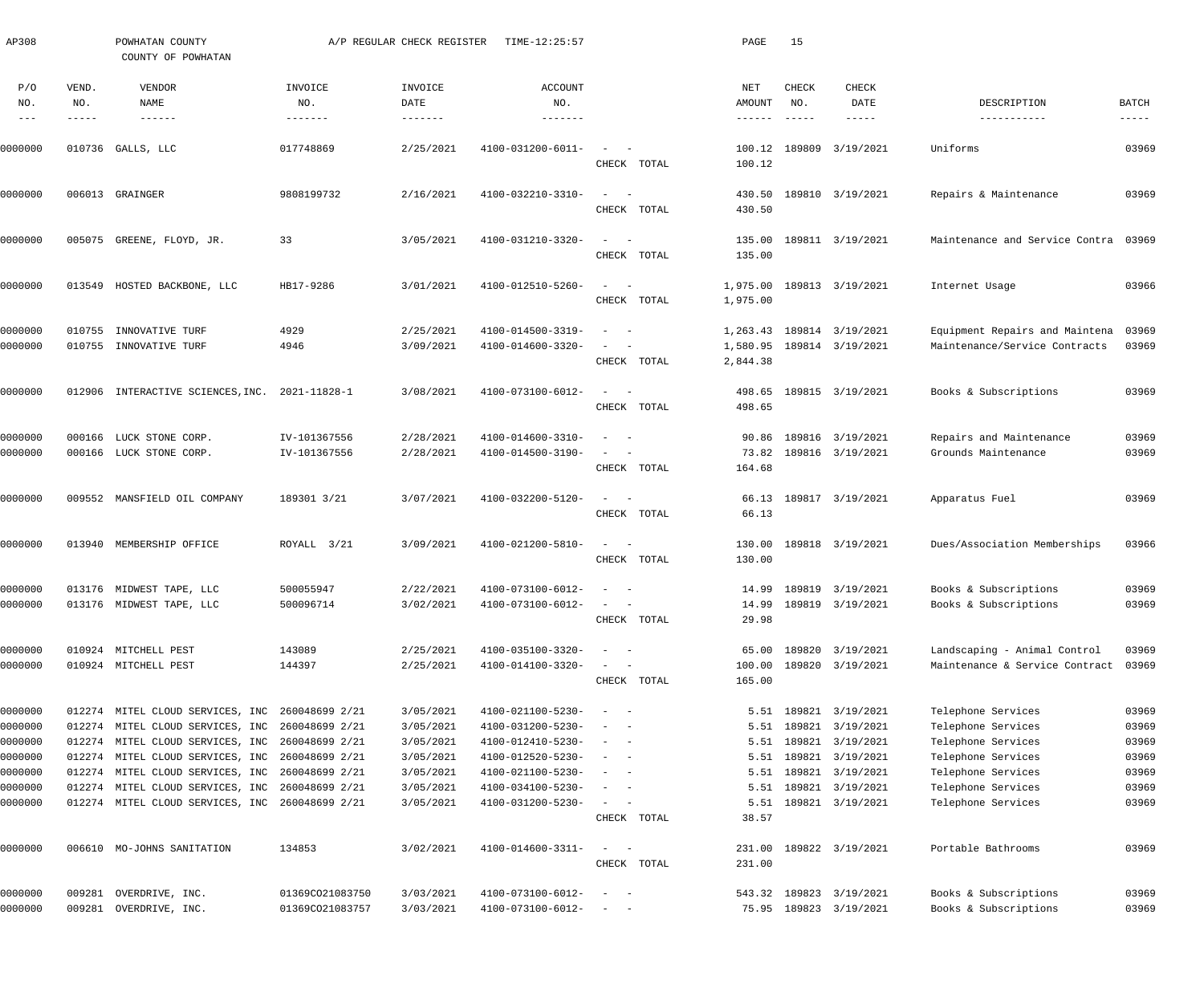| AP308      |              | POWHATAN COUNTY<br>COUNTY OF POWHATAN        |                 | A/P REGULAR CHECK REGISTER | TIME-12:25:57         |              |             | PAGE                   | 16            |                         |                                      |             |
|------------|--------------|----------------------------------------------|-----------------|----------------------------|-----------------------|--------------|-------------|------------------------|---------------|-------------------------|--------------------------------------|-------------|
| P/O<br>NO. | VEND.<br>NO. | VENDOR<br>NAME                               | INVOICE<br>NO.  | INVOICE<br>DATE            | <b>ACCOUNT</b><br>NO. |              |             | NET<br>AMOUNT          | CHECK<br>NO.  | CHECK<br>DATE           | DESCRIPTION                          | BATCH       |
|            |              | $- - - - - - -$                              | $- - - - - - -$ |                            | $- - - - - - -$       |              |             | ------                 | $- - - - - -$ | -----                   | -----------                          | $- - - - -$ |
| 0000000    | 009281       | OVERDRIVE, INC.                              | 01369CO21083758 | 3/03/2021                  | 4100-073100-6012-     |              | CHECK TOTAL | 182.50<br>801.77       |               | 189823 3/19/2021        | Books & Subscriptions                | 03969       |
| 0000000    | 000375       | PIEDMONT REGIONAL JAIL                       | 3569            | 2/28/2021                  | 4100-033400-3841-     | CHECK        | TOTAL       | 41,272.00<br>41,272.00 |               | 189824 3/19/2021        | Detention of Adults                  | 03969       |
| 0000000    | 009153       | PITNEY BOWES GLOBAL                          | 3313038598      | 2/23/2021                  | 4100-021200-5210-     | $\sim$       | CHECK TOTAL | 150.00<br>150.00       |               | 189825 3/19/2021        | Postage                              | 03966       |
| 0000000    | 001250       | POWHATAN AUTO & TRACTOR                      | 628882          | 2/05/2021                  | 4100-031200-6009-     |              |             | 40.68                  |               | 189826 3/19/2021        | Auto Parts/Repairs                   | 03969       |
| 0000000    | 001250       | POWHATAN AUTO & TRACTOR                      | 628889          | 2/05/2021                  | 4100-014500-6009-     |              |             | 150.99                 |               | 189826 3/19/2021        | Auto Parts & Repairs                 | 03969       |
| 0000000    | 001250       | POWHATAN AUTO & TRACTOR                      | 629568          | 2/11/2024                  | 4100-014500-3319-     |              |             | 11.73                  | 189826        | 3/19/2021               | Equipment Repairs and Maintena       | 03969       |
| 0000000    | 001250       | POWHATAN AUTO & TRACTOR                      | 629568          | 2/11/2024                  | 4100-014500-6009-     |              |             | 9.96                   |               | 189826 3/19/2021        | Auto Parts & Repairs                 | 03969       |
|            |              |                                              |                 |                            |                       | CHECK        | TOTAL       | 213.36                 |               |                         |                                      |             |
| 0000000    |              | 009612 POWHATAN COLLISION AND                | 1208929         | 3/05/2021                  | 4100-031200-6009-     | $\sim$       |             | 575.88                 |               | 189827 3/19/2021        | Auto Parts/Repairs                   | 03969       |
|            |              |                                              |                 |                            |                       |              | CHECK TOTAL | 575.88                 |               |                         |                                      |             |
| 0000000    | 008294       | POWHATAN COUNTY PUBLIC                       | PAPER 3/21      | 3/03/2021                  | 100-000100-0015-      | $\sim$       | CHECK TOTAL | 880.00<br>880.00       |               | 189828 3/19/2021        | Prepaid Expenses                     | 03969       |
| 0000000    |              | 000620 R. C. GOODWYN & SONS, INC             | 0945213         | 2/02/2021                  | 4100-014500-6004-     |              |             | 13.99                  | 189829        | 3/19/2021               | Tools and Equipment                  | 03969       |
| 0000000    |              | 000620 R. C. GOODWYN & SONS, INC             | 0945580         | 2/04/2021                  | 4100-014500-6004-     |              |             | 14.07                  | 189829        | 3/19/2021               | Tools and Equipment                  | 03969       |
| 0000000    |              | 000620 R. C. GOODWYN & SONS, INC             | 0946911         | 2/16/2021                  | 4100-014100-3310-     |              |             | 73.96                  | 189829        | 3/19/2021               | Repairs & Maintenance                | 03969       |
| 0000000    |              | 000620 R. C. GOODWYN & SONS, INC             | 0946950         | 2/17/2021                  | 4100-014500-6004-     |              |             | 6.98                   | 189829        | 3/19/2021               | Tools and Equipment                  | 03969       |
| 0000000    | 000620       | R. C. GOODWYN & SONS, INC                    | 0947517         | 2/23/2021                  | 4100-014100-3310-     |              |             | 50.98                  | 189829        | 3/19/2021               | Repairs & Maintenance                | 03969       |
| 0000000    |              | 000620 R. C. GOODWYN & SONS, INC             | 0947681         | 2/24/2021                  | 4100-014500-6004-     |              |             | 35.96                  | 189829        | 3/19/2021               | Tools and Equipment                  | 03969       |
| 0000000    |              | 000620 R. C. GOODWYN & SONS, INC             | 0947850         | 2/24/2021                  | 4100-014100-3310-     |              |             | 3.98                   | 189829        | 3/19/2021               | Repairs & Maintenance                | 03969       |
| 0000000    | 000620       | R. C. GOODWYN & SONS, INC                    | 0947935         | 2/25/2021                  | 4100-014600-3310-     |              |             | 22.76                  | 189829        | 3/19/2021               | Repairs and Maintenance              | 03969       |
| 0000000    |              | 000620 R. C. GOODWYN & SONS, INC 0949473     |                 | 3/06/2021                  | 4100-031200-6014-     |              |             | 12.00                  |               | 189829 3/19/2021        | Other Operating Supplies             | 03969       |
|            |              |                                              |                 |                            |                       |              | CHECK TOTAL | 234.68                 |               |                         |                                      |             |
| 0000000    |              | 006466 RADIO COMMUNICATION OF VA 602001987-1 |                 | 3/08/2021                  | 4100-031200-3310-     | $\sim$ $  -$ |             |                        |               | 139.95 189830 3/19/2021 | Repairs & Maintenance                | 03969       |
|            |              |                                              |                 |                            |                       |              | CHECK TOTAL | 139.95                 |               |                         |                                      |             |
| 0000000    |              | 006579 RICHMOND ALARM                        | 505529          | 3/01/2021                  | 4100-014100-3310-     | $\sim$ $  -$ |             |                        |               | 344.00 189831 3/19/2021 | Repairs & Maintenance                | 03969       |
|            |              |                                              |                 |                            |                       |              | CHECK TOTAL | 344.00                 |               |                         |                                      |             |
| 0000000    |              | 007325 RICHMOND OXYGEN CO.                   | 358186          | 2/28/2021                  | 4100-032200-3320-     |              |             |                        |               | 277.50 189832 3/19/2021 | Maintenance & Service Contract 03969 |             |
|            |              |                                              |                 |                            |                       |              | CHECK TOTAL | 277.50                 |               |                         |                                      |             |
| 0000000    | 012509       | RICHMOND SUBURBAN NEWS                       | 100011695620203 | 2/03/2021                  | 4100-012320-3600-     |              |             |                        |               | 146.25 189833 3/19/2021 | Advertising                          | 03966       |
| 0000000    |              | 012509 RICHMOND SUBURBAN NEWS                | I00011877070217 | 2/17/2021                  | 4100-081100-3600-     |              |             |                        |               | 376.00 189833 3/19/2021 | Advertising                          | 03966       |
|            |              |                                              |                 |                            |                       |              | CHECK TOTAL | 522.25                 |               |                         |                                      |             |
| 0000000    |              | 009158 RICHWEB, INC.                         | $21 - 063 - 3$  | 3/04/2021                  | 4100-073100-3140-     | $\sim$ $  -$ |             |                        |               | 150.00 189834 3/19/2021 | Professional Services                | 03969       |
|            |              |                                              |                 |                            |                       |              | CHECK TOTAL | 150.00                 |               |                         |                                      |             |
| 0000000    |              | 013700 SAFE AIR SYSTEMS                      | INV-NC610       | 11/16/2020                 | 4100-032200-3320-     | $\sim$ $  -$ |             |                        |               | 645.00 189835 3/19/2021 | Maintenance & Service Contract 03969 |             |
|            |              |                                              |                 |                            |                       |              | CHECK TOTAL | 645.00                 |               |                         |                                      |             |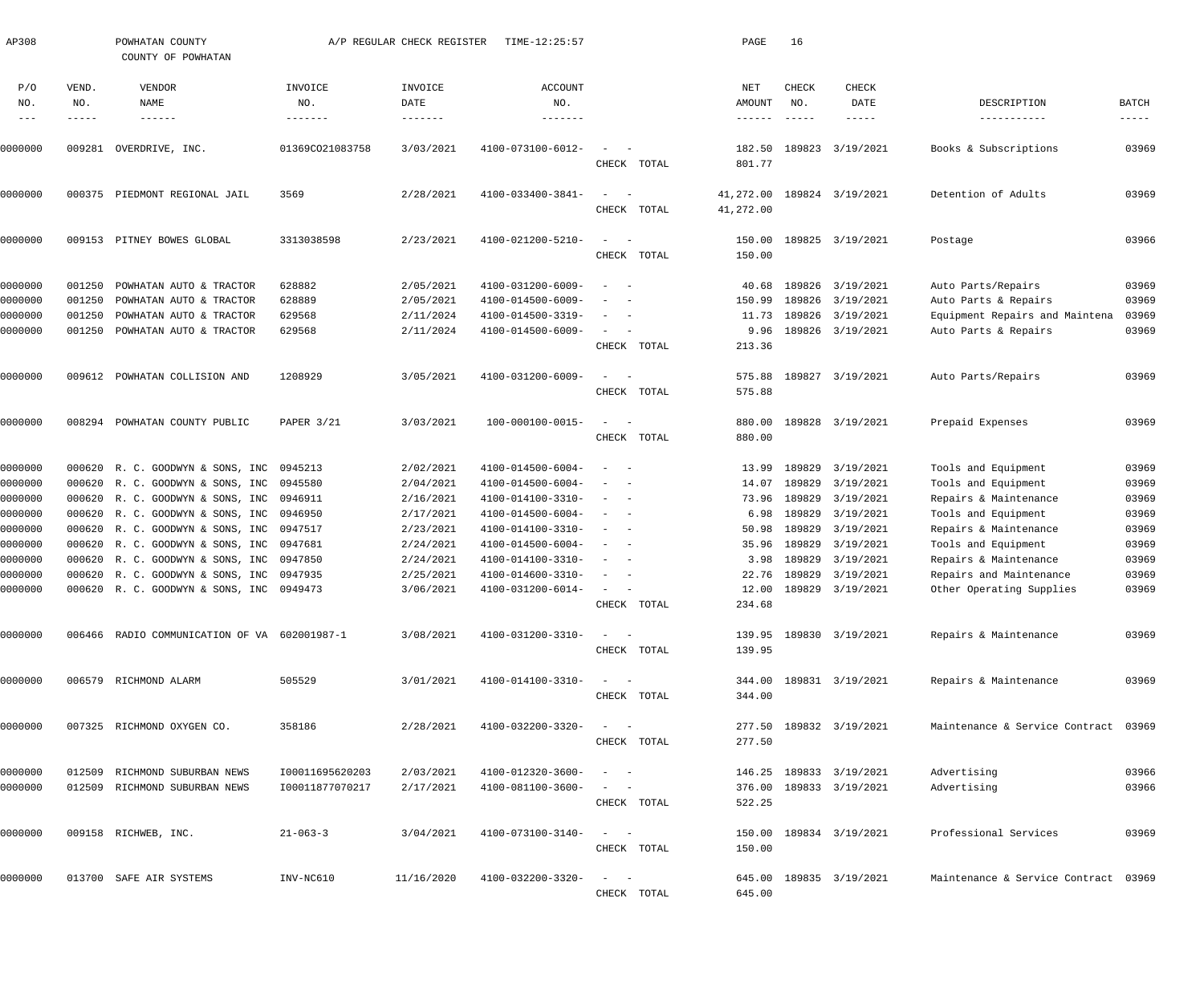| AP308              |        | POWHATAN COUNTY<br>COUNTY OF POWHATAN |                          | A/P REGULAR CHECK REGISTER | TIME-12:25:57                         |                                                                                                                              | PAGE                         | 17            |                                                   |                                        |                      |
|--------------------|--------|---------------------------------------|--------------------------|----------------------------|---------------------------------------|------------------------------------------------------------------------------------------------------------------------------|------------------------------|---------------|---------------------------------------------------|----------------------------------------|----------------------|
| P/O                | VEND.  | VENDOR                                | INVOICE                  | INVOICE                    | <b>ACCOUNT</b>                        |                                                                                                                              | NET                          | CHECK         | CHECK                                             |                                        |                      |
| NO.                | NO.    | NAME                                  | NO.                      | DATE                       | NO.                                   |                                                                                                                              | AMOUNT                       | NO.           | DATE                                              | DESCRIPTION                            | BATCH                |
| $\frac{1}{2}$      | -----  | $- - - - - - -$                       | $- - - - - - -$          | $- - - - - - -$            | --------                              |                                                                                                                              | $- - - - - - -$              | $- - - - - -$ | $- - - - - -$                                     | -----------                            | $\cdots\cdots\cdots$ |
| 0000000            | 011644 | SANTANDER LEASING, LLC                | 2594846                  | 2/08/2021                  | 4100-095101-9190-                     | $\sim$                                                                                                                       | 153,123.54                   |               | 189836 3/19/2021                                  | Bus Lease - Principal                  | 03973                |
| 0000000            |        | 011644 SANTANDER LEASING, LLC         | 2594846                  | 2/08/2021                  | 4100-095101-9191-                     | $\sim$ $  -$                                                                                                                 | 17,534.46                    |               | 189836 3/19/2021                                  | Bus Lease - Interest                   | 03973                |
|                    |        |                                       |                          |                            |                                       | CHECK TOTAL                                                                                                                  | 170,658.00                   |               |                                                   |                                        |                      |
| 0000000            |        | 012770 SHAW, STEPHEN                  | MECH INSP EXAM           | 3/08/2021                  | 4100-034100-5540-                     | $\sim$ $  -$                                                                                                                 | 219.00                       |               | 189837 3/19/2021                                  | Conferences & Training                 | 03966                |
|                    |        |                                       |                          |                            |                                       | CHECK TOTAL                                                                                                                  | 219.00                       |               |                                                   |                                        |                      |
| 0000000            | 006594 | SOUTHSIDE ELECTRIC COOP               | 63504016 3/21            | 3/04/2021                  | 4100-031210-5110-                     | $\sim$ $-$<br>$\overline{\phantom{a}}$                                                                                       | 266.78                       |               | 189838 3/19/2021                                  | Electricity - Communications H 03969   |                      |
| 0000000            |        | 006594 SOUTHSIDE ELECTRIC COOP        | 63504017 3/21            | 3/04/2021                  | 4100-031210-5110-                     | $\sim$ $  -$                                                                                                                 |                              |               | 146.91 189838 3/19/2021                           | Electricity - Communications H 03969   |                      |
|                    |        |                                       |                          |                            |                                       | CHECK TOTAL                                                                                                                  | 413.69                       |               |                                                   |                                        |                      |
|                    |        |                                       |                          |                            |                                       |                                                                                                                              |                              |               |                                                   |                                        |                      |
| 0000000            |        | 010756 SPECTATOR ENTERPRISES          | 1522                     | 2/12/2021                  | 4100-014500-3321-                     | $\sim$ $  -$                                                                                                                 | 540.00                       |               | 189839 3/19/2021                                  | Snow Removal                           | 03969                |
|                    |        |                                       |                          |                            |                                       | CHECK TOTAL                                                                                                                  | 540.00                       |               |                                                   |                                        |                      |
| 0000000            | 013682 | STAPLES BUSINESS CREDIT               | 7325187818-0-1           | 2/23/2021                  | 4100-034100-6001-                     | $\overline{\phantom{a}}$<br>$\sim$ $-$                                                                                       |                              |               | 73.44 189840 3/19/2021                            | Office Supplies                        | 03966                |
| 0000000            | 013682 | STAPLES BUSINESS CREDIT               | 7325187818-0-1           | 2/23/2021                  | 4100-081100-6001-                     | $\sim$ $-$                                                                                                                   | 158.90                       |               | 189840 3/19/2021                                  | Office Supplies                        | 03966                |
| 0000000            | 013682 | STAPLES BUSINESS CREDIT               | 7325187818-0-2           | 2/22/2021                  | 4100-034100-6001-                     | $\frac{1}{2}$ and $\frac{1}{2}$ and $\frac{1}{2}$                                                                            | 4.81                         |               | 189840 3/19/2021                                  | Office Supplies                        | 03966                |
| 0000000            | 013682 | STAPLES BUSINESS CREDIT               | 7325482265-0-1           | 2/25/2021                  | 4100-031200-6001-                     | $\frac{1}{2}$ and $\frac{1}{2}$ and $\frac{1}{2}$                                                                            | 49.88                        |               | 189840 3/19/2021                                  | Office Supplies                        | 03969                |
| 0000000            |        | 013682 STAPLES BUSINESS CREDIT        | 7352171530-0-1           | 2/22/2021                  | 4100-022100-6001-                     | $\sim$ $  -$                                                                                                                 | 55.79                        |               | 189840 3/19/2021                                  | Office Supplies                        | 03969                |
|                    |        |                                       |                          |                            |                                       | CHECK TOTAL                                                                                                                  | 342.82                       |               |                                                   |                                        |                      |
| 0000000            | 013193 | STERLING NATIONAL BANK -              | 1149840 4/21             | 2/15/2021                  | 4100-095101-9201-                     | $\overline{\phantom{a}}$<br>$\sim$ $-$                                                                                       |                              |               | 78, 262.01 189841 3/19/2021                       | Schools - Interest                     | 03973                |
| 0000000            | 013193 | STERLING NATIONAL BANK -              | 1149840 4/21             | 2/15/2021                  | 4100-095101-9181-                     | $\frac{1}{2}$ and $\frac{1}{2}$ and $\frac{1}{2}$                                                                            | 108, 341.17 189841 3/19/2021 |               |                                                   | General Govt Interest                  | 03973                |
| 0000000            | 013193 | STERLING NATIONAL BANK -              | 1149840 4/21             | 2/15/2021                  | 4100-095101-9200-                     | $\frac{1}{2}$ and $\frac{1}{2}$ and $\frac{1}{2}$                                                                            | 47,727.60                    |               | 189841 3/19/2021                                  | Schools - Principal                    | 03973                |
| 0000000            | 013193 | STERLING NATIONAL BANK -              | 1149840 4/21             | 2/15/2021                  | 4100-095101-9180-                     | $\sim$ $  -$                                                                                                                 |                              |               | 37, 272.40 189841 3/19/2021                       | General Govt Principal                 | 03973                |
|                    |        |                                       |                          |                            |                                       | CHECK TOTAL                                                                                                                  | 271,603.18                   |               |                                                   |                                        |                      |
| 0000000            |        | 008346 SYCOM TECHNOLOGIES             | AT62541                  | 3/28/2021                  | 4100-012510-3320-                     | $\sim$<br>$\sim$                                                                                                             | 895.00                       |               | 189843 3/19/2021                                  | Maintenance & Service Contract 03969   |                      |
|                    |        |                                       |                          |                            |                                       | CHECK TOTAL                                                                                                                  | 895.00                       |               |                                                   |                                        |                      |
| 0000000            |        | 013941 THE LIBRARY CORPORATION        | 2021040092               | 1/15/2021                  | $4100 - 073100 - 3320 - - -$          |                                                                                                                              |                              |               | 3,465.00 189844 3/19/2021                         | Maintenance & Service Contract 03969   |                      |
|                    |        |                                       |                          |                            |                                       | CHECK TOTAL                                                                                                                  | 3,465.00                     |               |                                                   |                                        |                      |
|                    |        |                                       |                          |                            |                                       |                                                                                                                              |                              |               |                                                   |                                        |                      |
| 0000000            |        | 007450 THOMSON REUTERS -              | 843951405                | 3/01/2021                  | 4100-031200-3320-                     | $\sim$ 100 $\sim$ $\sim$                                                                                                     |                              |               | 316.68 189845 3/19/2021                           | Maintenance & Service Contract 03969   |                      |
|                    |        |                                       |                          |                            |                                       | CHECK TOTAL                                                                                                                  | 316.68                       |               |                                                   |                                        |                      |
| 0000000            | 008565 | TRACTOR SUPPLY CREDIT                 | 200894909                | 1/31/2021                  | 4100-031200-6022-                     | $\frac{1}{2}$ and $\frac{1}{2}$ and $\frac{1}{2}$                                                                            |                              |               | 17.98 189846 3/19/2021                            | Dog Food & Supplies K9                 | 03969                |
| 0000000            | 008565 | TRACTOR SUPPLY CREDIT                 | 200895115                | 2/01/2021                  | 4100-035100-6022-                     | $\frac{1}{2} \left( \frac{1}{2} \right) \left( \frac{1}{2} \right) \left( \frac{1}{2} \right) \left( \frac{1}{2} \right)$    | 25.98                        |               | 189846 3/19/2021                                  | Dog Food/Supplies                      | 03969                |
| 0000000            | 008565 | TRACTOR SUPPLY CREDIT                 | 200896246                | 2/05/2021                  | 4100-031200-6022-                     | $\sim$ $ -$                                                                                                                  | 56.97                        |               | 189846 3/19/2021                                  | Dog Food & Supplies K9                 | 03969                |
| 0000000            |        | 008565 TRACTOR SUPPLY CREDIT          | 200900052                | 2/21/2021                  | 4100-031200-6022-                     | $\sim$ $  -$                                                                                                                 | 45.98                        |               | 189846 3/19/2021                                  | Dog Food & Supplies K9                 | 03969                |
|                    |        |                                       |                          |                            |                                       | CHECK TOTAL                                                                                                                  | 146.91                       |               |                                                   |                                        |                      |
| 0000000            | 006721 | UNIVERSITY OF VIRGINIA                | 46466                    | 3/03/2021                  | 4100-012310-5810-                     | $\sim$ $  -$                                                                                                                 |                              |               | 20.00 189847 3/19/2021                            | Dues/Association Memberships           | 03966                |
| 0000000            | 006721 | UNIVERSITY OF VIRGINIA                | 46731                    | 3/08/2021                  | 4100-012310-5810-                     | $\frac{1}{2} \left( \frac{1}{2} \right) \left( \frac{1}{2} \right) = \frac{1}{2} \left( \frac{1}{2} \right)$                 | 20.00                        |               | 189847 3/19/2021                                  | Dues/Association Memberships           | 03966                |
| 0000000            |        | 006721 UNIVERSITY OF VIRGINIA         | 46732                    | 3/08/2021                  | 4100-012310-5810-                     | $\sim$ $  -$                                                                                                                 | 20.00                        |               | 189847 3/19/2021                                  | Dues/Association Memberships           | 03966                |
|                    |        |                                       |                          |                            |                                       | CHECK TOTAL                                                                                                                  | 60.00                        |               |                                                   |                                        |                      |
|                    |        |                                       |                          |                            |                                       |                                                                                                                              |                              |               |                                                   |                                        |                      |
| 0000000<br>0000000 |        | 008126 VERIZON<br>008126 VERIZON      | 9874537955<br>9874537955 | 3/24/2021<br>3/24/2021     | 100-000100-0006-<br>4100-012100-5250- | $\sim$ $  -$<br>$\frac{1}{2} \left( \frac{1}{2} \right) \left( \frac{1}{2} \right) = \frac{1}{2} \left( \frac{1}{2} \right)$ |                              |               | 117.16 189848 3/19/2021<br>58.62 189848 3/19/2021 | Due from Other Agencies<br>Cell Phones | 03966<br>03966       |
| 0000000            | 008126 | VERIZON                               | 9874537955               | 3/24/2021                  | 4100-012510-5250-                     | $\sim$ $ -$                                                                                                                  | 99.78                        |               | 189848 3/19/2021                                  | Cell Phones                            | 03966                |
| 0000000            |        | 008126 VERIZON                        | 9874537955               | 3/24/2021                  | 4100-012510-5270-                     | $\alpha = 1$ , and $\alpha = 1$                                                                                              |                              |               | 721.08 189848 3/19/2021                           | Network Service Connection             | 03966                |
|                    |        |                                       |                          |                            |                                       |                                                                                                                              |                              |               |                                                   |                                        |                      |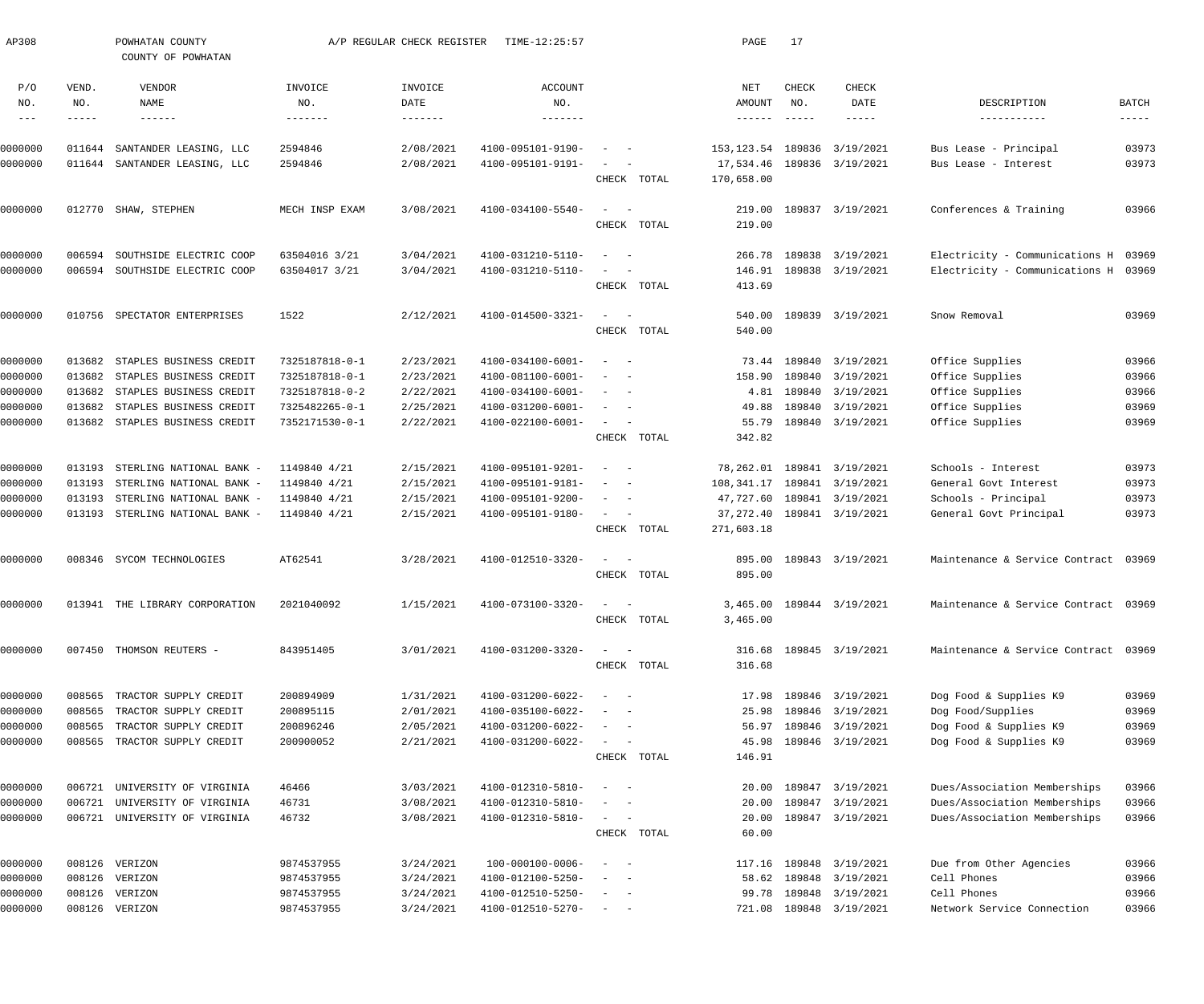| AP308               |             | POWHATAN COUNTY                  |                                    | A/P REGULAR CHECK REGISTER | TIME-12:25:57                          |                          |             | PAGE                 | 18            |                                      |                                |                |
|---------------------|-------------|----------------------------------|------------------------------------|----------------------------|----------------------------------------|--------------------------|-------------|----------------------|---------------|--------------------------------------|--------------------------------|----------------|
|                     |             | COUNTY OF POWHATAN               |                                    |                            |                                        |                          |             |                      |               |                                      |                                |                |
| P/O                 | VEND.       | VENDOR                           | INVOICE                            | INVOICE                    | <b>ACCOUNT</b>                         |                          |             | $\operatorname{NET}$ | ${\tt CHECK}$ | CHECK                                |                                |                |
| NO.                 | NO.         | <b>NAME</b>                      | NO.                                | DATE                       | NO.                                    |                          |             | AMOUNT               | NO.           | DATE                                 | DESCRIPTION                    | BATCH          |
| $\qquad \qquad - -$ | $- - - - -$ | $- - - - - - -$                  | -------                            | $- - - - - - -$            | -------                                |                          |             | ------               | $- - - - - -$ |                                      | -----------                    | $- - - - -$    |
| 0000000             | 008126      | VERIZON                          | 9874537955                         | 3/24/2021                  | 4100-014100-5250-                      |                          |             | 924.09               | 189848        | 3/19/2021                            | Cell Phones                    | 03966          |
| 0000000             | 008126      | VERIZON                          | 9874537955                         | 3/24/2021                  | 4100-031210-5250-                      |                          |             | 418.88               |               | 189848 3/19/2021                     | CELL PHONES                    | 03966          |
| 0000000             | 008126      | VERIZON                          | 9874537955                         | 3/24/2021                  | 4100-032200-5250-                      | $\overline{\phantom{a}}$ |             | 1,052.13             |               | 189848 3/19/2021                     | Cell Phones                    | 03966          |
| 0000000             | 008126      | VERIZON                          | 9874537955                         | 3/24/2021                  | 4100-031200-5250-                      |                          |             | 1,593.37             |               | 189848 3/19/2021                     | Cell Phones                    | 03966          |
| 0000000             | 008126      | VERIZON                          | 9874537955                         | 3/24/2021                  | 4100-033300-5250-                      | $\overline{\phantom{a}}$ |             | 41.94                |               | 189848 3/19/2021                     | Cell Phones                    | 03966          |
| 0000000             | 008126      | VERIZON                          | 9874537955                         | 3/24/2021                  | 4100-034100-5250-                      |                          |             | 225.88               | 189848        | 3/19/2021                            | Cell Phones                    | 03966          |
| 0000000             | 008126      | VERIZON                          | 9874537955                         | 3/24/2021                  | 4100-035100-5260-                      |                          |             | 40.03                |               | 189848 3/19/2021                     | Internet Services              | 03966          |
| 0000000             | 008126      | VERIZON                          | 9874537955                         | 3/24/2021                  | 4100-035500-5250-                      |                          |             | 125.50               |               | 189848 3/19/2021                     | Cell Phones                    | 03966          |
| 0000000             | 008126      | VERIZON                          | 9874537955                         | 3/24/2021                  | 4100-071110-5250-                      |                          |             | 70.40                |               | 189848 3/19/2021                     | Cell Phones                    | 03966          |
| 0000000             |             | 008126 VERIZON                   | 9874537955                         | 3/24/2021                  | 4100-081100-5250-                      |                          |             | 58.62                |               | 189848 3/19/2021                     | Cell Phones                    | 03966          |
|                     |             |                                  |                                    |                            |                                        |                          | CHECK TOTAL | 5,547.48             |               |                                      |                                |                |
| 0000000             | 011193      | VERIZON                          | 0921422421 2/21                    | 2/24/2021                  | 4100-032220-5230-                      | $\sim$                   |             | 91.50                | 189849        | 3/19/2021                            | Telephone System               | 03966          |
| 0000000             |             | 011193 VERIZON                   | 0013574714 2/20                    | 2/27/2021                  | $100 - 000100 - 0006 -$                |                          |             | 126.26               |               | 189849 3/19/2021                     | Due from Other Agencies        | 03969          |
| 0000000             |             | 011193 VERIZON                   | 0013574714 2/20                    | 2/27/2021                  | 4100-012310-5230-                      | $\sim$ $-$               |             | 54.45                |               | 189849 3/19/2021                     | Telephone Services             | 03969          |
| 0000000             |             | 011193 VERIZON                   | 0013574714 2/20                    | 2/27/2021                  | 4100-012510-5230-                      | $\sim$                   |             | 62.99                | 189849        | 3/19/2021                            | Telephone Services             | 03969          |
| 0000000             |             | 011193 VERIZON                   | 0013574714 2/20                    | 2/27/2021                  | 4100-014100-5230-                      |                          |             | 223.57               |               | 189849 3/19/2021                     | Telephone Services             | 03969          |
| 0000000             |             | 011193 VERIZON                   | 0013574714 2/20                    | 2/27/2021                  | 4100-014300-5230-                      | $\sim$                   |             | 88.40                |               | 189849 3/19/2021                     | Telephone Services             | 03969          |
| 0000000             |             | 011193 VERIZON                   | 0013574714 2/20                    | 2/27/2021                  | 4100-021200-5230-                      |                          |             | 47.07                |               | 189849 3/19/2021                     | Telephone Services             | 03969          |
| 0000000             |             | 011193 VERIZON                   | 0013574714 2/20                    | 2/27/2021                  | 4100-031200-5230-                      | $\sim$ $-$               |             | 171.99               |               | 189849 3/19/2021                     | Telephone Services             | 03969          |
| 0000000             |             | 011193 VERIZON                   | 0013574714 2/20                    | 2/27/2021                  | 4100-031710-5230-                      | $\sim$                   |             | 52.44                | 189849        | 3/19/2021                            | Telephone Services             | 03969          |
| 0000000             |             | 011193 VERIZON                   | 0013574714 2/20                    | 2/27/2021                  | 4100-021200-5230-                      |                          |             | 15.76                |               | 189849 3/19/2021                     | Telephone Services             | 03969          |
| 0000000             |             | 011193 VERIZON                   | 0013574714 2/20                    | 2/27/2021                  | 4100-031210-5230-                      | $\sim$                   |             | 48.16                |               | 189849 3/19/2021                     | Telephone Services             | 03969          |
| 0000000             |             | 011193 VERIZON<br>011193 VERIZON | 0013574714 2/20                    | 2/27/2021                  | 4100-032200-5230-                      | $\sim$ $-$               |             | 315.38               |               | 189849 3/19/2021                     | Telephone Services             | 03969<br>03969 |
| 0000000<br>0000000  |             | 011193 VERIZON                   | 0013574714 2/20<br>0013574714 2/20 | 2/27/2021<br>2/27/2021     | 4100-032200-5260-<br>4100-032210-5230- | $\sim$                   |             | 212.41<br>80.36      |               | 189849 3/19/2021<br>189849 3/19/2021 | Internet<br>Telephone Services | 03969          |
| 0000000             |             | 011193 VERIZON                   | 0013574714 2/20                    | 2/27/2021                  | 4100-035500-5230-                      |                          |             | 46.46                |               | 189849 3/19/2021                     | Telephone Services             | 03969          |
| 0000000             |             | 011193 VERIZON                   | 0013574714 2/20                    | 2/27/2021                  | 4100-071110-5230-                      |                          |             | 48.78                |               | 189849 3/19/2021                     | Telephone Services             | 03969          |
| 0000000             |             | 011193 VERIZON                   | 0013574714 2/20                    | 2/27/2021                  | 4100-073100-5230-                      |                          |             | 108.43               |               | 189849 3/19/2021                     | Telephone Services             | 03969          |
| 0000000             |             | 011193 VERIZON                   | 878401797 2/21                     | 2/27/2021                  | 4100-022100-5230-                      |                          |             |                      |               | 53.85 189849 3/19/2021               | Telephone Services             | 03969          |
| 0000000             |             | 011193 VERIZON                   | 990421450 2/21                     | 2/22/2021                  | $4100 - 031210 - 5230 -$               |                          |             | 80.77                |               | 189849 3/19/2021                     | Telephone Services             | 03969          |
|                     |             |                                  |                                    |                            |                                        |                          | CHECK TOTAL | 1,929.03             |               |                                      |                                |                |
|                     |             |                                  |                                    |                            |                                        |                          |             |                      |               |                                      |                                |                |
| 0000000             |             | 013459 VERIZON                   | 9874048527                         | 2/23/2021                  | 4100-031200-5250-                      |                          | CHECK TOTAL | 2,541.57<br>2,541.57 |               | 189850 3/19/2021                     | Cell Phones                    | 03969          |
|                     |             |                                  |                                    |                            |                                        |                          |             |                      |               |                                      |                                |                |
| 0000000             | 013639      | VERIZON                          | 063108448 2/21                     | 2/27/2021                  | 4100-031200-5230-                      |                          |             |                      |               | 70.64 189851 3/19/2021               | Telephone Services             | 03969          |
| 0000000             |             | 013639 VERIZON                   | 063108448 2/21                     | 2/27/2021                  | 4100-031210-5230-                      |                          |             | 544.07               |               | 189851 3/19/2021                     | Telephone Services             | 03969          |
|                     |             |                                  |                                    |                            |                                        |                          | CHECK TOTAL | 614.71               |               |                                      |                                |                |
| 0000000             |             | 013919 VERIZON                   | 914891786 2/21                     | 2/28/2021                  | 4100-021100-5230-                      | $\sim$<br>$\sim$ $-$     |             | 60.21                |               | 189852 3/19/2021                     | Telephone Services             | 03969          |
|                     |             |                                  |                                    |                            |                                        |                          | CHECK TOTAL | 60.21                |               |                                      |                                |                |
|                     | 011187      | VERIZON BUSINESS                 | 07488216                           | 2/10/2021                  | 100-000100-0006-                       |                          |             | 7.65                 |               | 189853 3/19/2021                     | Due from Other Agencies        | 03969          |
| 0000000<br>0000000  | 011187      | VERIZON BUSINESS                 | 07958358                           | 3/10/2021                  | 100-000100-0006-                       |                          |             | 4.67                 |               | 189853 3/19/2021                     | Due from Other Agencies        | 03969          |
| 0000000             | 011187      | VERIZON BUSINESS                 | 07488216                           | 2/10/2021                  | 4100-012510-5240-                      |                          |             | 51.96                |               | 189853 3/19/2021                     | Long Distance                  | 03969          |
| 0000000             |             | 011187 VERIZON BUSINESS          | 07958358                           | 3/10/2021                  | 4100-012510-5240-                      |                          |             | 50.33                |               | 189853 3/19/2021                     | Long Distance                  | 03969          |
|                     |             |                                  |                                    |                            |                                        |                          | CHECK TOTAL | 114.61               |               |                                      |                                |                |
|                     |             |                                  |                                    |                            |                                        |                          |             |                      |               |                                      |                                |                |
| 0000000             | 009768      | WAMPLER EANES APPRAISAL          | 2022 REASSESSMT                    | 3/03/2021                  | $100 - 000200 - 0009 -$                |                          |             |                      |               | 2, 248.10 - 189854 3/19/2021         | Retainage Payable              | 03966          |
| 0000000             | 009768      | WAMPLER EANES APPRAISAL          | 2022 REASSESSMT                    | 3/03/2021                  | 4100-012320-3160-                      | $\sim$ $-$               |             |                      |               | 22,481.00 189854 3/19/2021           | Reassessment Services          | 03966          |
|                     |             |                                  |                                    |                            |                                        |                          | CHECK TOTAL | 20, 232.90           |               |                                      |                                |                |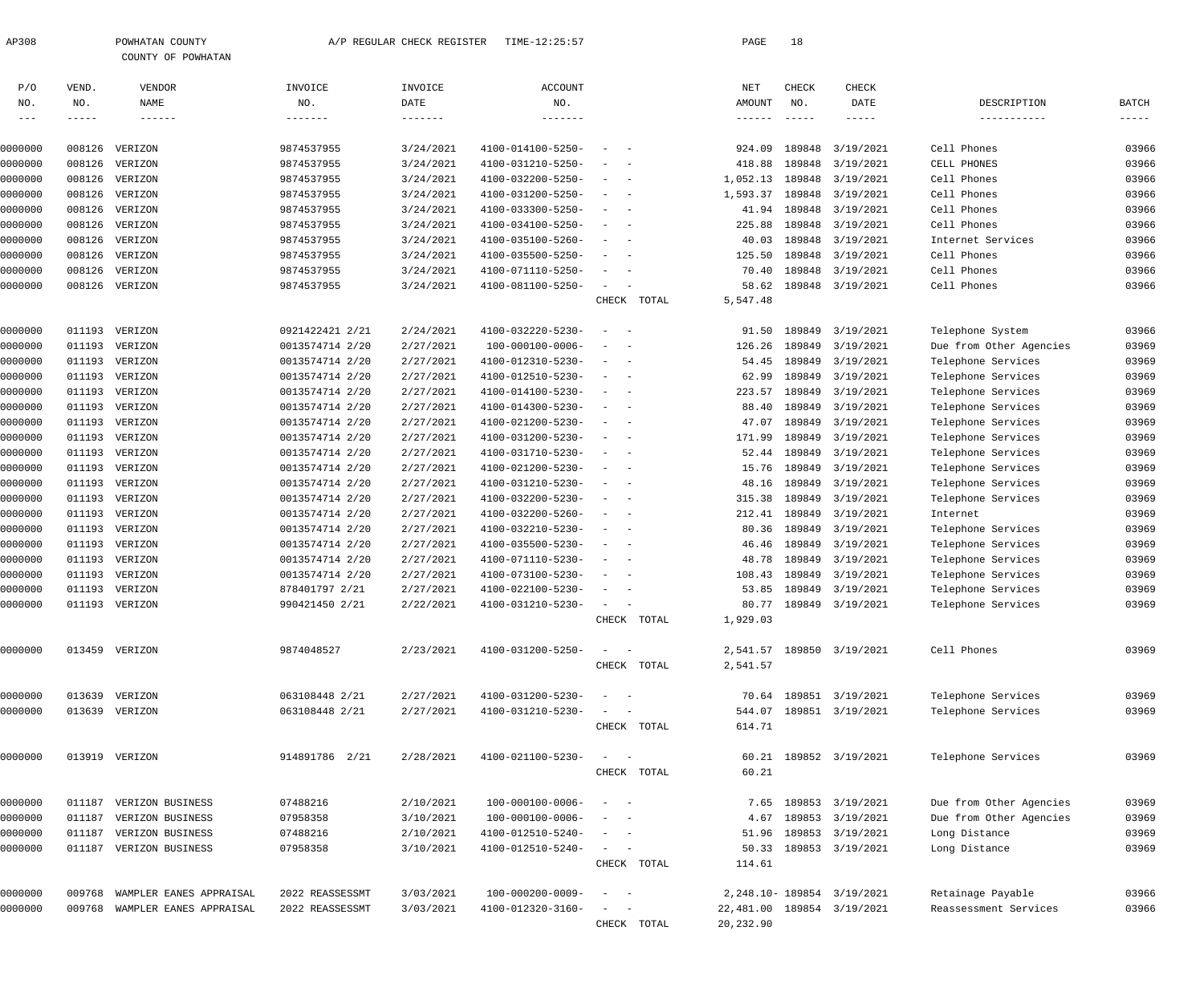| AP308         |              | POWHATAN COUNTY<br>COUNTY OF POWHATAN |                 | A/P REGULAR CHECK REGISTER | TIME-12:25:57                |                                                            | PAGE             | 19            |                         |                                      |                      |
|---------------|--------------|---------------------------------------|-----------------|----------------------------|------------------------------|------------------------------------------------------------|------------------|---------------|-------------------------|--------------------------------------|----------------------|
| P/O<br>NO.    | VEND.<br>NO. | VENDOR<br>NAME                        | INVOICE<br>NO.  | INVOICE<br>DATE            | ACCOUNT<br>NO.               |                                                            | NET<br>AMOUNT    | CHECK<br>NO.  | <b>CHECK</b><br>DATE    | DESCRIPTION                          | BATCH                |
| $\frac{1}{2}$ | -----        | $- - - - - - -$                       | --------        |                            | -------                      |                                                            | $- - - - - - -$  | $- - - - - -$ | $- - - - - -$           | -----------                          | $\cdots\cdots\cdots$ |
| 0000000       | 011181       | WELLS FARGO FINANCIAL                 | 5013983216      | 2/22/2021                  | 4100-021600-8002-            | $\sim$ .<br>CHECK TOTAL                                    | 260.72           |               | 260.72 189855 3/19/2021 | Copier Lease                         | 03969                |
| 0000000       | 011698       | WESTWOOD PHARMACY                     | 27193           | 3/05/2021                  | 4100-033400-3845-            | $\sim$ .<br>$\hspace{0.1mm}-\hspace{0.1mm}$<br>CHECK TOTAL | 135.98<br>135.98 |               | 189856 3/19/2021        | Detention of Adults - Health C 03969 |                      |
| 0000000       | 012458       | WIMMER, WILLIE                        | 1880            | 3/09/2021                  | 4100-032200-6009-            | $\sim$                                                     | 435.00           |               | 189857 3/19/2021        | Auto Repairs and Parts               | 03969                |
| 0000000       | 012458       | WIMMER, WILLIE                        | 1885            | 3/12/2021                  | 4100-032200-6009-            | $\overline{\phantom{0}}$                                   | 4,076.77         |               | 189857 3/19/2021        | Auto Repairs and Parts               | 03969                |
| 0000000       | 012458       | WIMMER, WILLIE                        | 1886            | 3/12/2021                  | 4100-032200-6009-            | $\sim$ 100 $\mu$<br>$\overline{\phantom{a}}$               | 203.96           |               | 189857 3/19/2021        | Auto Repairs and Parts               | 03969                |
|               |              |                                       |                 |                            |                              | CHECK TOTAL                                                | 4,715.73         |               |                         |                                      |                      |
| 0000000       |              | 012063 WINDSTREAM                     | 012272474 3/21  | 3/17/2021                  | 4100-012510-5230-            | $\sim$                                                     | 799.04           |               | 189858 3/19/2021        | Telephone Services                   | 03969                |
|               |              |                                       |                 |                            |                              | CHECK TOTAL                                                | 799.04           |               |                         |                                      |                      |
| 0000000       | 007755       | WITMER PUBLIC SAFETY                  | E2041183        | 3/10/2021                  | 4100-032200-6017-            | $\sim$ $-$                                                 | 112.00           | 189859        | 3/19/2021               | Uniforms - Volunteers                | 03969                |
| 0000000       |              | 007755 WITMER PUBLIC SAFETY           | E2056221        | 3/10/2021                  | 4100-032200-6017-            | $\sim$<br>$\overline{\phantom{a}}$                         | 176.00           |               | 189859 3/19/2021        | Uniforms - Volunteers                | 03969                |
|               |              |                                       |                 |                            |                              | CHECK TOTAL                                                | 288.00           |               |                         |                                      |                      |
| 0000000       |              | 013881 ZOBELL, SARA                   | 1042000314      | 3/06/2021                  | 4100-032200-5815-            | $\sim$<br>$\hspace{0.1mm}-\hspace{0.1mm}$                  | 25.42            |               | 189861 3/19/2021        | Training/Seminars                    | 03969                |
|               |              |                                       |                 |                            |                              | CHECK TOTAL                                                | 25.42            |               |                         |                                      |                      |
| 0000000       |              | 006175 ADAMS OIL COMPANY, INC.        | ACCT #0044 3/21 | 3/22/2021                  | 4100-014500-6008-            | $\sim$<br>$\overline{\phantom{a}}$                         | 15.96            |               | 189879 3/26/2021        | Gas/Grease/Oil                       | 03975                |
|               |              |                                       |                 |                            |                              | CHECK TOTAL                                                | 15.96            |               |                         |                                      |                      |
| 0000000       | 012849       | AQUA VIRGINIA                         | 01401897 3/21   | 3/08/2021                  | 4100-014600-5110-            | $\sim$                                                     | 18.97            | 189883        | 3/26/2021               | Electricity                          | 03975                |
| 0000000       | 012849       | AQUA VIRGINIA                         | 0559913 3/21    | 3/08/2021                  | 4100-014100-5130-            | $\overline{\phantom{0}}$                                   | 26.55            | 189883        | 3/26/2021               | Water                                | 03975                |
| 0000000       | 012849       | AQUA VIRGINIA                         | 0559914 3/21    | 3/08/2021                  | 4100-014100-5130-            | $\sim$<br>$\sim$                                           | 87.18            | 189883        | 3/26/2021               | Water                                | 03975                |
| 0000000       | 012849       | AQUA VIRGINIA                         | 0574622 3/21    | 3/08/2021                  | 4100-014100-5130-            | $\overline{\phantom{a}}$<br>$\overline{\phantom{0}}$       | 52.42            | 189883        | 3/26/2021               | Water                                | 03975                |
| 0000000       | 012849       | AQUA VIRGINIA                         | 0575072 3/21    | 3/08/2021                  | 4100-014100-5130-            | $\overline{\phantom{a}}$<br>$\sim$                         | 67.25            | 189883        | 3/26/2021               | Water                                | 03975                |
| 0000000       |              | 012849 AQUA VIRGINIA                  | 0575528 3/21A   | 3/08/2021                  | 4100-032210-5130-            | $\overline{\phantom{a}}$                                   | 96.28            |               | 189883 3/26/2021        | Water                                | 03975                |
| 0000000       |              | 012849 AOUA VIRGINIA                  | 0620830 3/21    | 3/08/2021                  | $4100 - 031200 - 5130 - - -$ |                                                            |                  |               | 99.35 189883 3/26/2021  | Water                                | 03975                |
| 0000000       |              | 012849 AQUA VIRGINIA                  | 0620830 3/21    | 3/08/2021                  | 4100-014100-5130-            | $\sim$ $  -$                                               |                  |               | 99.34 189883 3/26/2021  | Water                                | 03975                |
| 0000000       |              | 012849 AQUA VIRGINIA                  | 0621132 3/21    | 3/30/2021                  | 4100-014600-5130-            | $\sim$ $ -$                                                | 14.60            | 189883        | 3/26/2021               | Water - Field Irrigation             | 03975                |
| 0000000       |              | 012849 AQUA VIRGINIA                  | 0621781 3/21    | 3/08/2021                  | 4100-014100-5130-            | $\sim$ $  -$                                               |                  |               | 20.75 189883 3/26/2021  | Water                                | 03975                |
| 0000000       |              | 012849 AQUA VIRGINIA                  | 0621784 3/21    | 3/08/2021                  | 4100-014100-5130-            | $\frac{1}{2}$ and $\frac{1}{2}$ and $\frac{1}{2}$          |                  |               | 42.74 189883 3/26/2021  | Water                                | 03975                |
|               |              |                                       |                 |                            |                              | CHECK TOTAL                                                | 625.43           |               |                         |                                      |                      |
| 0000000       |              | 012849 AQUA VIRGINIA                  | 0621880 3/21    | 3/08/2021                  | 4100-014600-5130-            | $\sim$ $  -$                                               |                  |               | 18.51 189884 3/26/2021  | Water - Field Irrigation             | 03975                |
| 0000000       |              | 012849 AQUA VIRGINIA                  | 1100656 3/2021  | 3/08/2021                  | 4100-014600-5130-            | $\begin{array}{cccccccccc} - & & & & & & & - \end{array}$  |                  |               | 62.73-189884 3/26/2021  | Water - Field Irrigation             | 03975                |
| 0000000       |              | 012849 AQUA VIRGINIA                  | 1100657 3/21    | 3/08/2021                  | 4100-014100-5130-            | $\sim$ $  -$                                               |                  |               | 149.67 189884 3/26/2021 | Water                                | 03975                |
|               |              |                                       |                 |                            |                              | CHECK TOTAL                                                | 105.45           |               |                         |                                      |                      |
| 0000000       |              | 012572 AT&T MOBILITY                  | 287298841715221 | 2/28/2021                  | 4100-031210-5232-            | $\frac{1}{2}$ and $\frac{1}{2}$ and $\frac{1}{2}$          |                  |               | 166.88 189886 3/26/2021 | Wireline 911                         | 03975                |
|               |              |                                       |                 |                            |                              | CHECK TOTAL                                                | 166.88           |               |                         |                                      |                      |
| 0000000       |              | 013420 BEACON ATHLETICS LLC           | 0525736-IN      | 3/11/2021                  | 4100-014600-3310-            | $\sim$ $  -$                                               |                  |               | 84.00 189888 3/26/2021  | Repairs and Maintenance              | 03975                |
| 0000000       |              | 013420 BEACON ATHLETICS LLC           | 0526042-IN      | 3/16/2021                  | 4100-014600-3310-            | $\begin{array}{cccccccccc} - & & & & & & & - \end{array}$  | 204.00           |               | 189888 3/26/2021        | Repairs and Maintenance              | 03976                |
|               |              |                                       |                 |                            |                              | CHECK TOTAL                                                | 288.00           |               |                         |                                      |                      |
| 0000000       |              | 006655 BLOSSMAN GAS COMPANIES,        | 16182786        | 2/16/2021                  | 4100-035100-5120-            | $\begin{array}{cccccccccc} - & & & & & & & - \end{array}$  |                  |               | 264.19 189890 3/26/2021 | Fuel                                 | 03975                |
| 0000000       |              | 006655 BLOSSMAN GAS COMPANIES,        | 16358315        | 3/16/2021                  | 4100-014100-5120-            | $\sim$ $ -$                                                |                  |               | 423.89 189890 3/26/2021 | Fuel                                 | 03975                |
|               |              |                                       |                 |                            |                              | CHECK TOTAL                                                | 688.08           |               |                         |                                      |                      |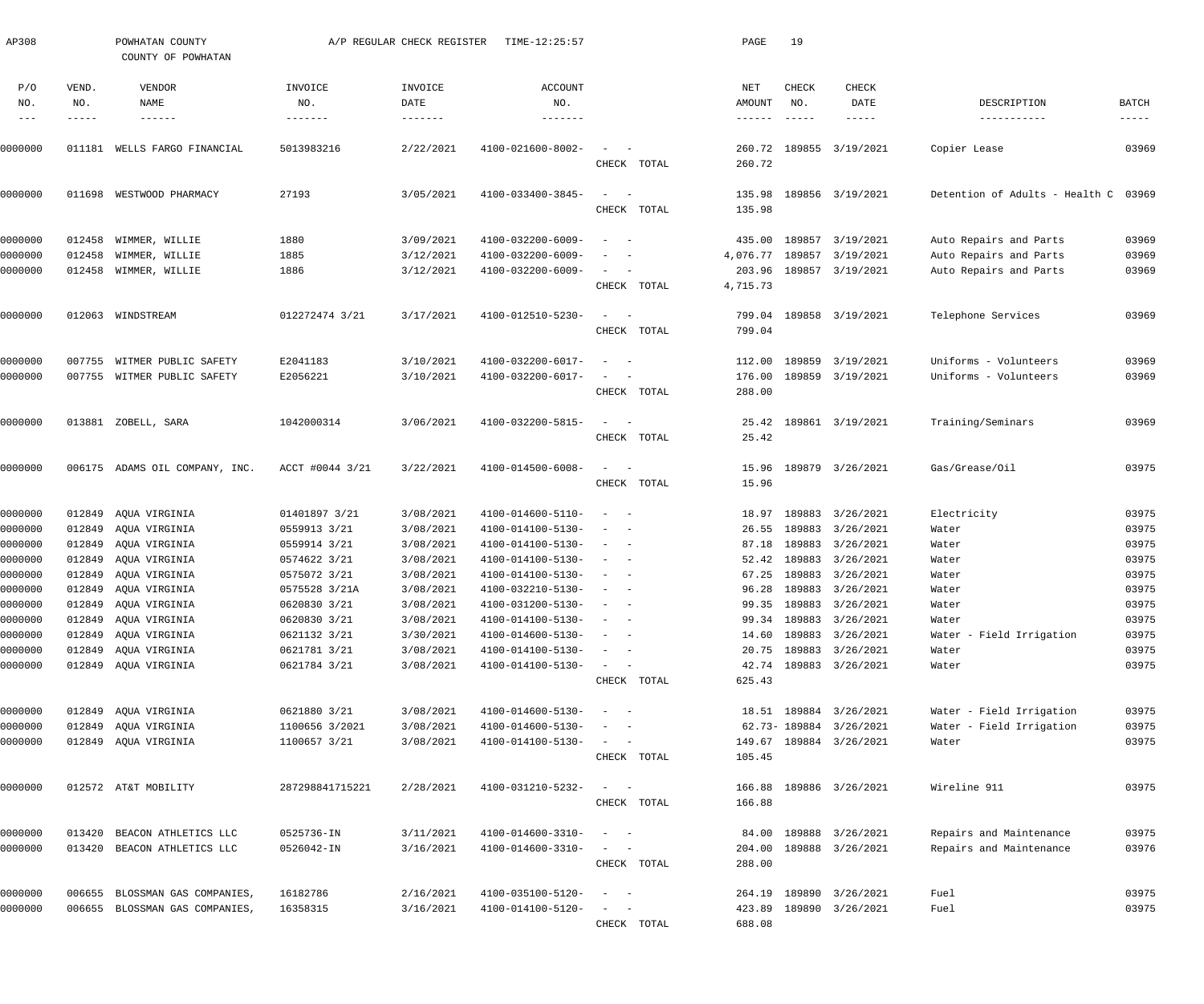|        | POWHATAN COUNTY<br>COUNTY OF POWHATAN |                                                                                                                                                                                                                                    |                                                                                                                                                                                                                                                                                                                              | TIME-12:25:57                                                              |                                                                                                                                     |                                                                                                                                                                                       | PAGE                                                                                                                                                                                                                                                                                                                                                                                                                                                                                                                                                                                        | 20                                                                   |                  |                                                                                                                                                                                                                                                                                                                                                                                                                                                                                                                                                                                    |                                                                                                                                                                      |
|--------|---------------------------------------|------------------------------------------------------------------------------------------------------------------------------------------------------------------------------------------------------------------------------------|------------------------------------------------------------------------------------------------------------------------------------------------------------------------------------------------------------------------------------------------------------------------------------------------------------------------------|----------------------------------------------------------------------------|-------------------------------------------------------------------------------------------------------------------------------------|---------------------------------------------------------------------------------------------------------------------------------------------------------------------------------------|---------------------------------------------------------------------------------------------------------------------------------------------------------------------------------------------------------------------------------------------------------------------------------------------------------------------------------------------------------------------------------------------------------------------------------------------------------------------------------------------------------------------------------------------------------------------------------------------|----------------------------------------------------------------------|------------------|------------------------------------------------------------------------------------------------------------------------------------------------------------------------------------------------------------------------------------------------------------------------------------------------------------------------------------------------------------------------------------------------------------------------------------------------------------------------------------------------------------------------------------------------------------------------------------|----------------------------------------------------------------------------------------------------------------------------------------------------------------------|
| VEND.  | VENDOR                                | INVOICE                                                                                                                                                                                                                            | INVOICE                                                                                                                                                                                                                                                                                                                      | <b>ACCOUNT</b>                                                             |                                                                                                                                     |                                                                                                                                                                                       | NET                                                                                                                                                                                                                                                                                                                                                                                                                                                                                                                                                                                         | CHECK                                                                | CHECK            |                                                                                                                                                                                                                                                                                                                                                                                                                                                                                                                                                                                    |                                                                                                                                                                      |
| NO.    | NAME                                  | NO.                                                                                                                                                                                                                                | DATE                                                                                                                                                                                                                                                                                                                         | NO.                                                                        |                                                                                                                                     |                                                                                                                                                                                       | AMOUNT                                                                                                                                                                                                                                                                                                                                                                                                                                                                                                                                                                                      | NO.                                                                  | DATE             | DESCRIPTION                                                                                                                                                                                                                                                                                                                                                                                                                                                                                                                                                                        | <b>BATCH</b>                                                                                                                                                         |
| -----  | $- - - - - - -$                       | $- - - - - - - -$                                                                                                                                                                                                                  | $- - - - - - - -$                                                                                                                                                                                                                                                                                                            | -------                                                                    |                                                                                                                                     |                                                                                                                                                                                       | $\cdots\cdots\cdots\cdots$                                                                                                                                                                                                                                                                                                                                                                                                                                                                                                                                                                  |                                                                      | -----            | -----------                                                                                                                                                                                                                                                                                                                                                                                                                                                                                                                                                                        | $--- - - -$                                                                                                                                                          |
|        |                                       |                                                                                                                                                                                                                                    |                                                                                                                                                                                                                                                                                                                              |                                                                            |                                                                                                                                     |                                                                                                                                                                                       |                                                                                                                                                                                                                                                                                                                                                                                                                                                                                                                                                                                             |                                                                      |                  |                                                                                                                                                                                                                                                                                                                                                                                                                                                                                                                                                                                    | 03975                                                                                                                                                                |
|        |                                       |                                                                                                                                                                                                                                    |                                                                                                                                                                                                                                                                                                                              |                                                                            |                                                                                                                                     |                                                                                                                                                                                       |                                                                                                                                                                                                                                                                                                                                                                                                                                                                                                                                                                                             |                                                                      |                  |                                                                                                                                                                                                                                                                                                                                                                                                                                                                                                                                                                                    | 03975                                                                                                                                                                |
|        |                                       |                                                                                                                                                                                                                                    |                                                                                                                                                                                                                                                                                                                              |                                                                            |                                                                                                                                     |                                                                                                                                                                                       | 245.15                                                                                                                                                                                                                                                                                                                                                                                                                                                                                                                                                                                      |                                                                      |                  |                                                                                                                                                                                                                                                                                                                                                                                                                                                                                                                                                                                    |                                                                                                                                                                      |
|        |                                       |                                                                                                                                                                                                                                    |                                                                                                                                                                                                                                                                                                                              |                                                                            |                                                                                                                                     |                                                                                                                                                                                       |                                                                                                                                                                                                                                                                                                                                                                                                                                                                                                                                                                                             |                                                                      |                  |                                                                                                                                                                                                                                                                                                                                                                                                                                                                                                                                                                                    | 03975                                                                                                                                                                |
|        |                                       |                                                                                                                                                                                                                                    |                                                                                                                                                                                                                                                                                                                              |                                                                            |                                                                                                                                     |                                                                                                                                                                                       |                                                                                                                                                                                                                                                                                                                                                                                                                                                                                                                                                                                             |                                                                      |                  |                                                                                                                                                                                                                                                                                                                                                                                                                                                                                                                                                                                    | 03975                                                                                                                                                                |
|        |                                       |                                                                                                                                                                                                                                    |                                                                                                                                                                                                                                                                                                                              |                                                                            |                                                                                                                                     |                                                                                                                                                                                       | 415.92                                                                                                                                                                                                                                                                                                                                                                                                                                                                                                                                                                                      |                                                                      |                  |                                                                                                                                                                                                                                                                                                                                                                                                                                                                                                                                                                                    |                                                                                                                                                                      |
|        |                                       |                                                                                                                                                                                                                                    |                                                                                                                                                                                                                                                                                                                              |                                                                            |                                                                                                                                     |                                                                                                                                                                                       |                                                                                                                                                                                                                                                                                                                                                                                                                                                                                                                                                                                             |                                                                      |                  |                                                                                                                                                                                                                                                                                                                                                                                                                                                                                                                                                                                    | 03975                                                                                                                                                                |
|        |                                       |                                                                                                                                                                                                                                    |                                                                                                                                                                                                                                                                                                                              |                                                                            |                                                                                                                                     |                                                                                                                                                                                       |                                                                                                                                                                                                                                                                                                                                                                                                                                                                                                                                                                                             |                                                                      |                  |                                                                                                                                                                                                                                                                                                                                                                                                                                                                                                                                                                                    |                                                                                                                                                                      |
|        |                                       |                                                                                                                                                                                                                                    |                                                                                                                                                                                                                                                                                                                              |                                                                            |                                                                                                                                     |                                                                                                                                                                                       |                                                                                                                                                                                                                                                                                                                                                                                                                                                                                                                                                                                             |                                                                      |                  |                                                                                                                                                                                                                                                                                                                                                                                                                                                                                                                                                                                    |                                                                                                                                                                      |
| 000540 | CENTRAL VIRGINIA WASTE                | 26387                                                                                                                                                                                                                              | 3/18/2021                                                                                                                                                                                                                                                                                                                    | 4100-014600-3185-                                                          | $\overline{\phantom{a}}$<br>$\overline{\phantom{a}}$                                                                                |                                                                                                                                                                                       | 307.70                                                                                                                                                                                                                                                                                                                                                                                                                                                                                                                                                                                      |                                                                      |                  | Trash Removal                                                                                                                                                                                                                                                                                                                                                                                                                                                                                                                                                                      | 03975                                                                                                                                                                |
| 000540 | CENTRAL VIRGINIA WASTE                | 26387                                                                                                                                                                                                                              | 3/18/2021                                                                                                                                                                                                                                                                                                                    | 4100-014100-3185-                                                          |                                                                                                                                     |                                                                                                                                                                                       | 175.83                                                                                                                                                                                                                                                                                                                                                                                                                                                                                                                                                                                      |                                                                      |                  | Trash Removal                                                                                                                                                                                                                                                                                                                                                                                                                                                                                                                                                                      | 03975                                                                                                                                                                |
| 000540 | CENTRAL VIRGINIA WASTE                | 26387                                                                                                                                                                                                                              | 3/18/2021                                                                                                                                                                                                                                                                                                                    | 4100-035100-3185-                                                          | $\overline{\phantom{a}}$                                                                                                            |                                                                                                                                                                                       | 21.98                                                                                                                                                                                                                                                                                                                                                                                                                                                                                                                                                                                       |                                                                      |                  | Trash Removal                                                                                                                                                                                                                                                                                                                                                                                                                                                                                                                                                                      | 03975                                                                                                                                                                |
| 000540 | CENTRAL VIRGINIA WASTE                | 26387                                                                                                                                                                                                                              | 3/18/2021                                                                                                                                                                                                                                                                                                                    | 4100-073100-3185-                                                          | $\overline{\phantom{a}}$                                                                                                            |                                                                                                                                                                                       | 43.95                                                                                                                                                                                                                                                                                                                                                                                                                                                                                                                                                                                       |                                                                      |                  | Trash Removal                                                                                                                                                                                                                                                                                                                                                                                                                                                                                                                                                                      | 03975                                                                                                                                                                |
| 000540 | CENTRAL VIRGINIA WASTE                | 26387                                                                                                                                                                                                                              | 3/18/2021                                                                                                                                                                                                                                                                                                                    | 4100-032210-3185-                                                          |                                                                                                                                     |                                                                                                                                                                                       | 21.98                                                                                                                                                                                                                                                                                                                                                                                                                                                                                                                                                                                       |                                                                      |                  | Trash Removal                                                                                                                                                                                                                                                                                                                                                                                                                                                                                                                                                                      | 03975                                                                                                                                                                |
|        | CENTRAL VIRGINIA WASTE                | 26387                                                                                                                                                                                                                              | 3/18/2021                                                                                                                                                                                                                                                                                                                    | 4100-032220-3185-                                                          | $\sim$                                                                                                                              |                                                                                                                                                                                       | 21.98                                                                                                                                                                                                                                                                                                                                                                                                                                                                                                                                                                                       |                                                                      |                  | Trash Removal                                                                                                                                                                                                                                                                                                                                                                                                                                                                                                                                                                      | 03975                                                                                                                                                                |
|        |                                       |                                                                                                                                                                                                                                    |                                                                                                                                                                                                                                                                                                                              |                                                                            |                                                                                                                                     |                                                                                                                                                                                       | 593.42                                                                                                                                                                                                                                                                                                                                                                                                                                                                                                                                                                                      |                                                                      |                  |                                                                                                                                                                                                                                                                                                                                                                                                                                                                                                                                                                                    |                                                                                                                                                                      |
| 006965 | CINTAS CORPORATION                    | 4073148811                                                                                                                                                                                                                         | 3/10/2021                                                                                                                                                                                                                                                                                                                    | 4100-014300-6011-                                                          | $\overline{\phantom{a}}$<br>$\sim$                                                                                                  |                                                                                                                                                                                       |                                                                                                                                                                                                                                                                                                                                                                                                                                                                                                                                                                                             |                                                                      |                  | Uniforms                                                                                                                                                                                                                                                                                                                                                                                                                                                                                                                                                                           | 03975                                                                                                                                                                |
| 006965 | CINTAS CORPORATION                    | 4073148811                                                                                                                                                                                                                         | 3/10/2021                                                                                                                                                                                                                                                                                                                    | 4100-014100-6011-                                                          |                                                                                                                                     |                                                                                                                                                                                       | 22.46                                                                                                                                                                                                                                                                                                                                                                                                                                                                                                                                                                                       |                                                                      |                  | Uniforms                                                                                                                                                                                                                                                                                                                                                                                                                                                                                                                                                                           | 03975                                                                                                                                                                |
| 006965 | CINTAS CORPORATION                    | 4073148811                                                                                                                                                                                                                         | 3/10/2021                                                                                                                                                                                                                                                                                                                    | 4100-014500-6011-                                                          | $\overline{\phantom{a}}$<br>$\overline{\phantom{a}}$                                                                                |                                                                                                                                                                                       | 26.34                                                                                                                                                                                                                                                                                                                                                                                                                                                                                                                                                                                       |                                                                      |                  | Uniforms                                                                                                                                                                                                                                                                                                                                                                                                                                                                                                                                                                           | 03975                                                                                                                                                                |
| 006965 | CINTAS CORPORATION                    | 4077452950                                                                                                                                                                                                                         | 3/03/2021                                                                                                                                                                                                                                                                                                                    | 4100-014300-6011-                                                          |                                                                                                                                     |                                                                                                                                                                                       | 22.15                                                                                                                                                                                                                                                                                                                                                                                                                                                                                                                                                                                       | 189897                                                               |                  | Uniforms                                                                                                                                                                                                                                                                                                                                                                                                                                                                                                                                                                           | 03975                                                                                                                                                                |
| 006965 | CINTAS CORPORATION                    | 4077452950                                                                                                                                                                                                                         | 3/03/2021                                                                                                                                                                                                                                                                                                                    | 4100-014100-6011-                                                          |                                                                                                                                     |                                                                                                                                                                                       | 22.15                                                                                                                                                                                                                                                                                                                                                                                                                                                                                                                                                                                       | 189897                                                               | 3/26/2021        | Uniforms                                                                                                                                                                                                                                                                                                                                                                                                                                                                                                                                                                           | 03975                                                                                                                                                                |
|        | CINTAS CORPORATION                    | 4077452950                                                                                                                                                                                                                         | 3/03/2021                                                                                                                                                                                                                                                                                                                    | 4100-014500-6011-                                                          |                                                                                                                                     |                                                                                                                                                                                       | 26.03                                                                                                                                                                                                                                                                                                                                                                                                                                                                                                                                                                                       |                                                                      |                  | Uniforms                                                                                                                                                                                                                                                                                                                                                                                                                                                                                                                                                                           | 03975                                                                                                                                                                |
|        |                                       |                                                                                                                                                                                                                                    |                                                                                                                                                                                                                                                                                                                              |                                                                            |                                                                                                                                     |                                                                                                                                                                                       | 145.04                                                                                                                                                                                                                                                                                                                                                                                                                                                                                                                                                                                      |                                                                      |                  |                                                                                                                                                                                                                                                                                                                                                                                                                                                                                                                                                                                    |                                                                                                                                                                      |
|        |                                       | PERMIT#659-2020                                                                                                                                                                                                                    | 3/12/2021                                                                                                                                                                                                                                                                                                                    | 3100-013030-0024-                                                          | $\sim$                                                                                                                              |                                                                                                                                                                                       | 1,500.00                                                                                                                                                                                                                                                                                                                                                                                                                                                                                                                                                                                    |                                                                      |                  | Erosion/Sediment Control Permi 03975                                                                                                                                                                                                                                                                                                                                                                                                                                                                                                                                               |                                                                                                                                                                      |
|        |                                       |                                                                                                                                                                                                                                    |                                                                                                                                                                                                                                                                                                                              |                                                                            |                                                                                                                                     |                                                                                                                                                                                       | 1,500.00                                                                                                                                                                                                                                                                                                                                                                                                                                                                                                                                                                                    |                                                                      |                  |                                                                                                                                                                                                                                                                                                                                                                                                                                                                                                                                                                                    |                                                                                                                                                                      |
|        |                                       | TDC#60008461057                                                                                                                                                                                                                    | 3/18/2021                                                                                                                                                                                                                                                                                                                    |                                                                            |                                                                                                                                     |                                                                                                                                                                                       |                                                                                                                                                                                                                                                                                                                                                                                                                                                                                                                                                                                             |                                                                      |                  |                                                                                                                                                                                                                                                                                                                                                                                                                                                                                                                                                                                    | 03976                                                                                                                                                                |
|        |                                       |                                                                                                                                                                                                                                    |                                                                                                                                                                                                                                                                                                                              |                                                                            |                                                                                                                                     |                                                                                                                                                                                       | 200.00                                                                                                                                                                                                                                                                                                                                                                                                                                                                                                                                                                                      |                                                                      |                  |                                                                                                                                                                                                                                                                                                                                                                                                                                                                                                                                                                                    |                                                                                                                                                                      |
|        |                                       |                                                                                                                                                                                                                                    |                                                                                                                                                                                                                                                                                                                              |                                                                            |                                                                                                                                     |                                                                                                                                                                                       |                                                                                                                                                                                                                                                                                                                                                                                                                                                                                                                                                                                             |                                                                      |                  |                                                                                                                                                                                                                                                                                                                                                                                                                                                                                                                                                                                    |                                                                                                                                                                      |
|        |                                       | 0120089859 3/21                                                                                                                                                                                                                    | 3/07/2021                                                                                                                                                                                                                                                                                                                    | 4100-014300-5260-                                                          |                                                                                                                                     |                                                                                                                                                                                       |                                                                                                                                                                                                                                                                                                                                                                                                                                                                                                                                                                                             |                                                                      |                  | Internet                                                                                                                                                                                                                                                                                                                                                                                                                                                                                                                                                                           | 03975                                                                                                                                                                |
|        |                                       |                                                                                                                                                                                                                                    |                                                                                                                                                                                                                                                                                                                              |                                                                            |                                                                                                                                     |                                                                                                                                                                                       | 104.85                                                                                                                                                                                                                                                                                                                                                                                                                                                                                                                                                                                      |                                                                      |                  |                                                                                                                                                                                                                                                                                                                                                                                                                                                                                                                                                                                    |                                                                                                                                                                      |
|        |                                       | CG107025                                                                                                                                                                                                                           | 3/11/2021                                                                                                                                                                                                                                                                                                                    |                                                                            |                                                                                                                                     |                                                                                                                                                                                       |                                                                                                                                                                                                                                                                                                                                                                                                                                                                                                                                                                                             |                                                                      |                  | Repairs & Maintenance                                                                                                                                                                                                                                                                                                                                                                                                                                                                                                                                                              | 03975                                                                                                                                                                |
|        |                                       |                                                                                                                                                                                                                                    |                                                                                                                                                                                                                                                                                                                              |                                                                            |                                                                                                                                     |                                                                                                                                                                                       | 6,698.00                                                                                                                                                                                                                                                                                                                                                                                                                                                                                                                                                                                    |                                                                      |                  |                                                                                                                                                                                                                                                                                                                                                                                                                                                                                                                                                                                    |                                                                                                                                                                      |
|        |                                       |                                                                                                                                                                                                                                    |                                                                                                                                                                                                                                                                                                                              |                                                                            |                                                                                                                                     |                                                                                                                                                                                       |                                                                                                                                                                                                                                                                                                                                                                                                                                                                                                                                                                                             |                                                                      |                  |                                                                                                                                                                                                                                                                                                                                                                                                                                                                                                                                                                                    |                                                                                                                                                                      |
|        |                                       |                                                                                                                                                                                                                                    |                                                                                                                                                                                                                                                                                                                              |                                                                            |                                                                                                                                     |                                                                                                                                                                                       |                                                                                                                                                                                                                                                                                                                                                                                                                                                                                                                                                                                             |                                                                      |                  |                                                                                                                                                                                                                                                                                                                                                                                                                                                                                                                                                                                    |                                                                                                                                                                      |
|        |                                       |                                                                                                                                                                                                                                    |                                                                                                                                                                                                                                                                                                                              |                                                                            |                                                                                                                                     |                                                                                                                                                                                       |                                                                                                                                                                                                                                                                                                                                                                                                                                                                                                                                                                                             |                                                                      |                  |                                                                                                                                                                                                                                                                                                                                                                                                                                                                                                                                                                                    |                                                                                                                                                                      |
|        |                                       |                                                                                                                                                                                                                                    | 4/01/2021                                                                                                                                                                                                                                                                                                                    |                                                                            |                                                                                                                                     |                                                                                                                                                                                       |                                                                                                                                                                                                                                                                                                                                                                                                                                                                                                                                                                                             |                                                                      |                  | Rent - Towers                                                                                                                                                                                                                                                                                                                                                                                                                                                                                                                                                                      | 03975                                                                                                                                                                |
|        |                                       |                                                                                                                                                                                                                                    |                                                                                                                                                                                                                                                                                                                              |                                                                            |                                                                                                                                     |                                                                                                                                                                                       | 2,183.60                                                                                                                                                                                                                                                                                                                                                                                                                                                                                                                                                                                    |                                                                      |                  |                                                                                                                                                                                                                                                                                                                                                                                                                                                                                                                                                                                    |                                                                                                                                                                      |
|        |                                       |                                                                                                                                                                                                                                    | 1/28/2021                                                                                                                                                                                                                                                                                                                    |                                                                            |                                                                                                                                     |                                                                                                                                                                                       |                                                                                                                                                                                                                                                                                                                                                                                                                                                                                                                                                                                             |                                                                      |                  | Water                                                                                                                                                                                                                                                                                                                                                                                                                                                                                                                                                                              | 03975                                                                                                                                                                |
|        |                                       |                                                                                                                                                                                                                                    | 2/05/2021                                                                                                                                                                                                                                                                                                                    |                                                                            |                                                                                                                                     |                                                                                                                                                                                       |                                                                                                                                                                                                                                                                                                                                                                                                                                                                                                                                                                                             |                                                                      |                  | Water                                                                                                                                                                                                                                                                                                                                                                                                                                                                                                                                                                              | 03975                                                                                                                                                                |
|        |                                       |                                                                                                                                                                                                                                    | 3/05/2021                                                                                                                                                                                                                                                                                                                    |                                                                            |                                                                                                                                     |                                                                                                                                                                                       |                                                                                                                                                                                                                                                                                                                                                                                                                                                                                                                                                                                             |                                                                      |                  | Water                                                                                                                                                                                                                                                                                                                                                                                                                                                                                                                                                                              | 03975                                                                                                                                                                |
|        |                                       |                                                                                                                                                                                                                                    |                                                                                                                                                                                                                                                                                                                              |                                                                            |                                                                                                                                     |                                                                                                                                                                                       | 44.90                                                                                                                                                                                                                                                                                                                                                                                                                                                                                                                                                                                       |                                                                      |                  |                                                                                                                                                                                                                                                                                                                                                                                                                                                                                                                                                                                    |                                                                                                                                                                      |
|        |                                       | 202105900535                                                                                                                                                                                                                       | 2/28/2021                                                                                                                                                                                                                                                                                                                    |                                                                            |                                                                                                                                     |                                                                                                                                                                                       |                                                                                                                                                                                                                                                                                                                                                                                                                                                                                                                                                                                             |                                                                      |                  | Maintenance & Service Contract 03975                                                                                                                                                                                                                                                                                                                                                                                                                                                                                                                                               |                                                                                                                                                                      |
|        |                                       |                                                                                                                                                                                                                                    |                                                                                                                                                                                                                                                                                                                              |                                                                            |                                                                                                                                     |                                                                                                                                                                                       | 300.00                                                                                                                                                                                                                                                                                                                                                                                                                                                                                                                                                                                      |                                                                      |                  |                                                                                                                                                                                                                                                                                                                                                                                                                                                                                                                                                                                    |                                                                                                                                                                      |
|        | 009876<br>011388                      | 009991<br>BMS DIRECT<br>009991 BMS DIRECT<br>BSN SPORTS, LLC<br>009876 BSN SPORTS, LLC<br>000540<br>006965<br>013948 CLAY STREET BUILDERS<br>011996 CLERK OF CIRCUIT COURT<br>012756 COMCAST<br>011389 COSTEN FLOORS<br>008787 DMV | 149627<br>149627<br>911816454<br>911844300<br>CARAHSOFT TECHNOLOGY CORP<br>21643761<br>013949 CROSSROADS COMMUNITY SERV 1838878<br>013674 CROWN ATLANTIC COMPANY LL 34114741<br>006240 DIAMOND SPRINGS WATER, INC 0000930980<br>006240 DIAMOND SPRINGS WATER, INC 0000966854<br>006240 DIAMOND SPRINGS WATER, INC 0001061857 | 3/15/2021<br>3/15/2021<br>3/01/2021<br>3/03/2021<br>3/15/2021<br>8/05/2020 | A/P REGULAR CHECK REGISTER<br>4100-012410-3500-<br>4100-012410-5210-<br>4100-014600-3310-<br>4100-014600-3310-<br>4100-022100-6012- | $\overline{\phantom{a}}$<br>$\sim$<br>4100-014100-3310-<br>4100-033400-3845-<br>4100-031210-5421-<br>4100-014100-5130-<br>4100-014100-5130-<br>4100-014100-5130-<br>4100-012410-3320- | CHECK TOTAL<br>CHECK TOTAL<br>$\sim$<br>CHECK TOTAL<br>CHECK TOTAL<br>$\sim$ $  -$<br>CHECK TOTAL<br>$\overline{\phantom{0}}$<br>CHECK TOTAL<br>$4100 - 021600 - 8002 - - -$<br>CHECK TOTAL<br>$\alpha = 1, \ldots, n-1$<br>CHECK TOTAL<br>$\label{eq:1} \mathcal{L}_{\mathcal{A}} = \mathcal{L}_{\mathcal{A}} + \mathcal{L}_{\mathcal{A}} + \mathcal{L}_{\mathcal{A}}$<br>CHECK TOTAL<br>$\mathcal{L}_{\mathcal{A}}$ and $\mathcal{L}_{\mathcal{A}}$ and $\mathcal{L}_{\mathcal{A}}$<br>CHECK TOTAL<br>CHECK TOTAL<br>$\alpha$ , and $\alpha$ , and $\alpha$<br>CHECK TOTAL<br>CHECK TOTAL | 216.00<br>29.15<br>116.80<br>299.12<br>1,316.25<br>1,316.25<br>55.83 | 189891<br>189897 | 3/26/2021<br>189891 3/26/2021<br>189892 3/26/2021<br>189892 3/26/2021<br>189894 3/26/2021<br>189895 3/26/2021<br>189895 3/26/2021<br>189895 3/26/2021<br>189895 3/26/2021<br>189895 3/26/2021<br>189895 3/26/2021<br>25.91 189897 3/26/2021<br>3/26/2021<br>189897 3/26/2021<br>3/26/2021<br>189897 3/26/2021<br>189898 3/26/2021<br>200.00 189899 3/26/2021<br>104.85 189900 3/26/2021<br>6,698.00 189904 3/26/2021<br>55.83 189906 3/26/2021<br>2,183.60 189907 3/26/2021<br>25.00 189908 3/26/2021<br>9.95 189908 3/26/2021<br>9.95 189908 3/26/2021<br>300.00 189909 3/26/2021 | Printing & Binding<br>Postage<br>Repairs and Maintenance<br>Repairs and Maintenance<br>Books & Subscriptions<br>Copier Lease<br>Detention of Adults - Health C 03975 |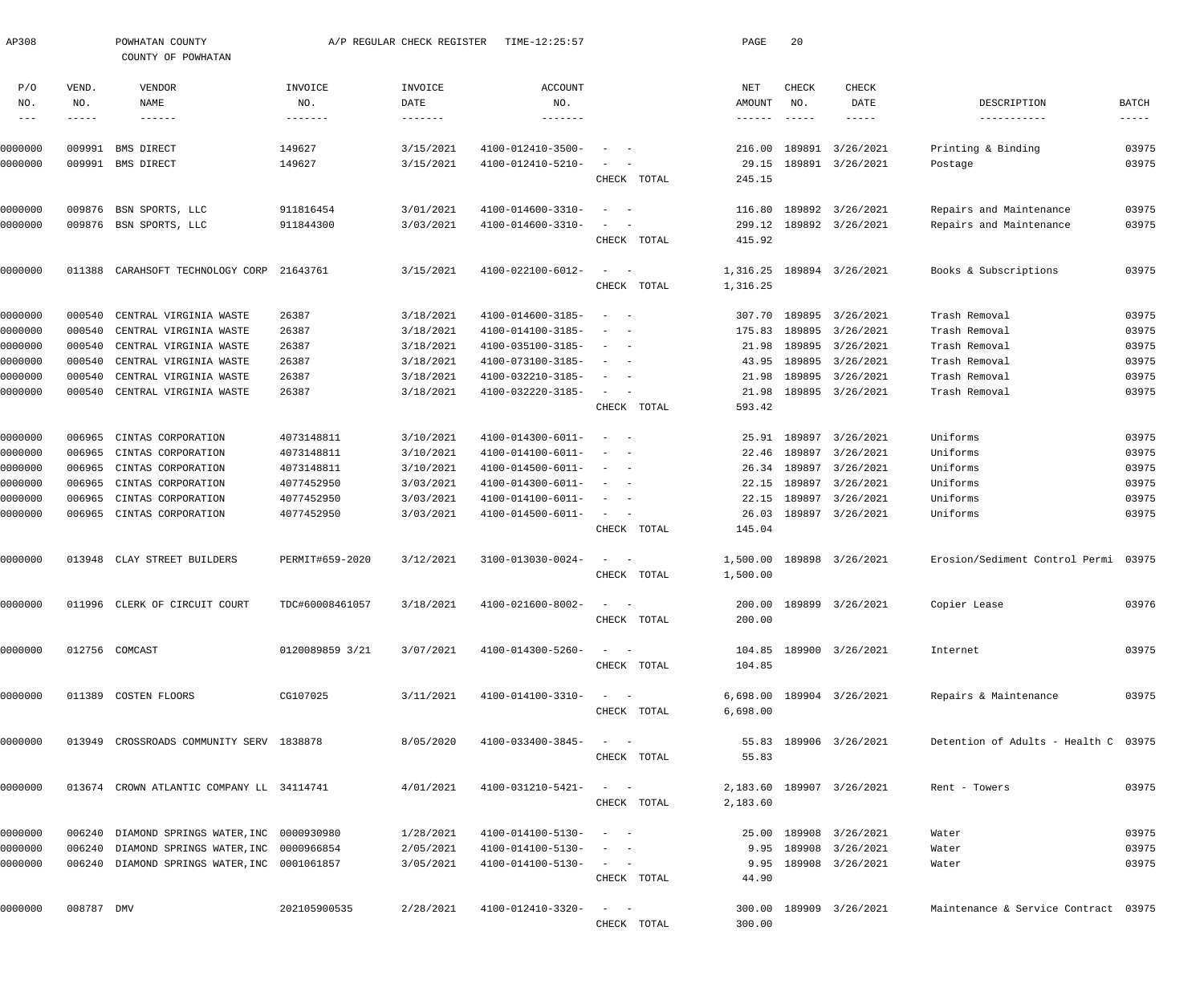| AP308               |              | POWHATAN COUNTY<br>COUNTY OF POWHATAN     |                 | A/P REGULAR CHECK REGISTER | TIME-12:25:57         |                                                                        | PAGE                       | 21                        |                           |                                      |               |
|---------------------|--------------|-------------------------------------------|-----------------|----------------------------|-----------------------|------------------------------------------------------------------------|----------------------------|---------------------------|---------------------------|--------------------------------------|---------------|
| P/O<br>NO.          | VEND.<br>NO. | VENDOR<br>NAME                            | INVOICE<br>NO.  | INVOICE<br>DATE            | <b>ACCOUNT</b><br>NO. |                                                                        | NET<br>AMOUNT              | CHECK<br>NO.              | CHECK<br>DATE             | DESCRIPTION                          | <b>BATCH</b>  |
| $\qquad \qquad - -$ | $-- - - -$   | $- - - - - - -$                           | -------         | $- - - - - - - -$          | $- - - - - - - -$     |                                                                        | $\cdots\cdots\cdots\cdots$ | $\qquad \qquad - - - - -$ | $- - - - - -$             | -----------                          | $- - - - - -$ |
| 0000000             | 000860       | DOMINION ENERGY VIRGINIA                  | 1223507334 3/21 | 3/03/2021                  | 4100-014300-5110-     |                                                                        | 142.96                     |                           | 189910 3/26/2021          | Electricity                          | 03975         |
| 0000000             | 000860       | DOMINION ENERGY VIRGINIA                  | 1552444950 3/21 | 3/05/2021                  | 4100-014100-5110-     |                                                                        | 68.80                      |                           | 189910 3/26/2021          | Electricity                          | 03975         |
| 0000000             | 000860       | DOMINION ENERGY VIRGINIA                  | 252321675053/21 | 3/05/2021                  | 4100-014100-5110-     | $\overline{\phantom{a}}$                                               | 1,239.05                   |                           | 189910 3/26/2021          | Electricity                          | 03975         |
| 0000000             | 000860       | DOMINION ENERGY VIRGINIA                  | 2613832712 3/21 | 3/04/2021                  | 4100-022100-5110-     |                                                                        | 352.98                     |                           | 189910 3/26/2021          | Electricity                          | 03975         |
| 0000000             | 000860       | DOMINION ENERGY VIRGINIA                  | 2932352368 3/21 | 3/03/2021                  | 4100-032220-5110-     | $\sim$                                                                 | 18.32                      |                           | 189910 3/26/2021          | Electricity                          | 03975         |
| 0000000             | 000860       | DOMINION ENERGY VIRGINIA                  | 3853612319 3/21 | 3/05/2021                  | 4100-014600-5110-     | $\sim$                                                                 | 37.67                      |                           | 189910 3/26/2021          | Electricity                          | 03975         |
|                     |              |                                           |                 |                            |                       | CHECK TOTAL                                                            | 1,859.78                   |                           |                           |                                      |               |
|                     |              |                                           |                 |                            |                       |                                                                        |                            |                           |                           |                                      |               |
| 0000000             | 000860       | DOMINION ENERGY VIRGINIA                  | 4165680929 3/21 | 3/04/2021                  | 4100-031210-5110-     | $\overline{\phantom{a}}$<br>$\sim$                                     | 120.41                     |                           | 189911 3/26/2021          | Electricity - Communications H       | 03975         |
| 0000000             | 000860       | DOMINION ENERGY VIRGINIA                  | 5080654493 3/21 | 3/04/2021                  | 4100-031210-5110-     |                                                                        | 225.68                     |                           | 189911 3/26/2021          | Electricity - Communications H       | 03975         |
| 0000000             | 000860       | DOMINION ENERGY VIRGINIA                  | 8009370571 3/21 | 3/04/2021                  | 4100-031210-5110-     | $\overline{\phantom{a}}$                                               |                            |                           | 26.71 189911 3/26/2021    | Electricity - Communications H 03975 |               |
| 0000000             | 000860       | DOMINION ENERGY VIRGINIA                  | 8971069334 3/21 | 3/03/2021                  | 4100-014300-5110-     |                                                                        | 13.71                      |                           | 189911 3/26/2021          | Electricity                          | 03975         |
| 0000000             | 000860       | DOMINION ENERGY VIRGINIA                  | 9206227754 2/21 | 2/22/2021                  | 4100-031210-5110-     | $\sim$                                                                 | 114.42                     |                           | 189911 3/26/2021          | Electricity - Communications H       | 03975         |
| 0000000             | 000860       | DOMINION ENERGY VIRGINIA                  | 9750120975 3/21 | 3/03/2021                  | 4100-032220-5110-     | $\sim$                                                                 | 2,512.46                   |                           | 189911 3/26/2021          | Electricity                          | 03975         |
|                     |              |                                           |                 |                            |                       | CHECK TOTAL                                                            | 3,013.39                   |                           |                           |                                      |               |
| 0000000             |              | 006842 EAGLE FIRE INC.                    | IN00005539      | 3/05/2021                  | 4100-014100-3310-     |                                                                        | 265.00                     |                           | 189913 3/26/2021          | Repairs & Maintenance                | 03976         |
|                     |              |                                           |                 |                            |                       | CHECK TOTAL                                                            | 265.00                     |                           |                           |                                      |               |
|                     |              |                                           |                 |                            |                       |                                                                        |                            |                           |                           |                                      |               |
| 0000000             |              | 008518 FLANNAGAN, FRANKLIN L.             | NOV-FEB 2021    | 3/16/2021                  | 4100-013200-1015-     |                                                                        | 737.67                     |                           | 189917 3/26/2021          | COMP: Election Officials             | 03976         |
|                     |              |                                           |                 |                            |                       | CHECK TOTAL                                                            | 737.67                     |                           |                           |                                      |               |
| 0000000             |              | 012905 GALLS, LLC                         | 017782912       | 3/02/2021                  | 4100-031200-6011-     | $\sim$<br>$\overline{\phantom{a}}$                                     | 159.98                     |                           | 189919 3/26/2021          | Uniforms                             | 03976         |
| 0000000             |              | 012905 GALLS, LLC                         | 017785348       | 3/02/2021                  | 4100-031200-6011-     | $\sim$                                                                 | 126.99                     |                           | 189919 3/26/2021          | Uniforms                             | 03976         |
| 0000000             |              | 012905 GALLS, LLC                         | 017796644       | 3/03/2021                  | 4100-031200-6011-     | $\sim$                                                                 | 80.50                      |                           | 189919 3/26/2021          | Uniforms                             | 03976         |
| 0000000             |              | 012905 GALLS, LLC                         | 017796645       | 3/03/2021                  | 4100-031200-6011-     | $\sim$                                                                 | 92.50                      |                           | 189919 3/26/2021          | Uniforms                             | 03976         |
| 0000000             | 012905       | GALLS, LLC                                | 017818590       | 3/05/2021                  | 4100-031200-6011-     | $\sim$                                                                 | 92.70                      |                           | 189919 3/26/2021          | Uniforms                             | 03976         |
| 0000000             |              | 012905 GALLS, LLC                         | 017818600       | 3/05/2021                  | 4100-031200-6011-     | $\sim$                                                                 | 747.01                     |                           | 189919 3/26/2021          | Uniforms                             | 03976         |
|                     |              |                                           |                 |                            |                       | CHECK TOTAL                                                            | 1,299.68                   |                           |                           |                                      |               |
| 0000000             |              | 013007 GANNETT FLEMING INC                | 103673          | 11/05/2020                 | 4100-012520-3330-     | and the contract of                                                    |                            |                           | 225.45 189920 3/26/2021   | GIS Services                         | 03976         |
| 0000000             |              | 013007 GANNETT FLEMING INC                | 103674          | 11/05/2020                 | 4100-012520-3330-     | $\alpha \rightarrow \beta \gamma$ and $\beta \rightarrow \beta \gamma$ |                            |                           | 915.20 189920 3/26/2021   | GIS Services                         | 03976         |
|                     |              |                                           |                 |                            |                       | CHECK TOTAL                                                            | 1,140.65                   |                           |                           |                                      |               |
|                     |              |                                           |                 |                            |                       |                                                                        |                            |                           |                           |                                      |               |
| 0000000             |              | 013290 GLOBAL SIGNAL ACQUISITION 34072857 |                 | 4/21/2021                  | 4100-031210-5421-     | $\alpha = 1, \ldots, n-1$                                              |                            |                           | 1,030.00 189921 3/26/2021 | Rent - Towers                        | 03976         |
|                     |              |                                           |                 |                            |                       | CHECK TOTAL                                                            | 1,030.00                   |                           |                           |                                      |               |
| 0000000             |              | 008538 GOODMAN, JOSEPHINE L.              | NOV-FEB 2021    | 3/16/2021                  | 4100-013200-1015-     | $\alpha\rightarrow\alpha\gamma$ , $\alpha\rightarrow\alpha\gamma$      |                            |                           | 737.67 189922 3/26/2021   | COMP: Election Officials             | 03976         |
|                     |              |                                           |                 |                            |                       | CHECK TOTAL                                                            | 737.67                     |                           |                           |                                      |               |
|                     |              |                                           |                 |                            |                       |                                                                        |                            |                           |                           |                                      |               |
| 0000000             |              | 009419 GOV DEALS                          | 3827-022021     | 2/26/2021                  | 3100-018990-0006-     | $\alpha = 1, \ldots, \alpha$                                           |                            |                           | 150.70 189923 3/26/2021   | Sale of Salvage and Surplus          | 03976         |
|                     |              |                                           |                 |                            |                       | CHECK TOTAL                                                            | 150.70                     |                           |                           |                                      |               |
| 0000000             |              | 006763 GREENBERG AND ASSOCIATES, 1615     |                 | 3/11/2021                  | 4100-031200-3110-     | $\alpha = 1, \ldots, \alpha$                                           |                            |                           | 350.00 189925 3/26/2021   | Professional Health Services         | 03976         |
|                     |              |                                           |                 |                            |                       | CHECK TOTAL                                                            | 350.00                     |                           |                           |                                      |               |
|                     |              |                                           |                 |                            |                       |                                                                        |                            |                           |                           |                                      |               |
| 0000000             |              | 011149 HERTLESS BROTHERS                  | 15049           | 3/16/2021                  | 4100-014100-3310-     | $\alpha = 1, \ldots, \alpha$ .                                         |                            |                           | 975.00 189927 3/26/2021   | Repairs & Maintenance                | 03976         |
|                     |              |                                           |                 |                            |                       | CHECK TOTAL                                                            | 975.00                     |                           |                           |                                      |               |
| 0000000             |              | 006629 LANDSCAPE SUPPLY, INC.             | 0807403-IN      | 3/15/2021                  | 4100-014500-3190-     | $\alpha = 1, \ldots, \alpha$                                           |                            |                           | 95.00 189930 3/26/2021    | Grounds Maintenance                  | 03976         |
|                     |              |                                           |                 |                            |                       | CHECK TOTAL                                                            | 95.00                      |                           |                           |                                      |               |
|                     |              |                                           |                 |                            |                       |                                                                        |                            |                           |                           |                                      |               |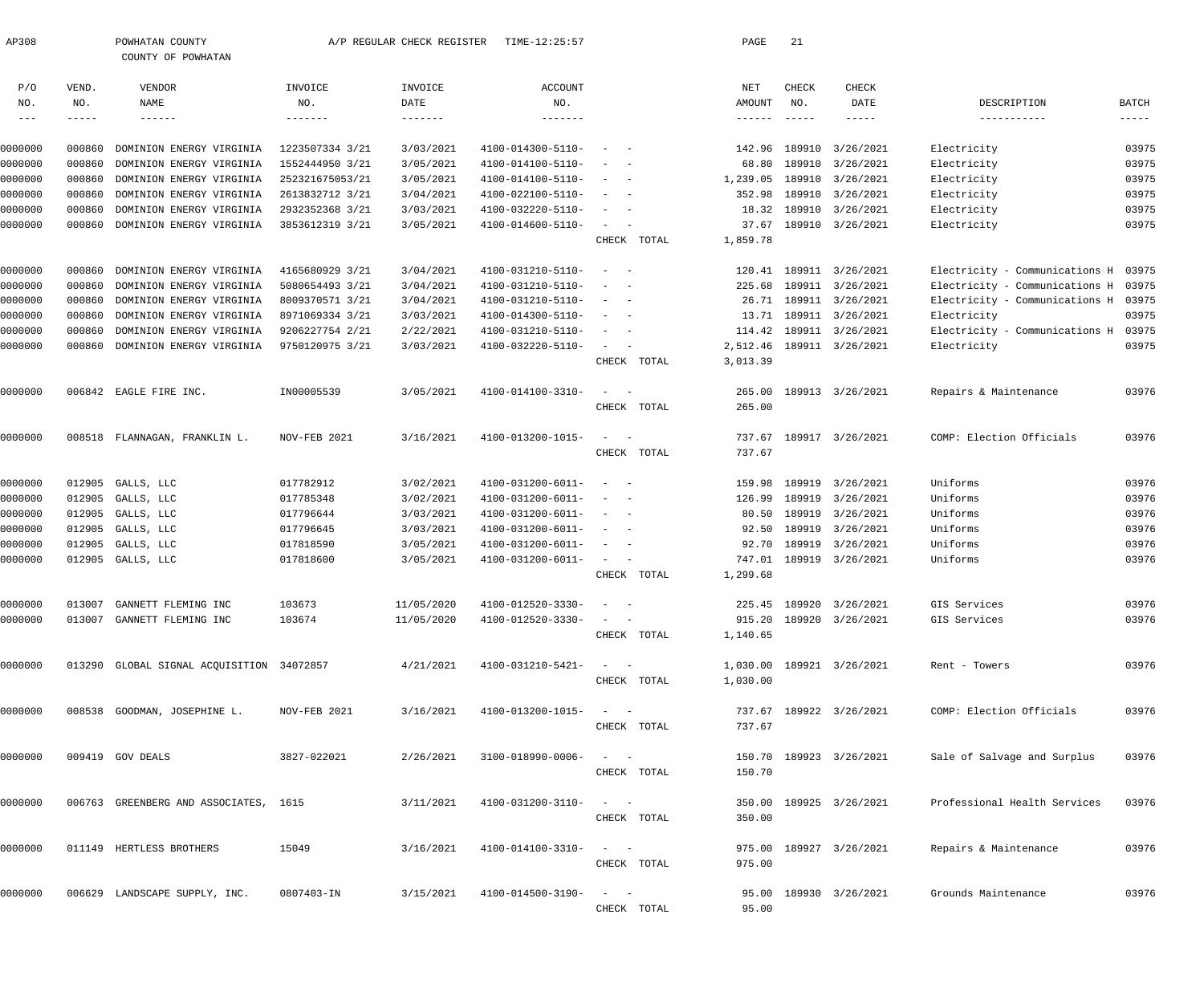| AP308              |                  | POWHATAN COUNTY<br>COUNTY OF POWHATAN            |                 | A/P REGULAR CHECK REGISTER | TIME-12:25:57                          |                                                      |             | PAGE             | 22                  |                                      |                                                  |                      |
|--------------------|------------------|--------------------------------------------------|-----------------|----------------------------|----------------------------------------|------------------------------------------------------|-------------|------------------|---------------------|--------------------------------------|--------------------------------------------------|----------------------|
| P/O<br>NO.         | VEND.<br>NO.     | VENDOR<br><b>NAME</b>                            | INVOICE<br>NO.  | INVOICE<br>DATE            | <b>ACCOUNT</b><br>NO.                  |                                                      |             | NET<br>AMOUNT    | <b>CHECK</b><br>NO. | <b>CHECK</b><br>DATE                 | DESCRIPTION                                      | <b>BATCH</b>         |
| $-- -$             | -----            | $- - - - - - -$                                  | -------         | $- - - - - - -$            | -------                                |                                                      |             | $- - - - - -$    | $- - - - - -$       | $- - - - -$                          | -----------                                      | $\cdots\cdots\cdots$ |
| 0000000            |                  | 013108 LAWN AND GOLF CO., INC.                   | 49930           | 3/03/2021                  | 4100-014600-3310-                      | $\overline{\phantom{a}}$                             | CHECK TOTAL | 495.76<br>495.76 |                     | 189931 3/26/2021                     | Repairs and Maintenance                          | 03976                |
| 0000000            |                  | 007141 MIDLOTHIAN BUSINESS FORMS 2336            |                 | 3/08/2021                  | 4100-031200-6014-                      | $\overline{\phantom{a}}$<br>$\overline{\phantom{a}}$ | CHECK TOTAL | 384.22<br>384.22 |                     | 189933 3/26/2021                     | Other Operating Supplies                         | 03976                |
|                    |                  |                                                  |                 |                            |                                        |                                                      |             |                  |                     |                                      |                                                  |                      |
| 0000000            | 007314           | POWHATAN OVERHEAD DOORS,                         | 10292-1         | 3/17/2021                  | 4100-032220-3310-                      | $\sim$ $-$                                           |             | 450.00           |                     | 189937 3/26/2021                     | Repairs & Maintenance                            | 03976                |
| 0000000            |                  | 007314 POWHATAN OVERHEAD DOORS,                  | 10292-2         | 3/16/2021                  | 4100-032220-3310-                      |                                                      | CHECK TOTAL | 325.00<br>775.00 |                     | 189937 3/26/2021                     | Repairs & Maintenance                            | 03976                |
| 0000000            | 000780           | QUILL CORPORATION                                | 15142395        | 3/08/2021                  | 4100-012310-6001-                      | $\sim$ $-$                                           |             | 60.80            |                     | 189938 3/26/2021                     | Office Supplies                                  | 03975                |
| 0000000            | 000780           | QUILL CORPORATION                                | 15154943        | 3/08/2021                  | 4100-012310-6001-                      |                                                      |             | 38.06            | 189938              | 3/26/2021                            | Office Supplies                                  | 03975                |
| 0000000            | 000780           | OUILL CORPORATION                                | 14819421        | 2/23/2021                  | 4100-012410-6001-                      | $\sim$<br>$\sim$                                     |             | 307.75           |                     | 189938 3/26/2021                     | Office Supplies                                  | 03976                |
|                    |                  |                                                  |                 |                            |                                        |                                                      | CHECK TOTAL | 406.61           |                     |                                      |                                                  |                      |
| 0000000            |                  | 000620 R. C. GOODWYN & SONS, INC 0948509         |                 | 3/02/2021                  | 4100-014100-3310-                      | $\sim$ $-$                                           |             | 65.47            |                     | 189939 3/26/2021                     | Repairs & Maintenance                            | 03976                |
| 0000000            |                  | 000620 R. C. GOODWYN & SONS, INC 0948576         |                 | 3/02/2021                  | 4100-014100-3310-                      | $\overline{\phantom{a}}$<br>$\sim$ $-$               |             | 32.93            | 189939              | 3/26/2021                            | Repairs & Maintenance                            | 03976                |
| 0000000            |                  | 000620 R. C. GOODWYN & SONS, INC 0949189         |                 | 3/05/2021                  | 4100-014100-3310-                      | $\sim$<br>$\sim$ $-$                                 |             | 12.18            |                     | 189939 3/26/2021                     | Repairs & Maintenance                            | 03976                |
|                    |                  |                                                  |                 |                            |                                        |                                                      | CHECK TOTAL | 110.58           |                     |                                      |                                                  |                      |
| 0000000            |                  | 009037 REYNOLDS LIGHTING SUPPLY                  | 143805          | 3/11/2021                  | 4100-035100-3310-                      | $\sim$<br>$\sim$                                     |             | 64.00            |                     | 189940 3/26/2021                     | Repairs & Maintenance                            | 03976                |
|                    |                  |                                                  |                 |                            |                                        |                                                      | CHECK TOTAL | 64.00            |                     |                                      |                                                  |                      |
| 0000000            |                  | 012509 RICHMOND SUBURBAN NEWS                    | 100011853880210 | 2/10/2021                  | 4100-011010-3600-                      | $\sim$<br>$\sim$ $-$                                 |             | 785.50           |                     | 189941 3/26/2021                     | Advertising                                      | 03976                |
|                    |                  |                                                  |                 |                            |                                        |                                                      | CHECK TOTAL | 785.50           |                     |                                      |                                                  |                      |
| 0000000            |                  | 010859 RVA RADAR SHOP                            | 20210701        | 3/13/2021                  | 4100-031200-3310-                      | $\sim$<br>$\sim$                                     |             | 314.40           |                     | 189942 3/26/2021                     | Repairs & Maintenance                            | 03976                |
|                    |                  |                                                  |                 |                            |                                        |                                                      | CHECK TOTAL | 314.40           |                     |                                      |                                                  |                      |
| 0000000            |                  | 007096 SBA TOWERS, INC.                          | IN30531584      | 4/01/2021                  | 4100-031210-5421-                      | $\sim$ $-$<br>$\hspace{0.1mm}-\hspace{0.1mm}$        |             |                  |                     | 2,060.02 189943 3/26/2021            | Rent - Towers                                    | 03976                |
|                    |                  |                                                  |                 |                            |                                        |                                                      | CHECK TOTAL | 2,060.02         |                     |                                      |                                                  |                      |
| 0000000            |                  | 011564 SHUPP, JOSEPH                             | REFUND          | 3/16/2021                  | 4100-032200-5815-                      |                                                      |             | 200.00           |                     | 189944 3/26/2021                     | Training/Seminars                                | 03976                |
|                    |                  |                                                  |                 |                            |                                        |                                                      | CHECK TOTAL | 200.00           |                     |                                      |                                                  |                      |
| 0000000            |                  | 013375 SIGN CRAFTERS, INC                        | 21 37090        | 3/17/2021                  | 4100-014100-3190-                      | $\sim$                                               |             | 1,082.00         |                     | 189945 3/26/2021                     | Maintenance of Grounds                           | 03976                |
|                    |                  |                                                  |                 |                            |                                        |                                                      | CHECK TOTAL | 1,082.00         |                     |                                      |                                                  |                      |
| 0000000            |                  | 001940 STANDBY SYSTEMS, INC.                     | 03210376        | 3/09/2021                  | 4100-031210-3320-                      |                                                      |             | 130.00           |                     | 189948 3/26/2021                     | Maintenance and Service Contra 03976             |                      |
|                    |                  |                                                  |                 |                            |                                        |                                                      | CHECK TOTAL | 130.00           |                     |                                      |                                                  |                      |
| 0000000            | 006721           | UNIVERSITY OF VIRGINIA                           | 47517           | 3/19/2021                  | 4100-012410-5540-                      | $\overline{\phantom{a}}$<br>- -                      |             | 25.00            |                     | 189954 3/26/2021                     | Conferences & Training                           | 03975                |
| 0000000            | 006721           | UNIVERSITY OF VIRGINIA                           | 47518           | 3/19/2021                  | 4100-012410-5540-                      | $\overline{\phantom{a}}$<br>$\sim$                   |             | 25.00            |                     | 189954 3/26/2021                     | Conferences & Training                           | 03975                |
| 0000000            | 006721           | UNIVERSITY OF VIRGINIA                           | 47528           | 3/19/2021                  | 4100-012410-5540-                      | $\overline{\phantom{a}}$<br>$\sim$                   |             | 25.00            |                     | 189954 3/26/2021                     | Conferences & Training                           | 03975                |
| 0000000            | 006721           | UNIVERSITY OF VIRGINIA                           | 47529           | 3/19/2021                  | 4100-012410-5540-                      | $\sim$<br>$\sim$                                     |             | 25.00            |                     | 189954 3/26/2021                     | Conferences & Training                           | 03975                |
| 0000000            | 006721           | UNIVERSITY OF VIRGINIA                           | 47550           | 3/22/2021                  | 4100-012410-5540-                      | $\sim$<br>$\sim$                                     |             | 25.00            |                     | 189954 3/26/2021                     | Conferences & Training                           | 03975                |
| 0000000            | 006721           | UNIVERSITY OF VIRGINIA                           | 46790           | 3/09/2021                  | 4100-012410-5540-                      | $\overline{\phantom{a}}$<br>- -                      |             | 25.00            |                     | 189954 3/26/2021                     | Conferences & Training                           | 03976                |
| 0000000<br>0000000 | 006721<br>006721 | UNIVERSITY OF VIRGINIA<br>UNIVERSITY OF VIRGINIA | 46797<br>46798  | 3/09/2021<br>3/09/2021     | 4100-012410-5540-<br>4100-012410-5540- | $\sim$<br>- -<br>$\sim$<br>$\sim$                    |             | 25.00<br>25.00   |                     | 189954 3/26/2021<br>189954 3/26/2021 | Conferences & Training<br>Conferences & Training | 03976<br>03976       |
| 0000000            | 006721           | UNIVERSITY OF VIRGINIA                           | 46819           | 3/09/2021                  | 4100-012410-5540-                      | $\overline{\phantom{a}}$<br>$\sim$ $-$               |             | 25.00            |                     | 189954 3/26/2021                     | Conferences & Training                           | 03976                |
| 0000000            | 006721           | UNIVERSITY OF VIRGINIA                           | 46884           | 3/09/2021                  | 4100-012410-5540-                      | $\overline{\phantom{a}}$<br>$\sim$ $-$               |             | 25.00            |                     | 189954 3/26/2021                     | Conferences & Training                           | 03976                |
|                    |                  |                                                  |                 |                            |                                        |                                                      | CHECK TOTAL | 250.00           |                     |                                      |                                                  |                      |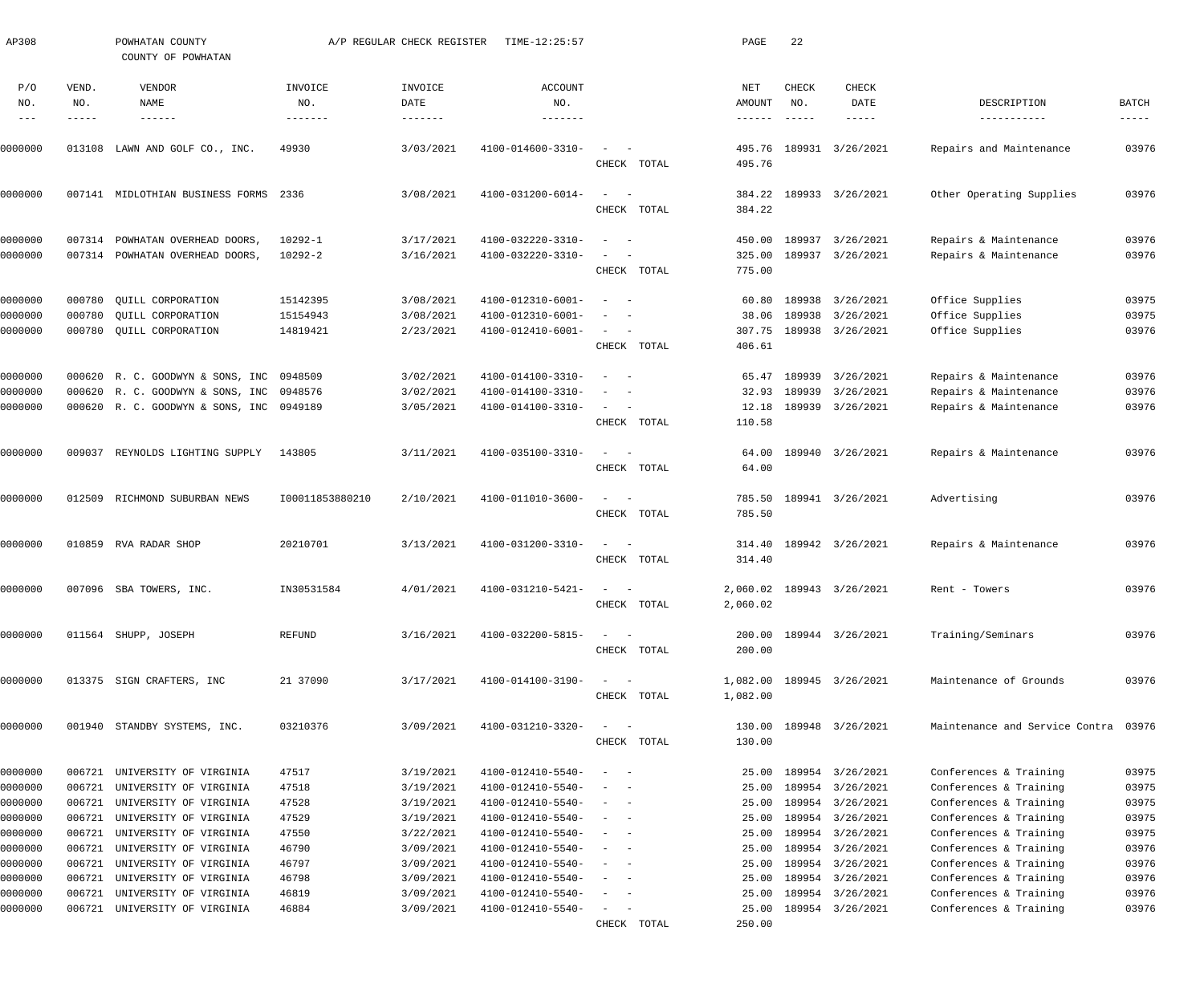| AP308             |        | POWHATAN COUNTY<br>COUNTY OF POWHATAN |                 | A/P REGULAR CHECK REGISTER | TIME-12:25:57     |                                                             | PAGE     | 23            |                           |                       |               |
|-------------------|--------|---------------------------------------|-----------------|----------------------------|-------------------|-------------------------------------------------------------|----------|---------------|---------------------------|-----------------------|---------------|
| P/O               | VEND.  | VENDOR                                | INVOICE         | INVOICE                    | ACCOUNT           |                                                             | NET      | CHECK         | <b>CHECK</b>              |                       |               |
| NO.               | NO.    | NAME                                  | NO.             | DATE                       | NO.               |                                                             | AMOUNT   | NO.           | DATE                      | DESCRIPTION           | BATCH         |
| $\qquad \qquad -$ | -----  | ------                                | -------         | -------                    | -------           |                                                             | ------   |               | -----                     | -----------           | $- - - - - -$ |
| 0000000           | 011193 | VERIZON                               | 000016581077221 | 2/28/2021                  | 4100-031210-5232- |                                                             |          |               | 959.82 189955 3/26/2021   | Wireline 911          | 03976         |
| 0000000           |        | 011193 VERIZON                        | 000867318708    | 2/27/2021                  | 4100-031210-5232- |                                                             |          |               | 138.40 189955 3/26/2021   | Wireline 911          | 03976         |
|                   |        |                                       |                 |                            |                   | CHECK TOTAL                                                 | 1,098.22 |               |                           |                       |               |
| 0000000           | 013390 | VERIZON                               | M55049170621056 | 3/25/2021                  | 4100-031210-5232- |                                                             |          |               | 1,065.02 189956 3/26/2021 | Wireline 911          | 03976         |
|                   |        |                                       |                 |                            |                   | CHECK TOTAL                                                 | 1,065.02 |               |                           |                       |               |
| 0000000           | 012707 | WEBER, ANDREA S.                      | NOV-FEB 2021    | 3/16/2021                  | 4100-013200-1011- | $\mathcal{L}_{\text{max}}$ , and $\mathcal{L}_{\text{max}}$ |          |               | 1,475.00 189958 3/26/2021 | COMP: Electoral Board | 03976         |
|                   |        |                                       |                 |                            |                   | CHECK TOTAL                                                 | 1,475.00 |               |                           |                       |               |
| 0000000           | 007755 | WITMER PUBLIC SAFETY                  | E2050791        | 3/12/2021                  | 4100-032200-6017- | $\mathcal{L}_{\text{max}}$ , and $\mathcal{L}_{\text{max}}$ | 16.00    |               | 189961 3/26/2021          | Uniforms - Volunteers | 03976         |
| 0000000           |        | 007755 WITMER PUBLIC SAFETY           | E2052413        | 3/12/2021                  | 4100-032200-6017- |                                                             |          | 198.94 189961 | 3/26/2021                 | Uniforms - Volunteers | 03976         |
| 0000000           | 007755 | WITMER PUBLIC SAFETY                  | E2056591        | 3/13/2021                  | 4100-032200-6017- |                                                             | 200.00   |               | 189961 3/26/2021          | Uniforms - Volunteers | 03976         |
|                   |        |                                       |                 |                            |                   | TOTAL<br>CHECK                                              | 414.94   |               |                           |                       |               |

CHECK TYPE TOTAL 808,294.71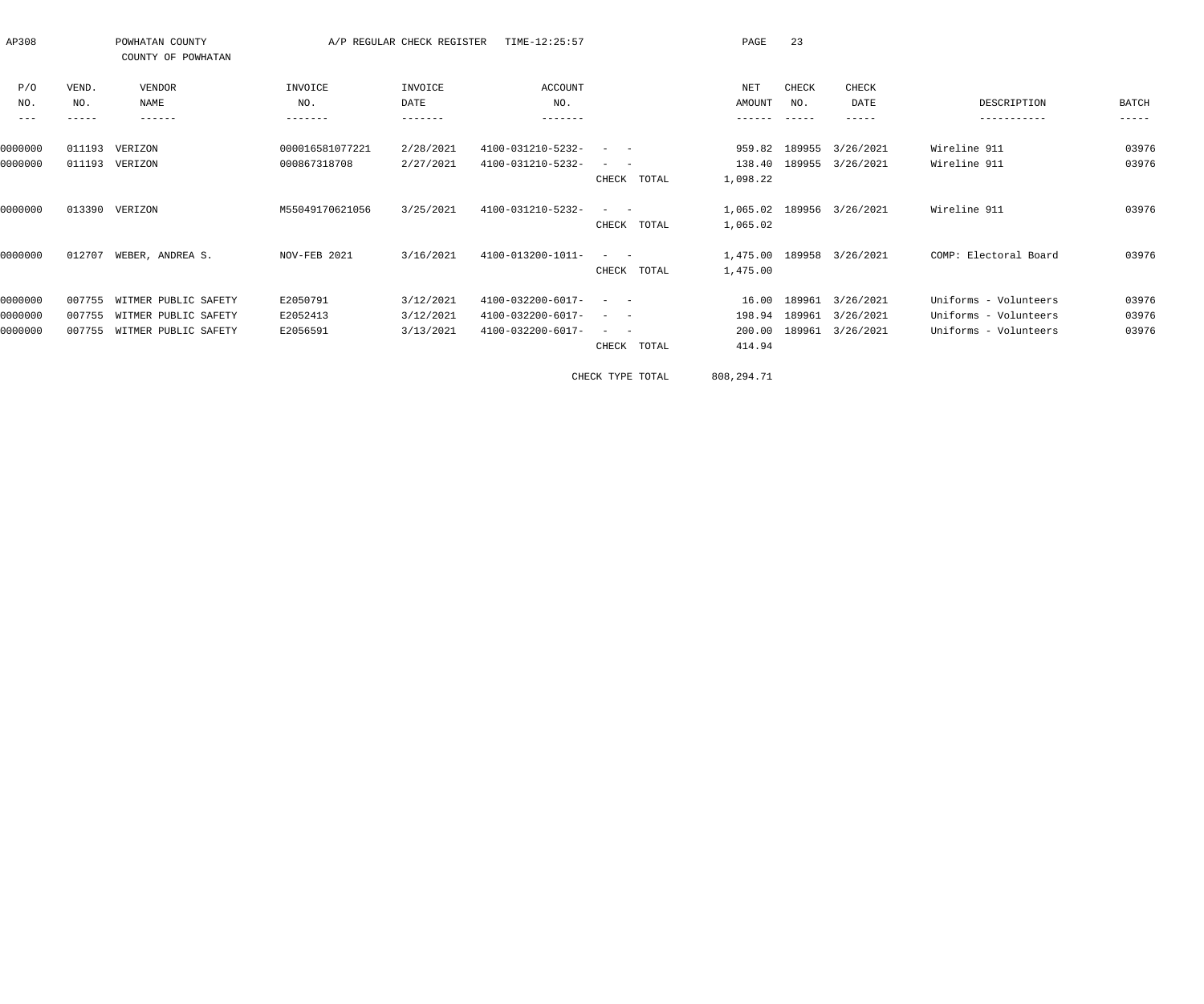| AP308   |           | POWHATAN COUNTY<br>COUNTY OF POWHATAN |                | A/P VOID CHECK REGISTER | TIME-12:25:57     |                  | 24<br>PAGE              |           |                              |        |
|---------|-----------|---------------------------------------|----------------|-------------------------|-------------------|------------------|-------------------------|-----------|------------------------------|--------|
| P/O     | VEND.     | VENDOR                                | INVOICE        | INVOICE                 | ACCOUNT           |                  | NET<br>CHECK            | CHECK     |                              |        |
| NO.     | NO.       | NAME                                  | NO.            | DATE                    | NO.               |                  | AMOUNT<br>NO.           | DATE      | DESCRIPTION                  | BATCH  |
|         | - - - - - | ------                                | -------        | -------                 | -------           |                  |                         | - - - - - | -----------                  | ------ |
| 0000000 | 013187    | CENTRAL DISTRICT COR TREA             | 2020-2021 DUES | 2/08/2021               | 4100-012310-5810- |                  | 150.00-189459 2/19/2021 |           | Dues/Association Memberships | 00530  |
|         |           |                                       |                |                         |                   | TOTAL<br>CHECK   | $150.00 -$              |           |                              |        |
| 0000000 | 013921    | E AND J CONSTRUCTION & CO 585-2020    |                | 3/04/2021               | 3100-013030-0008- |                  | 86.40-189710 3/10/2021  |           | Building Permits             | 00531  |
|         |           |                                       |                |                         |                   | CHECK TOTAL      | $86.40 -$               |           |                              |        |
|         |           |                                       |                |                         |                   | CHECK TYPE TOTAL | $236.40-$               |           |                              |        |
|         |           |                                       |                |                         |                   | FINAL TOTAL      | 808,058.31              |           |                              |        |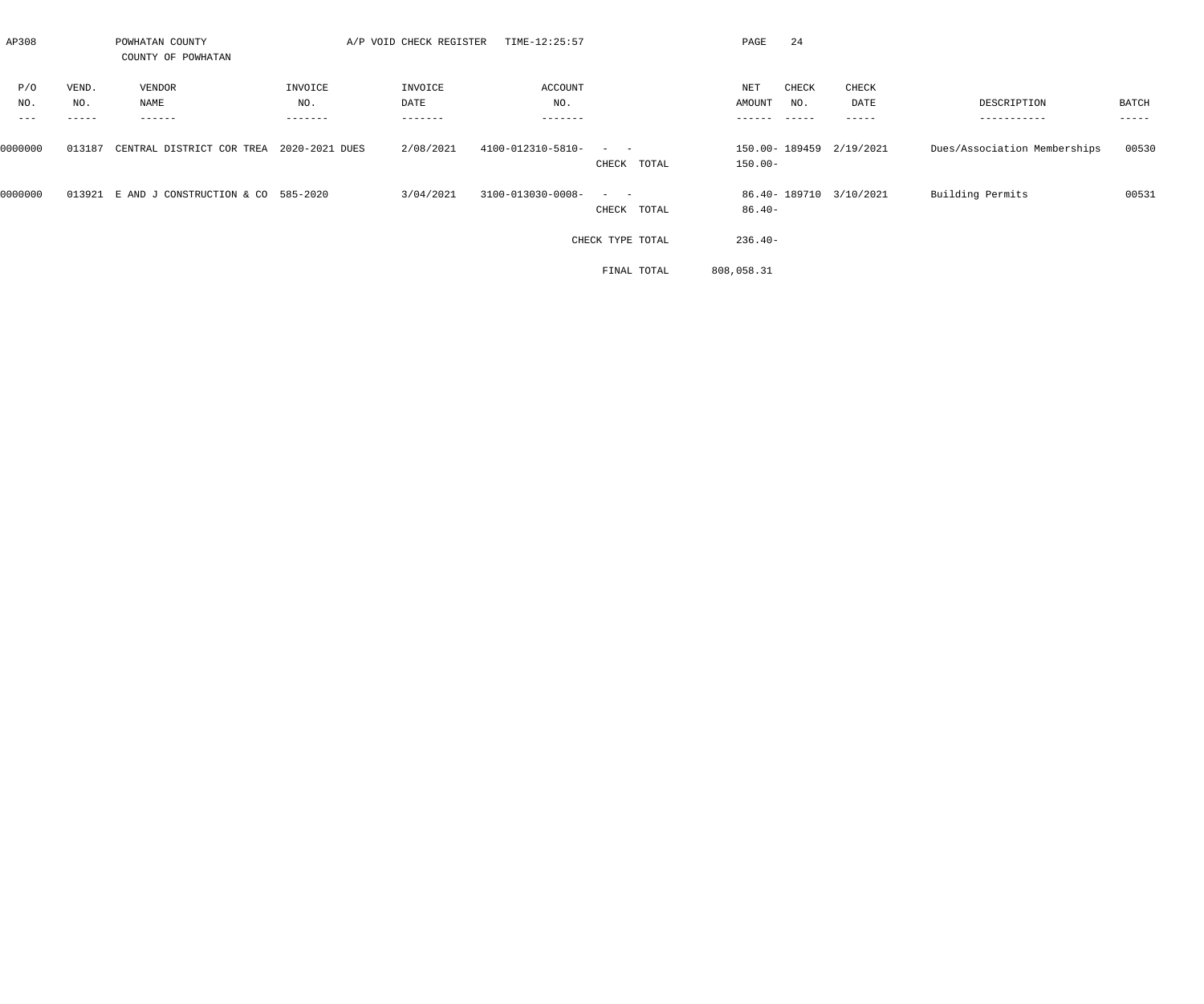| AP308      |              | POWHATAN COUNTY<br>COUNTY OF POWHATAN         |                 | A/P REGULAR CHECK REGISTER | TIME-12:28:05         |                                     | PAGE             | 1                   |                           |                                      |                      |
|------------|--------------|-----------------------------------------------|-----------------|----------------------------|-----------------------|-------------------------------------|------------------|---------------------|---------------------------|--------------------------------------|----------------------|
| P/O<br>NO. | VEND.<br>NO. | VENDOR<br><b>NAME</b>                         | INVOICE<br>NO.  | INVOICE<br>DATE            | <b>ACCOUNT</b><br>NO. |                                     | NET<br>AMOUNT    | <b>CHECK</b><br>NO. | <b>CHECK</b><br>DATE      | DESCRIPTION                          | BATCH                |
|            | -----        | $- - - - - - -$                               | -------         |                            | -------               |                                     | -------          | $- - - - - -$       | $- - - - -$               | -----------                          | $\cdots\cdots\cdots$ |
| 0000000    |              | 010688 A&B CLEANING SERVICE, INC. 33436       |                 | 11/13/2020                 | 4116-012200-0001-     | CHECK TOTAL                         | 600.00<br>600.00 |                     | 189602 3/05/2021          | Cares Act - COVID Expd               | 03954                |
|            |              |                                               |                 |                            |                       |                                     |                  |                     |                           |                                      |                      |
| 0000000    |              | 006175 ADAMS OIL COMPANY, INC.                | 43868           | 2/16/2021                  | 4501-043400-6008-     | $\sim$<br>$\sim$ $-$<br>CHECK TOTAL | 370.75           |                     | 370.75 189603 3/05/2021   | Gas/Grease/Oil/Vehicle Repairs 03956 |                      |
| 0000000    |              | 009183 AIR, WATER & SOIL LABORAT V21001163    |                 | 2/17/2021                  | 4501-043600-3142-     | $\sim$ $-$                          | 40.00            |                     | 189604 3/05/2021          | Professional Services - Sewer        | 03956                |
| 0000000    |              | 009183 AIR, WATER & SOIL LABORAT V21001191    |                 | 2/17/2021                  | 4501-043600-3142-     |                                     | 174.80           |                     | 189604 3/05/2021          | Professional Services - Sewer        | 03956                |
| 0000000    | 009183       | AIR, WATER & SOIL LABORAT V21001215           |                 | 2/18/2021                  | 4501-043600-3142-     |                                     | 40.00            |                     | 189604 3/05/2021          | Professional Services - Sewer        | 03956                |
| 0000000    |              | 009183 AIR, WATER & SOIL LABORAT V21001227    |                 | 2/18/2021                  | 4501-043500-3140-     |                                     | 40.00            |                     | 189604 3/05/2021          | Professional Services - Water        | 03956                |
|            |              |                                               |                 |                            |                       | CHECK TOTAL                         | 294.80           |                     |                           |                                      |                      |
| 0000000    |              | 012849 AQUA VIRGINIA                          | 0574661 02/2021 | 2/08/2021                  | 4501-043400-5130-     | $\sim$ $-$                          |                  |                     | 18.31 189607 3/05/2021    | Water                                | 03956                |
|            |              |                                               |                 |                            |                       | CHECK TOTAL                         | 18.31            |                     |                           |                                      |                      |
|            |              |                                               |                 |                            |                       |                                     |                  |                     |                           |                                      |                      |
| 0000000    |              | 012849 AQUA VIRGINIA                          | 1188328 2/21    | 2/08/2021                  | 4501-043600-5130-     |                                     | 17.78            |                     | 189608 3/05/2021          | Water - Sewer Facilities             | 03956                |
|            |              |                                               |                 |                            |                       | CHECK TOTAL                         | 17.78            |                     |                           |                                      |                      |
|            |              |                                               |                 |                            |                       |                                     |                  |                     |                           |                                      |                      |
| 0000000    |              | 013617 ARC DOCUMENT SOLUTIONS LL 63VAI9031181 |                 | 8/20/2020                  | 4116-012200-0001-     |                                     |                  |                     | 326.77 189609 3/05/2021   | Cares Act - COVID Expd               | 03956                |
|            |              |                                               |                 |                            |                       | CHECK TOTAL                         | 326.77           |                     |                           |                                      |                      |
| 0000000    |              | 013851 BALES, MATTHEW                         | VOL INCENTIVE   | 3/04/2021                  | 4116-032200-0010-     |                                     |                  |                     | 600.75 189610 3/05/2021   | SAFER Expenses                       | 03959                |
|            |              |                                               |                 |                            |                       | CHECK TOTAL                         | 600.75           |                     |                           |                                      |                      |
|            |              |                                               |                 |                            |                       |                                     |                  |                     |                           |                                      |                      |
| 0000000    |              | 008713 BLUE RIDGE RESCUE                      | 50402           | 2/15/2021                  | 4116-032200-0010-     |                                     |                  |                     | 7,443.04 189615 3/05/2021 | SAFER Expenses                       | 03955                |
| 0000000    |              | 008713 BLUE RIDGE RESCUE                      | 50425           | 2/19/2021                  | 4116-032200-0010-     |                                     |                  |                     | 1,860.76 189615 3/05/2021 | SAFER Expenses                       | 03955                |
|            |              |                                               |                 |                            |                       | CHECK TOTAL                         | 9,303.80         |                     |                           |                                      |                      |
| 0000000    | 007296       | BOUND TREE MEDICAL, LLC                       | 83895253        | 12/28/2020                 | 4120-032301-6013-     |                                     |                  |                     | 749.07 189616 3/05/2021   | Medical Supplies                     | 03955                |
| 0000000    |              | 007296 BOUND TREE MEDICAL, LLC                | 83895254        | 12/28/2020                 | 4120-032301-6013-     |                                     |                  |                     | 53.00 189616 3/05/2021    | Medical Supplies                     | 03955                |
|            |              |                                               |                 |                            |                       | CHECK TOTAL                         | 802.07           |                     |                           |                                      |                      |
| 0000000    |              | 000540 CENTRAL VIRGINIA WASTE                 | 26313           | 2/23/2021                  | 4501-043400-3185-     |                                     |                  |                     | 65.93 189619 3/05/2021    | Trash Removal                        | 03955                |
|            |              |                                               |                 |                            |                       | CHECK TOTAL                         | 65.93            |                     |                           |                                      |                      |
|            |              |                                               |                 |                            |                       |                                     |                  |                     |                           |                                      |                      |
| 0000000    |              | 007765 COUNTY WASTE & RECYCLING               | 3631683         | 2/01/2021                  | 4410-053910-5647-     | CHECK TOTAL                         | 190.91           |                     | 190.91 189622 3/05/2021   | Curtis Family Grant                  | 03956                |
|            |              |                                               |                 |                            |                       |                                     |                  |                     |                           |                                      |                      |
| 0000000    | 013802       | KEYSTONE INFORMATION SYST 207865              |                 | 1/31/2021                  | 4301-012510-0003-     |                                     | 4,810.17         |                     | 189639 3/05/2021          | ERP Replacement                      | 03958                |
| 0000000    | 013802       | KEYSTONE INFORMATION SYST 207878              |                 | 1/31/2021                  | 4301-012510-0003-     |                                     | 2,800.00         | 189639              | 3/05/2021                 | ERP Replacement                      | 03958                |
| 0000000    | 013802       | KEYSTONE INFORMATION SYST 207879              |                 | 1/31/2021                  | 4301-012510-0003-     | $\overline{\phantom{a}}$            | 7,660.80         |                     | 189639 3/05/2021          | ERP Replacement                      | 03958                |
| 0000000    | 013802       | KEYSTONE INFORMATION SYST 207880              |                 | 1/31/2021                  | 4301-012510-0003-     | $\overline{\phantom{a}}$            | 25,401.60        |                     | 189639 3/05/2021          | ERP Replacement                      | 03958                |
| 0000000    | 013802       | KEYSTONE INFORMATION SYST 207881              |                 | 1/31/2021                  | 4301-012510-0003-     |                                     | 2,520.00         |                     | 189639 3/05/2021          | ERP Replacement                      | 03958                |
| 0000000    | 013802       | KEYSTONE INFORMATION SYST 207882              |                 | 1/31/2021                  | 4301-012510-0003-     |                                     | 3,080.00         | 189639              | 3/05/2021                 | ERP Replacement                      | 03958                |
| 0000000    |              | 013802 KEYSTONE INFORMATION SYST 207883       |                 | 1/31/2021                  | 4301-012510-0003-     | $\equiv$                            | 2,800.00         |                     | 189639 3/05/2021          | ERP Replacement                      | 03958                |
|            |              |                                               |                 |                            |                       | CHECK TOTAL                         | 49,072.57        |                     |                           |                                      |                      |
| 0000000    |              | 000823 STAMIE E. LYTTLE CO.                   | $21 - 014D$     | 2/17/2021                  | 4301-014100-0001-     |                                     | 405.00           |                     | 189664 3/05/2021          | Skaggs Road Office Renovations 03954 |                      |
|            |              |                                               |                 |                            |                       | CHECK TOTAL                         | 405.00           |                     |                           |                                      |                      |
|            |              |                                               |                 |                            |                       |                                     |                  |                     |                           |                                      |                      |
| 0000000    |              | 008126 VERIZON                                | 9872423679      | 2/21/2021                  | 4501-043400-5250-     | $\alpha = 1$ , $\alpha = 1$         |                  |                     | 123.83 189671 3/05/2021   | Cell Phones                          | 03954                |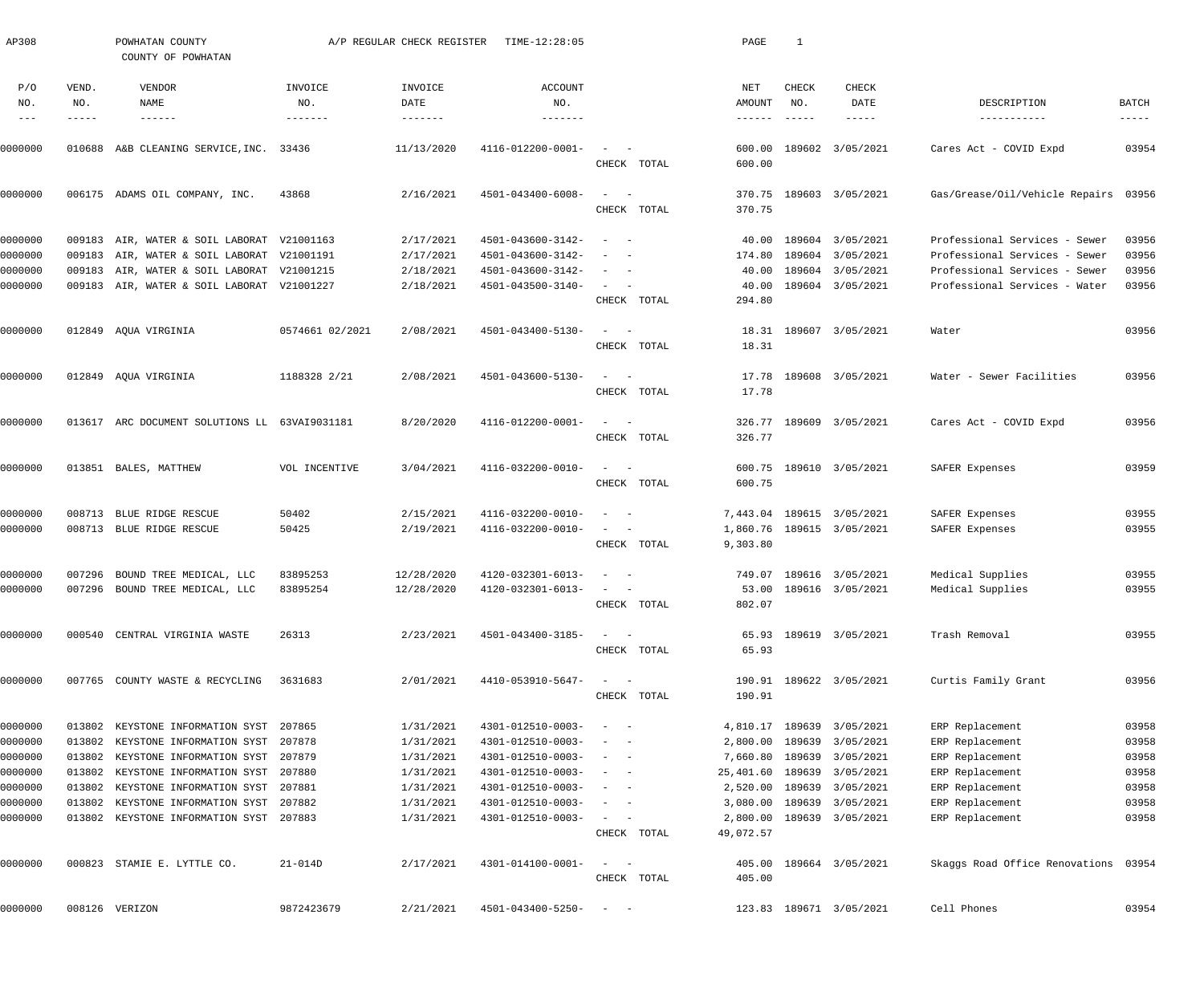| AP308               |                       | POWHATAN COUNTY<br>COUNTY OF POWHATAN      |                                     | A/P REGULAR CHECK REGISTER | TIME-12:28:05                          |                                                                                                                           |             | PAGE                    | 2                             |                                      |                                                  |                               |
|---------------------|-----------------------|--------------------------------------------|-------------------------------------|----------------------------|----------------------------------------|---------------------------------------------------------------------------------------------------------------------------|-------------|-------------------------|-------------------------------|--------------------------------------|--------------------------------------------------|-------------------------------|
| P/O<br>NO.<br>$---$ | VEND.<br>NO.<br>----- | VENDOR<br>NAME<br>$- - - - - - -$          | INVOICE<br>NO.<br>$- - - - - - - -$ | INVOICE<br>DATE            | ACCOUNT<br>NO.<br>--------             |                                                                                                                           |             | NET<br>AMOUNT<br>------ | CHECK<br>NO.<br>$- - - - - -$ | CHECK<br>DATE<br>$- - - - - -$       | DESCRIPTION<br>-----------                       | BATCH<br>$\cdots\cdots\cdots$ |
| 0000000             |                       | 008126 VERIZON                             | 9872423679                          | 2/21/2021                  | 4501-043400-5270-                      | $\sim$                                                                                                                    | CHECK TOTAL | 540.27<br>664.10        |                               | 189671 3/05/2021                     | Network Service Connection                       | 03954                         |
| 0000000             |                       | 013390 VERIZON                             | 35648105600146                      | 2/15/2021                  | 4410-053910-5647-                      | $\sim$ .<br>$\overline{\phantom{0}}$                                                                                      |             | 165.46                  |                               | 189672 3/05/2021                     | Curtis Family Grant                              | 03956                         |
|                     |                       |                                            |                                     |                            |                                        |                                                                                                                           | CHECK TOTAL | 165.46                  |                               |                                      |                                                  |                               |
| 0000000             | 011181                | WELLS FARGO FINANCIAL                      | 5013915972                          | 2/17/2021                  | 4501-043400-3320-                      | $\sim$<br>$\overline{\phantom{a}}$                                                                                        | CHECK TOTAL | 257.09<br>257.09        |                               | 189677 3/05/2021                     | Maintenance and Service Contra 03958             |                               |
| 0000000             |                       | 012317 WYTHKEN PRINTING                    | 38435                               | 2/17/2021                  | 4116-012200-0001-                      | $\sim$ $  -$                                                                                                              | CHECK TOTAL | 1,071.44<br>1,071.44    |                               | 189679 3/05/2021                     | Cares Act - COVID Expd                           | 03956                         |
| 0000000             |                       | 006175 ADAMS OIL COMPANY, INC.             | 47092                               | 2/28/2021                  | 4501-043400-6008-                      | $\overline{\phantom{a}}$<br>$\sim$                                                                                        |             |                         |                               | 401.11 189681 3/10/2021              | Gas/Grease/Oil/Vehicle Repairs                   | 03965                         |
| 0000000             |                       | 006175 ADAMS OIL COMPANY, INC.             | 47139                               | 2/28/2021                  | 4501-043400-6008-                      | - -                                                                                                                       |             |                         |                               | 209.16 189681 3/10/2021              | Gas/Grease/Oil/Vehicle Repairs                   | 03965                         |
| 0000000             |                       | 006175 ADAMS OIL COMPANY, INC.             | 47141                               | 2/28/2021                  | 4501-043400-6008-                      | $\frac{1}{2} \left( \frac{1}{2} \right) \left( \frac{1}{2} \right) \left( \frac{1}{2} \right) \left( \frac{1}{2} \right)$ |             | 283.37                  |                               | 189681 3/10/2021                     | Gas/Grease/Oil/Vehicle Repairs                   | 03965                         |
| 0000000             |                       | 006175 ADAMS OIL COMPANY, INC.             | 47142 47161                         | 2/28/2021                  | 4501-043400-6008-                      | $\sim$ 100 $\mu$<br>$\overline{\phantom{a}}$                                                                              |             | 664.67                  |                               | 189681 3/10/2021                     | Gas/Grease/Oil/Vehicle Repairs 03965             |                               |
|                     |                       |                                            |                                     |                            |                                        |                                                                                                                           | CHECK TOTAL | 1,558.31                |                               |                                      |                                                  |                               |
| 0000000             | 009183                | AIR, WATER & SOIL LABORAT                  | V21001317                           | 2/23/2021                  | 4501-043600-3142-                      | $\overline{\phantom{a}}$<br>$\sim$                                                                                        |             | 111.80                  |                               | 189682 3/10/2021                     | Professional Services - Sewer                    | 03960                         |
| 0000000             | 009183                | AIR, WATER & SOIL LABORAT                  | V21001381                           | 2/24/2021                  | 4501-043600-3142-                      | $\overline{\phantom{a}}$<br>$\sim$ $-$                                                                                    |             | 133.60                  |                               | 189682 3/10/2021                     | Professional Services - Sewer                    | 03960                         |
| 0000000             | 009183                | AIR, WATER & SOIL LABORAT                  | V21001398                           | 2/25/2021                  | 4501-043600-3142-                      | $\sim$<br>$\sim$ $-$                                                                                                      |             | 40.00                   |                               | 189682 3/10/2021                     | Professional Services - Sewer                    | 03960                         |
| 0000000             | 009183                | AIR, WATER & SOIL LABORAT                  | V21001399                           | 2/25/2021                  | 4501-043600-3142-                      | $\sim$<br>$\sim$ $-$                                                                                                      |             | 40.00                   |                               | 189682 3/10/2021                     | Professional Services - Sewer                    | 03960                         |
| 0000000             | 009183                | AIR, WATER & SOIL LABORAT                  | V21001425                           | 2/25/2021                  | 4501-043500-3140-                      | $\sim$<br>$\sim$ $-$                                                                                                      |             | 40.00                   |                               | 189682 3/10/2021                     | Professional Services - Water                    | 03960                         |
| 0000000             | 009183                | AIR, WATER & SOIL LABORAT                  | V21001520                           | 3/02/2021                  | 4501-043600-3142-                      | $\overline{\phantom{a}}$<br>$\sim$                                                                                        |             | 111.80                  |                               | 189682 3/10/2021                     | Professional Services - Sewer                    | 03965                         |
| 0000000             | 009183                | AIR, WATER & SOIL LABORAT                  | V21001529                           | 3/02/2021                  | 4501-043600-3142-                      | $\sim$ $  -$                                                                                                              |             | 133.60                  |                               | 189682 3/10/2021                     | Professional Services - Sewer                    | 03965                         |
| 0000000             |                       | 009183 AIR, WATER & SOIL LABORAT V21001608 |                                     | 3/04/2021                  | 4501-043500-3140-                      | $\sim$ $  -$                                                                                                              |             | 40.00                   |                               | 189682 3/10/2021                     | Professional Services - Water                    | 03965                         |
|                     |                       |                                            |                                     |                            |                                        |                                                                                                                           | CHECK TOTAL | 650.80                  |                               |                                      |                                                  |                               |
| 0000000             | 008668                | BANK OF AMERICA                            | 03/01/2021                          | 3/01/2021                  | 4116-012200-0001-                      | $\overline{\phantom{a}}$<br>$\overline{\phantom{a}}$                                                                      |             |                         |                               | 93.95 189684 3/10/2021               | Cares Act - COVID Expd                           | 03963                         |
| 0000000             | 008668                | BANK OF AMERICA                            | 03/01/2021                          | 3/01/2021                  | 4116-012200-0001-                      | $\sim$<br>$\sim$                                                                                                          |             |                         |                               | 227.72 189684 3/10/2021              | Cares Act - COVID Expd                           | 03963                         |
| 0000000             |                       | 008668 BANK OF AMERICA                     | 03/01/2021                          | 3/01/2021                  | $4116 - 012200 - 0001 - - -$           |                                                                                                                           |             |                         |                               | 93.95-189684 3/10/2021               | Cares Act - COVID Expd                           | 03963                         |
| 0000000             | 008668                | BANK OF AMERICA                            | 03/01/2021                          | 3/01/2021                  | 4116-012200-0001-                      |                                                                                                                           |             |                         |                               | 450.94 189684 3/10/2021              | Cares Act - COVID Expd                           | 03963                         |
| 0000000             | 008668                | BANK OF AMERICA                            | 03/01/2021                          | 3/01/2021                  | 4116-012200-0001-                      | $\frac{1}{2} \left( \frac{1}{2} \right) \left( \frac{1}{2} \right) \left( \frac{1}{2} \right) \left( \frac{1}{2} \right)$ |             | 2,559.79                |                               | 189684 3/10/2021                     | Cares Act - COVID Expd                           | 03963                         |
| 0000000             | 008668                | BANK OF AMERICA                            | 03/01/2021                          | 3/01/2021                  | 4116-012200-0001-                      | $\sim$ $ -$                                                                                                               |             |                         |                               | 206.95 189684 3/10/2021              | Cares Act - COVID Expd                           | 03963                         |
| 0000000             | 008668                | BANK OF AMERICA                            | 03/01/2021                          | 3/01/2021                  | 4116-012200-0001-                      | $\sim$ $ -$                                                                                                               |             | 65.49                   |                               | 189684 3/10/2021                     | Cares Act - COVID Expd                           | 03963                         |
| 0000000             | 008668                | BANK OF AMERICA                            | 03/01/2021                          | 3/01/2021                  | 4116-012200-0001-                      | $\sim$ $  -$                                                                                                              |             | 131.40                  |                               | 189684 3/10/2021                     | Cares Act - COVID Expd                           | 03963                         |
| 0000000<br>0000000  | 008668<br>008668      | BANK OF AMERICA<br>BANK OF AMERICA         | 03/01/2021<br>03/01/2021            | 3/01/2021<br>3/01/2021     | 4116-012200-0001-<br>4116-012200-0001- | $\sim$ $ -$<br>$\sim$ $ -$                                                                                                |             | 175.96<br>65.49         |                               | 189684 3/10/2021<br>189684 3/10/2021 | Cares Act - COVID Expd<br>Cares Act - COVID Expd | 03963<br>03963                |
| 0000000             | 008668                | BANK OF AMERICA                            | 03/01/2021                          | 3/01/2021                  | 4116-012200-0001-                      | $\sim$ $ -$                                                                                                               |             | 141.78                  |                               | 189684 3/10/2021                     | Cares Act - COVID Expd                           | 03963                         |
| 0000000             | 008668                | BANK OF AMERICA                            | 03/01/2021                          | 3/01/2021                  | 4116-012200-0001-                      | $\sim$ $ -$                                                                                                               |             | 43.39                   |                               | 189684 3/10/2021                     | Cares Act - COVID Expd                           | 03963                         |
| 0000000             | 008668                | BANK OF AMERICA                            | 03/01/2021                          | 3/01/2021                  | 4116-012200-0002-                      | $\sim$ 100 $\sim$ 100 $\sim$                                                                                              |             | 286.20                  |                               | 189684 3/10/2021                     | Salaries & Wages - Cares Act                     | 03963                         |
| 0000000             | 008668                | BANK OF AMERICA                            | 03/01/2021                          | 3/01/2021                  | 4120-032301-6013-                      | $\sim$ $ -$                                                                                                               |             | 97.70                   |                               | 189684 3/10/2021                     | Medical Supplies                                 | 03963                         |
| 0000000             | 008668                | BANK OF AMERICA                            | 03/01/2021                          | 3/01/2021                  | 4120-032300-5815-                      | $\sim$ $ -$                                                                                                               |             | 36.54                   |                               | 189684 3/10/2021                     | Training                                         | 03963                         |
| 0000000             | 008668                | BANK OF AMERICA                            | 03/01/2021                          | 3/01/2021                  | 4301-014100-0001-                      | $\sim$ 100 $\sim$ 100 $\sim$                                                                                              |             | 615.02                  |                               | 189684 3/10/2021                     | Skaggs Road Office Renovations                   | 03963                         |
| 0000000             | 008668                | BANK OF AMERICA                            | 03/01/2021                          | 3/01/2021                  | 4301-062100-8304-                      | $\sim$ 100 $\sim$ 100 $\sim$                                                                                              |             | 110.13                  |                               | 189684 3/10/2021                     | PMS Repurpose                                    | 03963                         |
| 0000000             | 008668                | BANK OF AMERICA                            | 03/01/2021                          | 3/01/2021                  | 4501-043600-3310-                      | $\sim$ 100 $\sim$ 100 $\sim$                                                                                              |             | 298.25                  |                               | 189684 3/10/2021                     | Repairs and Maintenance                          | 03963                         |
| 0000000             | 008668                | BANK OF AMERICA                            | 03/01/2021                          | 3/01/2021                  | 4501-043400-5130-                      | $\sim$ 100 $\sim$ 100 $\sim$                                                                                              |             | 23.88                   |                               | 189684 3/10/2021                     | Water                                            | 03963                         |
| 0000000             | 008668                | BANK OF AMERICA                            | 03/01/2021                          | 3/01/2021                  | 4501-043500-3310-                      | $\sim$ 100 $\sim$ 100 $\sim$                                                                                              |             | 175.70                  |                               | 189684 3/10/2021                     | Repairs and Maintenance                          | 03963                         |
| 0000000             | 008668                | BANK OF AMERICA                            | 03/01/2021                          | 3/01/2021                  | 4501-043500-3310-                      | $\sim$ 100 $\sim$ 100 $\sim$                                                                                              |             | 94.94                   |                               | 189684 3/10/2021                     | Repairs and Maintenance                          | 03963                         |
| 0000000             | 008668                | BANK OF AMERICA                            | 03/01/2021                          | 3/01/2021                  | 4501-043500-6015-                      | $\qquad \qquad -$                                                                                                         |             |                         |                               | 1,624.00 189684 3/10/2021            | Lab Supplies                                     | 03963                         |
| 0000000             |                       | 008668 BANK OF AMERICA                     | 03/01/2021                          | 3/01/2021                  | $4501 - 043600 - 3310 - - -$           |                                                                                                                           |             |                         |                               | 536.94 189684 3/10/2021              | Repairs and Maintenance                          | 03963                         |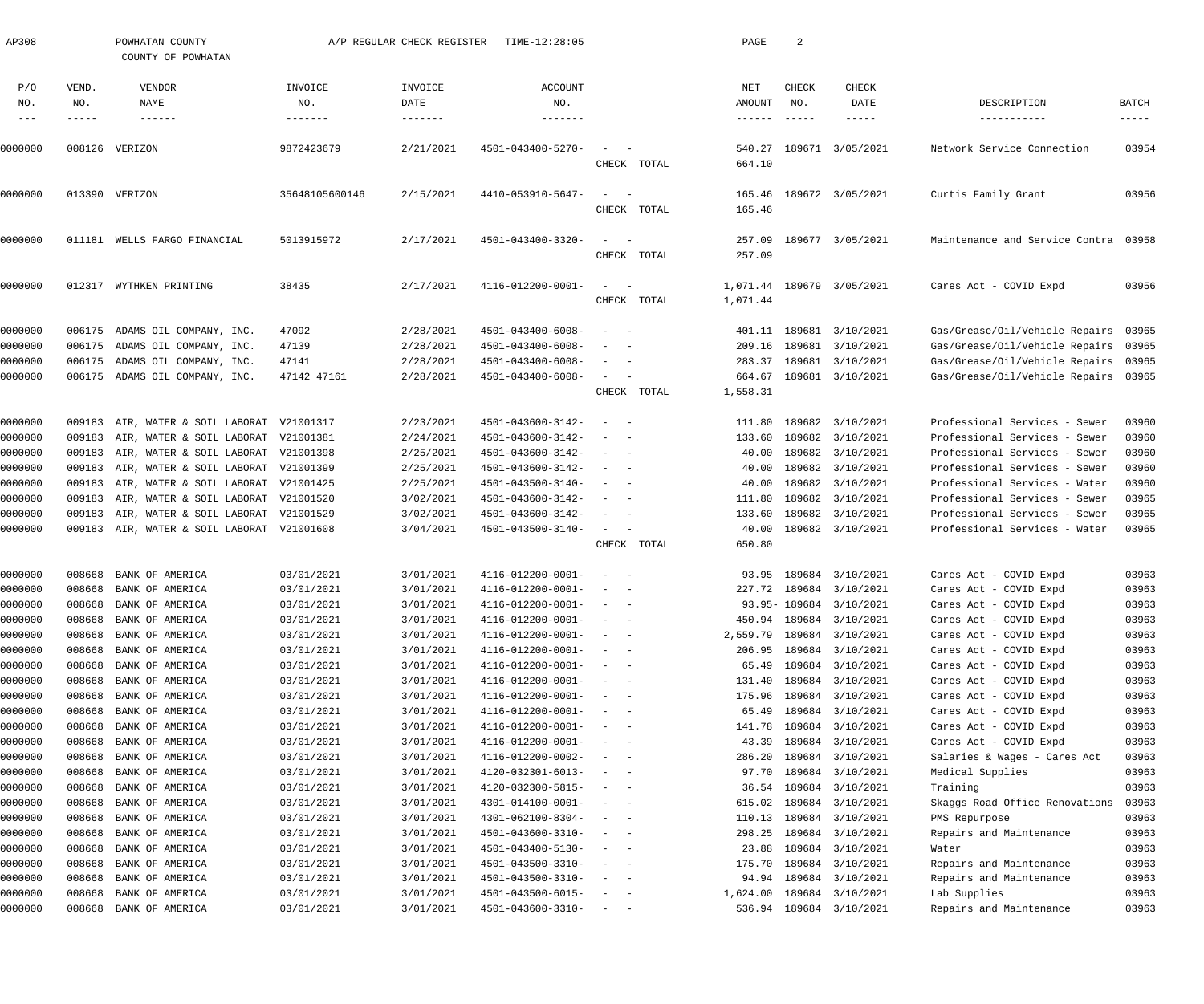| AP308               |              | POWHATAN COUNTY<br>COUNTY OF POWHATAN |                   | A/P REGULAR CHECK REGISTER | TIME-12:28:05            |                                                                                                                           | PAGE                 | $\overline{3}$ |                              |                                      |             |
|---------------------|--------------|---------------------------------------|-------------------|----------------------------|--------------------------|---------------------------------------------------------------------------------------------------------------------------|----------------------|----------------|------------------------------|--------------------------------------|-------------|
| P/O<br>NO.          | VEND.<br>NO. | VENDOR<br>NAME                        | INVOICE<br>NO.    | INVOICE<br>DATE            | ACCOUNT<br>NO.           |                                                                                                                           | NET<br>AMOUNT        | CHECK<br>NO.   | <b>CHECK</b><br>DATE         | DESCRIPTION                          | BATCH       |
| $\qquad \qquad - -$ | -----        | $- - - - - - -$                       | $- - - - - - - -$ | $- - - - - - - -$          | -------                  |                                                                                                                           | $- - - - - - -$      |                | -----                        |                                      | $- - - - -$ |
| 0000000             | 008668       | BANK OF AMERICA                       | 03/01/2021        | 3/01/2021                  | 4501-043600-6016-        |                                                                                                                           | 2,890.82             | 189684         | 3/10/2021                    | Chemicals                            | 03963       |
| 0000000             | 008668       | BANK OF AMERICA                       | 03/01/2021        | 3/01/2021                  | 4501-043400-5810-        |                                                                                                                           | 80.00                | 189684         | 3/10/2021                    | Dues/Association Membership          | 03963       |
| 0000000             | 008668       | BANK OF AMERICA                       | 03/01/2021        | 3/01/2021                  | 4501-043400-5810-        | $\sim$<br>CHECK TOTAL                                                                                                     | 80.00<br>11,019.03   |                | 189684 3/10/2021             | Dues/Association Membership          | 03963       |
|                     |              |                                       |                   |                            | 4501-043400-2310-        |                                                                                                                           |                      |                | 189685 3/10/2021             |                                      | 03964       |
| 0000000             |              | 009454 BANKERS INSURANCE, LLC         | 55611             | 1/01/2021                  |                          | $\sim$<br>CHECK TOTAL                                                                                                     | 90.00<br>90.00       |                |                              | Medical Insurance                    |             |
| 0000000             | 006655       | BLOSSMAN GAS COMPANIES,               | 16105625          | 2/23/2021                  | 4501-043600-5120-        | $\overline{\phantom{0}}$                                                                                                  | 906.63               | 189688         | 3/10/2021                    | Fuel (htg)                           | 03960       |
| 0000000             | 006655       | BLOSSMAN GAS COMPANIES,               | 16105732          | 2/24/2021                  | 4501-043600-5120-        |                                                                                                                           | 420.06               | 189688         | 3/10/2021                    | Fuel (htg)                           | 03960       |
| 0000000             | 006655       | BLOSSMAN GAS COMPANIES,               | 16181942          | 3/02/2021                  | 4501-043600-5120-        |                                                                                                                           | 639.67               | 189688         | 3/10/2021                    | Fuel (htg)                           | 03965       |
| 0000000             | 006655       | BLOSSMAN GAS COMPANIES,               | 16182046          | 3/03/2021                  | 4501-043600-5120-        |                                                                                                                           | 632.02               | 189688         | 3/10/2021                    | Fuel (htg)                           | 03965       |
|                     |              |                                       |                   |                            |                          | CHECK TOTAL                                                                                                               | 2,598.38             |                |                              |                                      |             |
| 0000000             |              | 009991 BMS DIRECT                     | 148978            | 1/31/2021                  | 4501-043400-5210-        | $\sim$                                                                                                                    | 245.07               | 189689         | 3/10/2021                    | Postage                              | 03965       |
|                     |              |                                       |                   |                            |                          | CHECK TOTAL                                                                                                               | 245.07               |                |                              |                                      |             |
| 0000000             | 006965       | CINTAS CORPORATION                    | 4076148757        | 2/17/2021                  | 4501-043400-6011-        |                                                                                                                           | 13.25                |                | 189696 3/10/2021             | Uniforms                             | 03965       |
| 0000000             | 006965       | CINTAS CORPORATION                    | 4076758665        | 2/24/2021                  | 4501-043400-6011-        | CHECK TOTAL                                                                                                               | 14.44<br>27.69       |                | 189696 3/10/2021             | Uniforms                             | 03965       |
|                     |              |                                       |                   |                            |                          |                                                                                                                           |                      |                |                              |                                      |             |
| 0000000             | 010309       | CRITICAL & EMERGENCY                  | 22100009          | 2/26/2021                  | 4301-014100-0001-        | $\sim$<br>$\sim$ $-$<br>CHECK TOTAL                                                                                       | 2,300.00<br>2,300.00 |                | 189702 3/10/2021             | Skaggs Road Office Renovations       | 03962       |
| 0000000             | 010925       | DUNBAR MILBY WILLIAMS                 | 000000080537      | 2/25/2021                  | 4301-014400-0001-        | $\frac{1}{2} \left( \frac{1}{2} \right) \left( \frac{1}{2} \right) \left( \frac{1}{2} \right) \left( \frac{1}{2} \right)$ | 693.00               |                | 189708 3/10/2021             | HVAC Improvements                    | 03965       |
|                     |              |                                       |                   |                            |                          | CHECK TOTAL                                                                                                               | 693.00               |                |                              |                                      |             |
| 0000000             | 013931       | DURDINES, RON                         | 7173186           | 2/17/2021                  | $501 - 000200 - 0003 -$  |                                                                                                                           | 65.00                | 189709         | 3/10/2021                    | Customer Deposits Payable            | 03960       |
| 0000000             |              | 013931 DURDINES, RON                  | 7173186           | 2/17/2021                  | 3501-018990-0076-        |                                                                                                                           | 14.69                | 189709         | 3/10/2021                    | Sewer Connection                     | 03960       |
|                     |              |                                       |                   |                            |                          | CHECK TOTAL                                                                                                               | 79.69                |                |                              |                                      |             |
| 0000000             | 006510       | EMERGENCY SERVICES                    | 473               | 3/02/2021                  | 4120-032300-3110-        | $\sim$<br>$\sim$ $-$                                                                                                      |                      |                | 30,710.40 189711 3/10/2021   | Contract Services-Daytime Cove 03961 |             |
| 0000000             |              | 006510 EMERGENCY SERVICES             | 469               | 3/01/2021                  | 4116-012200-0001-        |                                                                                                                           |                      |                | 33, 146. 25 189711 3/10/2021 | Cares Act - COVID Expd               | 03965       |
|                     |              |                                       |                   |                            |                          | CHECK TOTAL                                                                                                               | 63,856.65            |                |                              |                                      |             |
| 0000000             |              | 009639 EMS MANAGEMENT &               | 041795            | 1/31/2021                  | 4120-032300-5845-        | $\sim$ $  -$                                                                                                              |                      |                | 1,663.29 189712 3/10/2021    | EMS Transport Third Party Bill 03960 |             |
|                     |              |                                       |                   |                            |                          | CHECK TOTAL                                                                                                               | 1,663.29             |                |                              |                                      |             |
| 0000000             |              | 013623 FRONT LINE SAFETY              | 1518159-IN        | 2/12/2021                  | 4116-012200-0001-        |                                                                                                                           |                      |                | 371.32 189714 3/10/2021      | Cares Act - COVID Expd               | 03965       |
| 0000000             | 013623       | FRONT LINE SAFETY                     | 1519037-IN        | 2/15/2021                  | 4116-012200-0001-        |                                                                                                                           |                      |                | 305.99 189714 3/10/2021      | Cares Act - COVID Expd               | 03965       |
| 0000000             | 013623       | FRONT LINE SAFETY                     | 1520386-IN        | 2/18/2021                  | 4116-012200-0001-        | $\sim$                                                                                                                    |                      |                | 710.26 189714 3/10/2021      | Cares Act - COVID Expd               | 03965       |
| 0000000             |              | 013623 FRONT LINE SAFETY              | 1521176-IN        | 2/22/2021                  | 4116-012200-0001-        | CHECK TOTAL                                                                                                               | 1,497.09             |                | 109.52 189714 3/10/2021      | Cares Act - COVID Expd               | 03965       |
| 0000000             | 012954       | SMART DESIGN CONTRACTING              | 10521             | 1/05/2021                  | 4501-043500-3310-        | $\sim$ $-$                                                                                                                | 444.00               |                | 189728 3/10/2021             | Repairs and Maintenance              | 03965       |
| 0000000             |              | 012954 SMART DESIGN CONTRACTING       | 10521             | 1/05/2021                  | $4502 - 044000 - 0004 -$ | $\sim$ $-$                                                                                                                | 10,800.00            |                | 189728 3/10/2021             | Utility SCADA System                 | 03965       |
|                     |              |                                       |                   |                            |                          | CHECK TOTAL                                                                                                               | 11,244.00            |                |                              |                                      |             |
| 0000000             |              | 012283 SMARTSITES                     | 0012421           | 3/01/2021                  | 4116-032200-0010-        | $\sim$ $  -$                                                                                                              |                      |                | 1,125.00 189729 3/10/2021    | SAFER Expenses                       | 03962       |
|                     |              |                                       |                   |                            |                          | CHECK TOTAL                                                                                                               | 1,125.00             |                |                              |                                      |             |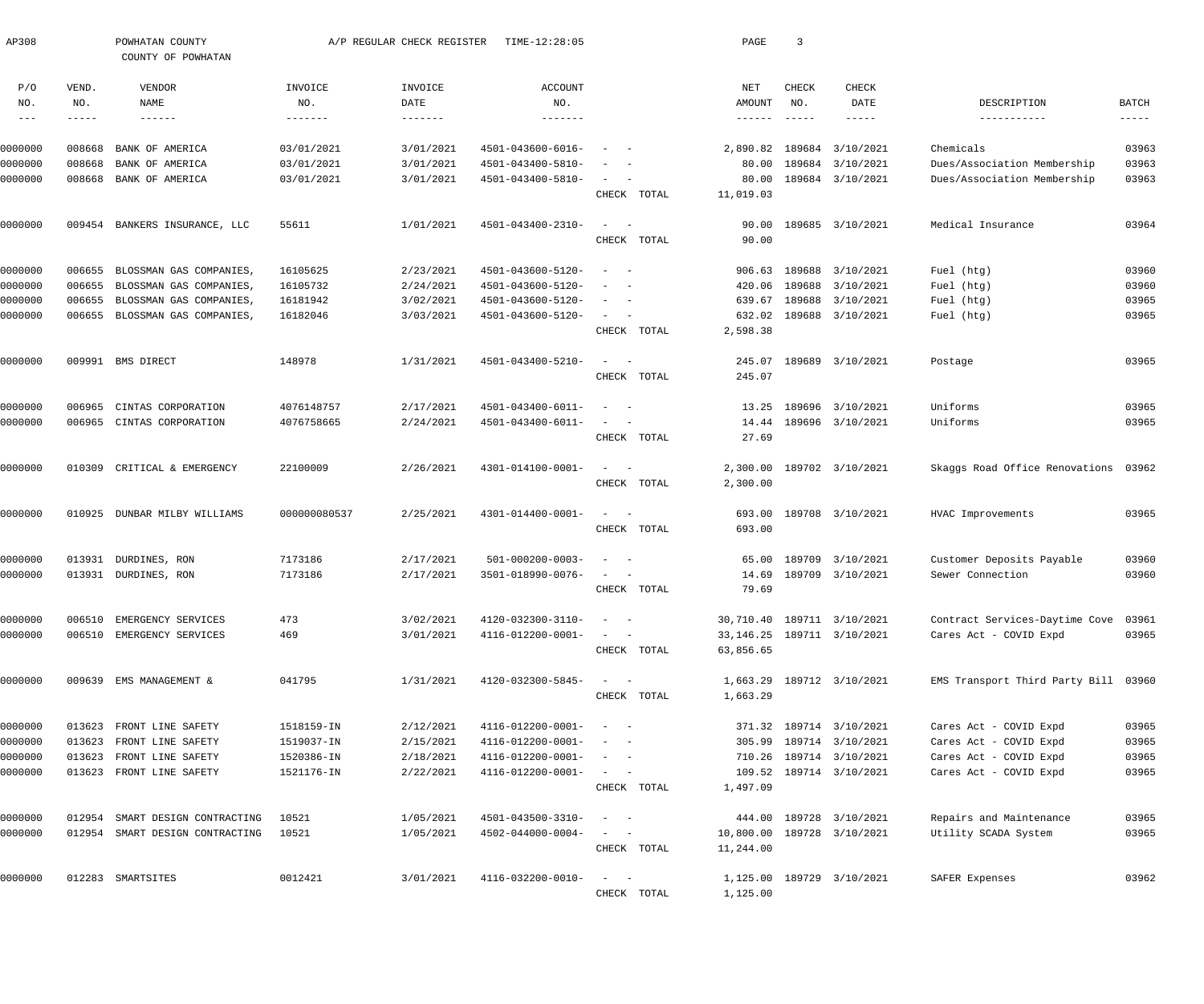| AP308                           |                       | POWHATAN COUNTY<br>COUNTY OF POWHATAN      |                           | A/P REGULAR CHECK REGISTER           | TIME-12:28:05                            |                                                       | PAGE                                        | $\overline{4}$                                     |                           |                               |                             |
|---------------------------------|-----------------------|--------------------------------------------|---------------------------|--------------------------------------|------------------------------------------|-------------------------------------------------------|---------------------------------------------|----------------------------------------------------|---------------------------|-------------------------------|-----------------------------|
| P/O<br>NO.<br>$\qquad \qquad -$ | VEND.<br>NO.<br>----- | VENDOR<br>NAME<br>$- - - - - - -$          | INVOICE<br>NO.<br>------- | INVOICE<br>DATE<br>$- - - - - - - -$ | <b>ACCOUNT</b><br>NO.<br>$- - - - - - -$ |                                                       | NET<br>AMOUNT<br>$\cdots\cdots\cdots\cdots$ | <b>CHECK</b><br>NO.<br>$\qquad \qquad - - - - - -$ | <b>CHECK</b><br>DATE      | DESCRIPTION<br>-----------    | <b>BATCH</b><br>$--- - - -$ |
| 0000000                         | 013938                | SOUTHERN CONSTRUCTION UTI 71872            |                           | 1/31/2021                            | 4501-043500-3310-                        | CHECK TOTAL                                           | 6,092.69<br>6,092.69                        |                                                    | 189730 3/10/2021          | Repairs and Maintenance       | 03965                       |
| 0000000                         | 006594                | SOUTHSIDE ELECTRIC COOP                    | 63504003 02/21            | 2/11/2021                            | 4501-043600-5110-                        | $\sim$ $-$                                            | 2,039.52                                    |                                                    | 189731 3/10/2021          | Electricity                   | 03965                       |
| 0000000                         | 006594                | SOUTHSIDE ELECTRIC COOP                    | 63504013 02/21            | 2/11/2021                            | 4501-043500-5110-                        | CHECK TOTAL                                           | 2,264.83                                    |                                                    | 225.31 189731 3/10/2021   | Electricity                   | 03965                       |
| 0000000                         | 011188                | TECH FIRE & SAFETY                         | 1805                      | 2/26/2021                            | 4116-032200-0010-                        | $\sim$<br>$\sim$ $-$<br>CHECK TOTAL                   | 604.00<br>604.00                            |                                                    | 189735 3/10/2021          | SAFER Expenses                | 03960                       |
| 0000000                         |                       | 013937 THE AGAM GROUP LTD                  | 67805                     | 7/08/2020                            | 4116-012200-0001-                        | $\sim$<br>$\sim$ $-$<br>CHECK TOTAL                   | 183.21<br>183.21                            |                                                    | 189736 3/10/2021          | Cares Act - COVID Expd        | 03965                       |
| 0000000                         | 006679                | TREASURER, CHESTERFIELD                    | 2015393 2/21              | 2/24/2021                            | 4501-043500-5112-                        | $\sim$<br>$\sim$ $-$<br>CHECK TOTAL                   | 39,843.45<br>39,843.45                      |                                                    | 189738 3/10/2021          | Chesterfield Bi-monthly Fees  | 03965                       |
| 0000000                         | 007415                | VIRGINIA UTILITY                           | 02210352                  | 2/28/2021                            | 4501-043500-3140-                        | $\sim$ $-$                                            | 21.00                                       |                                                    | 189742 3/10/2021          | Professional Services - Water | 03960                       |
| 0000000                         |                       | 007415 VIRGINIA UTILITY                    | 02210352                  | 2/28/2021                            | 4501-043600-3142-                        | CHECK TOTAL                                           | 21.00<br>42.00                              |                                                    | 189742 3/10/2021          | Professional Services - Sewer | 03960                       |
| 0000000                         |                       | 013774 WYTHKEN PRINTING                    | 38463                     | 2/25/2021                            | 4116-012200-0001-                        | $\sim$ $-$<br>CHECK TOTAL                             | 2,954.61                                    |                                                    | 2,954.61 189745 3/10/2021 | Cares Act - COVID Expd        | 03965                       |
| 0000000                         |                       | 010688 A&B CLEANING SERVICE, INC. 33934    |                           | 3/03/2021                            | 4116-012200-0001-                        | $\sim$<br>$\sim$ $-$<br>CHECK TOTAL                   | 400.00<br>400.00                            |                                                    | 189769 3/19/2021          | Cares Act - COVID Expd        | 03968                       |
| 0000000                         | 009183                | AIR, WATER & SOIL LABORAT V21001691        |                           | 3/08/2021                            | 4501-043600-3145-                        | $\sim$ $-$                                            | 171.80                                      |                                                    | 189770 3/19/2021          | Sludge Removal                | 03967                       |
| 0000000                         | 009183                | AIR, WATER & SOIL LABORAT V21001692        |                           | 3/08/2021                            | 4501-043600-3145-                        |                                                       | 171.80                                      |                                                    | 189770 3/19/2021          | Sludge Removal                | 03967                       |
| 0000000                         | 009183                | AIR, WATER & SOIL LABORAT V21001743        |                           | 3/09/2021                            | 4501-043600-3142-                        |                                                       | 265.20                                      |                                                    | 189770 3/19/2021          | Professional Services - Sewer | 03967                       |
| 0000000                         |                       | 009183 AIR, WATER & SOIL LABORAT V21001755 |                           | 3/09/2021                            | 4501-043600-3142-                        | $\overline{\phantom{a}}$<br>CHECK TOTAL               | $1\,, 004\,. 20$                            |                                                    | 395.40 189770 3/19/2021   | Professional Services - Sewer | 03967                       |
| 0000000                         |                       | 007126 ANALYTICS CORPORATION               | 69065                     | 3/09/2021                            | 4501-043600-3142-                        | $\sim$ $-$<br>$\overline{\phantom{a}}$<br>CHECK TOTAL | 174.00<br>174.00                            |                                                    | 189771 3/19/2021          | Professional Services - Sewer | 03967                       |
| 0000000                         | 006655                | BLOSSMAN GAS COMPANIES,                    | 16299976                  | 3/09/2021                            | 4501-043600-3142-                        | $\sim$ $-$<br>$\overline{\phantom{m}}$                | 593.40                                      |                                                    | 189780 3/19/2021          | Professional Services - Sewer | 03968                       |
| 0000000                         |                       | 006655 BLOSSMAN GAS COMPANIES,             | 16343989                  | 3/09/2021                            | 4501-043600-3142-                        |                                                       | 398.30                                      |                                                    | 189780 3/19/2021          | Professional Services - Sewer | 03968                       |
|                                 |                       |                                            |                           |                                      |                                          | CHECK TOTAL                                           | 991.70                                      |                                                    |                           |                               |                             |
| 0000000                         |                       | 007296 BOUND TREE MEDICAL, LLC             | 83969935                  | 3/01/2021                            | 4120-032301-6013-                        | $\sim$<br>$\sim$ $-$<br>CHECK TOTAL                   | 588.20<br>588.20                            |                                                    | 189781 3/19/2021          | Medical Supplies              | 03968                       |
| 0000000                         | 011610                | BUSINESS CARD                              | 02/27/2021                | 2/27/2021                            | 4116-031212-6015-                        | $\sim$ $-$<br>$\overline{\phantom{a}}$                | $.00 \,$                                    |                                                    | 189784 3/19/2021          | Ancillary Expenses            | 03971                       |
| 0000000                         | 011610                | BUSINESS CARD                              | 02/27/2021                | 2/27/2021                            | 4116-031212-6015-                        | $\sim$<br>$\sim$ $-$                                  | 80.59                                       |                                                    | 189784 3/19/2021          | Ancillary Expenses            | 03971                       |
| 0000000                         | 011610                | BUSINESS CARD                              | 02/27/2021                | 2/27/2021                            | 4116-031212-6015-                        | $\sim$ $  -$                                          | 57.24                                       |                                                    | 189784 3/19/2021          | Ancillary Expenses            | 03971                       |
| 0000000                         | 011610                | BUSINESS CARD                              | 02/27/2021                | 2/27/2021                            | 4116-031212-6015-                        | $\sim$<br>$\sim$ $-$                                  | 84.80                                       |                                                    | 189784 3/19/2021          | Ancillary Expenses            | 03971                       |
| 0000000                         | 011610                | BUSINESS CARD                              | 02/27/2021                | 2/27/2021                            | 4116-031212-6015-                        | $\sim$<br>$\sim$ $-$<br>CHECK TOTAL                   | 63.60<br>286.23                             |                                                    | 189784 3/19/2021          | Ancillary Expenses            | 03971                       |
| 0000000                         | 013658                | CAPITAL ELECTRIC                           | S043547943                | 3/04/2021                            | 4501-043600-3310-                        | $\sim$ $-$<br>CHECK TOTAL                             | 38.08<br>38.08                              |                                                    | 189786 3/19/2021          | Repairs and Maintenance       | 03968                       |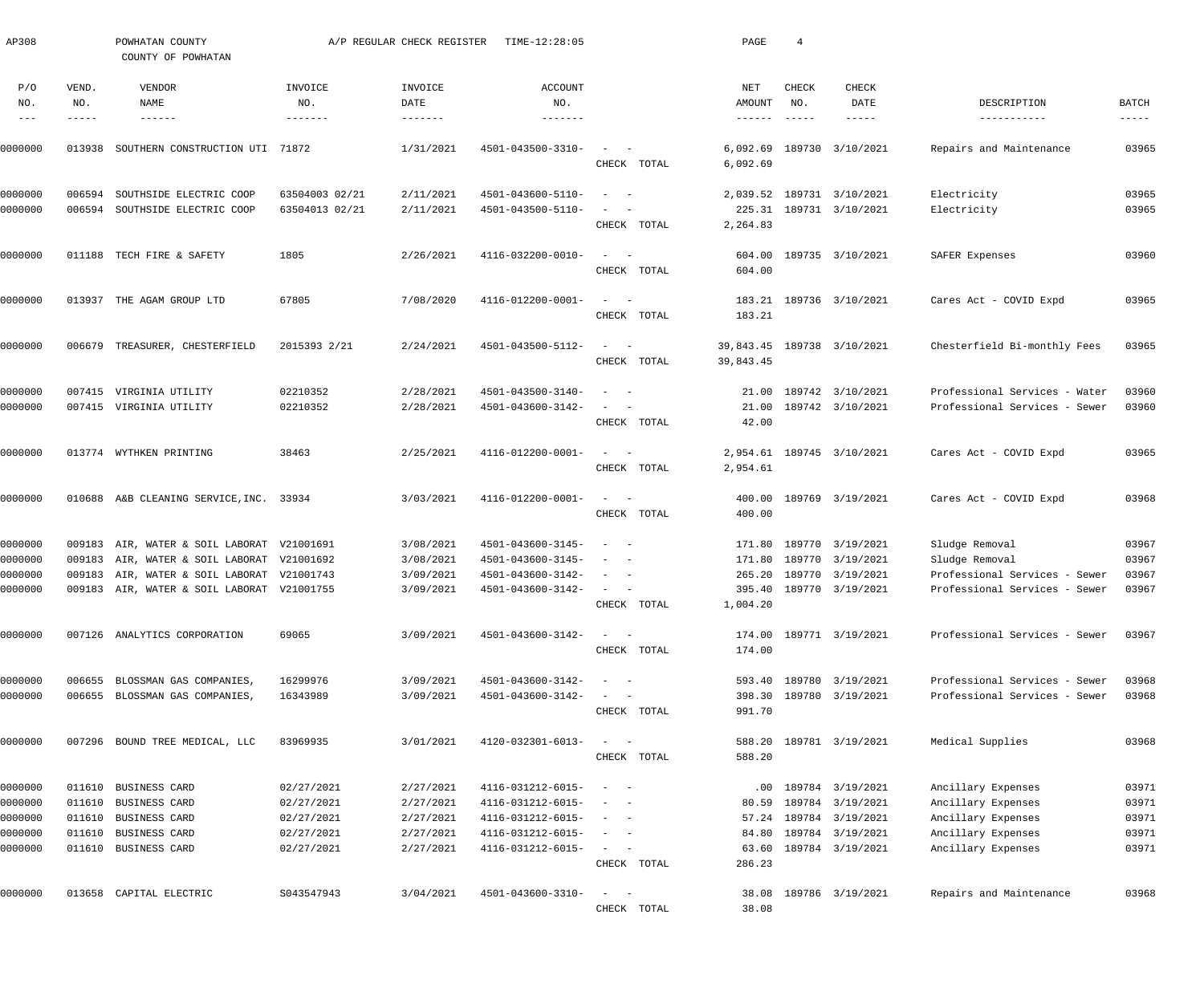| AP308              |                  | POWHATAN COUNTY<br>COUNTY OF POWHATAN      |                  | A/P REGULAR CHECK REGISTER | TIME-12:28:05                          |                                                      | PAGE            | 5            |                                      |                                      |                |
|--------------------|------------------|--------------------------------------------|------------------|----------------------------|----------------------------------------|------------------------------------------------------|-----------------|--------------|--------------------------------------|--------------------------------------|----------------|
| P/O<br>NO.         | VEND.<br>NO.     | VENDOR<br>NAME                             | INVOICE<br>NO.   | INVOICE<br>DATE            | <b>ACCOUNT</b><br>NO.                  |                                                      | NET<br>AMOUNT   | CHECK<br>NO. | CHECK<br>DATE                        | DESCRIPTION                          | BATCH          |
| $---$              | $- - - - -$      | $- - - - - - -$                            | -------          |                            | -------                                |                                                      | $- - - - - - -$ | $- - - - -$  | -----                                | -----------                          | $- - - - -$    |
| 0000000            | 006965           | CINTAS CORPORATION                         | 4069046734       | 12/02/2021                 | 4501-043400-6011-                      |                                                      | 13.25           | 189790       | 3/19/2021                            | Uniforms                             | 03968          |
| 0000000            | 006965           | CINTAS CORPORATION                         | 4069618700       | 12/09/2020                 | 4501-043400-6011-                      |                                                      | 13.25           |              | 189790 3/19/2021                     | Uniforms                             | 03968          |
|                    |                  |                                            |                  |                            |                                        | CHECK TOTAL                                          | 26.50           |              |                                      |                                      |                |
| 0000000            |                  | 011751 COMPASS MD                          | 320              | 3/10/2021                  | 4116-032200-0010-                      | $\sim$<br>$\hspace{0.1mm}$                           | 959.00          |              | 189793 3/19/2021                     | SAFER Expenses                       | 03968          |
|                    |                  |                                            |                  |                            |                                        | CHECK TOTAL                                          | 959.00          |              |                                      |                                      |                |
| 0000000            | 000076           | DELL MARKETING L.P.                        | 10468899138      | 2/07/2021                  | 4301-012510-8304-                      | $\equiv$<br>$\hspace{0.1mm}$                         | 6,330.00        |              | 189796 3/19/2021                     | PC Replacement                       | 03966          |
|                    |                  |                                            |                  |                            |                                        | CHECK TOTAL                                          | 6,330.00        |              |                                      |                                      |                |
| 0000000            |                  | 011224 ELECTRONIC SYSTEMS, INC.            | IN1778550        | 3/01/2021                  | 4501-043400-3320-                      | $\sim$<br>$\overline{a}$                             | 45.25           |              | 189801 3/19/2021                     | Maintenance and Service Contra       | 03969          |
|                    |                  |                                            |                  |                            |                                        | CHECK TOTAL                                          | 45.25           |              |                                      |                                      |                |
|                    |                  |                                            |                  |                            |                                        |                                                      |                 |              |                                      |                                      |                |
| 0000000            | 009639           | EMS MANAGEMENT &                           | 042075           | 2/28/2021                  | 4120-032300-5845-                      | $\sim$<br>$\sim$                                     | 2,732.99        |              | 189802 3/19/2021                     | EMS Transport Third Party Bill 03969 |                |
|                    |                  |                                            |                  |                            |                                        | CHECK TOTAL                                          | 2,732.99        |              |                                      |                                      |                |
| 0000000            | 009093           | FARMVILLE WHOLESALE                        | 708327           | 2/17/2021                  | 4501-043600-3310-                      | $\sim$                                               | 219.44          |              | 189804 3/19/2021                     | Repairs and Maintenance              | 03969          |
| 0000000            | 009093           | FARMVILLE WHOLESALE                        | 708926           | 2/25/2021                  | 4501-043600-3310-                      | $\overline{\phantom{a}}$                             | 354.64          |              | 189804 3/19/2021                     | Repairs and Maintenance              | 03969          |
| 0000000            | 009093           | FARMVILLE WHOLESALE                        | 709509           | 3/04/2021                  | 4501-043600-3310-                      | $\sim$<br>$\sim$ $-$                                 | 354.64          |              | 189804 3/19/2021                     | Repairs and Maintenance              | 03969          |
|                    |                  |                                            |                  |                            |                                        | CHECK TOTAL                                          | 928.72          |              |                                      |                                      |                |
| 0000000            | 013623           | FRONT LINE SAFETY                          | 1505853-IN       | 1/13/2021                  | 4116-012200-0001-                      | $\sim$<br>$\sim$                                     | 8,365.44        |              | 189808 3/19/2021                     | Cares Act - COVID Expd               | 03969          |
|                    |                  |                                            |                  |                            |                                        | CHECK TOTAL                                          | 8,365.44        |              |                                      |                                      |                |
| 0000000            | 011391           | HALEY FORD                                 | 44430232         | 3/01/2021                  | 4301-012500-8301-                      | $\overline{\phantom{a}}$<br>$\overline{\phantom{a}}$ | 12,788.72       |              | 189812 3/19/2021                     | Sheriff's Vehicles                   | 03969          |
| 0000000            | 011391           | HALEY FORD                                 | 444303233        | 3/01/2021                  | 4301-012500-8301-                      | $\sim$<br>$\sim$                                     | 12,788.72       |              | 189812 3/19/2021                     | Sheriff's Vehicles                   | 03969          |
|                    |                  |                                            |                  |                            |                                        | CHECK TOTAL                                          | 25,577.44       |              |                                      |                                      |                |
| 0000000            |                  | 013549 HOSTED BACKBONE, LLC                | HB17-9302        | 3/04/2021                  | 4116-012200-0001-                      | $\sim$                                               | 1,500.00        |              | 189813 3/19/2021                     | Cares Act - COVID Expd               | 03969          |
|                    |                  |                                            |                  |                            |                                        | CHECK TOTAL                                          | 1,500.00        |              |                                      |                                      |                |
|                    |                  |                                            |                  |                            |                                        |                                                      |                 |              |                                      |                                      |                |
| 0000000<br>0000000 | 007325<br>007325 | RICHMOND OXYGEN CO.<br>RICHMOND OXYGEN CO. | 356704<br>357138 | 2/10/2021<br>2/24/2021     | 4120-032301-6013-<br>4120-032301-6013- | $\sim$ $ -$<br>$\sim$                                | 95.00<br>8.00   |              | 189832 3/19/2021<br>189832 3/19/2021 | Medical Supplies<br>Medical Supplies | 03969<br>03969 |
| 0000000            |                  | 007325 RICHMOND OXYGEN CO.                 | 357139           | 2/24/2021                  | 4120-032301-6013-                      | $\sim$ $  -$                                         | 71.00           |              | 189832 3/19/2021                     | Medical Supplies                     | 03969          |
|                    |                  |                                            |                  |                            |                                        | CHECK TOTAL                                          | 174.00          |              |                                      |                                      |                |
| 0000000            |                  | 006594 SOUTHSIDE ELECTRIC COOP             | 570224001 2/21   | 3/12/2021                  | 4410-053910-5647-                      | $\frac{1}{2}$ and $\frac{1}{2}$ and $\frac{1}{2}$    |                 |              | 216.64 189838 3/19/2021              | Curtis Family Grant                  | 03969          |
|                    |                  |                                            |                  |                            |                                        | CHECK TOTAL                                          | 216.64          |              |                                      |                                      |                |
|                    |                  |                                            |                  |                            |                                        |                                                      |                 |              |                                      |                                      |                |
| 0000000            |                  | 011988 SUMMIT MEDIA LLC                    | 531332-2         | 2/28/2021                  | 4116-032200-0010-                      | $\frac{1}{2}$ and $\frac{1}{2}$ and $\frac{1}{2}$    | 99.00           |              | 189842 3/19/2021                     | SAFER Expenses                       | 03969          |
|                    |                  |                                            |                  |                            |                                        | CHECK TOTAL                                          | 99.00           |              |                                      |                                      |                |
| 0000000            |                  | 008346 SYCOM TECHNOLOGIES                  | AT62541          | 3/28/2021                  | 4116-012200-0001-                      | $\sim$ $ -$                                          |                 |              | 1,832.51 189843 3/19/2021            | Cares Act - COVID Expd               | 03969          |
|                    |                  |                                            |                  |                            |                                        | CHECK TOTAL                                          | 1,832.51        |              |                                      |                                      |                |
| 0000000            |                  | 008126 VERIZON                             | 9874537955       | 3/24/2021                  | 4501-043400-5250-                      | $\qquad \qquad -$                                    |                 |              | 123.83 189848 3/19/2021              | Cell Phones                          | 03966          |
| 0000000            |                  | 008126 VERIZON                             | 9874537955       | 3/24/2021                  | 4501-043400-5270-                      | $\sim$ $  -$                                         |                 |              | 540.41 189848 3/19/2021              | Network Service Connection           | 03966          |
|                    |                  |                                            |                  |                            |                                        | CHECK TOTAL                                          | 664.24          |              |                                      |                                      |                |
|                    |                  |                                            |                  |                            |                                        |                                                      |                 |              |                                      |                                      |                |
| 0000000            |                  | 011193 VERIZON                             | 0013574714 2/20  | 2/27/2021                  | 4501-043400-5230-                      | $\frac{1}{2}$ and $\frac{1}{2}$ and $\frac{1}{2}$    | 50.06           |              | 189849 3/19/2021                     | Telephone System                     | 03969          |
|                    |                  |                                            |                  |                            |                                        | CHECK TOTAL                                          | 50.06           |              |                                      |                                      |                |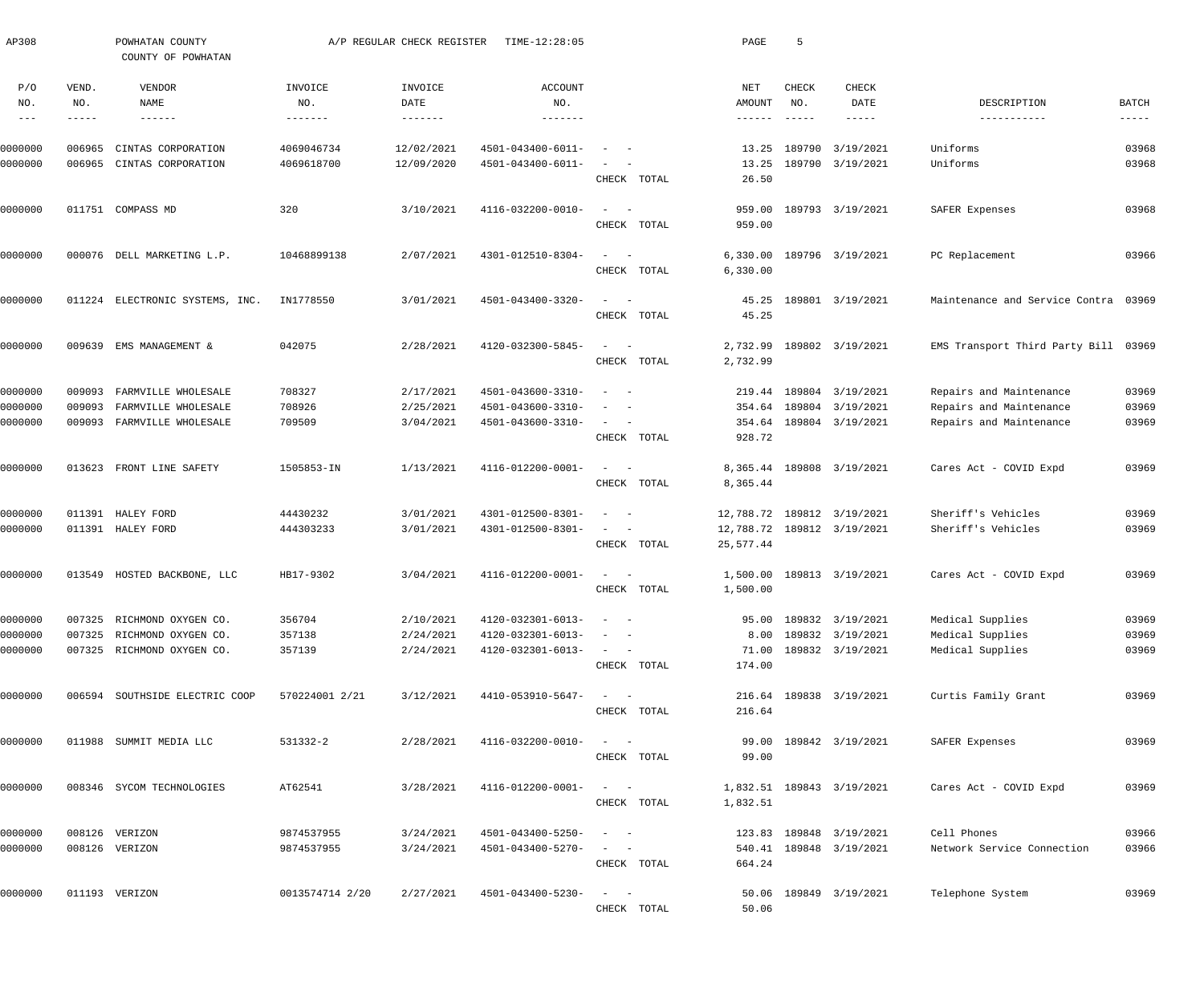| AP308         |              | POWHATAN COUNTY<br>COUNTY OF POWHATAN         |                 | A/P REGULAR CHECK REGISTER | TIME-12:28:05     |                                                                                                                           | PAGE                   | 6             |                           |                               |                             |
|---------------|--------------|-----------------------------------------------|-----------------|----------------------------|-------------------|---------------------------------------------------------------------------------------------------------------------------|------------------------|---------------|---------------------------|-------------------------------|-----------------------------|
| P/O           | VEND.        | VENDOR                                        | INVOICE         | INVOICE                    | <b>ACCOUNT</b>    |                                                                                                                           | NET                    | CHECK         | CHECK                     |                               |                             |
| NO.<br>$-- -$ | NO.<br>----- | NAME<br>$- - - - - - -$                       | NO.<br>-------  | DATE<br>-------            | NO.<br>-------    |                                                                                                                           | AMOUNT<br>------       | NO.<br>------ | DATE<br>-----             | DESCRIPTION<br>-----------    | <b>BATCH</b><br>$- - - - -$ |
| 0000000       |              | 013774 WYTHKEN PRINTING                       | 38504           | 3/07/2021                  | 4116-012200-0001- | CHECK TOTAL                                                                                                               | 699.38<br>699.38       |               | 189860 3/19/2021          | Cares Act - COVID Expd        | 03969                       |
| 0000000       |              | 009183 AIR, WATER & SOIL LABORAT              | V21001619       | 3/05/2021                  | 4501-043600-3142- | $\qquad \qquad -$                                                                                                         | 40.00                  |               | 189880 3/26/2021          | Professional Services - Sewer | 03975                       |
| 0000000       |              | 009183 AIR, WATER & SOIL LABORAT              | V21001620       | 3/05/2021                  | 4501-043600-3142- | $\sim$<br>$\sim$ $-$                                                                                                      | 40.00                  | 189880        | 3/26/2021                 | Professional Services - Sewer | 03975                       |
| 0000000       | 009183       | AIR, WATER & SOIL LABORAT V21001801           |                 | 3/11/2021                  | 4501-043600-3142- | $\sim$<br>$\sim$ $-$                                                                                                      | 40.00                  | 189880        | 3/26/2021                 | Professional Services - Sewer | 03975                       |
| 0000000       | 009183       | AIR, WATER & SOIL LABORAT V21001802           |                 | 3/11/2021                  | 4501-043600-3142- | $\frac{1}{2} \left( \frac{1}{2} \right) \left( \frac{1}{2} \right) \left( \frac{1}{2} \right) \left( \frac{1}{2} \right)$ | 40.00                  |               | 189880 3/26/2021          | Professional Services - Sewer | 03975                       |
| 0000000       | 009183       | AIR, WATER & SOIL LABORAT                     | V21001905       | 3/16/2021                  | 4501-043600-3142- | $\sim$ $  -$                                                                                                              | 133.60                 | 189880        | 3/26/2021                 | Professional Services - Sewer | 03975                       |
| 0000000       |              | 009183 AIR, WATER & SOIL LABORAT V21001906    |                 | 3/16/2021                  | 4501-043600-3142- | $\sim$<br>CHECK TOTAL                                                                                                     | 111.80<br>405.40       |               | 189880 3/26/2021          | Professional Services - Sewer | 03975                       |
| 0000000       |              | 011931 ALTAIRIS TECHNOLOGY                    | $46 - POW$      | 3/11/2021                  | 4301-031200-6001- | $\overline{\phantom{a}}$<br>CHECK TOTAL                                                                                   | 9,870.00<br>9,870.00   |               | 189881 3/26/2021          | Public Safety Radio System    | 03975                       |
| 0000000       |              | 012849 AQUA VIRGINIA                          | 1188328 3/21    | 3/08/2021                  | 4501-043600-5130- | $\sim$<br>$\sim$                                                                                                          | 18.81                  |               | 189884 3/26/2021          | Water - Sewer Facilities      | 03975                       |
|               |              |                                               |                 |                            |                   | CHECK TOTAL                                                                                                               | 18.81                  |               |                           |                               |                             |
| 0000000       |              | 013617 ARC DOCUMENT SOLUTIONS LL 62MDI9126524 |                 | 12/22/2020                 | 4116-012200-0001- | $\sim$<br>$\sim$ $-$<br>CHECK TOTAL                                                                                       | 36,388.75<br>36,388.75 |               | 189885 3/26/2021          | Cares Act - COVID Expd        | 03975                       |
| 0000000       |              | 008117 AUTOMATIC CONTROLS OF VA               | 210059          | 3/02/2021                  | 4501-043600-3142- | $\sim$<br>$\sim$<br>CHECK TOTAL                                                                                           | 3,900.41<br>3,900.41   |               | 189887 3/26/2021          | Professional Services - Sewer | 03975                       |
| 0000000       | 006655       | BLOSSMAN GAS COMPANIES,                       | 15975168        | 2/10/2021                  | 4501-043600-5120- | $\sim$<br>$\sim$ $-$                                                                                                      | 471.02                 |               | 189890 3/26/2021          | Fuel (htg)                    | 03975                       |
| 0000000       | 006655       | BLOSSMAN GAS COMPANIES,                       | 16358338        | 3/16/2021                  | 4501-043600-5120- | $\overline{\phantom{m}}$<br>$\sim$                                                                                        | 405.49                 |               | 189890 3/26/2021          | Fuel (htg)                    | 03975                       |
| 0000000       |              | 006655 BLOSSMAN GAS COMPANIES,                | 16358426        | 3/17/2021                  | 4501-043600-5120- | $\overline{\phantom{0}}$<br>CHECK TOTAL                                                                                   | 367.53<br>1,244.04     |               | 189890 3/26/2021          | Fuel (htg)                    | 03975                       |
| 0000000       |              | 013947 CAPITAL ELECTRIC                       | \$043547943.001 | 3/04/2021                  | 4501-043600-3310- | CHECK TOTAL                                                                                                               | 38.08<br>38.08         |               | 189893 3/26/2021          | Repairs and Maintenance       | 03975                       |
| 0000000       |              | 000540 CENTRAL VIRGINIA WASTE                 | 26387           | 3/18/2021                  | 4501-043400-3185- | $\alpha = 1$ , $\alpha = 1$                                                                                               | 65.93                  |               | 189895 3/26/2021          | Trash Removal                 | 03975                       |
|               |              |                                               |                 |                            |                   | CHECK TOTAL                                                                                                               | 65.93                  |               |                           |                               |                             |
| 0000000       | 006965       | CINTAS CORPORATION                            | 4073148811      | 3/10/2021                  | 4501-043400-6011- | $\frac{1}{2}$ and $\frac{1}{2}$ and $\frac{1}{2}$                                                                         |                        |               | 14.77 189897 3/26/2021    | Uniforms                      | 03975                       |
| 0000000       |              | 006965 CINTAS CORPORATION                     | 4077452950      | 3/03/2021                  | 4501-043400-6011- | $\frac{1}{2}$ and $\frac{1}{2}$ and $\frac{1}{2}$                                                                         | 14.45                  |               | 189897 3/26/2021          | Uniforms                      | 03975                       |
|               |              |                                               |                 |                            |                   | CHECK TOTAL                                                                                                               | 29.22                  |               |                           |                               |                             |
| 0000000       | 013768       | COMMONWEALTH EVENT COMPAN                     | 015211 0        | 3/15/2021                  | 4116-012200-0001- | $\frac{1}{2} \left( \frac{1}{2} \right) \left( \frac{1}{2} \right) = \frac{1}{2} \left( \frac{1}{2} \right)$              | 620.50                 |               | 189901 3/26/2021          | Cares Act - COVID Expd        | 03975                       |
| 0000000       |              | 013768 COMMONWEALTH EVENT COMPAN              | 015312 0        | 3/15/2021                  | 4116-012200-0001- | $\sim$                                                                                                                    | 1,056.00               |               | 189901 3/26/2021          | Cares Act - COVID Expd        | 03975                       |
|               |              |                                               |                 |                            |                   | CHECK TOTAL                                                                                                               | 1,676.50               |               |                           |                               |                             |
| 0000000       | 013298       | COMPUTER CABLING &                            | 112110A         | 3/01/2021                  | 4116-012200-0001- | $\frac{1}{2}$ and $\frac{1}{2}$ and $\frac{1}{2}$                                                                         | 7,970.00               |               | 189902 3/26/2021          | Cares Act - COVID Expd        | 03975                       |
| 0000000       | 013298       | COMPUTER CABLING &                            | 112111A         | 3/01/2021                  | 4116-012200-0001- | $\frac{1}{2}$ and $\frac{1}{2}$ and $\frac{1}{2}$                                                                         | 6,100.00               |               | 189902 3/26/2021          | Cares Act - COVID Expd        | 03975                       |
| 0000000       |              | 013298 COMPUTER CABLING &                     | 112112A         | 3/01/2021                  | 4301-012510-8309- | $\mathcal{L}_{\text{max}}$ and $\mathcal{L}_{\text{max}}$<br>CHECK TOTAL                                                  | 17,525.00              |               | 3,455.00 189902 3/26/2021 | High Speed Connection         | 03975                       |
| 0000000       | 000860       | DOMINION ENERGY VIRGINIA                      | 0998223150 3/21 | 3/04/2021                  | 4501-043600-5110- | $\frac{1}{2}$ and $\frac{1}{2}$ and $\frac{1}{2}$                                                                         | 152.65                 |               | 189910 3/26/2021          | Electricity                   | 03975                       |
| 0000000       | 000860       | DOMINION ENERGY VIRGINIA                      | 1875198911 3/21 | 3/03/2021                  | 4501-043500-5110- | $\frac{1}{2} \left( \frac{1}{2} \right) \left( \frac{1}{2} \right) = \frac{1}{2} \left( \frac{1}{2} \right)$              | 116.92                 |               | 189910 3/26/2021          | Electricity                   | 03975                       |
| 0000000       | 000860       | DOMINION ENERGY VIRGINIA                      | 2907028530 2/21 | 2/15/2021                  | 4501-043400-5110- | $\frac{1}{2}$ and $\frac{1}{2}$ and $\frac{1}{2}$                                                                         | 62.49                  |               | 189910 3/26/2021          | Electricity                   | 03975                       |
| 0000000       | 000860       | DOMINION ENERGY VIRGINIA                      | 3085476897 3/21 | 3/03/2021                  | 4501-043600-5110- | $\frac{1}{2}$ and $\frac{1}{2}$ and $\frac{1}{2}$                                                                         | 228.18                 |               | 189910 3/26/2021          | Electricity                   | 03975                       |
|               |              |                                               |                 |                            |                   | CHECK TOTAL                                                                                                               | 560.24                 |               |                           |                               |                             |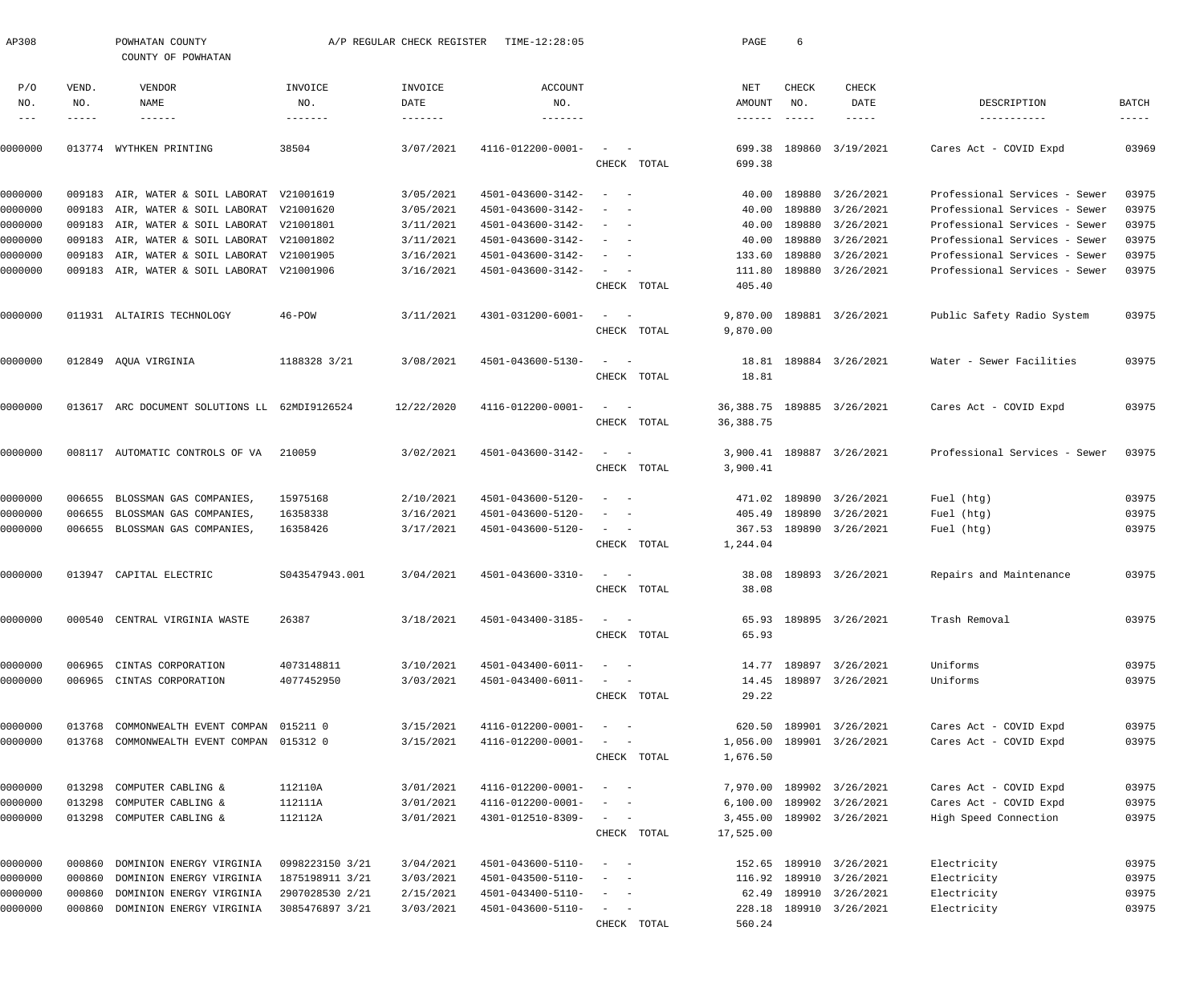| AP308                                                                                                                                                                                                                                                                                                                                                                                        |               | POWHATAN COUNTY<br>COUNTY OF POWHATAN |                 | A/P REGULAR CHECK REGISTER | TIME-12:28:05     |                                                   | PAGE               | $7\phantom{.0}$ |                            |                                      |             |
|----------------------------------------------------------------------------------------------------------------------------------------------------------------------------------------------------------------------------------------------------------------------------------------------------------------------------------------------------------------------------------------------|---------------|---------------------------------------|-----------------|----------------------------|-------------------|---------------------------------------------------|--------------------|-----------------|----------------------------|--------------------------------------|-------------|
| P/O<br>NO.                                                                                                                                                                                                                                                                                                                                                                                   | VEND.<br>NO.  | VENDOR<br>NAME                        | INVOICE<br>NO.  | INVOICE<br>DATE            | ACCOUNT<br>NO.    |                                                   | NET<br>AMOUNT      | CHECK<br>NO.    | <b>CHECK</b><br>DATE       | DESCRIPTION                          | BATCH       |
| $\frac{1}{2} \frac{1}{2} \frac{1}{2} \frac{1}{2} \frac{1}{2} \frac{1}{2} \frac{1}{2} \frac{1}{2} \frac{1}{2} \frac{1}{2} \frac{1}{2} \frac{1}{2} \frac{1}{2} \frac{1}{2} \frac{1}{2} \frac{1}{2} \frac{1}{2} \frac{1}{2} \frac{1}{2} \frac{1}{2} \frac{1}{2} \frac{1}{2} \frac{1}{2} \frac{1}{2} \frac{1}{2} \frac{1}{2} \frac{1}{2} \frac{1}{2} \frac{1}{2} \frac{1}{2} \frac{1}{2} \frac{$ | $- - - - - -$ | $- - - - - -$                         | $- - - - - - -$ | $- - - - - - -$            |                   |                                                   | $- - - - - - -$    | $- - - - - -$   | $- - - - -$                | -----------                          | $- - - - -$ |
| 0000000                                                                                                                                                                                                                                                                                                                                                                                      | 000860        | DOMINION ENERGY VIRGINIA              | 6656300552 3/21 | 3/03/2021                  | 4501-043500-5110- |                                                   | 384.96             |                 | 189911 3/26/2021           | Electricity                          | 03975       |
| 0000000                                                                                                                                                                                                                                                                                                                                                                                      | 000860        | DOMINION ENERGY VIRGINIA              | 7897055856 3/21 | 3/03/2021                  | 4501-043600-5110- | $\overline{\phantom{0}}$                          | 2,914.26           |                 | 189911 3/26/2021           | Electricity                          | 03975       |
| 0000000                                                                                                                                                                                                                                                                                                                                                                                      | 000860        | DOMINION ENERGY VIRGINIA              | 9052426195 3/21 | 3/04/2021                  | 4501-043600-5110- | $\sim$<br>CHECK TOTAL                             | 165.27<br>3,464.49 |                 | 189911 3/26/2021           | Electricity                          | 03975       |
|                                                                                                                                                                                                                                                                                                                                                                                              |               |                                       |                 |                            |                   |                                                   |                    |                 |                            |                                      |             |
| 0000000                                                                                                                                                                                                                                                                                                                                                                                      | 007147        | DRAPER ADEN ASSOCIATES,               | 2020120104      | 12/31/2020                 | 4116-012200-0001- | $\sim$<br>$\sim$ $-$                              | 2,061.50           |                 | 189912 3/26/2021           | Cares Act - COVID Expd               | 03975       |
| 0000000                                                                                                                                                                                                                                                                                                                                                                                      | 007147        | DRAPER ADEN ASSOCIATES,               | 2021020298      | 2/28/2021                  | 4501-043500-3140- | $\equiv$<br>$\sim$                                | 425.00             |                 | 189912 3/26/2021           | Professional Services - Water        | 03975       |
| 0000000                                                                                                                                                                                                                                                                                                                                                                                      |               | 007147 DRAPER ADEN ASSOCIATES,        | 2021020298      | 2/28/2021                  | 4501-043600-3142- | $\sim$                                            | 425.00             |                 | 189912 3/26/2021           | Professional Services - Sewer        | 03975       |
|                                                                                                                                                                                                                                                                                                                                                                                              |               |                                       |                 |                            |                   | CHECK TOTAL                                       | 2,911.50           |                 |                            |                                      |             |
| 0000000                                                                                                                                                                                                                                                                                                                                                                                      |               | 010405 HERCULES FENCE CO. INC.        | 102777          | 3/15/2021                  | 4301-014100-0001- | $\frac{1}{2}$ and $\frac{1}{2}$ and $\frac{1}{2}$ | 5,400.00           |                 | 189926 3/26/2021           | Skaggs Road Office Renovations 03976 |             |
|                                                                                                                                                                                                                                                                                                                                                                                              |               |                                       |                 |                            |                   | CHECK TOTAL                                       | 5,400.00           |                 |                            |                                      |             |
| 0000000                                                                                                                                                                                                                                                                                                                                                                                      |               | 009245 INNOVATIVE BIO                 | 1032021         | 3/06/2021                  | 4501-043600-3320- | $\sim$<br>$\sim$ $-$                              | 2,850.00           |                 | 189928 3/26/2021           | Maintenance and Svc Contracts        | 03976       |
|                                                                                                                                                                                                                                                                                                                                                                                              |               |                                       |                 |                            |                   | CHECK TOTAL                                       | 2,850.00           |                 |                            |                                      |             |
| 0000000                                                                                                                                                                                                                                                                                                                                                                                      | 006629        | LANDSCAPE SUPPLY, INC.                | 0807403-IN      | 3/15/2021                  | 4301-014100-0001- | $\overline{\phantom{a}}$                          | 245.00             |                 | 189930 3/26/2021           | Skaggs Road Office Renovations 03976 |             |
|                                                                                                                                                                                                                                                                                                                                                                                              |               |                                       |                 |                            |                   | CHECK TOTAL                                       | 245.00             |                 |                            |                                      |             |
| 0000000                                                                                                                                                                                                                                                                                                                                                                                      |               | 013062 MOUNTAIN VALLEY TOWER SER 4253 |                 | 3/08/2021                  | 4301-031200-6001- | $\frac{1}{2}$ and $\frac{1}{2}$ and $\frac{1}{2}$ |                    |                 | 24,937.50 189934 3/26/2021 | Public Safety Radio System           | 03976       |
|                                                                                                                                                                                                                                                                                                                                                                                              |               |                                       |                 |                            |                   | CHECK TOTAL                                       | 24,937.50          |                 |                            |                                      |             |
| 0000000                                                                                                                                                                                                                                                                                                                                                                                      |               | 013943 OFFICE TEAM                    | 57299151        | 3/15/2021                  | 4116-012200-0001- | $\sim$ $  -$                                      | 1,360.00           |                 | 189936 3/26/2021           | Cares Act - COVID Expd               | 03976       |
|                                                                                                                                                                                                                                                                                                                                                                                              |               |                                       |                 |                            |                   | CHECK TOTAL                                       | 1,360.00           |                 |                            |                                      |             |
| 0000000                                                                                                                                                                                                                                                                                                                                                                                      |               | 007843 TENCARVA MACHINERY CO.         | 879672          | 3/03/2021                  | 4501-043600-3310- | $\sim$<br>$\overline{\phantom{0}}$                | 1,040.00           |                 | 189950 3/26/2021           | Repairs and Maintenance              | 03976       |
|                                                                                                                                                                                                                                                                                                                                                                                              |               |                                       |                 |                            |                   | CHECK TOTAL                                       | 1,040.00           |                 |                            |                                      |             |
| 0000000                                                                                                                                                                                                                                                                                                                                                                                      |               | 013952 WILLIAM CADE VAN BUSKIRK       | FIRE AWARDS 21  | 3/02/2021                  | 4116-032200-0010- | $\sim$ 100 $\sim$ 100 $\sim$                      |                    |                 | 600.75 189959 3/26/2021    | SAFER Expenses                       | 03977       |
|                                                                                                                                                                                                                                                                                                                                                                                              |               |                                       |                 |                            |                   | CHECK TOTAL                                       | 600.75             |                 |                            |                                      |             |
| 0000000                                                                                                                                                                                                                                                                                                                                                                                      |               | 013774 WYTHKEN PRINTING               | 38547           | 3/17/2021                  | 4116-012200-0001- | $\sim$ $  -$                                      |                    |                 | 111.63 189962 3/26/2021    | Cares Act - COVID Expd               | 03976       |
|                                                                                                                                                                                                                                                                                                                                                                                              |               |                                       |                 |                            |                   | CHECK TOTAL                                       | 111.63             |                 |                            |                                      |             |
|                                                                                                                                                                                                                                                                                                                                                                                              |               |                                       |                 |                            |                   | CHECK TYPE TOTAL                                  | 383, 187. 15       |                 |                            |                                      |             |